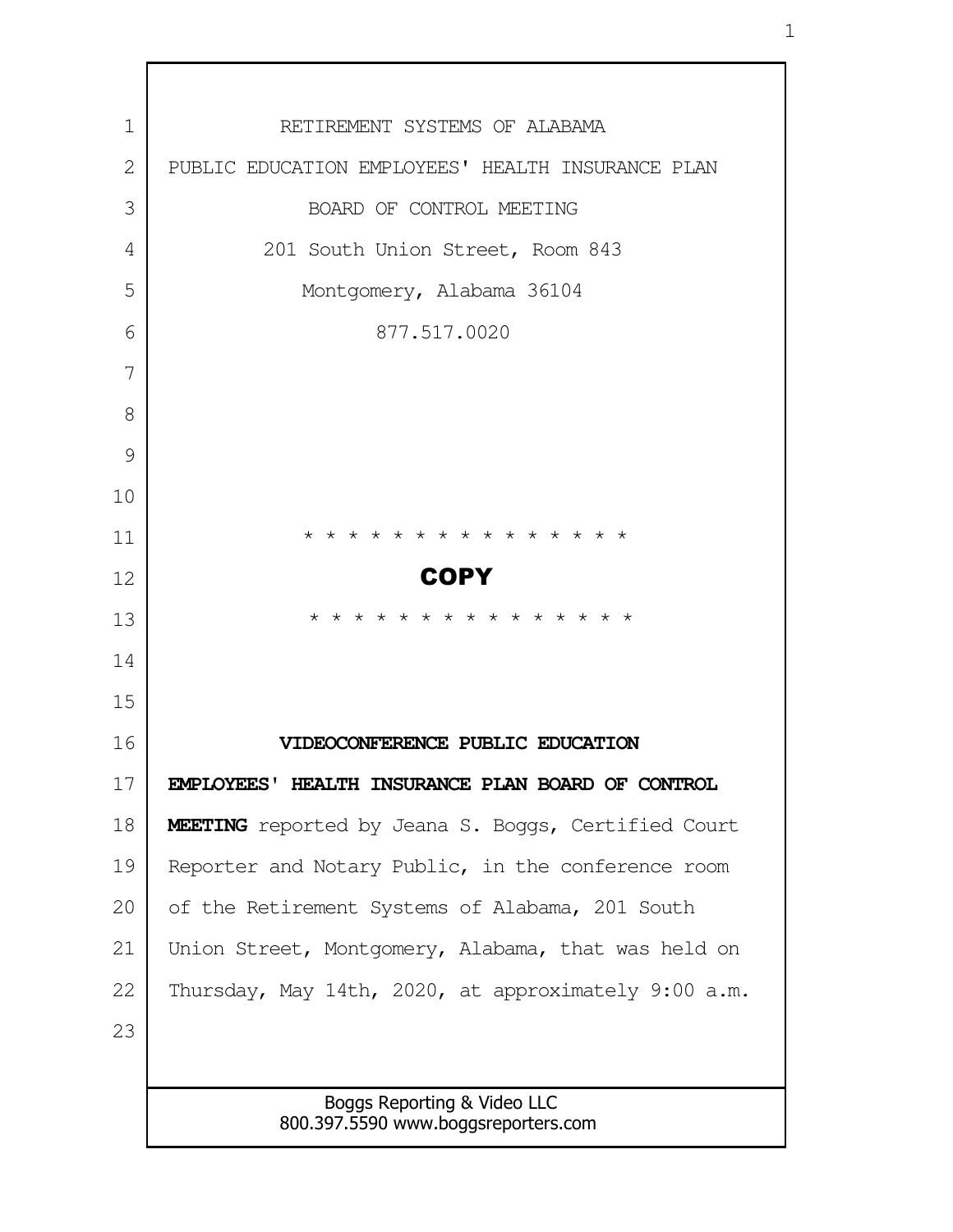| 1  | APPEARANCES                                                        |
|----|--------------------------------------------------------------------|
| 2  | BOARD MEMBERS:                                                     |
| 3  | MR. LUKE HALLMARK, CHAIRMAN                                        |
| 4  | MR. JOHN R. WHALEY, VICE-CHAIRMAN                                  |
| 5  | MR. JOHN MCMILLAN                                                  |
| 6  | DR. JOSEPH G. VAN MATRE                                            |
| 7  | DR. SUSAN WILLIAMS BROWN                                           |
| 8  | MS. AMY CREW                                                       |
| 9  | MS. CHARLENE MCCOY                                                 |
| 10 | MRS. SUSAN LOCKRIDGE                                               |
| 11 | MR. RUSSELL TWILLEY                                                |
| 12 | MS. PEGGY MOBLEY                                                   |
| 13 | MR. JEFF COLE                                                      |
| 14 | MR. JOE WARD                                                       |
| 15 | MS. KELLI SHOMAKER                                                 |
| 16 |                                                                    |
| 17 | ALSO PRESENT:                                                      |
| 18 | DR. DAVID BRONNER, RSA CEO                                         |
| 19 | MR. DON YANCEY, RSA DEPUTY DIRECTOR                                |
| 20 | MS. LEURA CANARY, GENERAL COUNSEL                                  |
| 21 | MS. DIANE SCOTT, RSA CFO                                           |
| 22 | MR. DAVE WALES, ASST DIRECTOR PEEHIP                               |
| 23 | MS. EMILY EATON, RSA ASSISTANT                                     |
|    |                                                                    |
|    | Boggs Reporting & Video LLC<br>800.397.5590 www.boggsreporters.com |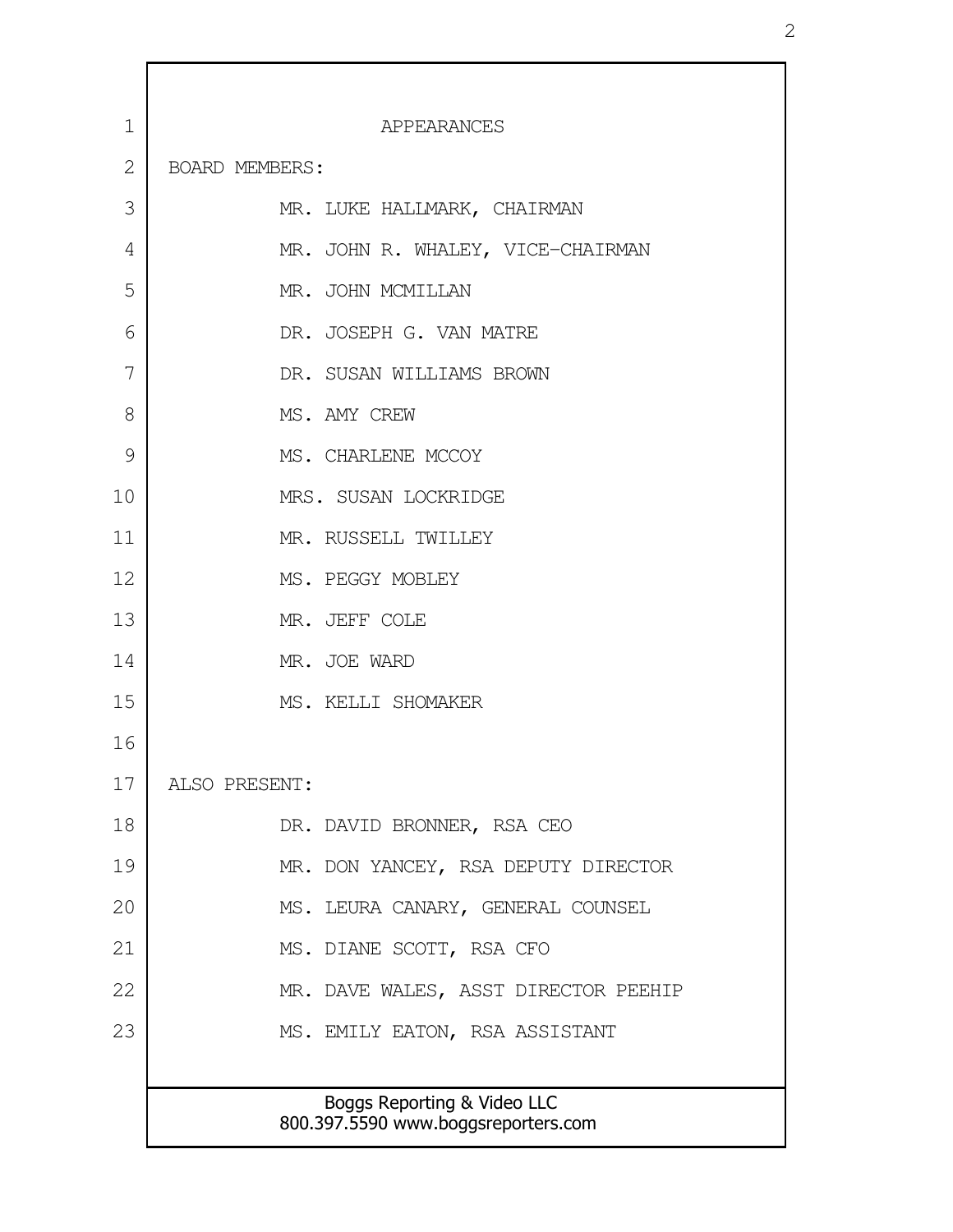|      | <b>AGENDA</b>                                                      |
|------|--------------------------------------------------------------------|
|      | I. CALL TO ORDER/ROLL CALL - Emily Eaton4                          |
|      | II. APPROVAL OF AGENDA - Luke Hallmark6                            |
|      | III. APPROVAL OF 3/10/2020 MEETING MINUTES7                        |
|      | IV. FINANCIAL UPDATES - Diane Scott9                               |
|      | V. PEEHIP BENEFIT PROGRAMS                                         |
|      | Temporary Benefit Enhancements                                     |
|      | and Expansion of Benefits tied to                                  |
|      | $COVID-19$ - Diane Scott37                                         |
|      | BCBS Enhanced Mental Health and                                    |
|      | Substance Abuse Benefits - Dave Wales49                            |
|      | MedImpact prescription drug formulary                              |
|      | updates - Dave Wales72                                             |
|      | VI. WELLNESS PROGRAM UPDATE - Dave Wales                           |
|      | Wellness Program Enhancements                                      |
|      | for FY202175                                                       |
|      | ADPH FY2021 BUDGE REQUEST89                                        |
| VII. | CLOSING COMMENTS - Don Yancey91                                    |
|      |                                                                    |
|      |                                                                    |
|      |                                                                    |
|      |                                                                    |
|      |                                                                    |
|      | Boggs Reporting & Video LLC<br>800.397.5590 www.boggsreporters.com |
|      |                                                                    |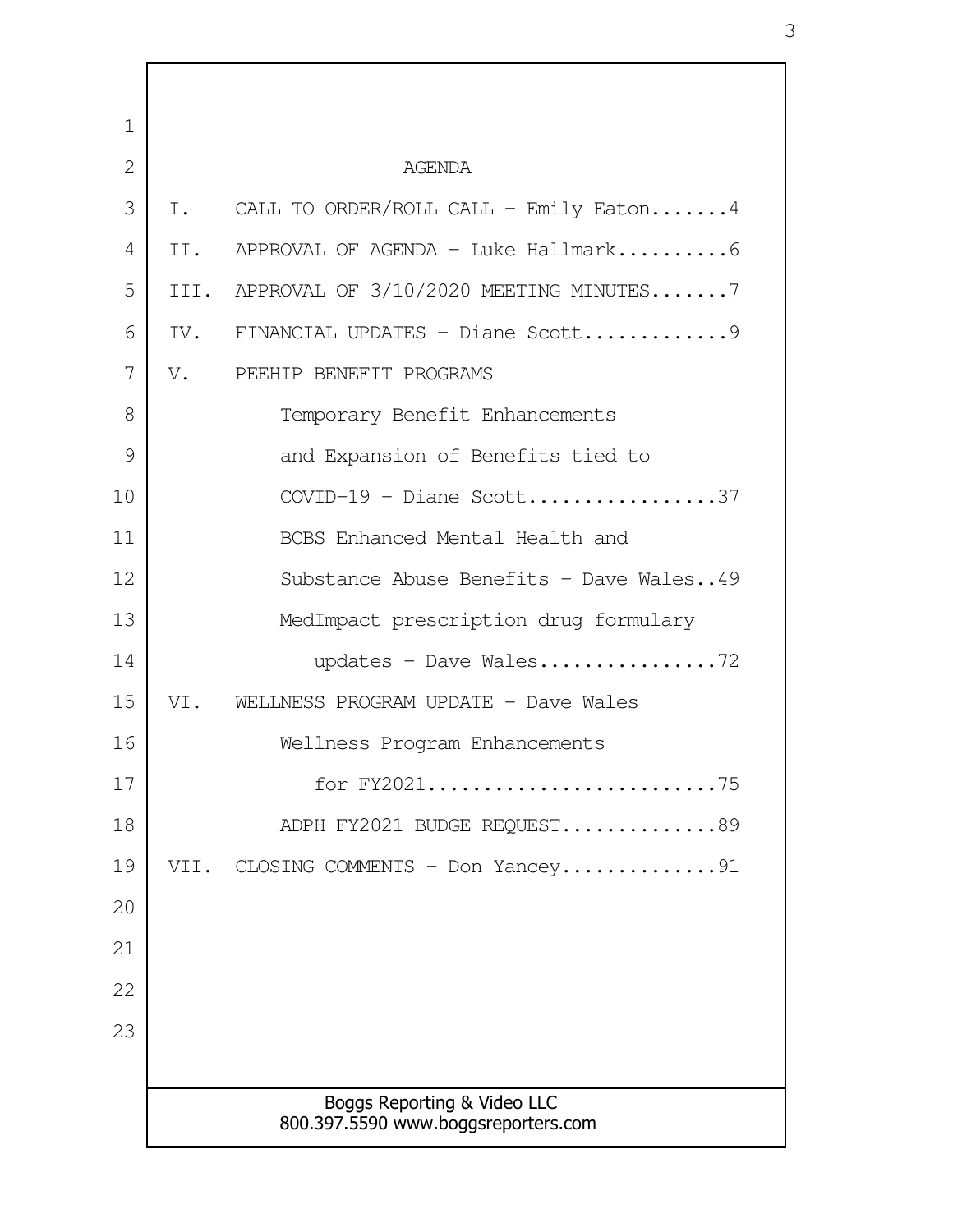| $\mathbf 1$   | CALL TO ORDER                                                      |
|---------------|--------------------------------------------------------------------|
| 2             | CHAIRMAN HALLMARK: All right. We                                   |
| 3             | will go ahead and start our meeting. We                            |
| 4             | will need a roll call, Emily.                                      |
| 5             | ROLL CALL                                                          |
| 6             | MS. EATON: Luke Hallmark?                                          |
| 7             | CHAIRMAN HALLMARK: Here.                                           |
| 8             | MS. EATON: Ricky Whaley?                                           |
| $\mathcal{G}$ | MR. WHALEY: Here.                                                  |
| 10            | MS. EATON: Kelly Butler.                                           |
| 11            | (No response.)                                                     |
| 12            | MS. EATON: John McMillan?                                          |
| 13            | MR. MCMILLAN: Here.                                                |
| 14            | MS. EATON: Eric Mackey?                                            |
| 15            | (No response.)                                                     |
| 16            | MS. EATON: Joseph Van Matre?                                       |
| 17            | CHAIRMAN HALLMARK: He was here                                     |
| 18            | awhile ago.                                                        |
| 19            | MS. EATON: Kelli Shomaker?                                         |
| 20            | (No response).                                                     |
| 21            | CHAIRMAN HALLMARK: She's here.                                     |
| 22            | MS. EATON: Susan Brown?                                            |
| 23            | (No response.)                                                     |
|               |                                                                    |
|               | Boggs Reporting & Video LLC<br>800.397.5590 www.boggsreporters.com |
|               |                                                                    |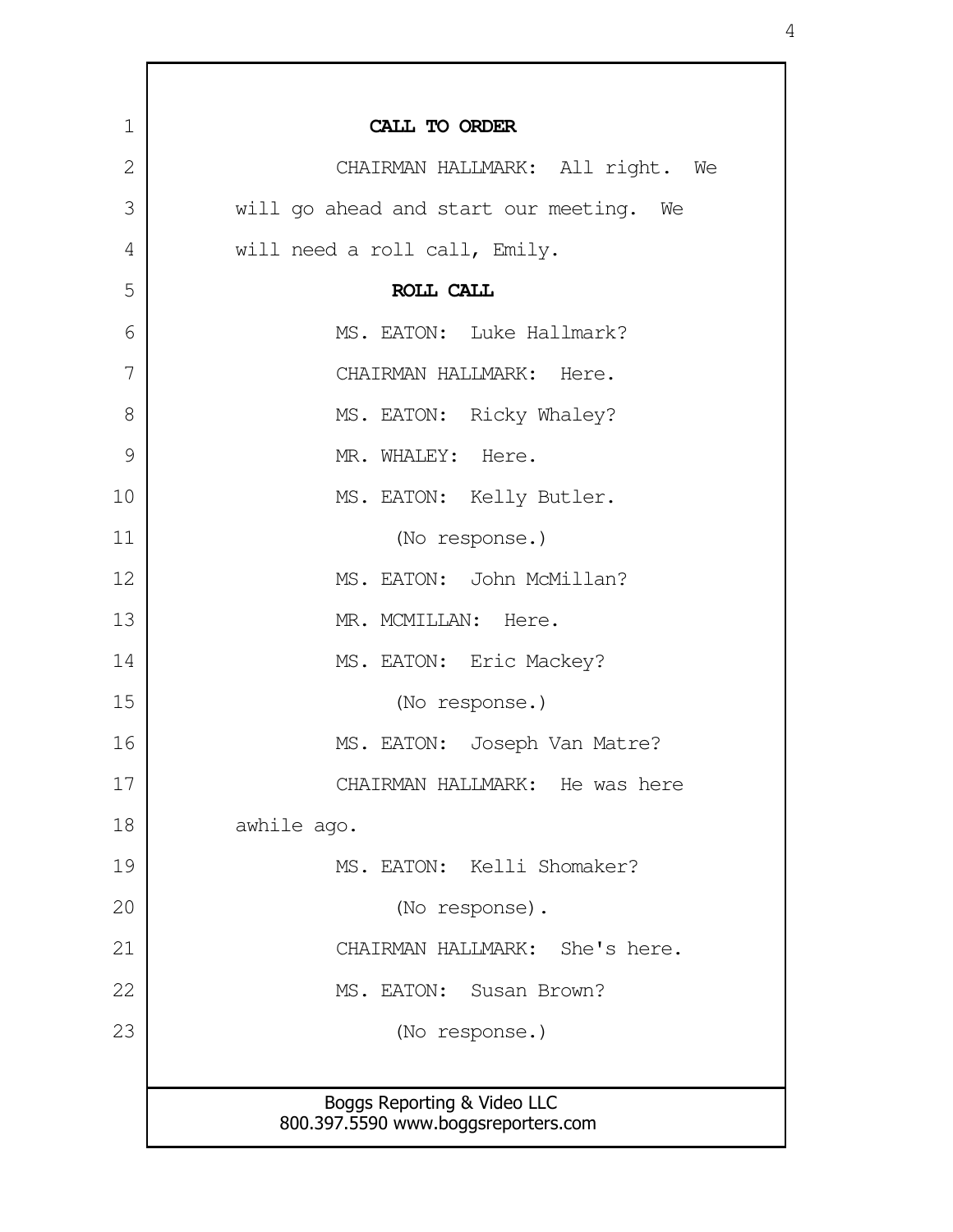Boggs Reporting & Video LLC 800.397.5590 www.boggsreporters.com CHAIRMAN HALLMARK: She's here. MS. EATON: Amy Crew? (No response.) CHAIRMAN HALLMARK: She's here. MS. EATON: Charlene McCoy. (No response.) CHAIRMAN HALLMARK: She's here. MS. EATON: Susan Lockridge? CHAIRMAN HALLMARK: I don't know about Susan. MS. KIRK: She said she is here for roll call. CHAIRMAN HALLMARK: She's here. I see her. MS. EATON: Russell Twilley? (No response.) MS. EATON: Peggy Mobley? MS. MOBLEY: Here. MS. EATON: Jeff Cole? (No response.) MS. EATON: And Joe Ward? (No response). MS. KIRK: Joe is working on the 1 2 3 4 5 6 7 8 9 10 11 12 13 14 15 16 17 18 19 20 21 22 23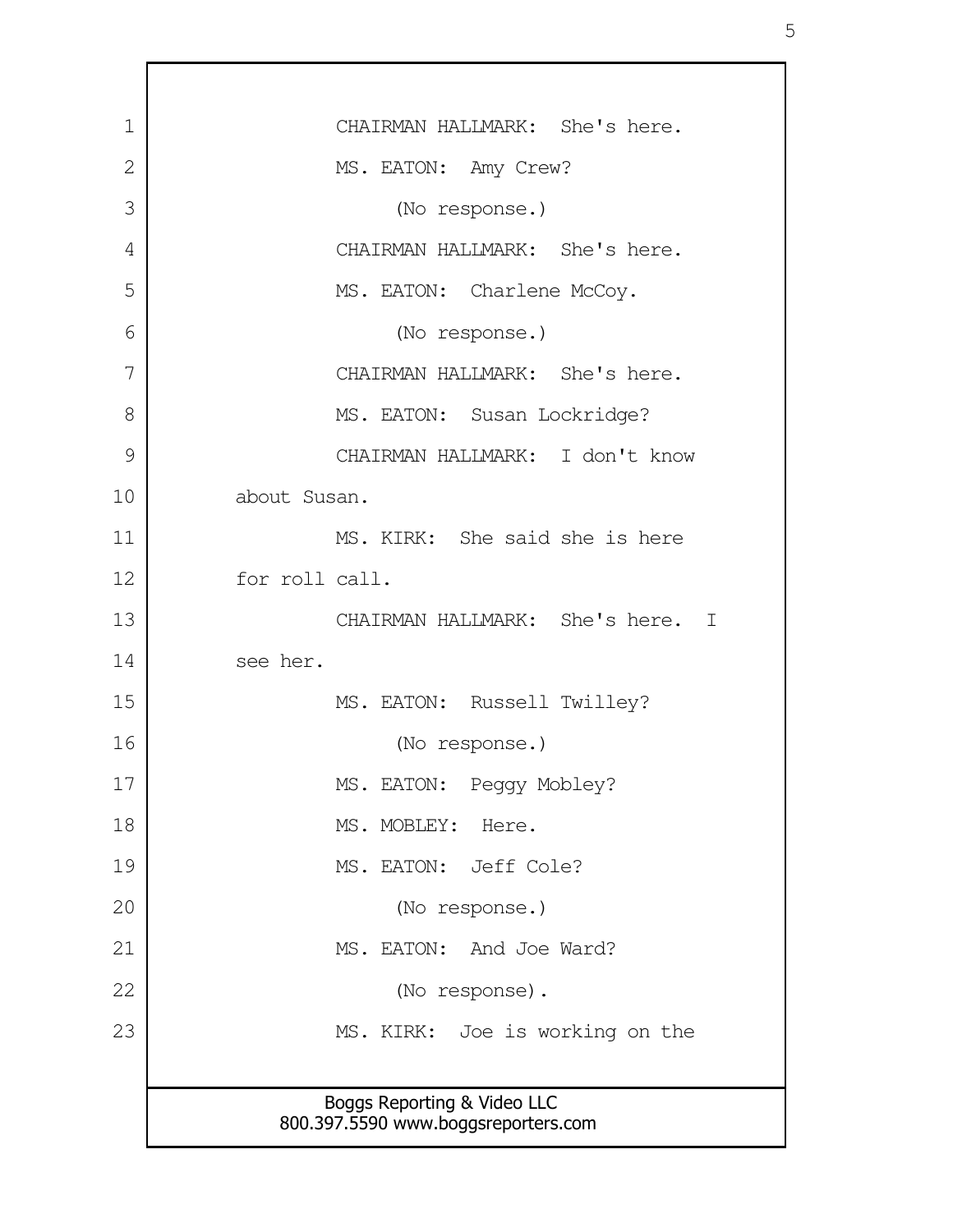Boggs Reporting & Video LLC 800.397.5590 www.boggsreporters.com sound. CHAIRMAN HALLMARK: Okay. We do have a quorum. **APPROVAL OF AGENDA** CHAIRMAN HALLMARK: At this time, I hope every one has had a chance to look at the agenda. And we will need a motion to approve the agenda. And what I ask is that you verbally make a motion and raise your hand at the same time so that I can get a name and a voice. MS. MOBLEY: So moved. CHAIRMAN HALLMARK: Okay. Ms. Mobley has made the motion to approve the agenda. I need a second. MR. MCMILLAN: Second. CHAIRMAN HALLMARK: Second from Mr. McMillan. Any discussion? (No response). CHAIRMAN HALLMARK: All in favor say I "aye." (Board members saying "aye"). CHAIRMAN HALLMARK: All opposed, 1  $\mathcal{L}$  3 4 5 6 7 8 9 10 11 12 13 14 15 16 17 18 19 20 21 22 23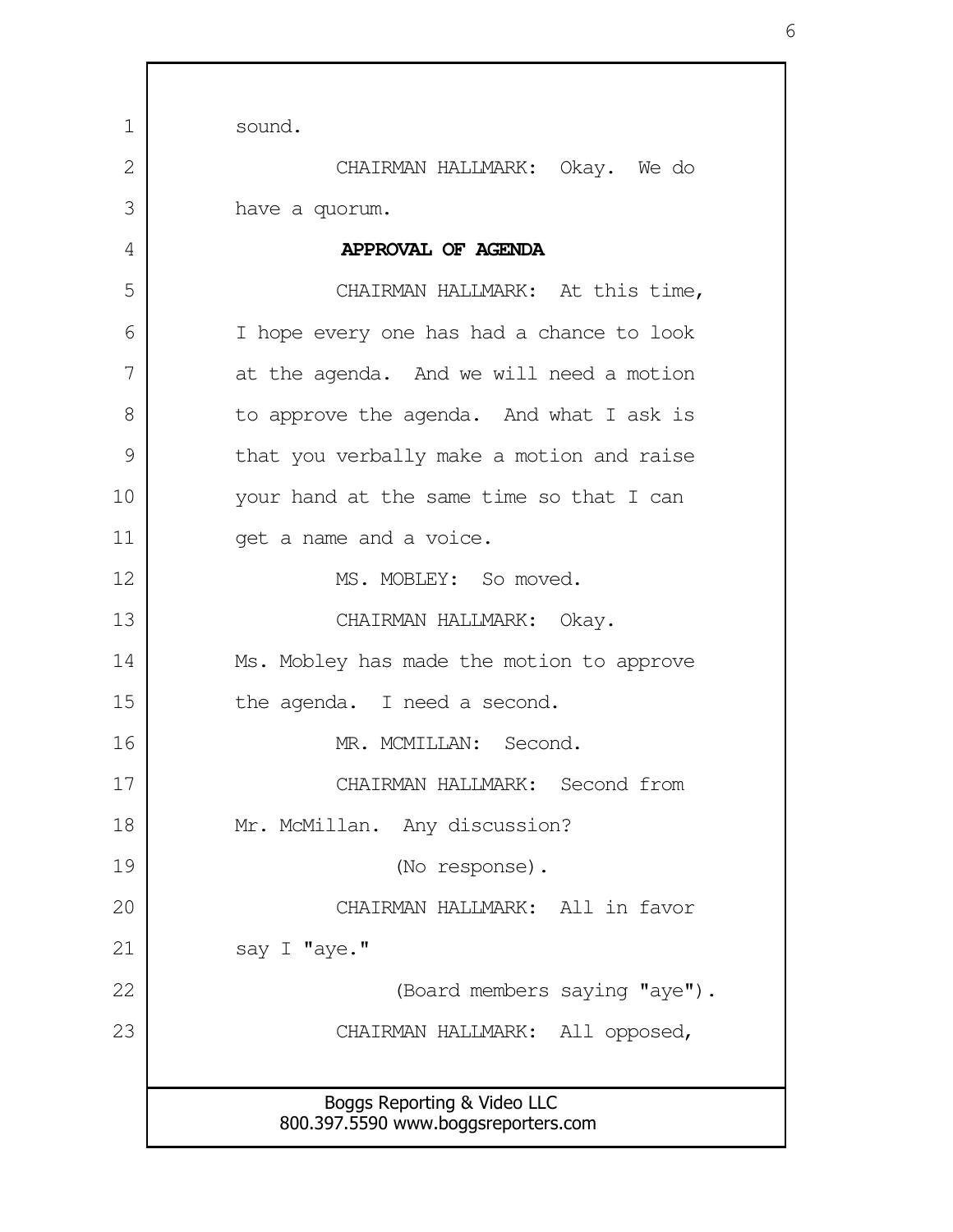| 1            | like sign?                                                         |
|--------------|--------------------------------------------------------------------|
| $\mathbf{2}$ | (No response).                                                     |
| 3            | CHAIRMAN HALLMARK: Ayes carry.                                     |
| 4            | APPROVAL OF 3/10/2020 MEETING MINUTES                              |
| 5            | CHAIRMAN HALLMARK: Next, we need                                   |
| 6            | a motion to approve the March 10th, 2020                           |
| 7            | Board meeting minutes. I hope all of you                           |
| 8            | have had a chance to look over them and see                        |
| 9            | if there are any kind of corrections that                          |
| 10           | need to be made. If it's not, at this time                         |
| 11           | I need a motion to approve the March 10th,                         |
| 12           | 2020, Board meeting minutes.                                       |
| 13           | MR. WHALEY: So moved.                                              |
| 14           | CHAIRMAN HALLMARK: Mr. Whaley. I                                   |
| 15           | need a second? Mr. Twilley. Any                                    |
| 16           | discussion?                                                        |
| 17           | (No response.)                                                     |
| 18           | All in favor say "aye."                                            |
| 19           | (Board members saying "aye").                                      |
| 20           | CHAIRMAN HALLMARK: All opposed,                                    |
| 21           | like sign?                                                         |
| 22           | (No response).                                                     |
| 23           |                                                                    |
|              |                                                                    |
|              | Boggs Reporting & Video LLC<br>800.397.5590 www.boggsreporters.com |
|              |                                                                    |

Г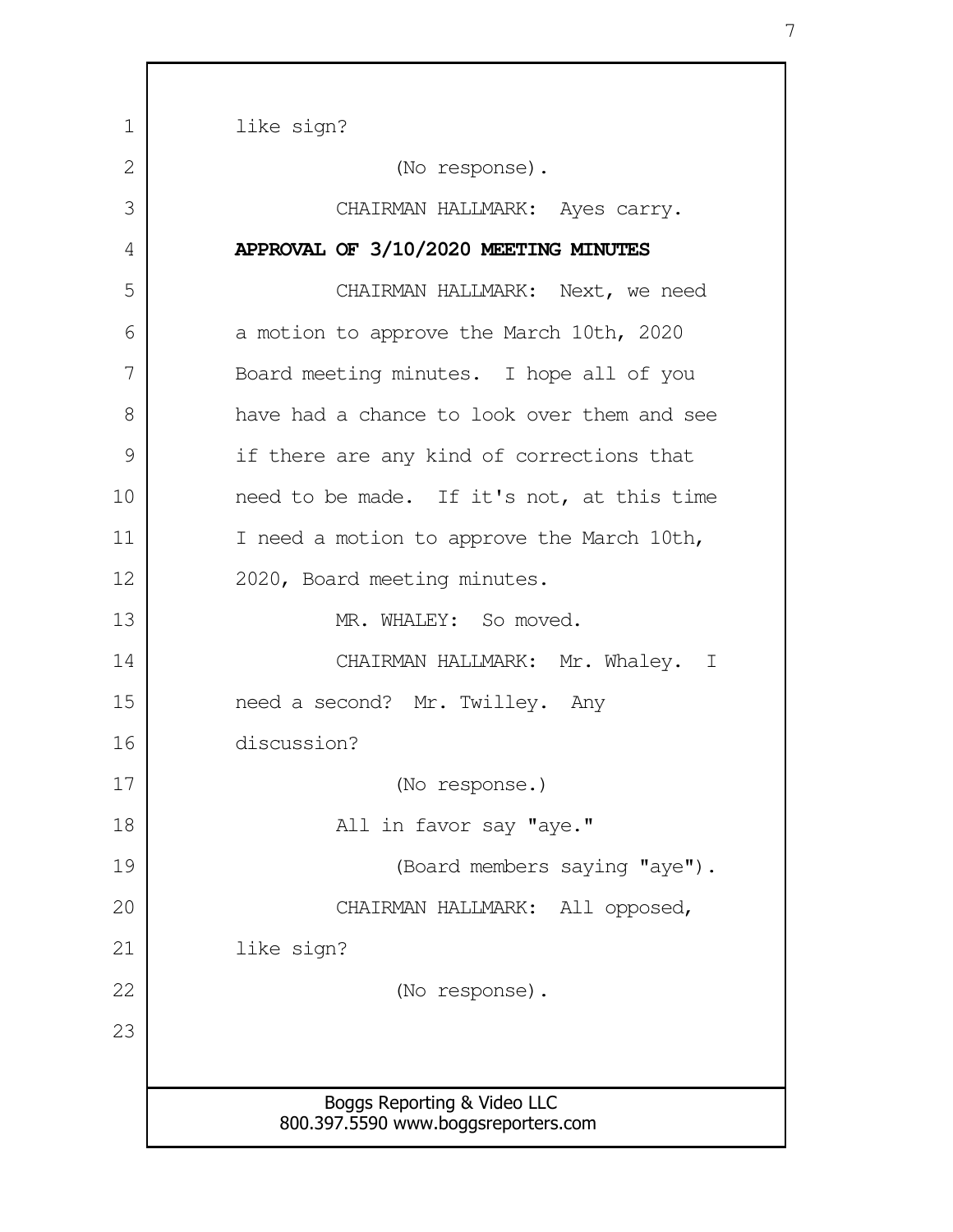Boggs Reporting & Video LLC 800.397.5590 www.boggsreporters.com CHAIRMAN HALLMARK: Ayes carry. Now, we'll look at  $-$  I tell you, before we get started, I will be extremely patient and everybody just be patient with the process that we are going through today. So, I mean, if you have a question and you need to repeat it, you know, we will just -- just take your time, and we will get it done. We do have enough tech people here that I think we can get it worked out. There is a place on there that I think you can type in a chat. So, if we can't understand you, we may ask you just to type in your question. But I would prefer if we could hear it verbally. Everybody okay with that? MR. WHALEY: Yes, sir. CHAIRMAN HALLMARK: Okay. Good. Also, you know, I think you will have your iPads, or whatever, on mute. And then when you want to ask a question, then you can un-mute yourself, and then you can ask your 1 2 3 4 5 6 7 8 9 10 11 12 13 14 15 16 17 18 19 20 21 22 23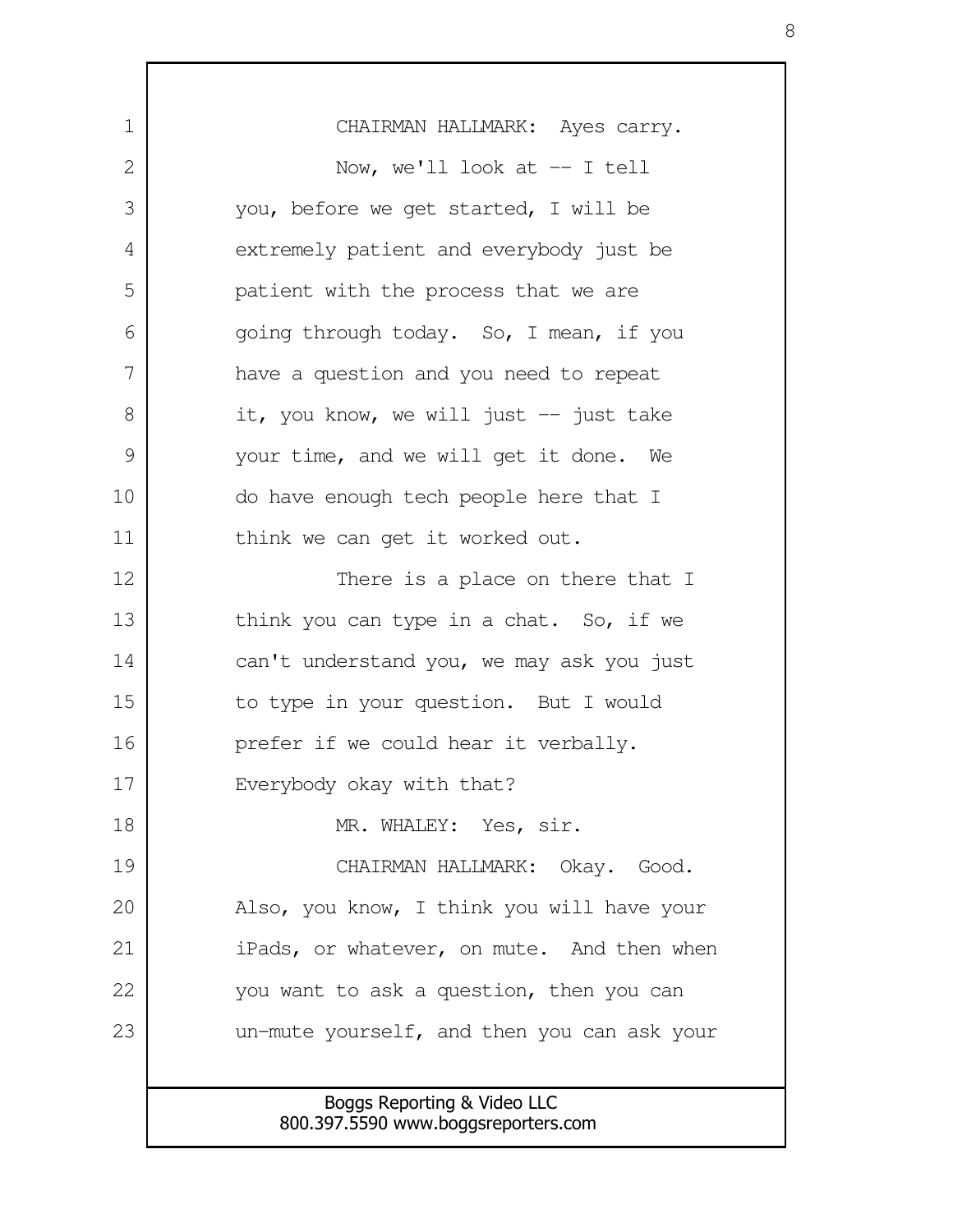Boggs Reporting & Video LLC 800.397.5590 www.boggsreporters.com question. Let me see if there is anything else. I can't think of anything else at the moment. But we will look at our first item, which is Item IV, our financial update, and we are going to ask Ms. Scott to come in at this time. **FINANCIAL UPDATE** MS. DIANE SCOTT: Good morning, Mr. Chairman, and members of the Board. If you will turn to page 29 in your Board book, or on DirectorPoint, you will see the balance sheet as of March the 31st. I want to draw your attention to the investments at fair market value. We had \$190 million. As of yesterday, we had \$231 million. I feel like the question that's on your mind right now is: How are we really doing? And the fact is that our agencies and our employers are paying their employer contribution and member out-of-pocket in 1  $\mathcal{L}$  3 4 5 6 7 8 9 10 11 12 13 14 15 16 17 18 19 20 21 22 23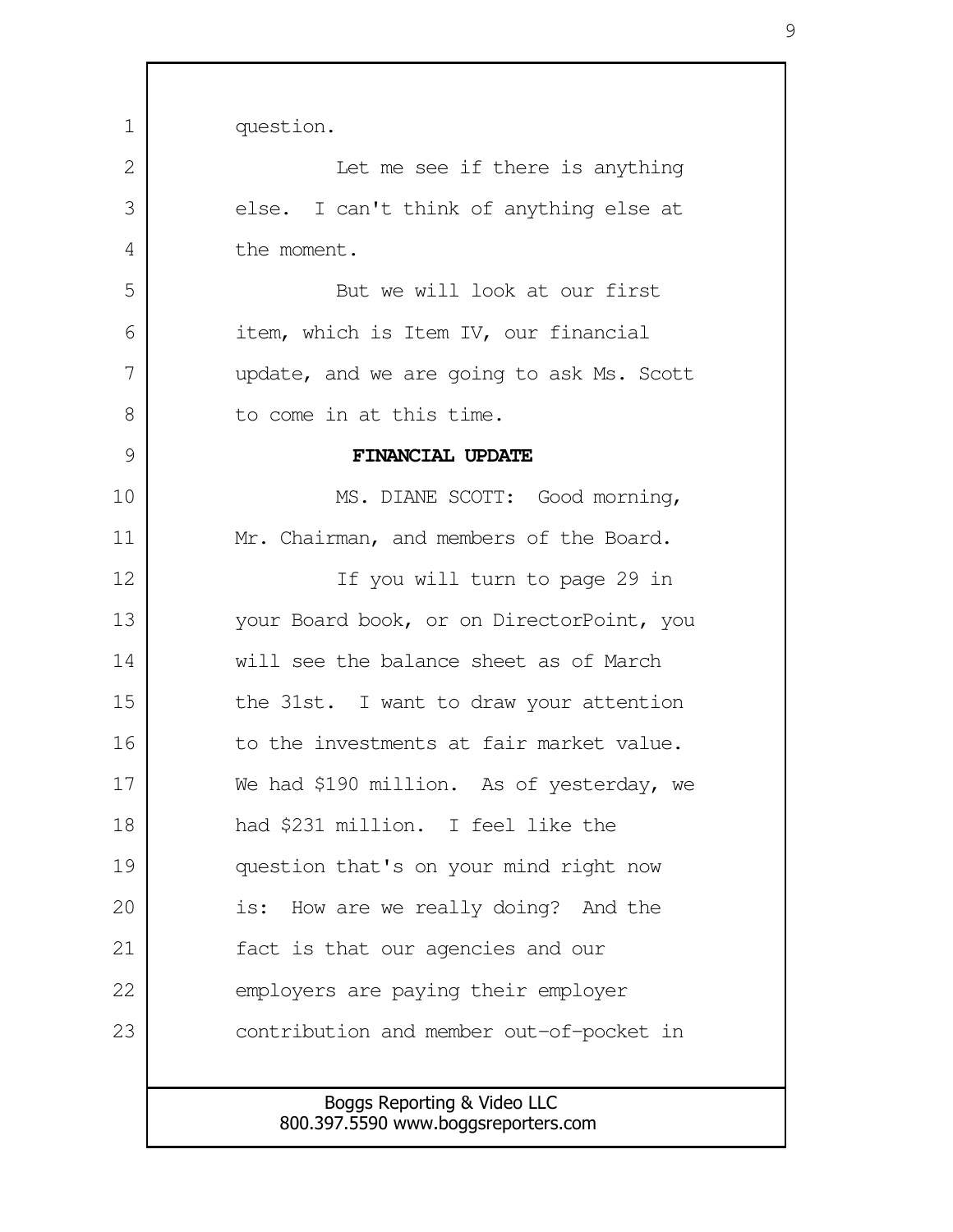a timely manner during this pandemic, and we are so happy and proud of our employers for working very diligently with us. We have continued being able to do everything in my area that we need to be able do and to assist the employers. So, they are paying. My claims are down a little bit, so if you will go over to page 30, you will see that claims, almost in the middle of the page, are \$692 million. Typically, the claims are heavier the last three months of the fiscal year, because our membership is not working. They are in their summer, and they have the opportunity to do the things during the summer related to their health that they don't normally do. But through the month of March, and especially April, because elective procedures were not being done, I have seen my claims even farther down, to the tune of about \$20 million. 1  $\mathcal{L}$  3 4 5 6 7 8 9 10 11 12 13 14 15 16 17 18 19 20 21 22 23

> Boggs Reporting & Video LLC 800.397.5590 www.boggsreporters.com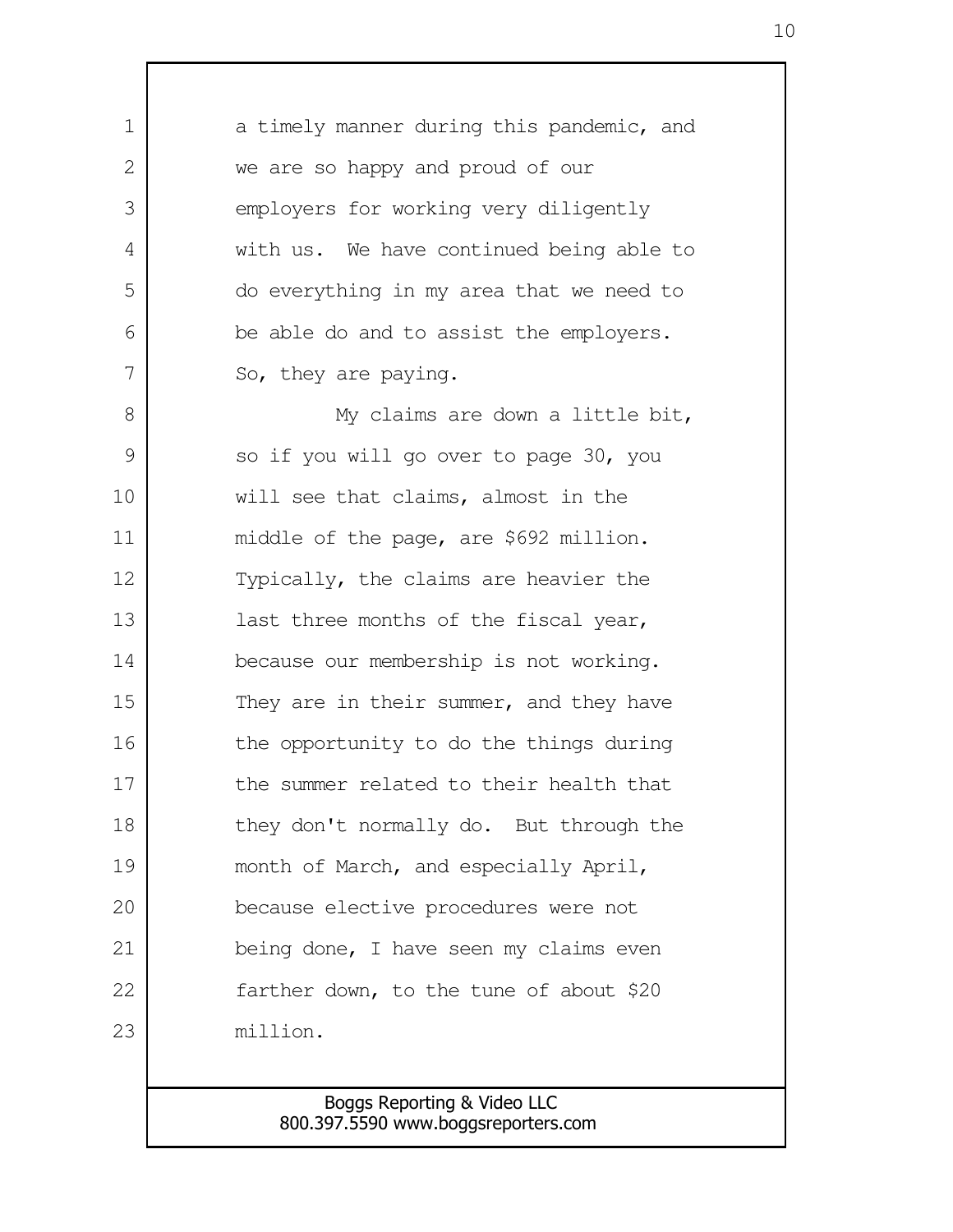Boggs Reporting & Video LLC Now, dental claims are the same way because dentist offices were closed. So, we were down about \$4 million in dental claims in the month of April. All right. Through May the 7th -- you say well, what's going on related to the COVID-19 claims? Because we have seen about \$750,000 worth of testing claims come through that we've been -- that we have had to pay. But the offset of the reduction in claims has more than compensated for the different -- additional \$750,000 worth of the COVID testing claims and treatment. Moving on to page 31, this is our operating budget. You will see that we have utilized \$2.3 million through the first six months. I am expecting it to be more than \$2.3 million the last half because of open enrollment and the activities that come along with open enrollment. But as always, we want to have money available in case we need it, 1  $\mathcal{L}$  3 4 5 6 7 8 9 10 11 12 13 14 15 16 17 18 19 20 21 22 23

800.397.5590 www.boggsreporters.com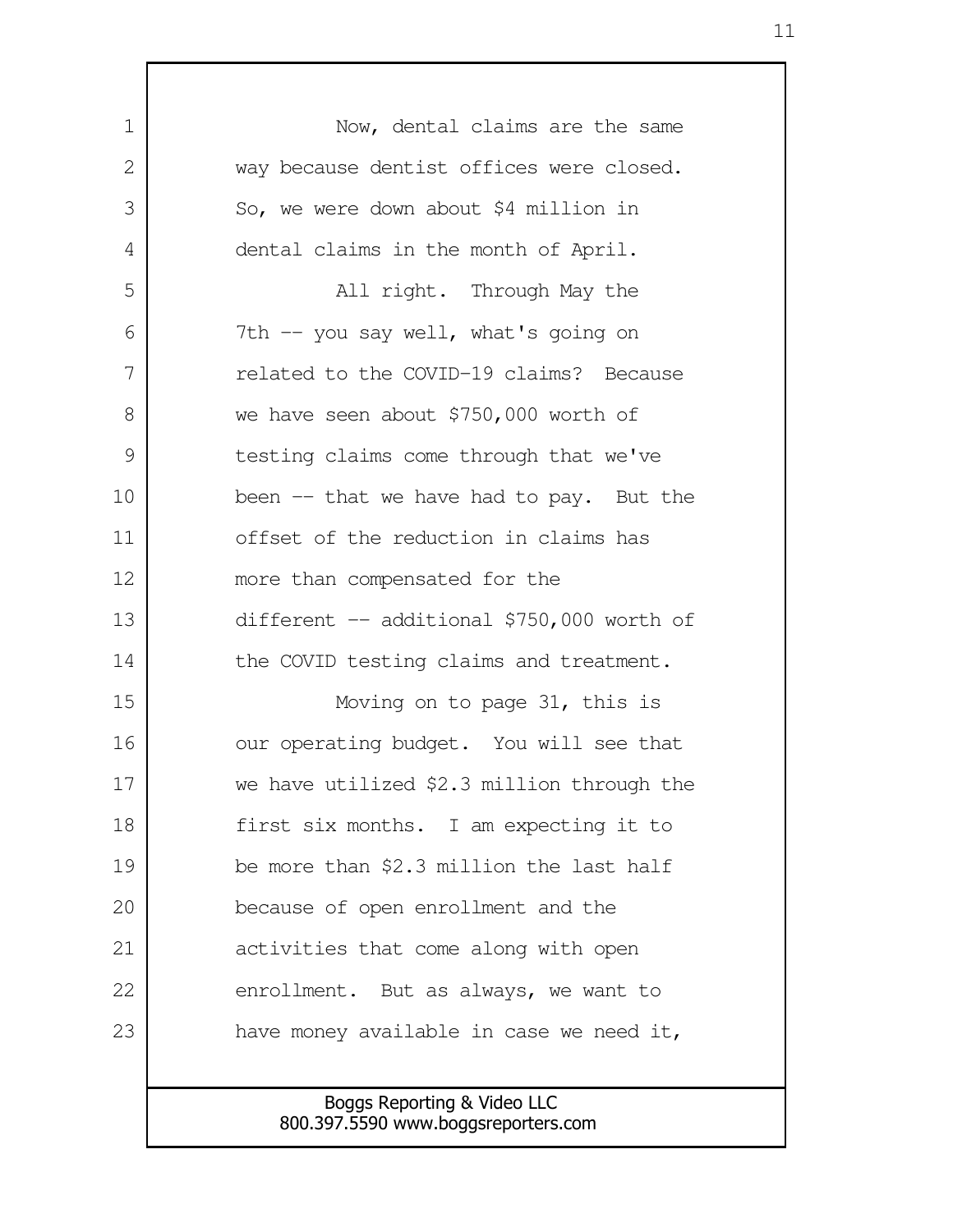| 1             | and I can assure you we will not use it   |
|---------------|-------------------------------------------|
| 2             | if we don't need it. Okay?                |
| 3             | Move on to page 33, on the                |
| 4             | Southland claims. If you look toward the  |
| 5             | bottom of the right-hand column it says   |
| 6             | that claims for the first six months are  |
| 7             | up 17.37%. So, in case you're wondering,  |
| 8             | in Fiscal '19, Southland implemented a    |
| $\mathcal{G}$ | new computer system. So, they were        |
| 10            | having somewhat of a backlog of claims    |
| 11            | that had not been paid as of March the    |
| 12            | 31st. So, I suspect by the end of this    |
| 13            | year our total Southland claims will be   |
| 14            | no more than what it they were last year, |
| 15            | or maybe just a little bit less because   |
| 16            | of dentist and eye doctors really being   |
| 17            | closed during the month of April.         |
| 18            | Moving to page 34, on the VIVA            |
| 19            | claims being down compared to last year   |
| 20            | by 6.45%, that's simply just a function   |
| 21            | of the fact that we have a few fewer      |
| 22            | contracts with VIVA this year than we did |
| 23            | last year.                                |
|               |                                           |

Г

Boggs Reporting & Video LLC 800.397.5590 www.boggsreporters.com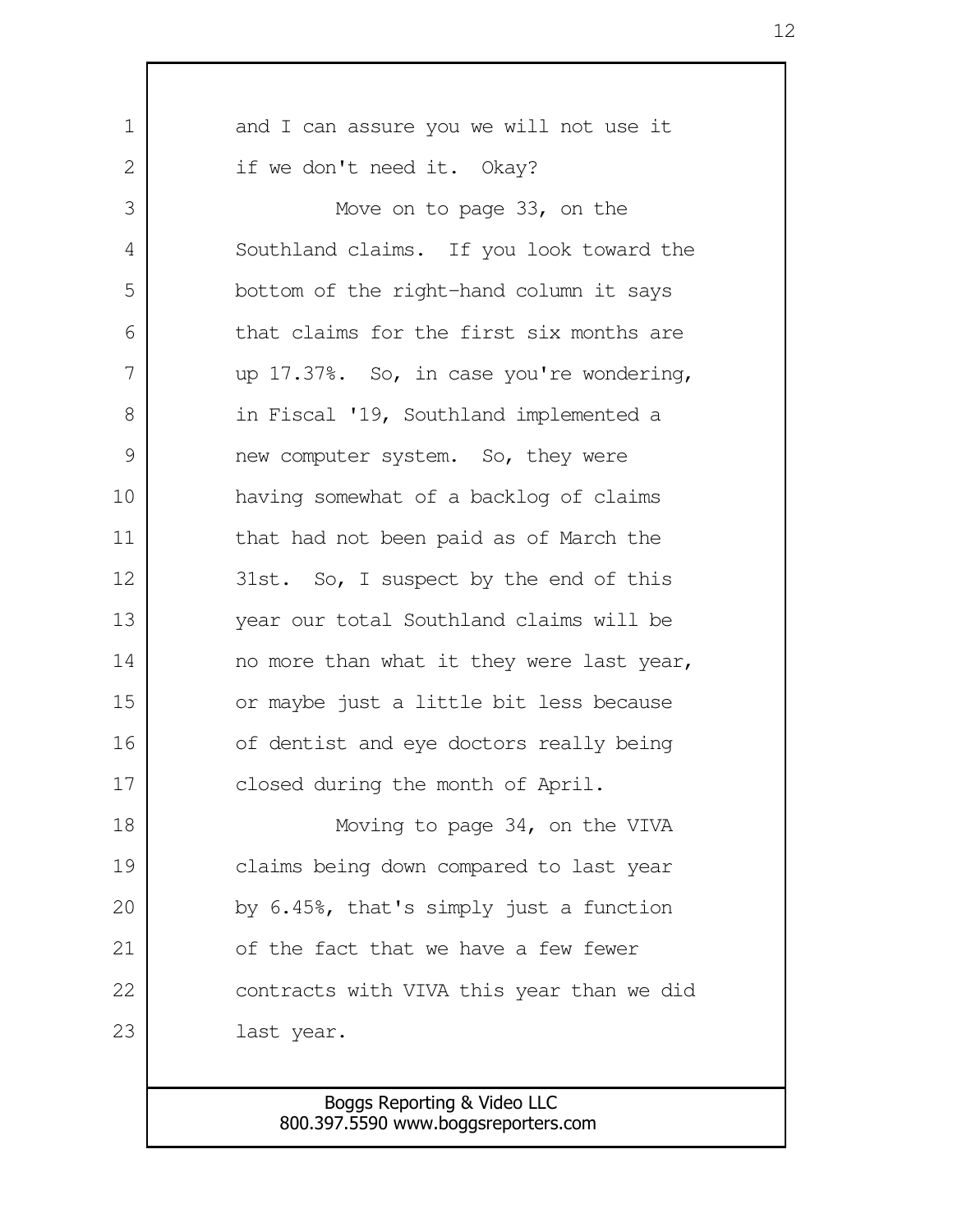Boggs Reporting & Video LLC 800.397.5590 www.boggsreporters.com The next two pages relate to some trends. Nothing out of the ordinary. So, I want to go over to page 37, which is the Retiree Trust. You will see that the fair market value of those assets at March the 31st was \$1,361,000,000. I checked as of the end of the day on May the 12th, and with the volatility in the market, those were back up to a fair market value of one \$1.45 billion. Moving on to page 38, you can see that we have suffered a decrease in fair market value as of the end of March. And the year-to-date return, as of the end of March was a negative 4.91%. Checked in yesterday and it was significantly improved. I think it was just a -1%, or roughly, year-to-date through April. That's the financial statements. CHAIRMAN HALLMARK: Okay. We have heard Diane's financial statement report. 1  $\mathcal{L}$  3 4 5 6 7 8 9 10 11 12 13 14 15 16 17 18 19 20 21 22 23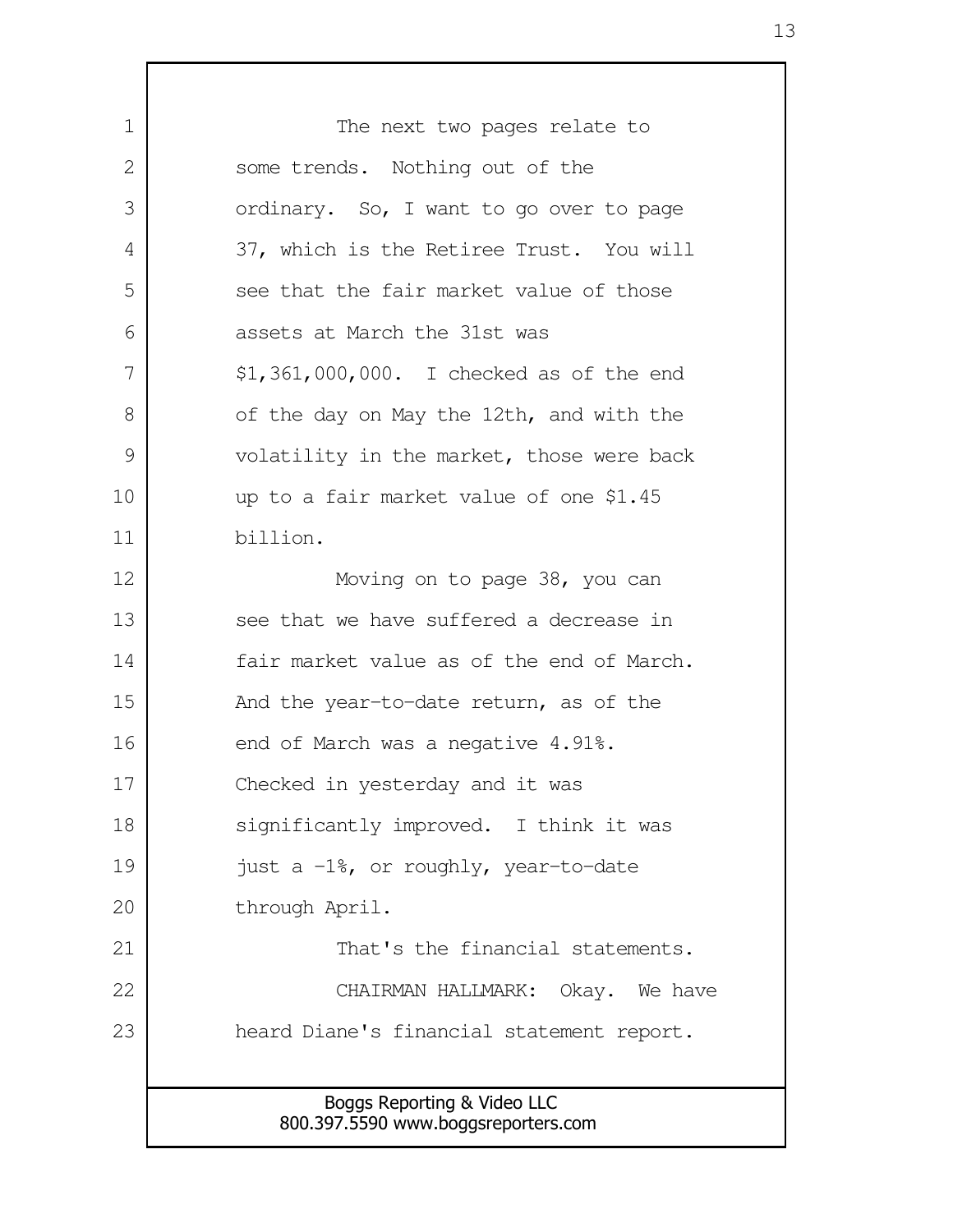| 1  | Are there any questions at this time?                              |
|----|--------------------------------------------------------------------|
| 2  | (No response).                                                     |
| 3  | CHAIRMAN HALLMARK: Okay. Thank                                     |
| 4  | you, Ms. Scott. Let's move on to the                               |
| 5  | projections update.                                                |
| 6  | MS. DIANE SCOTT: Okay. Let's                                       |
| 7  | move on to page 40, and you can see the                            |
| 8  | trends -- not the trends, but the                                  |
| 9  | projections for the next three years.                              |
| 10 | Not $-$ they have changed a little bit over                        |
| 11 | the course because we had to go back and                           |
| 12 | look, and we took a really hard look at                            |
| 13 | this.                                                              |
| 14 | As it looks like right now, we                                     |
| 15 | will end the year around $84$ -- \$109                             |
| 16 | million, with working $-$ well, we are                             |
| 17 | required \$109 million for working                                 |
| 18 | capital, but we will -- it looks like we                           |
| 19 | will end it with about \$194 million.                              |
| 20 | For 2021, we $-$ it looks like                                     |
| 21 | that we will have enough to cover our                              |
| 22 | costs and not have to $-$ and be able to                           |
| 23 | handle the \$800 employer contribution for                         |
|    |                                                                    |
|    | Boggs Reporting & Video LLC<br>800.397.5590 www.boggsreporters.com |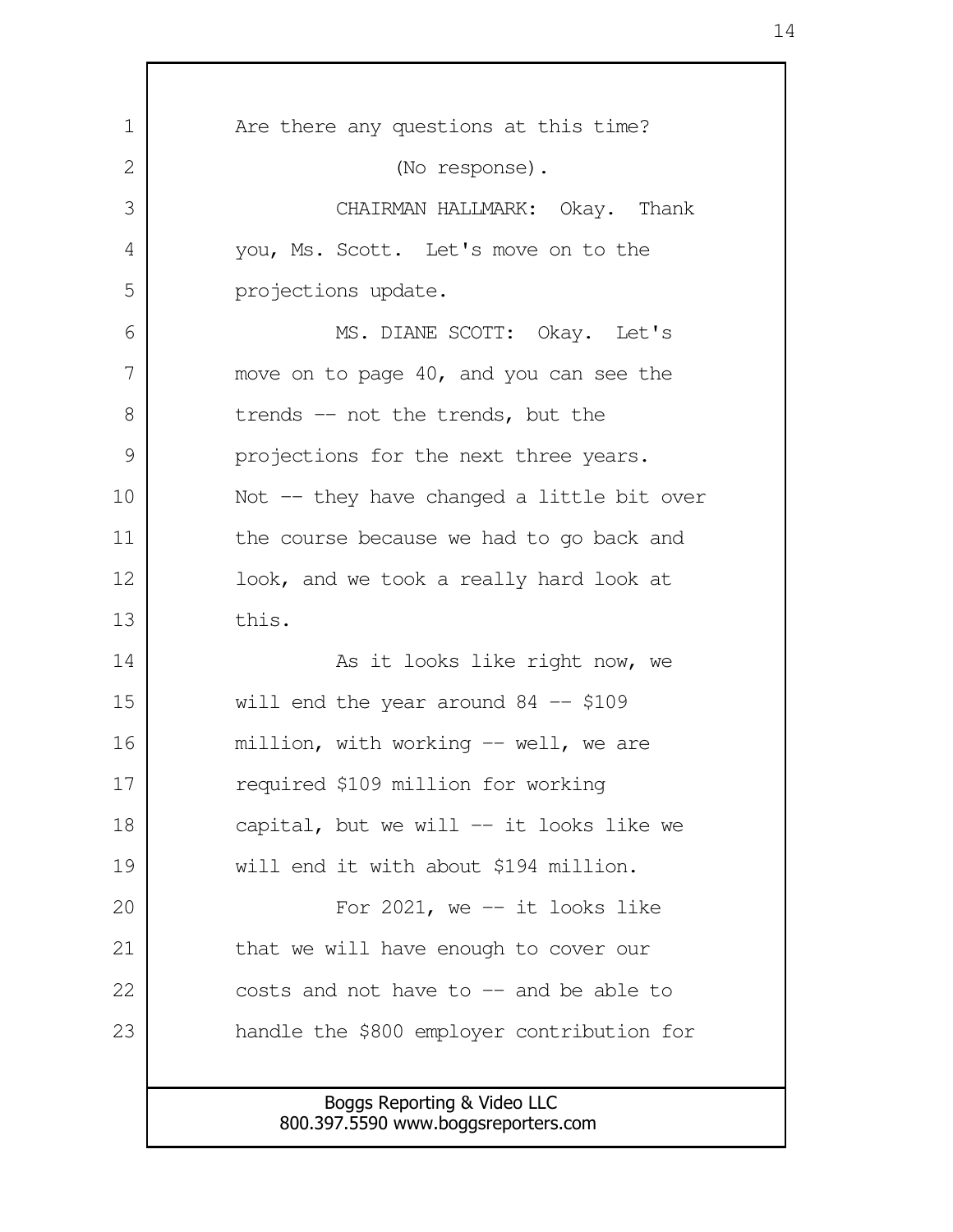2021. Let's look at 2022. Right now, it's part of the projections. I have included transferring \$15.7 million from the Retiree Trust to PEEHIP fund, in order for us to continue to ask for \$800 per member, per employee, per month for 2022. And then, for 2023, I have transferred -- or projected transferring \$40 million from the Retiree Trust, and at that point, based upon these projections, we will be short \$177 million (sic) in having the working capital requirement that the Board requires of us, which is 8% of claims. What that would mean is an increase in the employer contribution of -- from \$800 to \$899. I believe this is the first time that I have shown you 2023. CHAIRMAN HALLMARK: Ms. Mobley? MS. MOBLEY: The first question I have is, where you said the amount over 1 2 3 4 5 6 7 8 9 10 11 12 13 14 15 16 17 18 19 20 21 22 23

> Boggs Reporting & Video LLC 800.397.5590 www.boggsreporters.com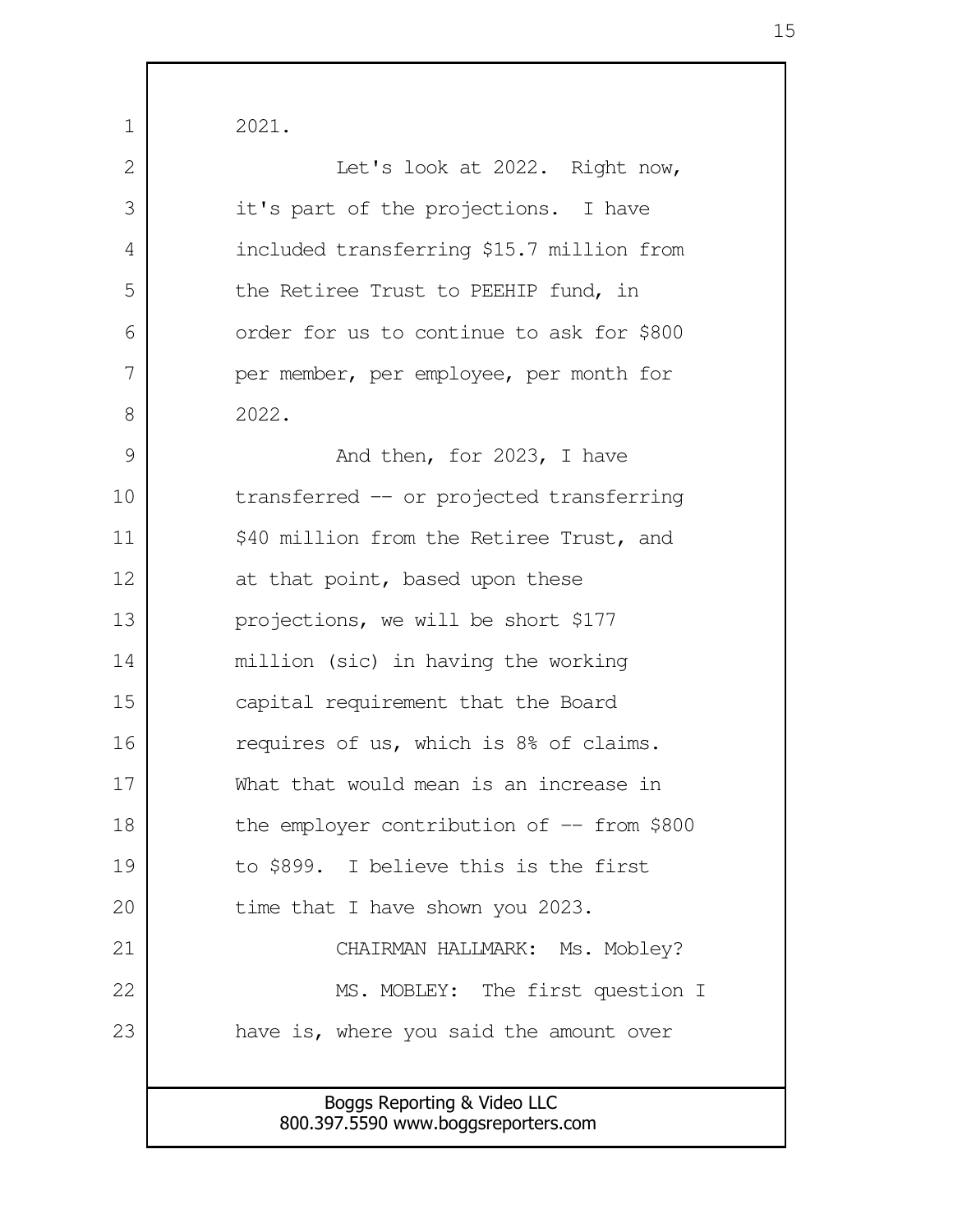Boggs Reporting & Video LLC 800.397.5590 www.boggsreporters.com in  $-$  or under in 2023, did you say \$177? MS. DIANE SCOTT: \$117. It's there, right there in the column. \$117. MS. MOBLEY: Okay. I misunderstood. And I -- MS. DIANE SCOTT: If I said \$177, I was wrong. MS. MOBLEY: Okay. I was checking on that. And then, I am really concerned about jumping \$99 a month for our members. I understand we have the greatest healthcare in the world. But - and not having an increase for several years, but I just want to go on record as being very concerned and hoping that we can look for more ways to lower this cost, because I'm sure if the economy picks up, next year we may -- you know, they will get a pay raise. I'm not talking about me, because I am retired, but they will get a pay raise, and, you know, then up we go and raise the rates 1  $\mathcal{L}$  3 4 5 6 7 8 9 10 11 12 13 14 15 16 17 18 19 20 21 22 23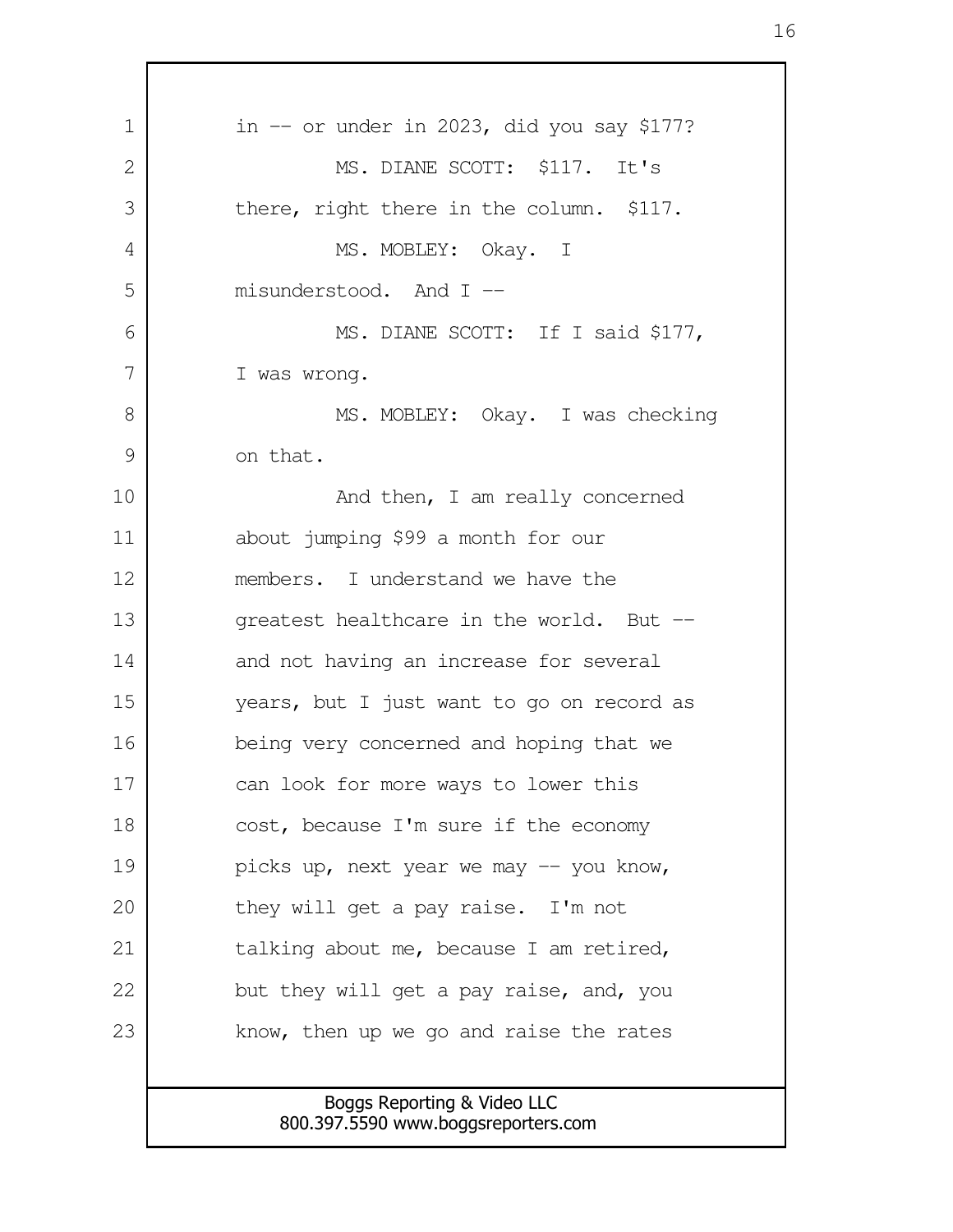Boggs Reporting & Video LLC 800.397.5590 www.boggsreporters.com again. And I am just real, very concerned about  $-$  speaking from my family's point of view, going up \$100 a month on healthcare. MS. DIANE SCOTT: Well, this was in no way -- DR. BRONNER: And that's the State dollars. MS. MOBLEY: I'm sorry? MS. DIANE SCOTT: Right. It is not the member. DR. BRONNER: It's not the member. The \$800 is what we would request from the State, is \$900. MS. MOBLEY: Oh, oh, okay. I am sorry. I misunderstood that. DR. BRONNER: No, no. You are not doing anything to the member. MS. MOBLEY: Okay. All right. I was very concerned there. DR. BRONNER: All she's trying to tell you is that we might get through it. And I am putting money on it. She thinks 1 2 3 4 5 6 7 8 9 10 11 12 13 14 15 16 17 18 19 20 21 22 23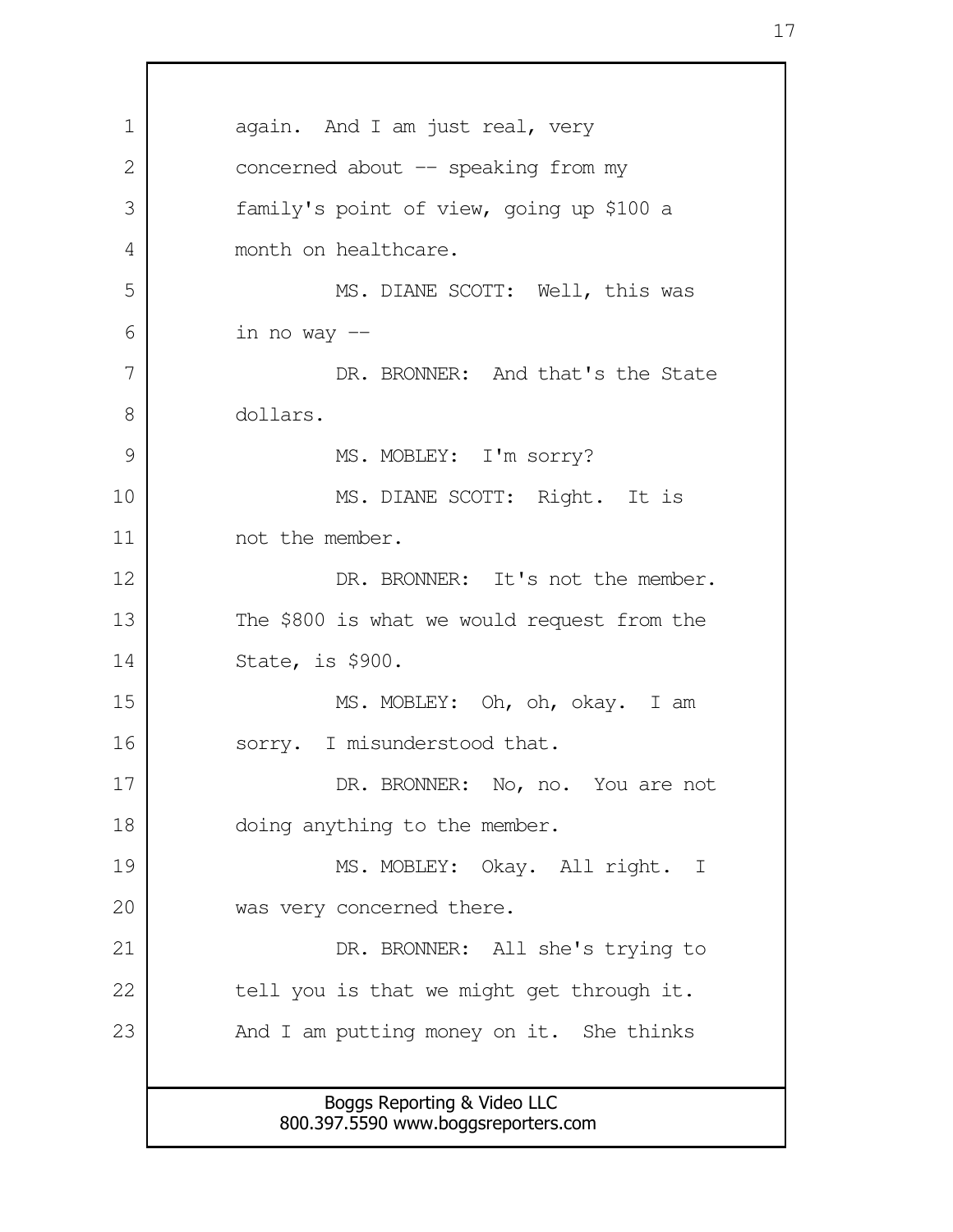Boggs Reporting & Video LLC 800.397.5590 www.boggsreporters.com we will get through '21 and '22, but by '23 you're going to have to ask for more money from someplace. MS. MOBLEY: Okay. All right. I am sorry. I misunderstood. Thank you. MS. DIANE SCOTT: And one thing I would tell you and the Board and anybody that asks is, this staff works tirelessly to find ways  $-$  and I think you've seen that in our past performance, and we are not slowing down. We -- everything that we can do, because the last thing we want to do is to ask the members to pay more. MS. MOBLEY: Oh, I realize that completely. That just jumped out at me, and sort of deer in the headlights. MS. DIANE SCOTT: Okay. So, what are my threats? The biggest threat to this budget is the  $-$  in Congress, the drug price bills that we have worked tirelessly with getting added language put on. The other thing would be whatever increases occur for pharmacy claims or gene 1 2 3 4 5 6 7 8 9 10 11 12 13 14 15 16 17 18 19 20 21 22 23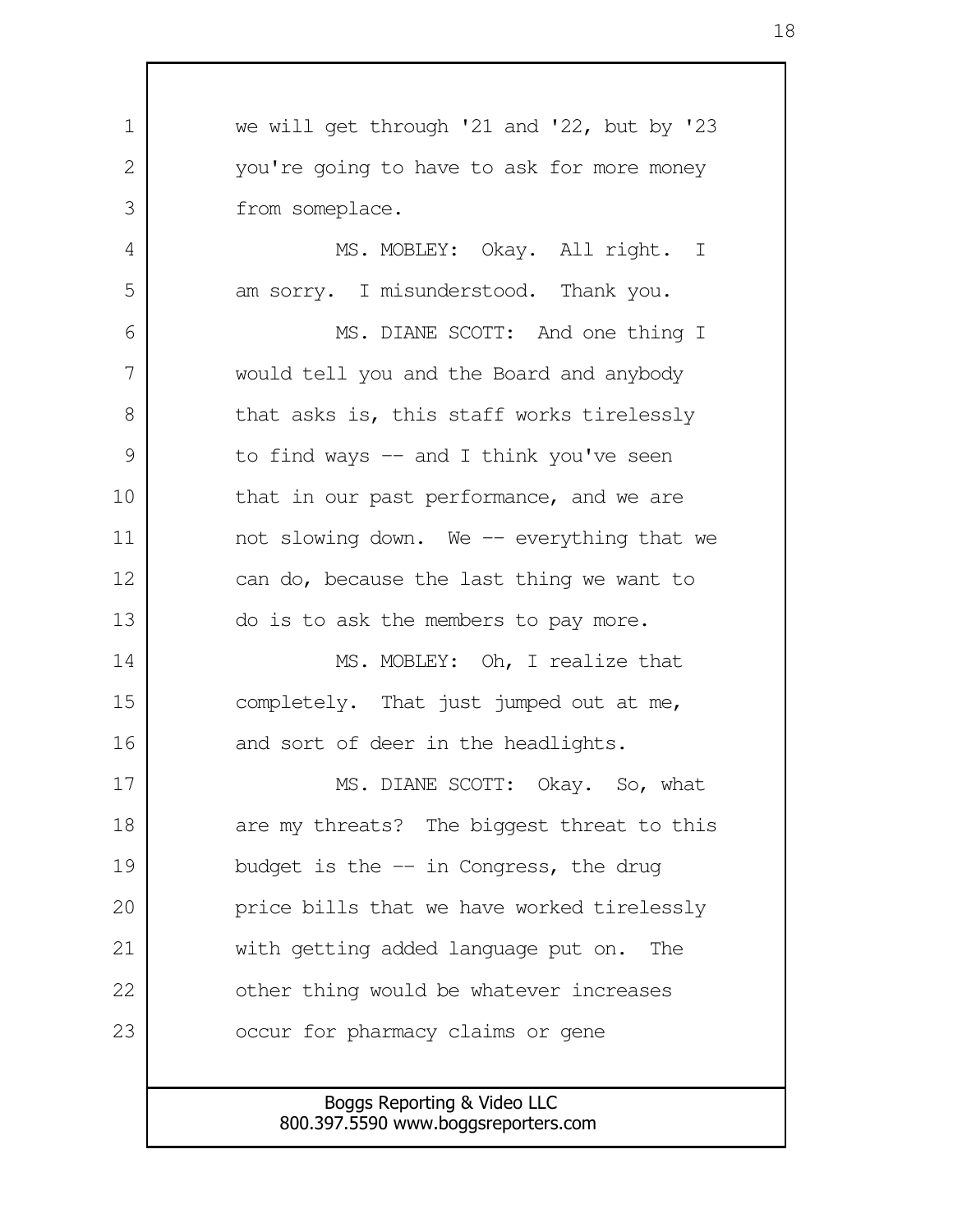Boggs Reporting & Video LLC 800.397.5590 www.boggsreporters.com therapies, or things like that, which are very, very expensive. Remember, too, that in 2022 we will be doing our marketing for the next three years: '23, '24 and '25. And we have seen some remarkable results as a result of doing those marketings. Okay? So, again, we will keep things as tight as possible. MS. MOBLEY: Oh, I'm sure you will. MS. DIANE SCOTT: Okay. There were a couple of more pages in the three-year projection, but that's really all that I wanted to go over with you-all today, unless there are other questions. CHAIRMAN HALLMARK: Okay. We have heard Diane's report about our projections update for Fiscal Year 2020 through 2023, and we've had some questions and comments. Do we have any more questions from our Board members at this time? (No response). 1 2 3 4 5 6 7 8 9 10 11 12 13 14 15 16 17 18 19 20 21 22 23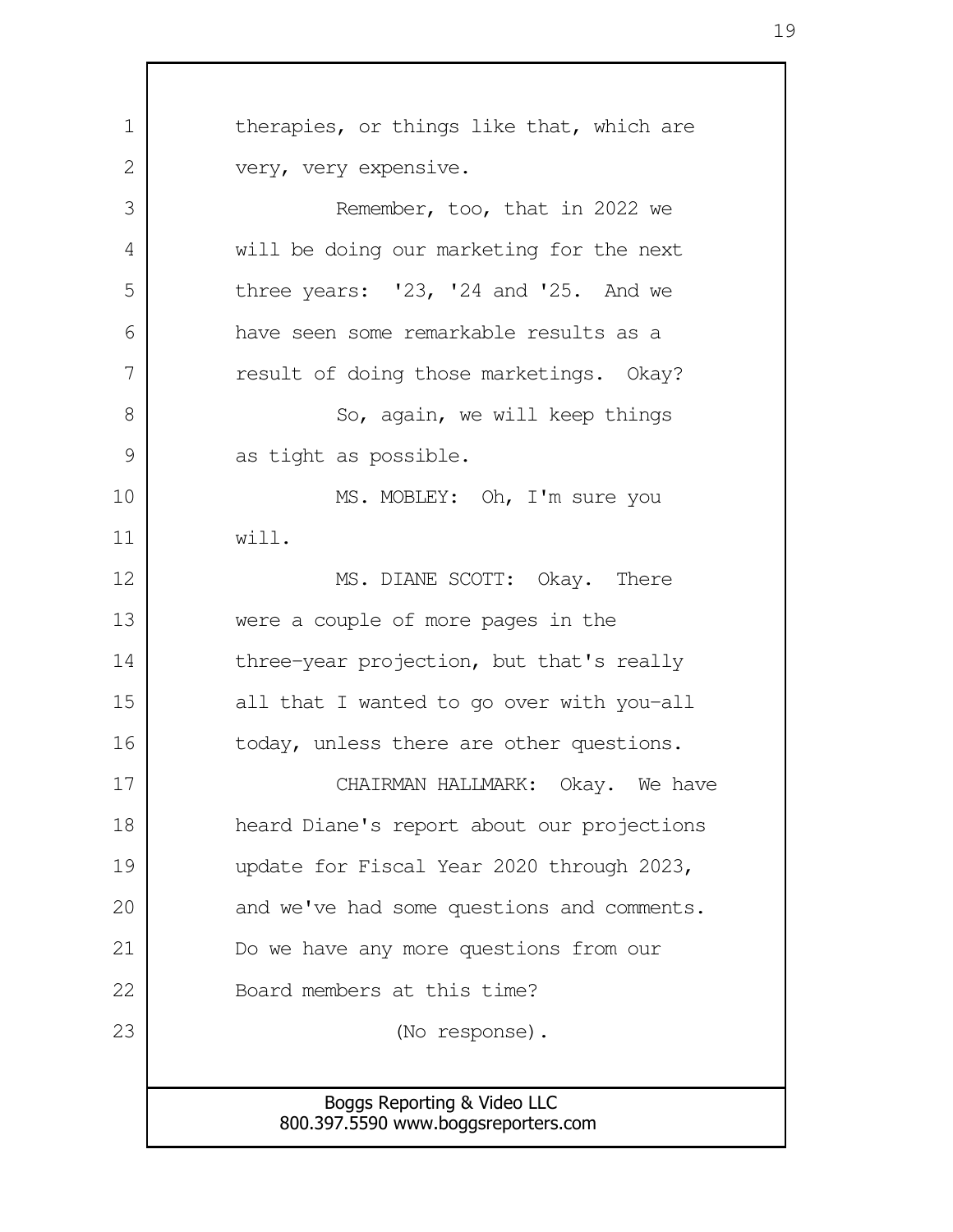Boggs Reporting & Video LLC 800.397.5590 www.boggsreporters.com CHAIRMAN HALLMARK: Okay. Diane? MS. DIANE SCOTT: Yes, sir. Moving right along to the COBRA, leave of absence, and surviving spouse monthly premiums. I want to make sure that your page 43, that you are looking at the right. If you are looking at what was given to you, you may have had an insert. That's what I want you to look. If you are looking on Directorpoint, you should be looking at what the insert is. If you are  $-$  for those that are looking in the book. So, I have prepared here proposed rates for the COBRA, leave of absence and surviving spouse monthly premiums. They are based upon our costs as projected, working with our actuary. I went back and looked at how many people have COBRA and leave of absence, and right now we have 825 who have either individual or family Blue Cross, or VIVA, and then we have 14 that are on COBRA 1 2 3 4 5 6 7 8 9 10 11 12 13 14 15 16 17 18 19 20 21 22 23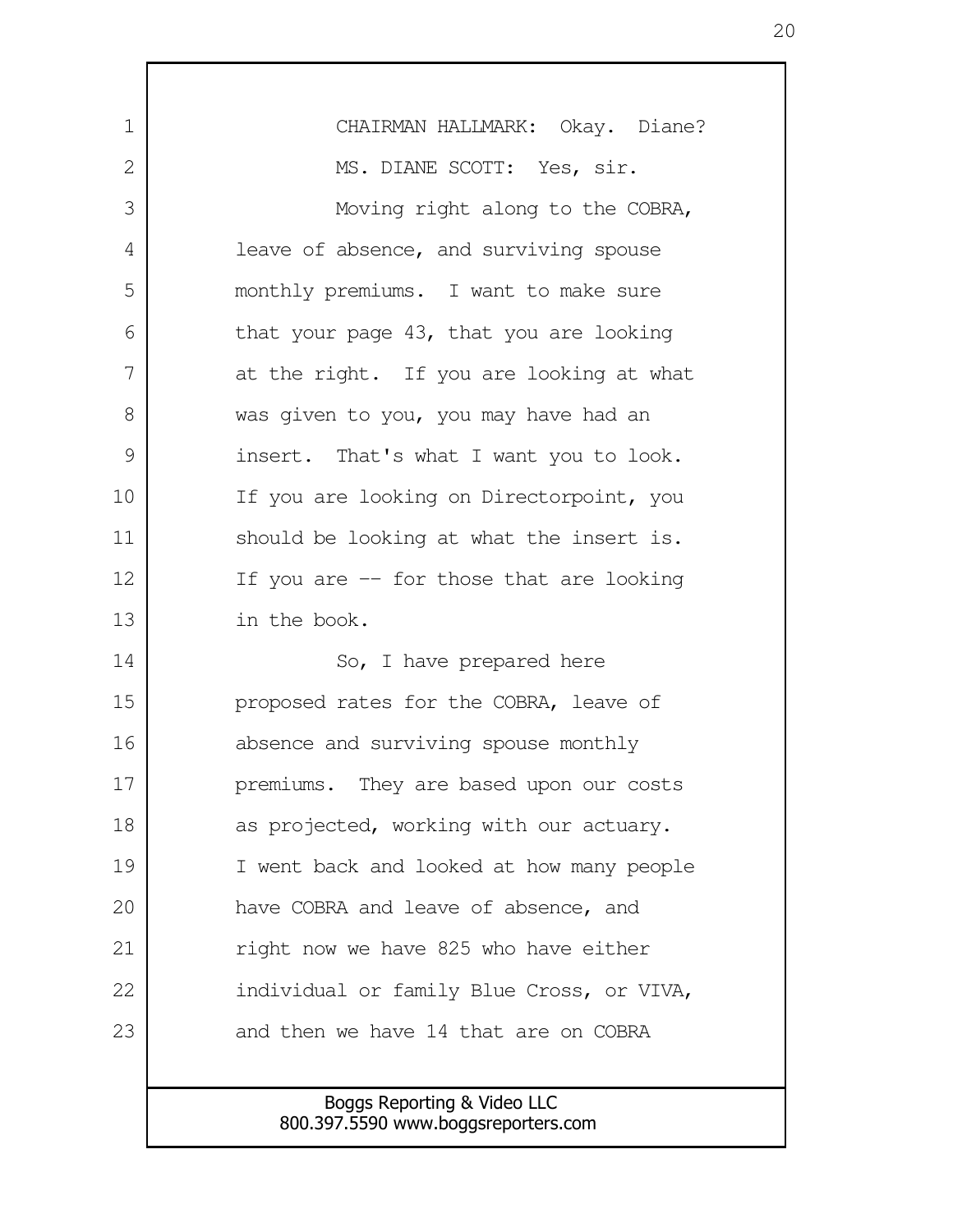with a supplemental.

| 2  | You can see the number of                                          |
|----|--------------------------------------------------------------------|
| 3  | contracts related to the surviving                                 |
| 4  | spouses. The surviving spouses that are                            |
| 5  | over 65-years old who are Medicare                                 |
| 6  | eligible, you can see that their dollar                            |
| 7  | amounts are being reduced, because our                             |
| 8  | contract is reduced. They are supposed                             |
| 9  | to pay, according to the law, the cost.                            |
| 10 | And so, we try to get as close to what it                          |
| 11 | will -- our cost will be for the                                   |
| 12 | following year, and this is bound by Code                          |
| 13 | Section $16-25$ (a) $-8$ (e).                                      |
| 14 | So, I would like for the Board                                     |
| 15 | to vote to agree with us on these                                  |
| 16 | premiums for Fiscal '21 for the COBRA                              |
| 17 | leave of absence and surviving spouse.                             |
| 18 | CHAIRMAN HALLMARK: Okay. We have                                   |
| 19 | heard Diane's report and her request. At                           |
| 20 | this time, I will need a motion to approve                         |
| 21 | the COBRA, LOA, and surviving spouse rates.                        |
| 22 | I need a motion.                                                   |
| 23 | I have a motion from                                               |
|    |                                                                    |
|    | Boggs Reporting & Video LLC<br>800.397.5590 www.boggsreporters.com |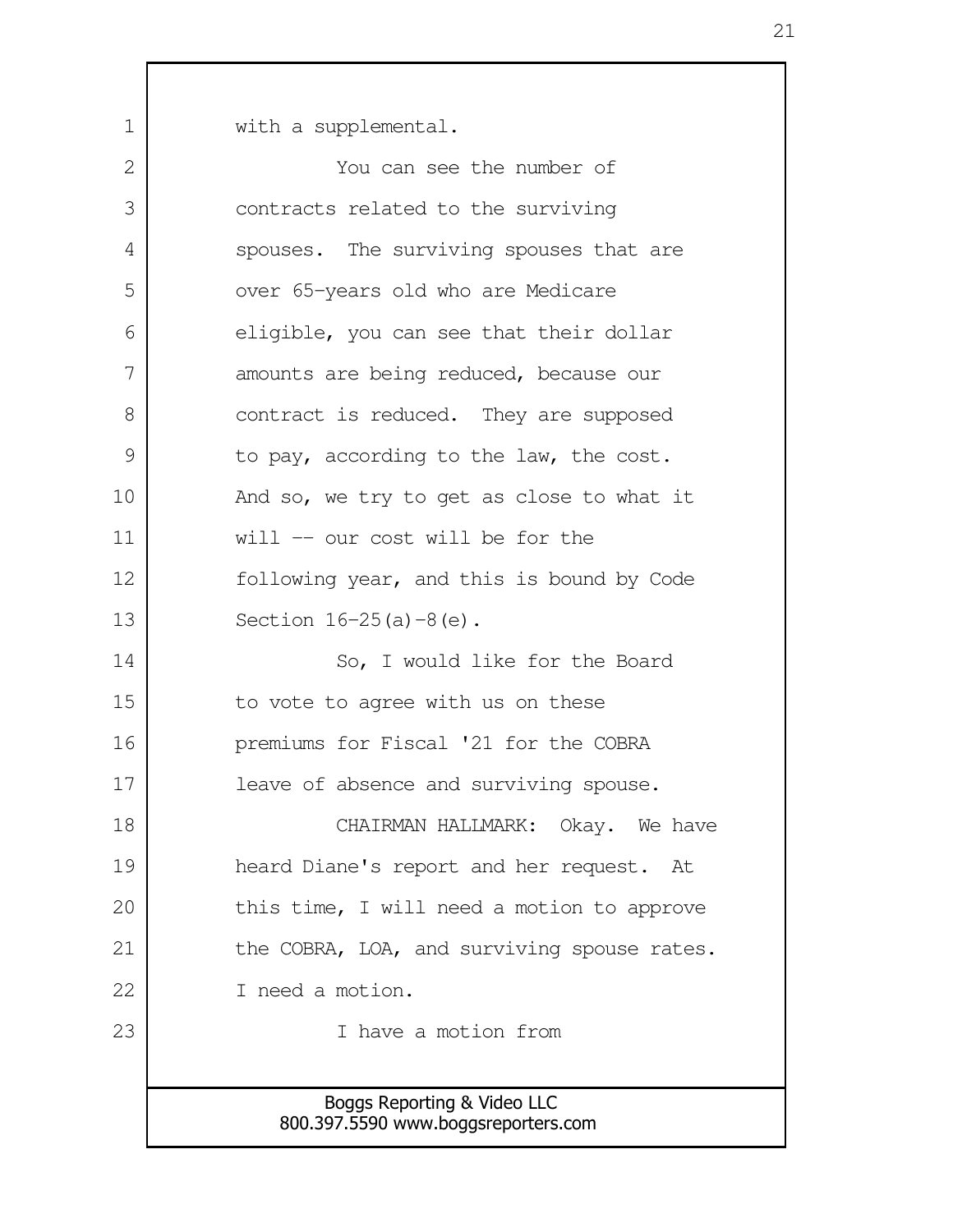| $\mathbf 1$  | Mr. Twilley. I need a second. I have a                             |
|--------------|--------------------------------------------------------------------|
| $\mathbf{2}$ | second from Ms. Crew. Any discussion or                            |
| 3            | questions at this time?                                            |
| 4            | (No response).                                                     |
| 5            | CHAIRMAN HALLMARK: Okay. All in                                    |
| 6            | favor say "aye."                                                   |
| 7            | (Board members saying "aye").                                      |
| 8            | CHAIRMAN HALLMARK: All opposed,                                    |
| 9            | like sign?                                                         |
| 10           | (No response).                                                     |
| 11           | CHAIRMAN HALLMARK: Ayes carry.                                     |
| 12           | Next will be Item D, the VIVA                                      |
| 13           | Health Plan.                                                       |
| 14           | MS. DIANE SCOTT: Mr. Chairman?                                     |
| 15           | Mr. Chairman? On page -- I wanted to just                          |
| 16           | briefly go over pages 44 through 46, which                         |
| 17           | relate to an increase -- or a change in the                        |
| 18           | premiums. A change in the -- not the                               |
| 19           | method of calculation, but to let the Board                        |
| 20           | know, because the Board asked me to make                           |
| 21           | sure that as soon as I became aware of what                        |
| 22           | the sliding scale rippling ramifications                           |
| 23           | are for retiree's that I let you know.                             |
|              |                                                                    |
|              | Boggs Reporting & Video LLC<br>800.397.5590 www.boggsreporters.com |
|              |                                                                    |

Г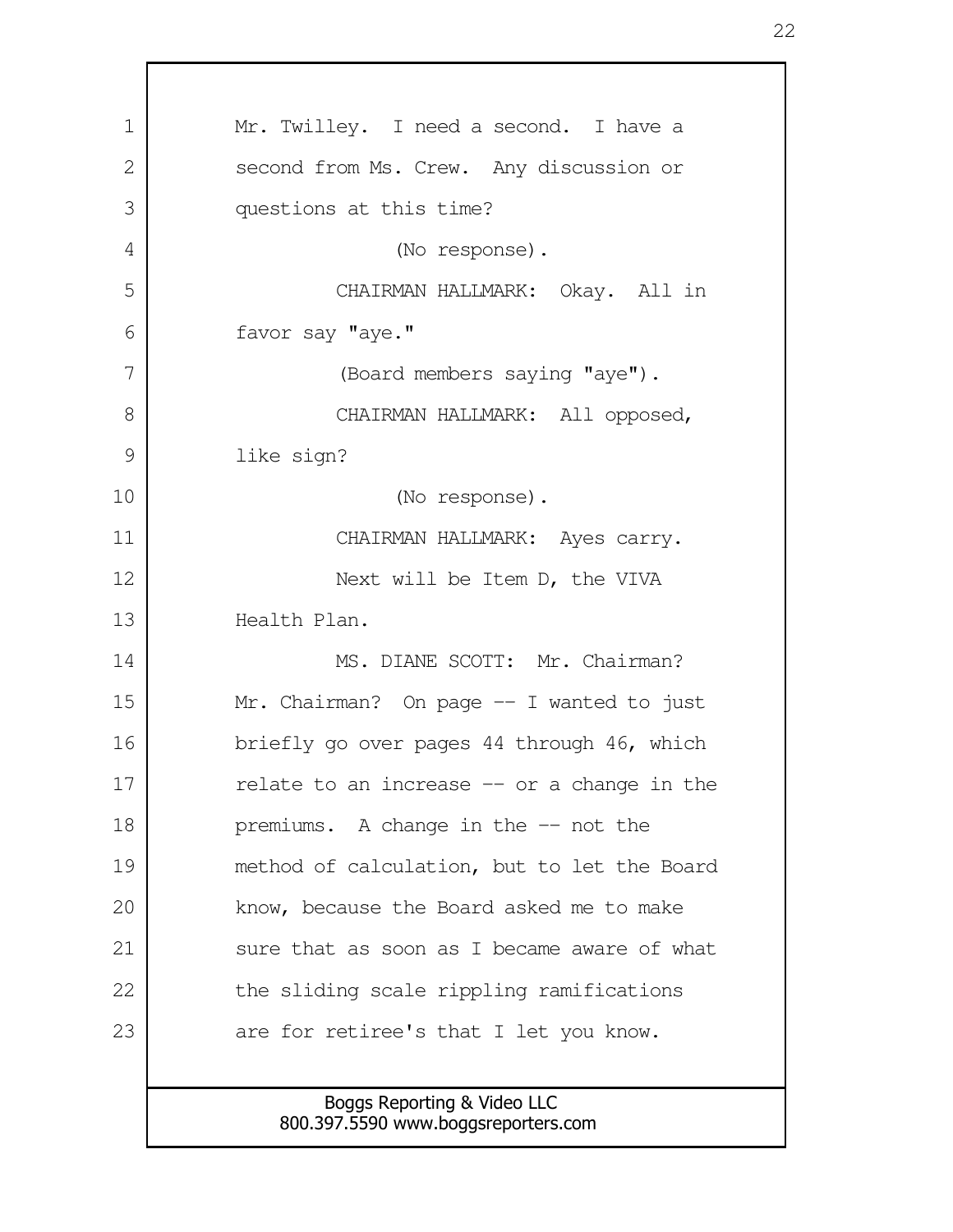| 1            | On page $44 - I$ tried to write           |
|--------------|-------------------------------------------|
| $\mathbf{2}$ | it out $-$ okay? $-$ so you would have    |
| 3            | something to read. And on pages 45, I     |
| 4            | worked very hard to give you some         |
| 5            | examples and actually the math behind     |
| 6            | this. The math behind this comes from     |
| 7            | the law. We have worked very, very        |
| 8            | carefully and very diligently             |
| 9            | consistently since the sliding scale laws |
| 10           | came in to be consistent in the way that  |
| 11           | we have calculated this and to be         |
| 12           | consistent with the intent of the law and |
| 13           | with what it says.                        |
| 14           | So, for early retirees: Our               |
| 15           | early retiree pool is dwindling who take  |
| 16           | healthcare with us. That was the intent   |
| 17           | of the Senate Bill 419 in the 2011        |
| 18           | Legislature. Because -- and it's          |
| 19           | increased the cost to the early retiree   |
| 20           | based upon the calculations. And the      |
| 21           | ultimate intent of that law was that the  |
| 22           | subsidy that the State pays for an early  |
| 23           | retiree shall not be any greater than the |
|              |                                           |
|              | Boggs Reporting & Video LLC               |
|              | 800.397.5590 www.boggsreporters.com       |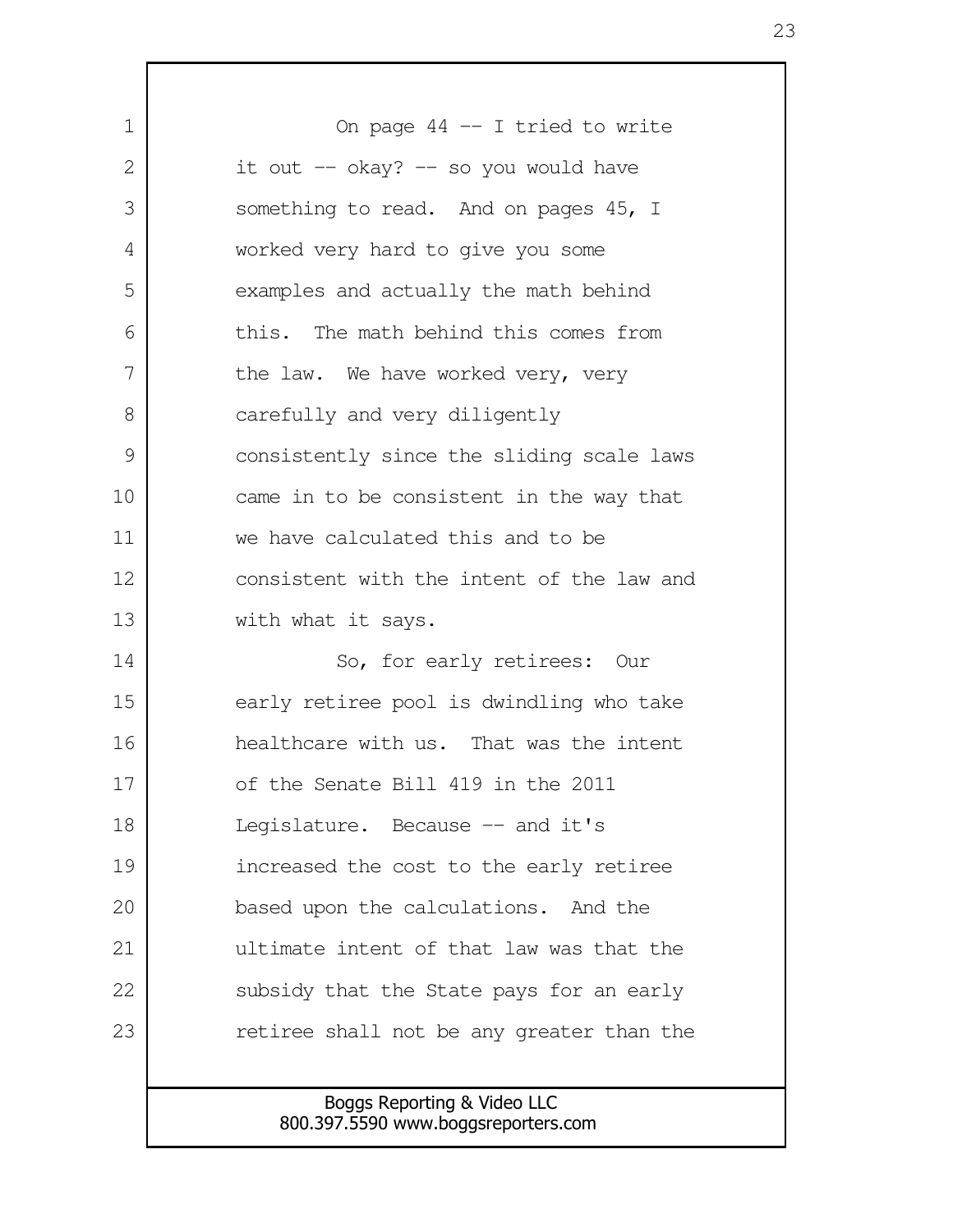Boggs Reporting & Video LLC 800.397.5590 www.boggsreporters.com subsidy that the State pays for an active employee. Okay. So, every year costs in this category are going up, and the reason for that is we have fewer and fewer people taking this coverage. But those that are taking it are appearing to be sicker. So, we have the issue of adverse selection here. Okay? Just to give you an idea, before the adjustment for the sliding -- for this sliding scale for the early retirees, and this is just people who have retired 1/1/12 and after, the State is paying a subsidy -- the State subsidy is \$750. And so, the active employees is \$506. So, we have to close a \$244 gap over and above what their base out-of-pocket is. Okay. So, all of these are -with the exception of two people  $-$  well, roughly two, as of today  $-$  are going to see an increase. That increase is going 1  $\mathcal{L}$  3 4 5 6 7 8 9 10 11 12 13 14 15 16 17 18 19 20 21 22 23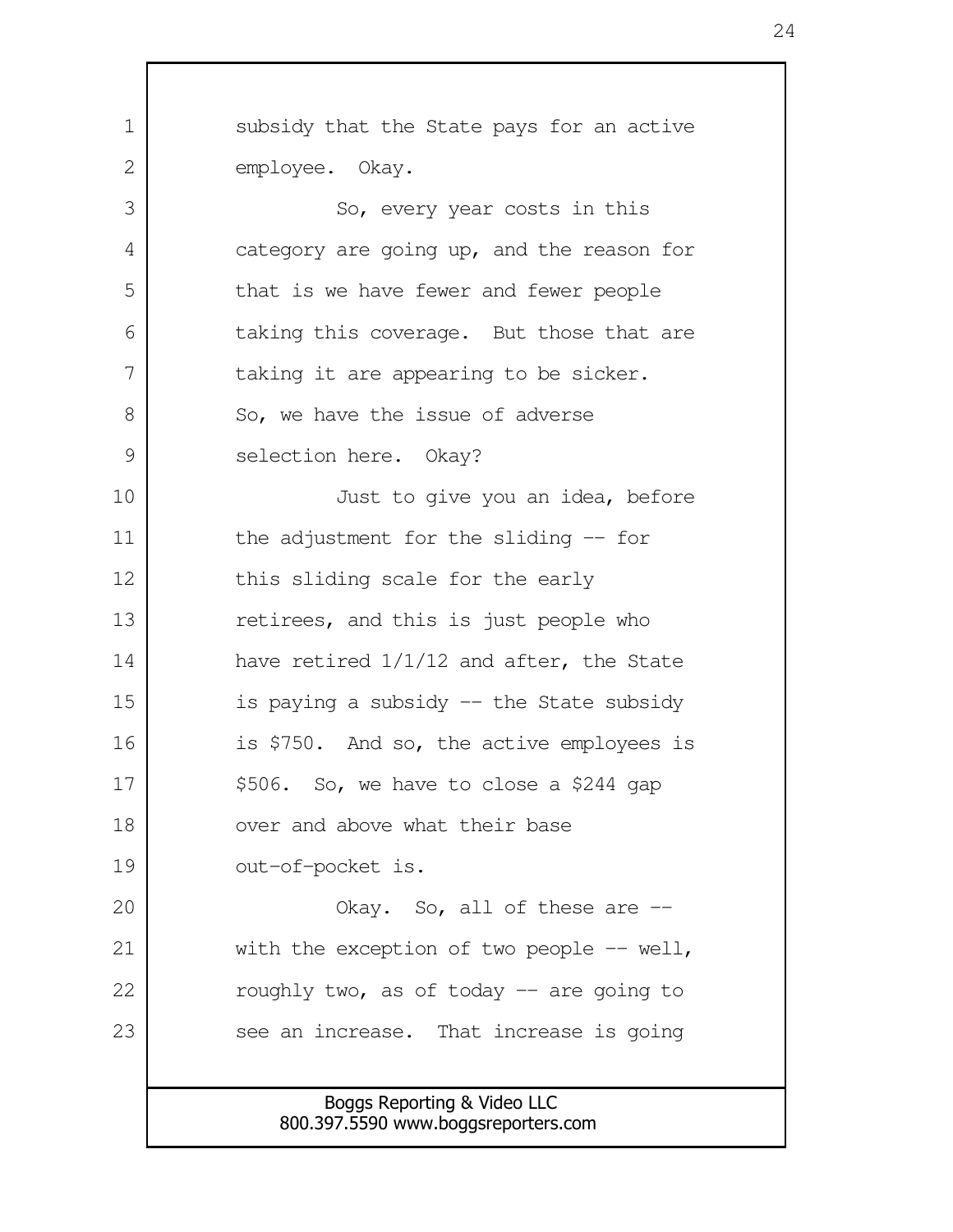Boggs Reporting & Video LLC 800.397.5590 www.boggsreporters.com to range somewhere between negative \$.28 a month because they had so much time, and \$72.26. But 89.7% of the people in this category are going to have an increase of less than \$40. One of the things that this legislation provided for was a Premium Assistance Program. And this group of people utilize this Premium Assistance Program. And when I looked the other day, we had 501 people in this category who were utilizing the Premium Assistance Program. And you can see that most of them are getting \$150 to \$200, but that's the most frequently occurring discount off of the premiums. And the most frequently occurring premium increase is \$30.37. So, I wanted to make you aware of this. Most of the people in this category retire with more than 25 years of service. Okay? They are -- and you can see that chart also on page 45. I've 1  $\mathcal{L}$  3 4 5 6 7 8 9 10 11 12 13 14 15 16 17 18 19 20 21 22 23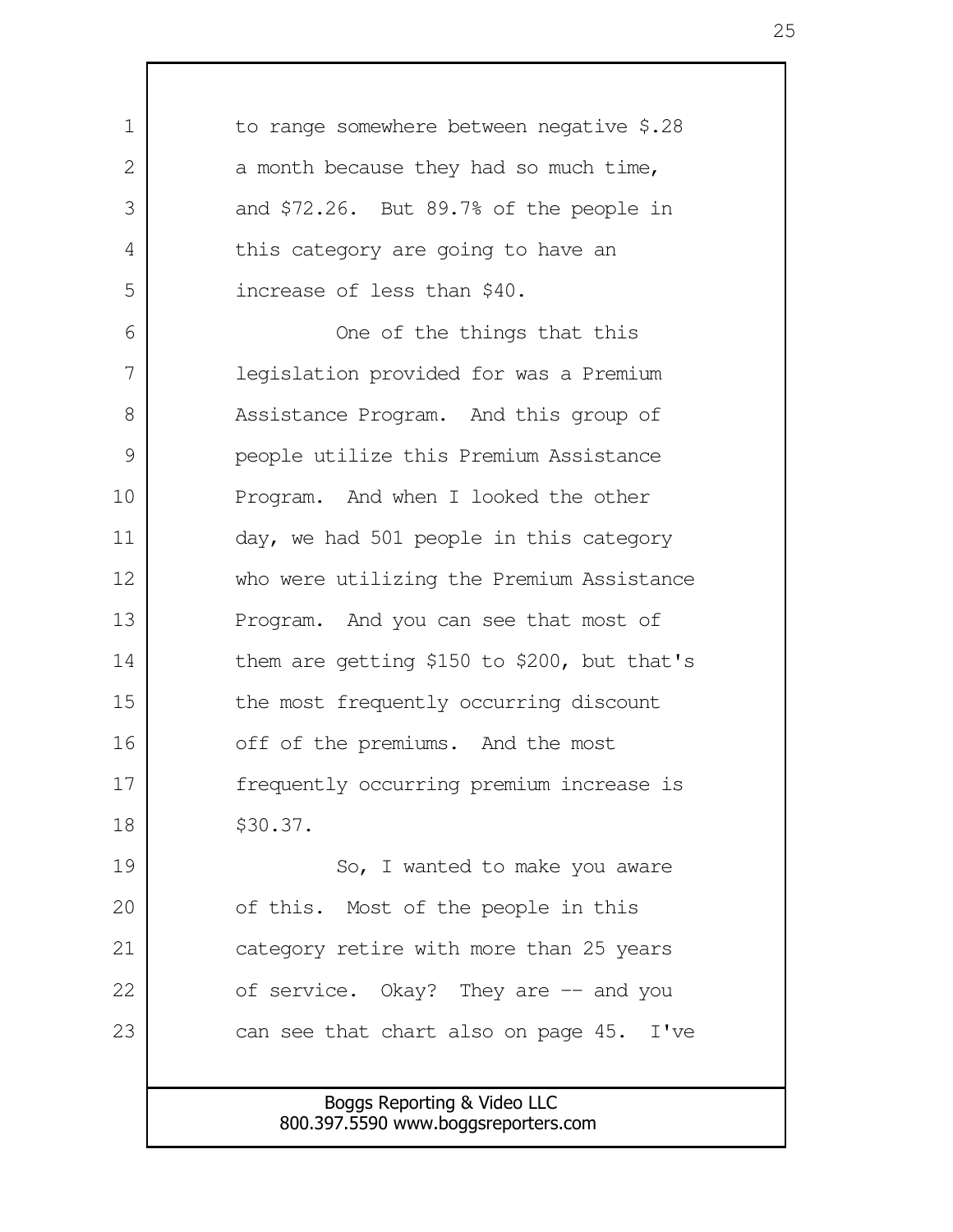tried to give you several different ways so that you can explain it if you are asked. But this is nothing any different than any other year. It's just that it's a little bit more than other years, because the costs went up more in this year than they did previously. Okay? So, then, moving on to page 46, on the early retirees. On the early retirees, three years ago, when we went to UnitedHealthcare for the Medicare eligible population, we negotiated a really good contract with them, which reduced significantly the cost for this group, the premium that PEEHIP has to pay. Honestly, I never thought we were going to do better than that. But when we went back out on our marketing this year, we got an even better rate. Okay? So, those costs came down even more. So, as a result of that, if a person who worked more than 25 years of service may see an increase in premium of 1  $\mathcal{L}$  3 4 5 6 7 8 9 10 11 12 13 14 15 16 17 18 19 20 21 22 23

> Boggs Reporting & Video LLC 800.397.5590 www.boggsreporters.com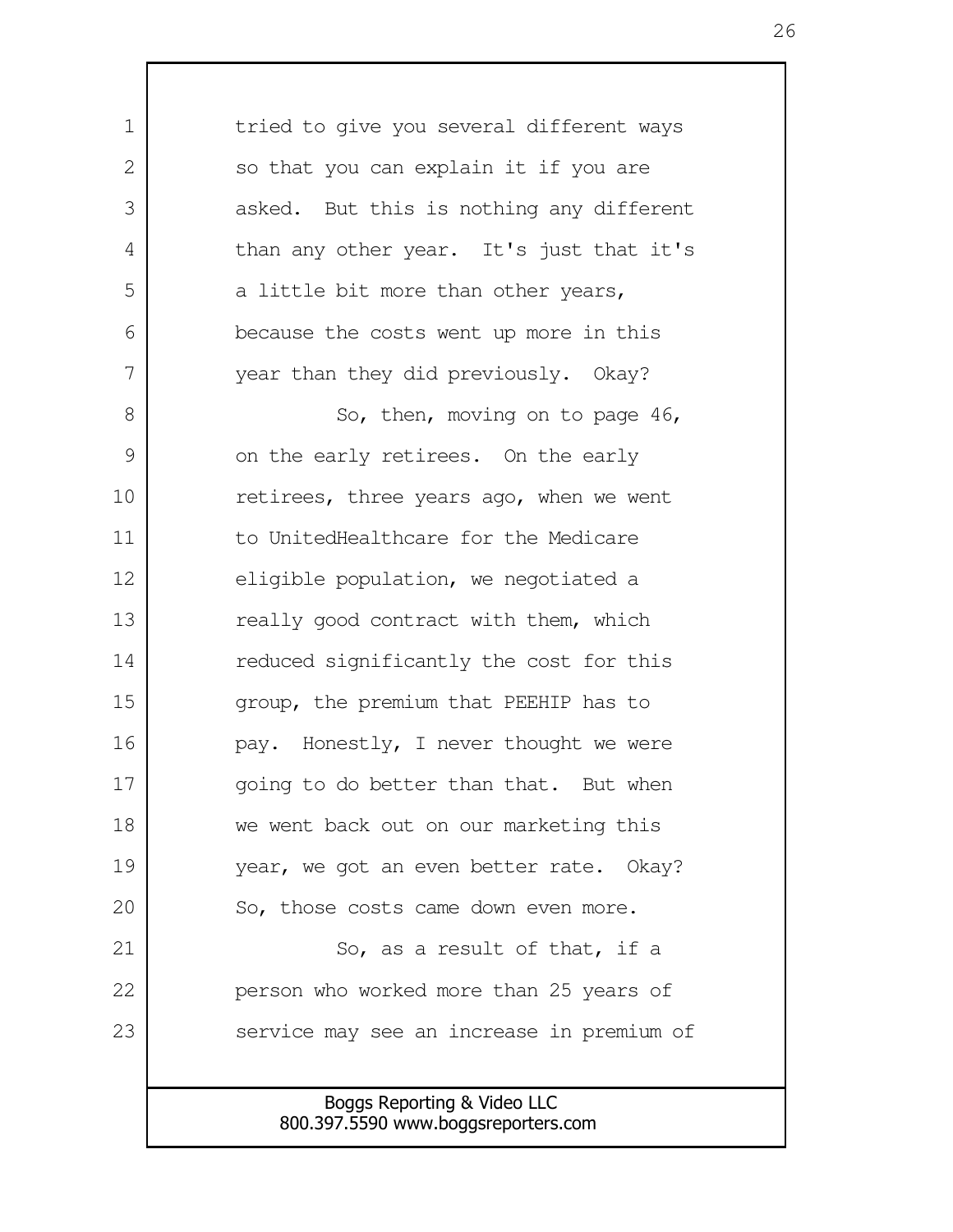Boggs Reporting & Video LLC 800.397.5590 www.boggsreporters.com \$.14 per month of service greater than 300 months, which is 25 years, may. Because, look at the first example I have there on page  $46$ . If you only have  $-$  if you only have individual coverage you are paying  $25$  -- \$25 is your base. So, if you have a lot of years, you have got a huge discount. So, if the discount doesn't go below \$25, they won't see a difference at all? Okay. Now, if you are an early retiree on or after 1/1/12, you will see a reduction in your premium of \$.28 per month. \$.28 is because they are having to pay 4% penalty as opposed to someone who has more than 300 months of service, a 2% penalty. For those people who retired between 10/1/05 and 12/31/11, they are going to see, whether you've got more than 300 months or less than 300 months, it's going to be \$.14 a month. I wanted to let you know. I 1 2 3 4 5 6 7 8 9 10 11 12 13 14 15 16 17 18 19 20 21 22 23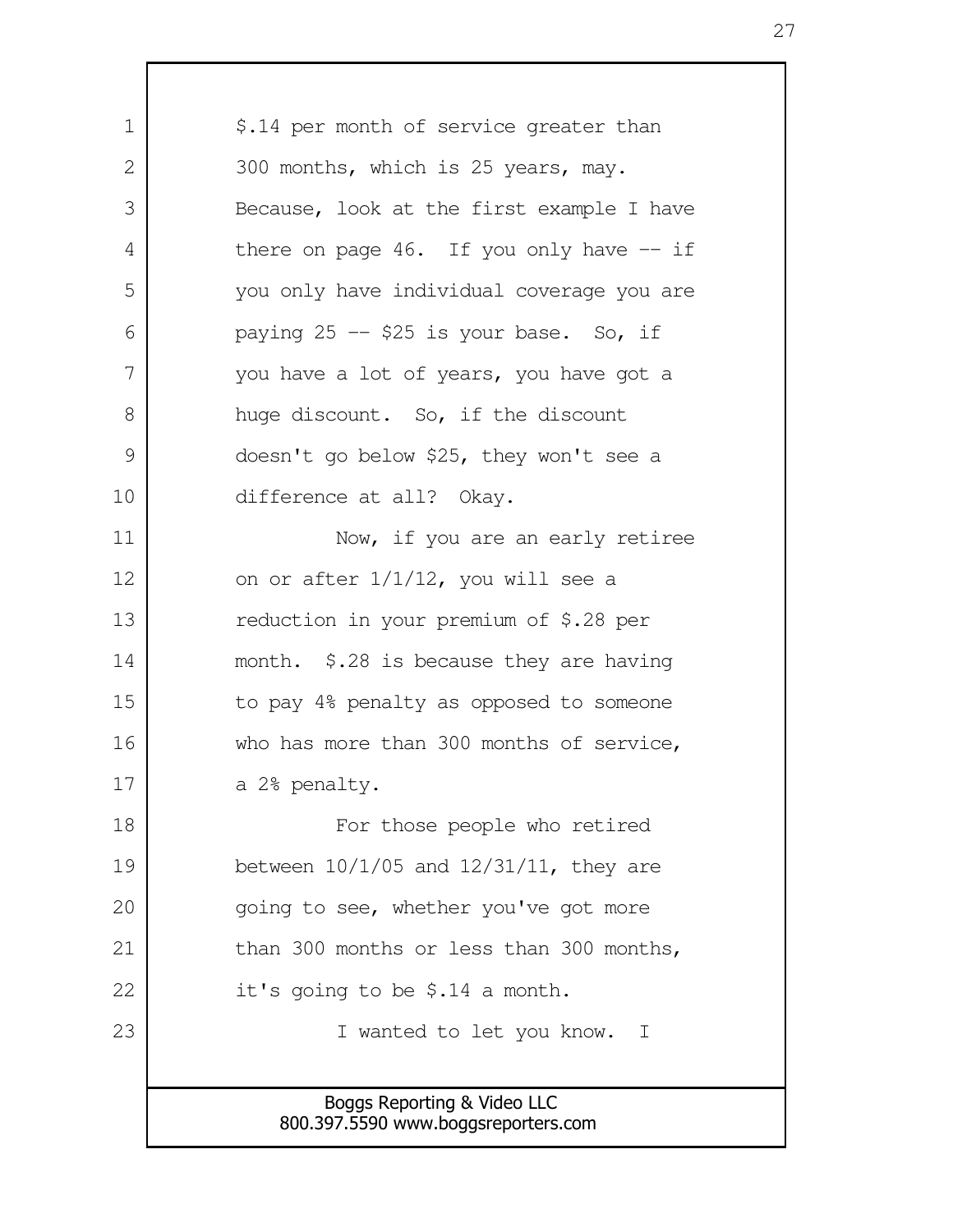| 1  | didn't want you to be blindsided. There                            |
|----|--------------------------------------------------------------------|
| 2  | may be some phonecalls, or whatever. But                           |
| 3  | this is the calculation in accordance                              |
| 4  | with the law.                                                      |
| 5  | CHAIRMAN HALLMARK: Okay. We have                                   |
| 6  | heard Diane's report on this. At this time                         |
| 7  | let's -- are there any questions or                                |
| 8  | comments that need to be made at this time?                        |
| 9  | And I'm going to wait a little bit, because                        |
| 10 | I think she's saying it's got a minute                             |
| 11 | delay. Susan? Dr. Brown?                                           |
| 12 | DR. SUSAN BROWN: Thank you,                                        |
| 13 | Mr. Chairman. I do have some concerns and                          |
| 14 | questions about this.                                              |
| 15 | So, Diane, this is                                                 |
| 16 | counterintuitive to me that -- and I                               |
| 17 | appreciate your verbiage that you gave us                          |
| 18 | to try to help this in the written part.                           |
| 19 | But reading from there, you are saying                             |
| 20 | that a retiree with more than 25 years,                            |
| 21 | the retiree premium -- monthly premium                             |
| 22 | will increase. But for those Medicare                              |
| 23 | eligible who have less than 25 years,                              |
|    |                                                                    |
|    | Boggs Reporting & Video LLC<br>800.397.5590 www.boggsreporters.com |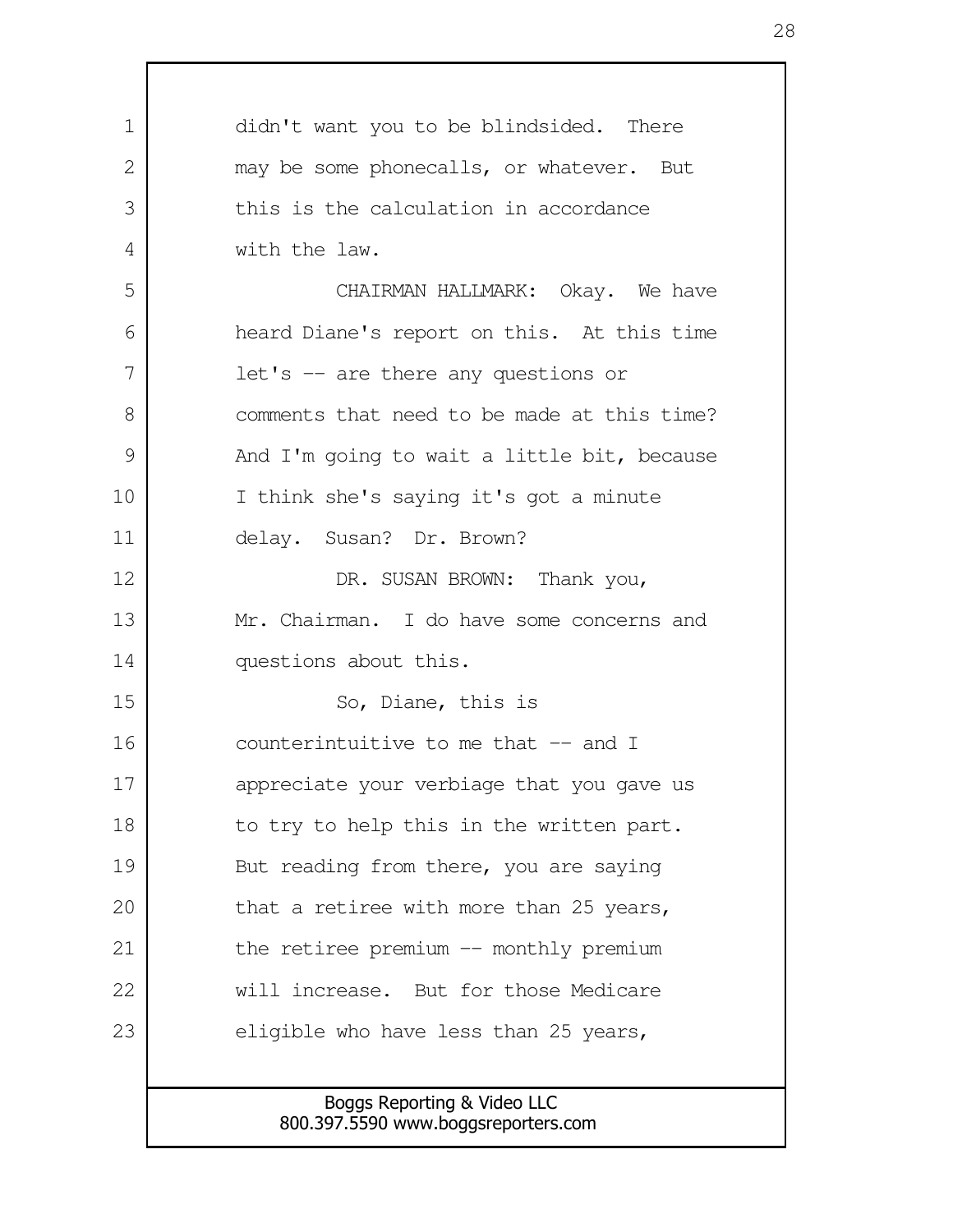Boggs Reporting & Video LLC 800.397.5590 www.boggsreporters.com their health premium insurance would be decreased. And I know you gave us several examples. And in the previous example you gave a mode, like the mode occurring and what would be the most change for any member. Do you have that information for this population? MS. DIANE SCOTT: I do not have that information at this time, but I can go back and get that for you, if you would like. DR. SUSAN BROWN: So, are we voting on this today? MS. DIANE SCOTT: No. There is nothing to vote on here. This is calculated in accordance with the law, and the law is very specific on these formulas and that sort of thing. DR. SUSAN BROWN: Okay. I still, you know, would like to state that I am deeply concerned. It appears that the people who have done what  $-$  you know, the law had intended to encourage about working 1  $\mathcal{L}$  3 4 5 6 7 8 9 10 11 12 13 14 15 16 17 18 19 20 21 22 23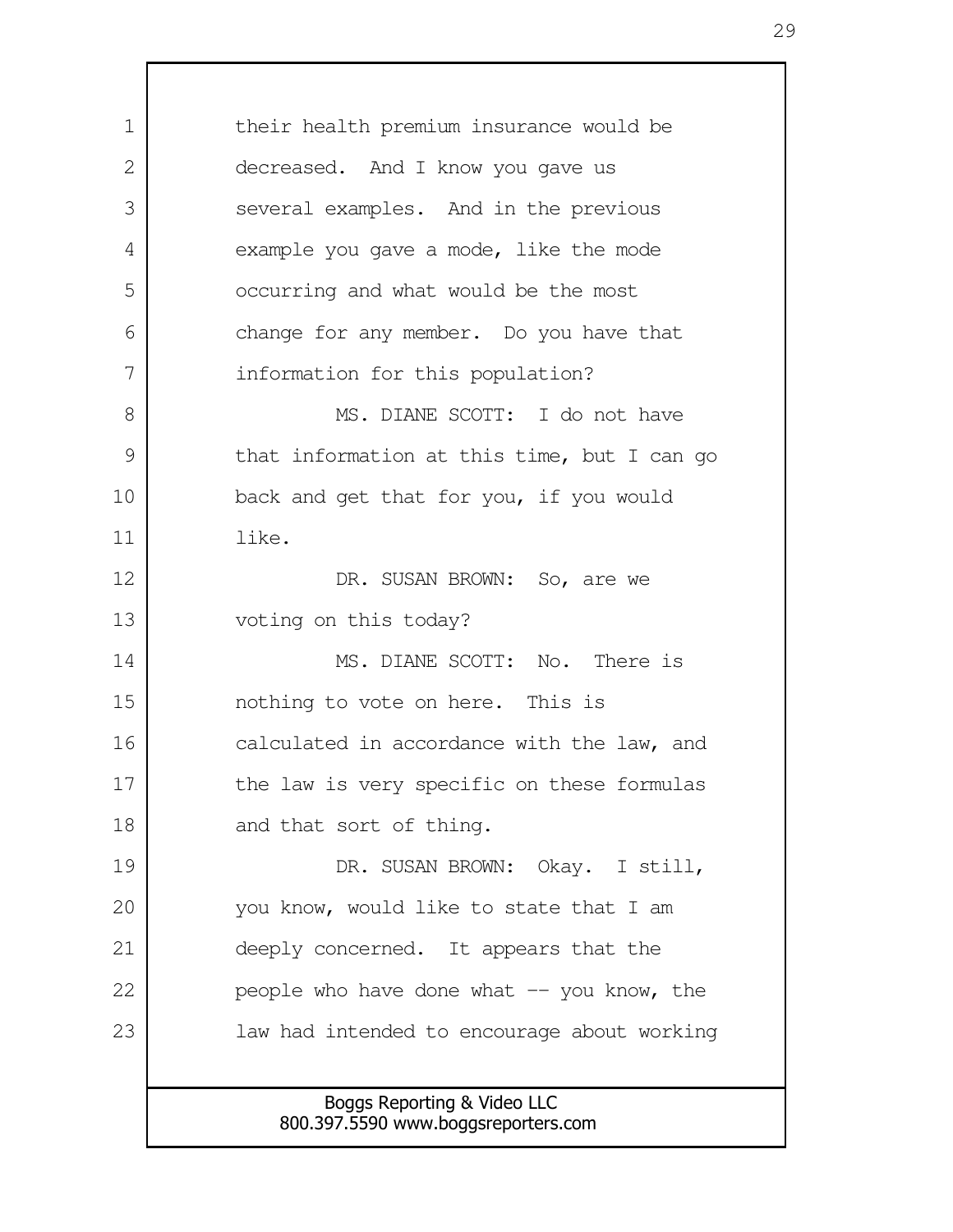Boggs Reporting & Video LLC longer and waiting until you are closer to 65 -- that was why those formulas were put in there  $-$  it appears that they are being negatively impacted, and that deeply concerns me. And also, the retirees that - when you call them "early retirees" you are referring to the people with less than 30 years and not at Medicare eligible. I guess it concerns me that some of those people, you said the highest increase would be like \$72.26 per month as an increase, and our retirees, regardless of if they are Medicare eligible or not, are more on a fixed income. And I know you said that they do have that assistance program, but not a lot of the retirees can qualify for that. So, I just would urge  $-$  and I know you have worked on this, but I would just urge the Board and the staff to keep that in mind, because a \$72 a month increase is quite bit. And even \$30 a 1  $\mathcal{L}$  3 4 5 6 7 8 9 10 11 12 13 14 15 16 17 18 19 20 21 22 23

800.397.5590 www.boggsreporters.com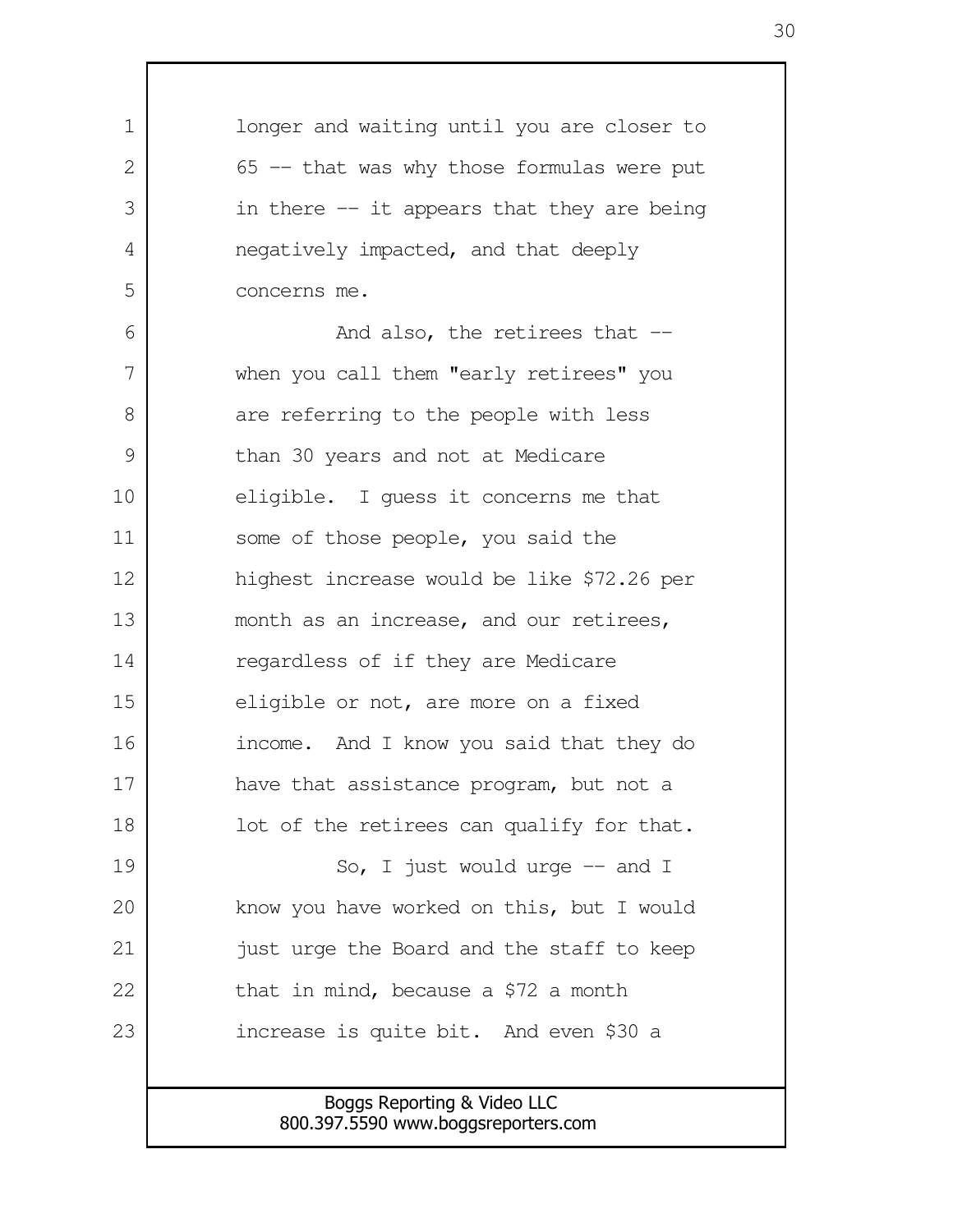Boggs Reporting & Video LLC 800.397.5590 www.boggsreporters.com month increase is quite a bit. So, I would encourage you, and if there is anything we can do to help you within this, I would love to help. MS. DIANE SCOTT: Thank you. CHAIRMAN HALLMARK: Yes. Mr. Whaley? MR. TWILLEY: This is the State statute, right? MS. DIANE SCOTT: Yes, it is. MR. WHALEY: Okay. So, we really don't have to vote on it? MS. DIANE SCOTT: That's correct. MR. WHALEY: That is a State law, so it's not something PEEHIP did. It's State law. MS. DIANE SCOTT: Right. CHAIRMAN HALLMARK: Okay. Mr. Whaley has made a comment that technically we don't have to vote on it, because it is a statute. It is a State law. But, Dr. Brown, we will take 1 2 3 4 5 6 7 8 9 10 11 12 13 14 15 16 17 18 19 20 21 22 23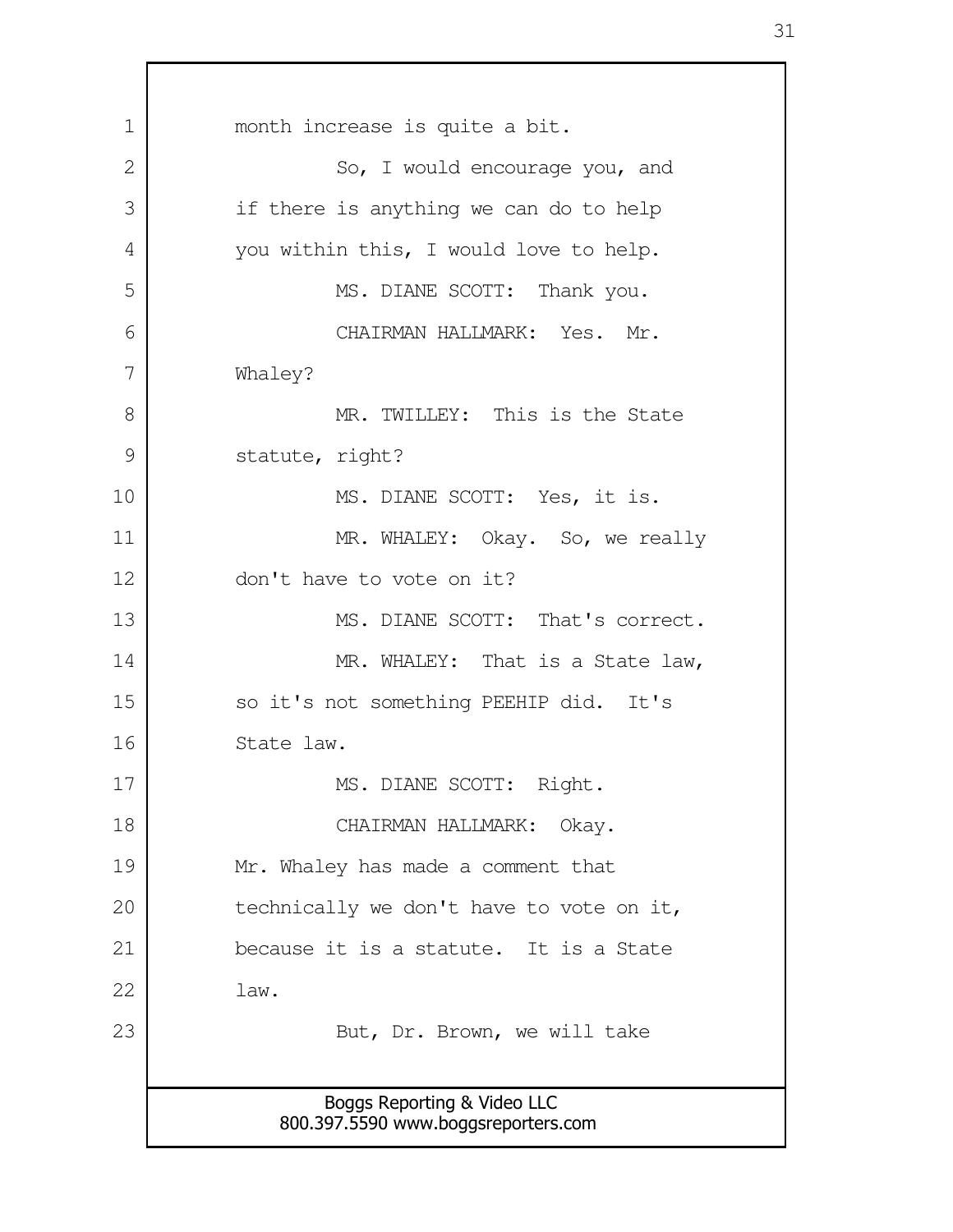| $\mathbf 1$  | note of your comments and have them in      |
|--------------|---------------------------------------------|
| $\mathbf{2}$ | the minutes as you have stated.             |
| 3            | DR. SUSAN BROWN: Thank you.                 |
| 4            | CHAIRMAN HALLMARK: Okay. So,                |
| 5            | Diane, anything else?                       |
| 6            | MS. DIANE SCOTT: Nothing else on            |
| 7            | that. I wanted to go on to the VIVA.        |
| 8            | CHAIRMAN HALLMARK: Okay.                    |
| 9            | MS. DIANE SCOTT: As you know, we            |
| 10           | have one HMO: VIVA. They have come to us    |
| 11           | with rates that are within the projections  |
| 12           | that we have for $2021.$ VIVA $-$ We've     |
| 13           | probably got about 2,500 contracts with     |
| 14           | VIVA. It is an excellent product. They      |
| 15           | are asking for 5.2% increase per month, but |
| 16           | that's still within our expected costs.     |
| 17           | They have a one benefit enhancement, which  |
| 18           | is going to be reducing the Teledoc/        |
| 19           | Telehealth co-pay from \$40 to \$25.        |
| 20           | As part of getting just the                 |
| 21           | VIVA, they also get dental, so they don't   |
| 22           | have to pay extra for dental coverage.      |
| 23           | This is really good. So, we would           |
|              |                                             |
|              | Boggs Reporting & Video LLC                 |
|              | 800.397.5590 www.boggsreporters.com         |

Г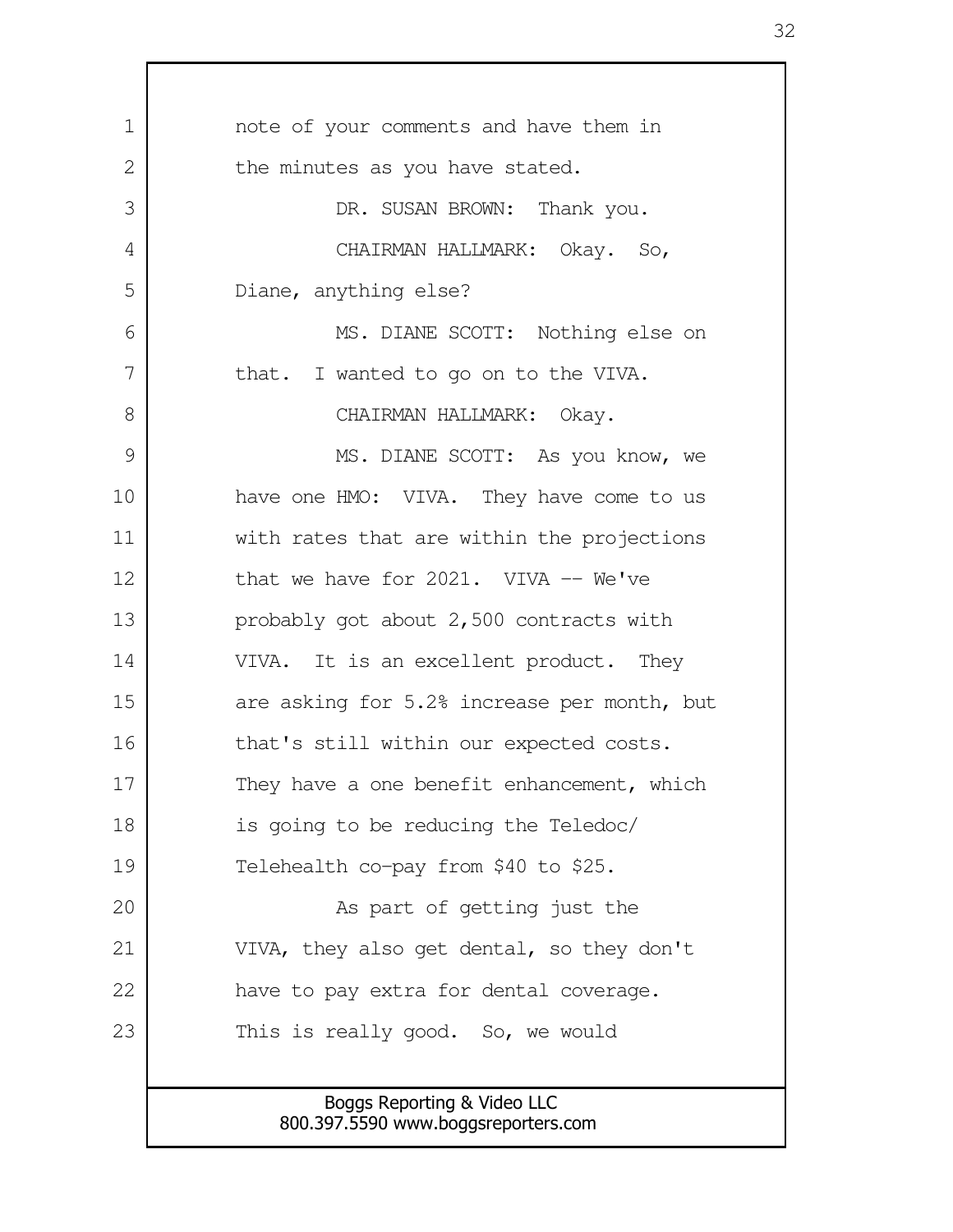Boggs Reporting & Video LLC 800.397.5590 www.boggsreporters.com recommend that the Board approve continuing with VIVA at the proposed rates that you can see on the rightmost column, on page 47. CHAIRMAN HALLMARK: Okay. We have heard Diane's report, and she is going to need a motion to approve the VIVA FY-2020 current rate, and FY-2021 proposed rates. Is that correct, Diane? MS. DIANE SCOTT: You already approved the 2020 rates. I just need the 2021 rates. CHAIRMAN HALLMARK: We just need approval for the FY-2021 proposed rates. I'll take a motion at this time. Okay. Ms. Crew. I have a second from Ms. Shomaker. Any questions or comments at this time? (No response). CHAIRMAN HALLMARK: Any comments? (No response). CHAIRMAN HALLMARK: All in favor say "aye." 1  $\mathcal{L}$  3 4 5 6 7 8 9 10 11 12 13 14 15 16 17 18 19 20 21 22 23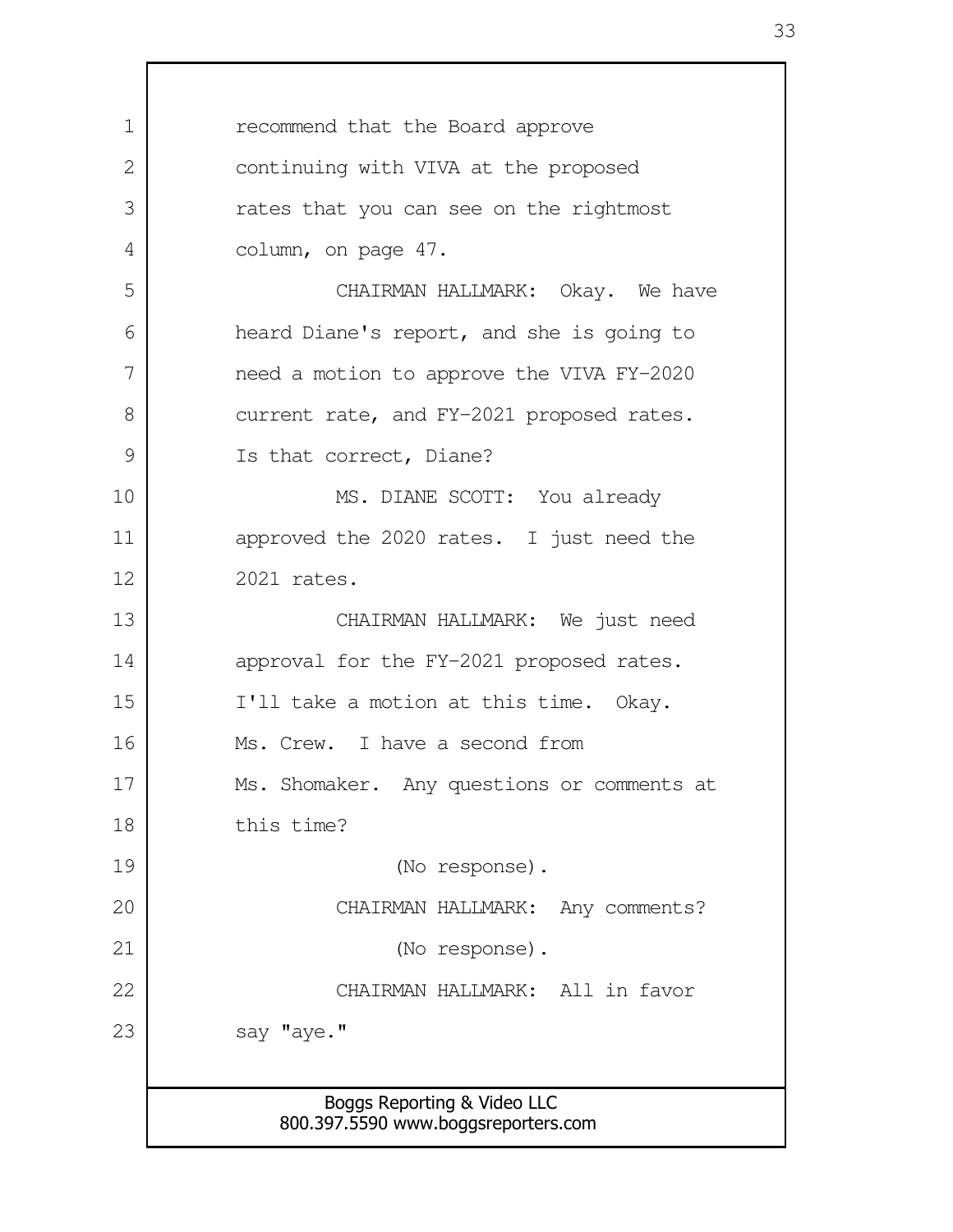| $\mathbf 1$ | (Board members saying "aye").                                      |
|-------------|--------------------------------------------------------------------|
| 2           | CHAIRMAN HALLMARK: All opposed,                                    |
| 3           | like sign?                                                         |
| 4           | (No response).                                                     |
| 5           | CHAIRMAN HALLMARK: Ayes carry.                                     |
| 6           | MS. DIANE SCOTT: Did we vote on                                    |
| 7           | the COBRA, LOA, and surviving spouse rates?                        |
| 8           | CHAIRMAN HALLMARK: I thought we                                    |
| 9           | did. Yeah. On Part C?                                              |
| 10          | MS. DIANE SCOTT: Right.                                            |
| 11          | CHAIRMAN HALLMARK: Yes, ma'am.                                     |
| 12          | MS. DIANE SCOTT: Okay. Just                                        |
| 13          | double checking.                                                   |
| 14          | (At which time, there was an                                       |
| 15          | off-the-record discussion.)                                        |
| 16          | CHAIRMAN HALLMARK: Okay. We will                                   |
| 17          | move on. Diane, is that your report?                               |
| 18          | MS. DIANE SCOTT: Since Donna is                                    |
| 19          | not here --                                                        |
| 20          | CHAIRMAN HALLMARK: Okay. Hold on                                   |
| 21          | one second. I $-$ Dr. Brown, do you have a                         |
| 22          | comment?                                                           |
| 23          | DR. SUSAN BROWN: Well, I was just                                  |
|             |                                                                    |
|             | Boggs Reporting & Video LLC<br>800.397.5590 www.boggsreporters.com |
|             |                                                                    |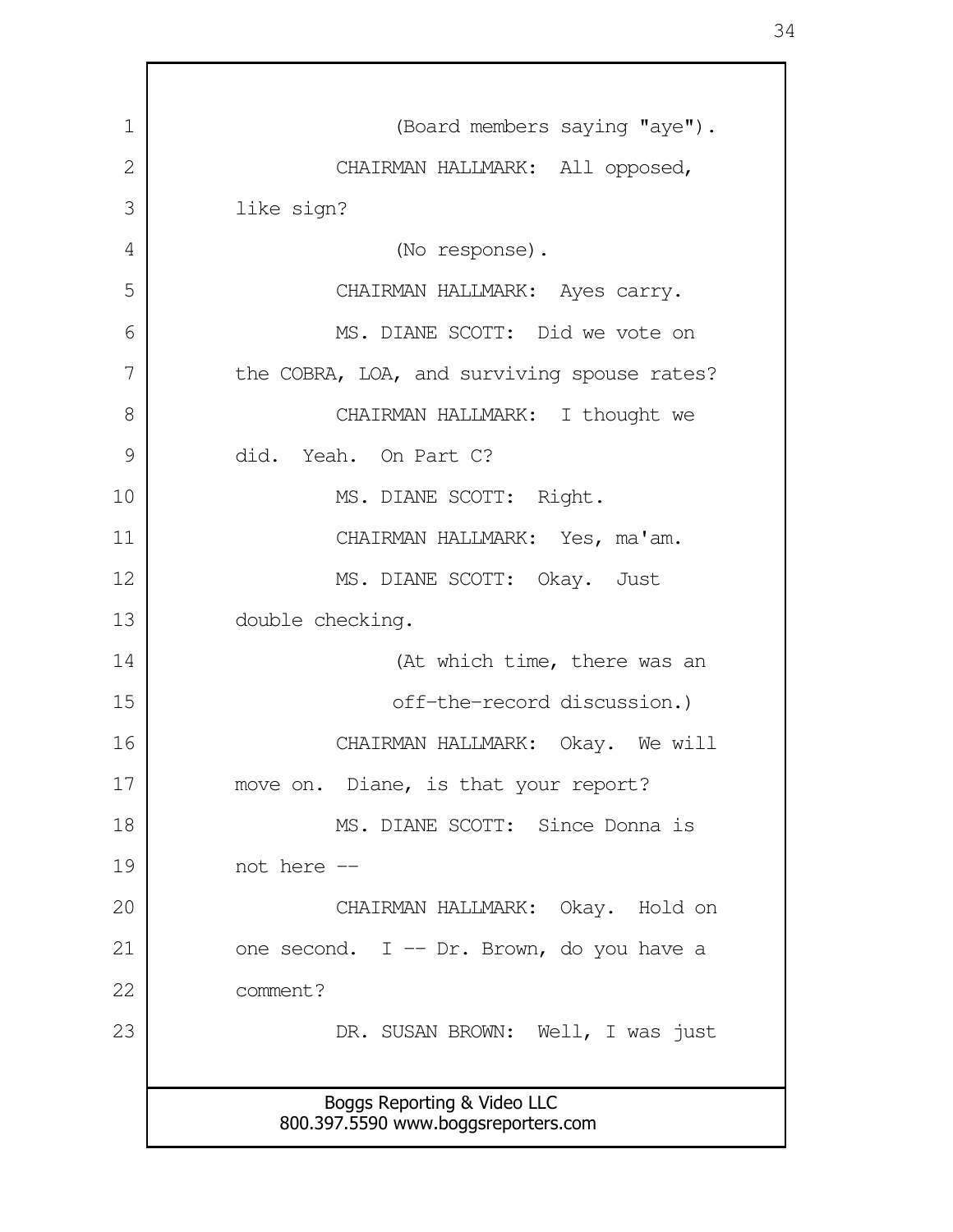going to ask before Diane went on, if I may ask a question? CHAIRMAN HALLMARK: Sure. DR. SUSAN BROWN: Diane, so, do I understand correctly that the actives are not going to have any increases in premiums or co-pays, but the retirees and the COBRA group is the only change of increases? MS. DIANE SCOTT: The actives will not have any change. COBRA, LOA, surviving spouse will have a change. And as a result of the sliding scale law, the retirees may have a change. May have. Because the early retirees who worked a lot of years, and only takes single coverage, they probably will not have a change because their discount is more than \$25 and will continue to be more than \$25. DR. SUSAN BROWN: Okay. And could explain one more time to me, on that base amount on the retirees going up an increase of \$4, was that based on what we voted at the last meeting? 1  $\mathcal{L}$  3 4 5 6 7 8 9 10 11 12 13 14 15 16 17 18 19 20 21 22 23

Boggs Reporting & Video LLC 800.397.5590 www.boggsreporters.com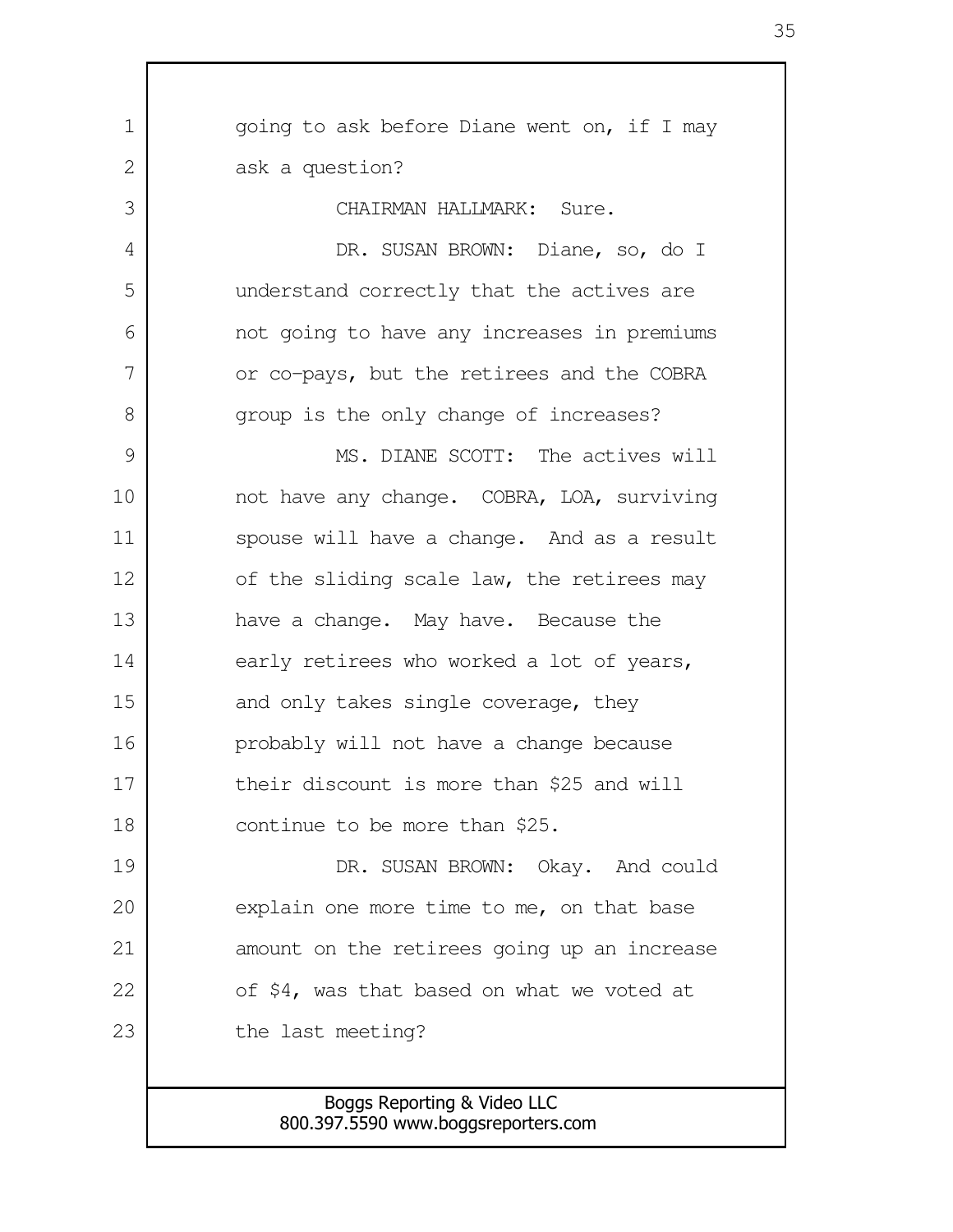Boggs Reporting & Video LLC 800.397.5590 www.boggsreporters.com MS. DIANE SCOTT: Yes. Yes. That is based on what we voted on at the last meeting. And just to refresh everyone's memory, the law says that the early retiree rate shall not be less than the sum of the Medicare Part B premium, plus the individual Medicare eligible out-of-pocket. Before, we were charging  $160 - -$  and this year we are charging \$166 as that base premium. The calculation is something like \$169.40, if I remember correctly. So, we -- I request that you just round up to an even \$170 moving forward. DR. SUSAN BROWN: Okay. Thank you. MS. DIANE SCOTT: Yes, ma'am. CHAIRMAN HALLMARK: Ms. Mobley has a question. MS. MOBLEY: I just want to get this clear. This is only for the early retirees. This is not for all retirees; is that correct? MS. DIANE SCOTT: That \$4 is for 1 2 3 4 5 6 7 8 9 10 11 12 13 14 15 16 17 18 19 20 21 22 23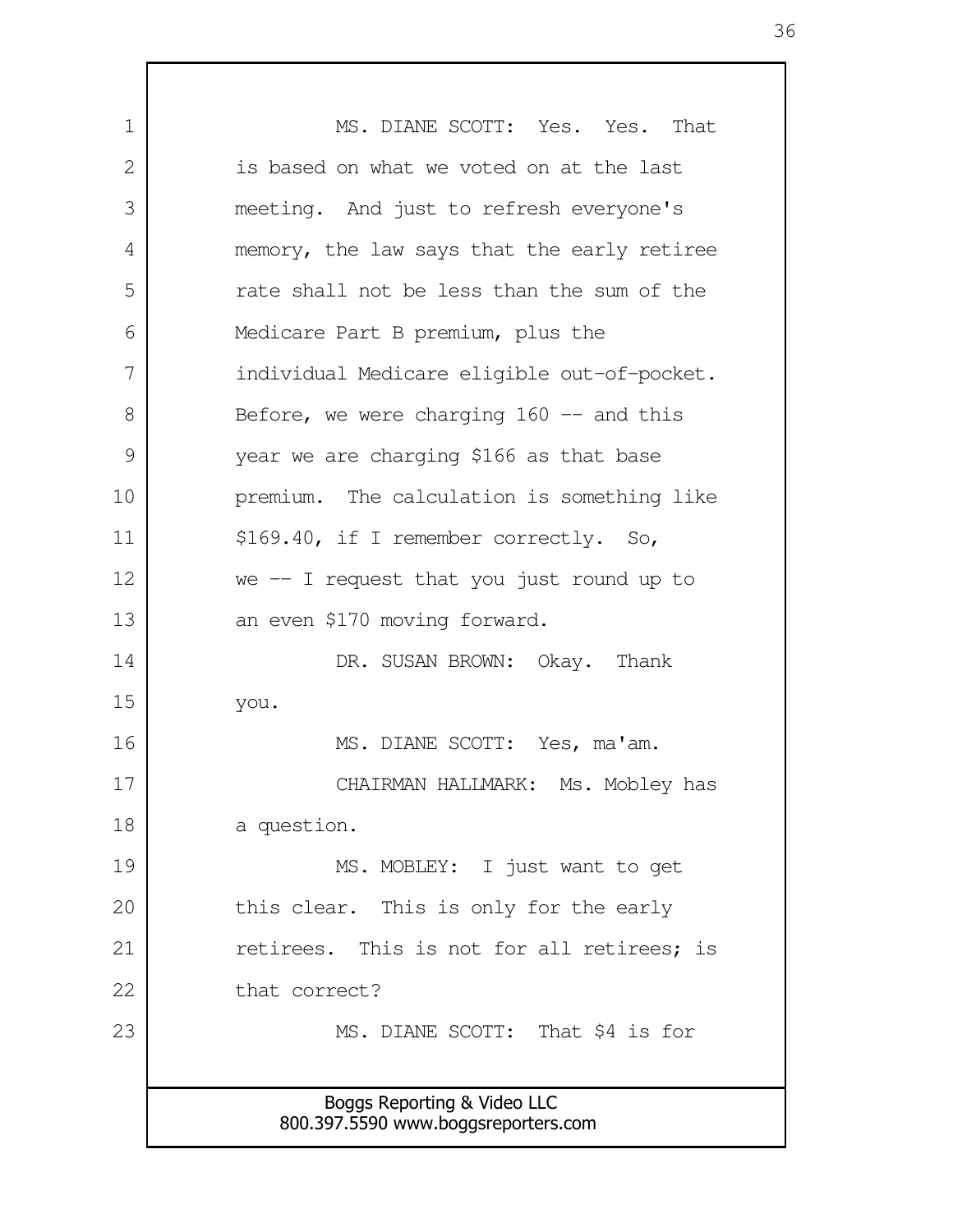Boggs Reporting & Video LLC 800.397.5590 www.boggsreporters.com early retirees only. MS. MOBLEY: Right. Thank you. MS. DIANE SCOTT: Yes, ma'am. CHAIRMAN HALLMARK: Ms. Mobley asked the question if the \$4 was for the early retirees only, and Ms. Scott confirms, said, yes, it is. Okay. We have had a motion. It's been approved. The next item is going to be the Benefit Program. Donna Townes is not here today, so we have asked Ms. Scott, and we have asked Mr. Wales to pick up A, B, and C. So, we will start with A, the temporary benefits enhancements and expansion of benefits tied to Coronavirus. And Diane is going to give this report. **PEEHIP BENEFIT PROGRAMS** MS. DIANE SCOTT: Okay. I know that you are interested in  $--$  with knowing how many people have been affected in our population. So, we've been following this 1  $\mathcal{L}$  3 4 5 6 7 8 9 10 11 12 13 14 15 16 17 18 19 20 21 22 23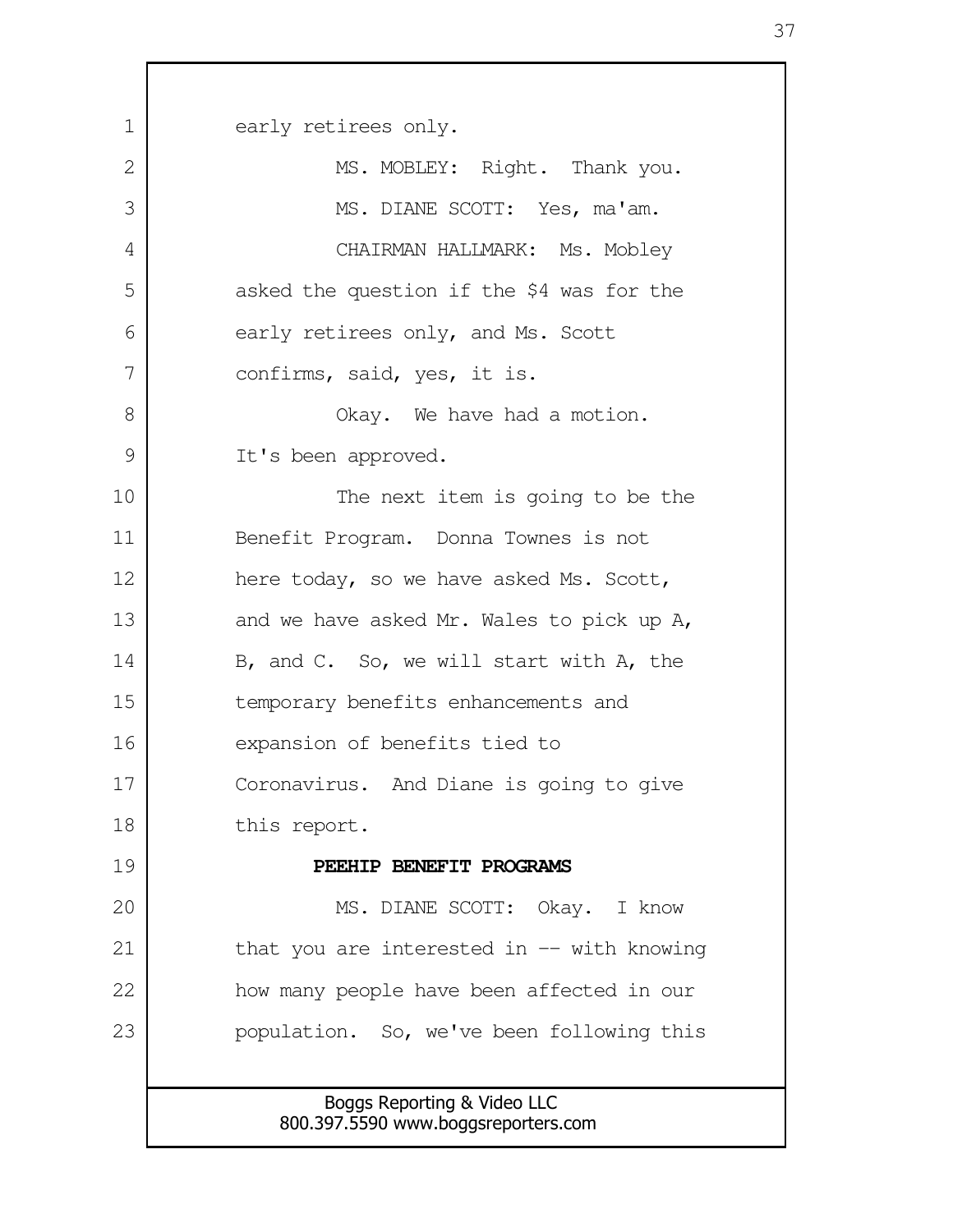Boggs Reporting & Video LLC 800.397.5590 www.boggsreporters.com very, very closely, and the impact upon our membership, what our carriers have been doing, and also the laws that have been passed recently to give some temporary benefits. So, hopefully I can answer all your questions that you have. As of May the 12th, those that are covered through Blue Cross, we had 101 confirmed cases. And that's out of about 220,000 people. As of May 12th, our Medicare eligible population, we had 450 confirmed cases; that's out of about 75,000 population. VIVA had no -- those who are covered with VIVA had no confirmed cases as of May the 6th. So, we know about 551 confirmed total cases, so far. So, let's look at page 50. CHAIRMAN HALLMARK: Diane? Excuse me. Mr. Whaley? MR. WHALEY: How many deaths have we had? MS. DIANE SCOTT: We know about 1 2 3 4 5 6 7 8 9 10 11 12 13 14 15 16 17 18 19 20 21 22 23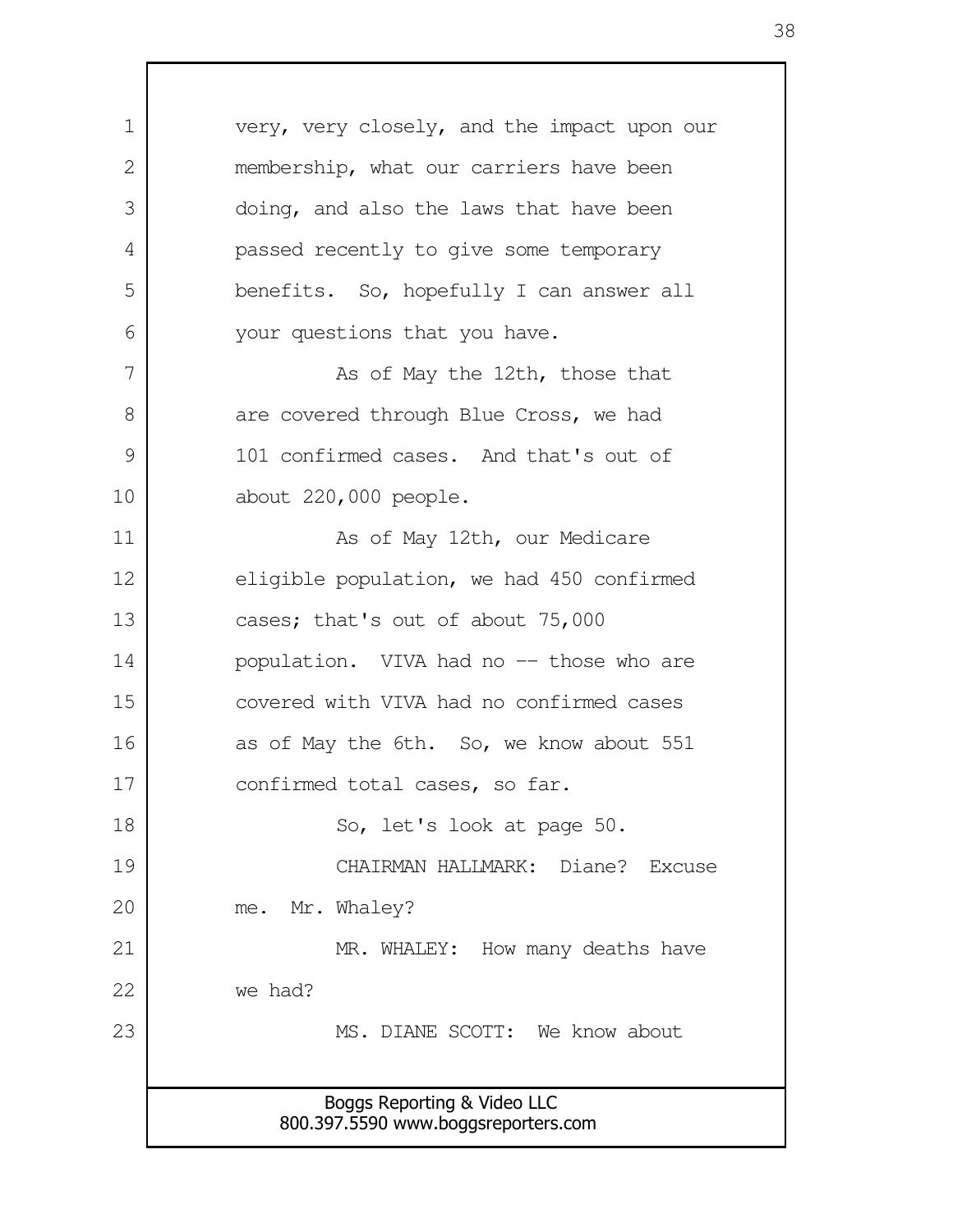Boggs Reporting & Video LLC 800.397.5590 www.boggsreporters.com 15, so far. Those are through the Medicare eligibles. We don't have any number of deaths yet, that I am aware of, through Blue Cross. Now, that could be late in claims -- because this is based upon claims. MR. WHALEY: Right. MS. DIANE SCOTT: Okay. So, the page 50 shows you what Blue Cross has done. And we have had  $-$  there's been the Family First Act, and the Cares Act, and those have mandated some testing and lab services to be covered at 100% through the end of this calendar year. There have been some inpatient benefit enhancements, and those are effective through June 1st of this year. There has been a firestorm, if you will, of about Telehealth, and Teledoc. You remember we have had Teledoc. You could call up and 15 minutes and with no  $co$ -pay. Well, Telehealth now is  $-$  has come on and your individual doctor's 1  $\mathcal{L}$  3 4 5 6 7 8 9 10 11 12 13 14 15 16 17 18 19 20 21 22 23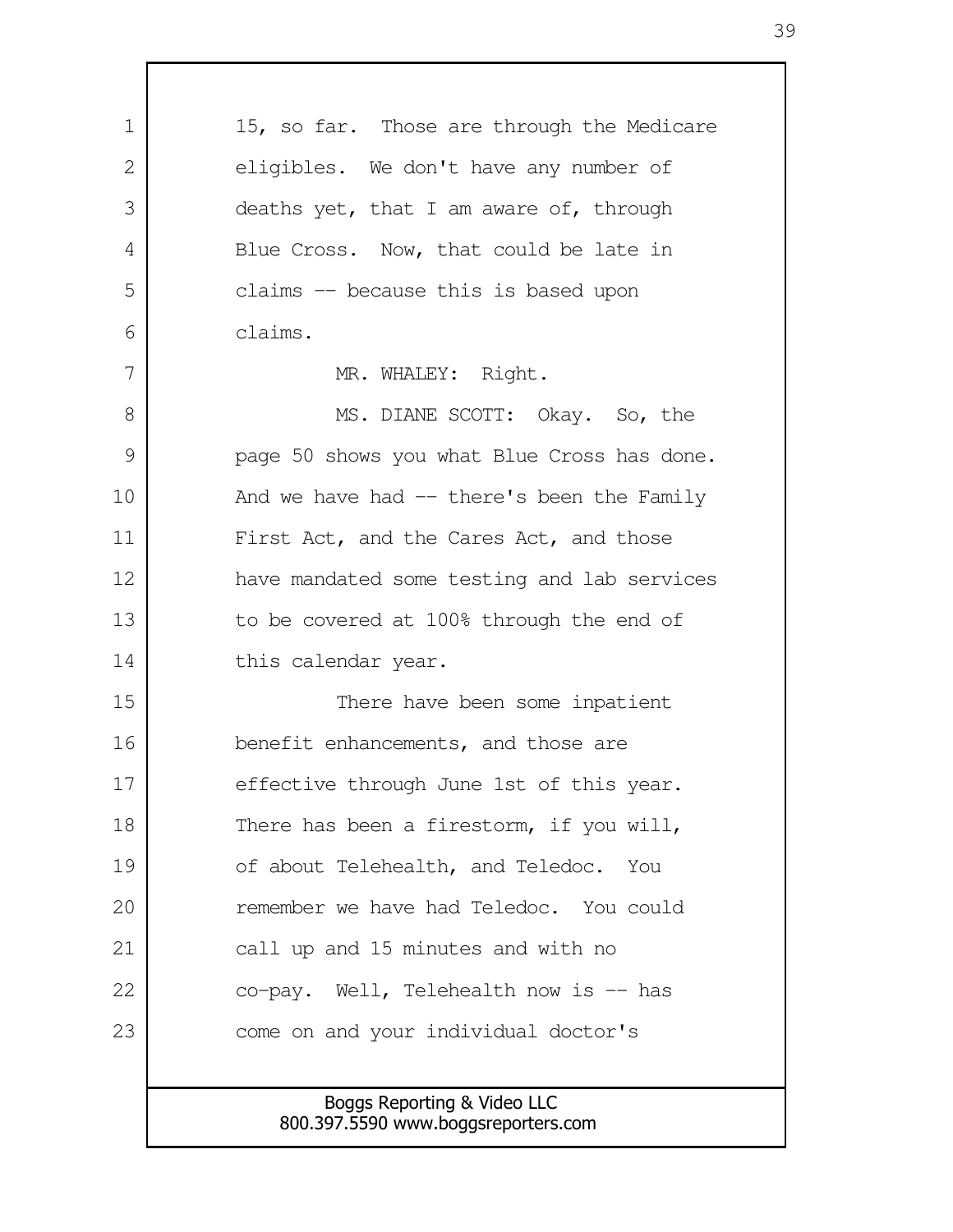| 1  | offices can participate in Telehealth and                          |
|----|--------------------------------------------------------------------|
| 2  | have a Telehealth visit with you.                                  |
| 3  | And so, those are being                                            |
| 4  | evaluated every 90 days for continuance.                           |
| 5  | But, if you will look at the middle                                |
| 6  | column, all this is covered at a hundred                           |
| 7  | percent. Okay. So, the member doesn't                              |
| 8  | have an out-of-pocket cost.                                        |
| 9  | And if it's inpatient, then it's                                   |
| 10 | only effective through June the 1st. And                           |
| 11 | then the Telehealth and the other                                  |
| 12 | outpatients are going to be reevaluated                            |
| 13 | every 90 days.                                                     |
| 14 | So, most of this is related to                                     |
| 15 | COVID. But there are some things, the                              |
| 16 | Telehealth visits for nonCOVID-19, with a                          |
| 17 | Teledoc, your physicians, specialists,                             |
| 18 | mental health, substance abuse, physical                           |
| 19 | therapy, and speech therapy and                                    |
| 20 | occupational therapy, those co-pays are                            |
| 21 | covered at 100% if you go in-network.                              |
| 22 | We have also allowed on the                                        |
| 23 | pharmacy side, refill too soon, so that                            |
|    |                                                                    |
|    | Boggs Reporting & Video LLC<br>800.397.5590 www.boggsreporters.com |
|    |                                                                    |

 $\Gamma$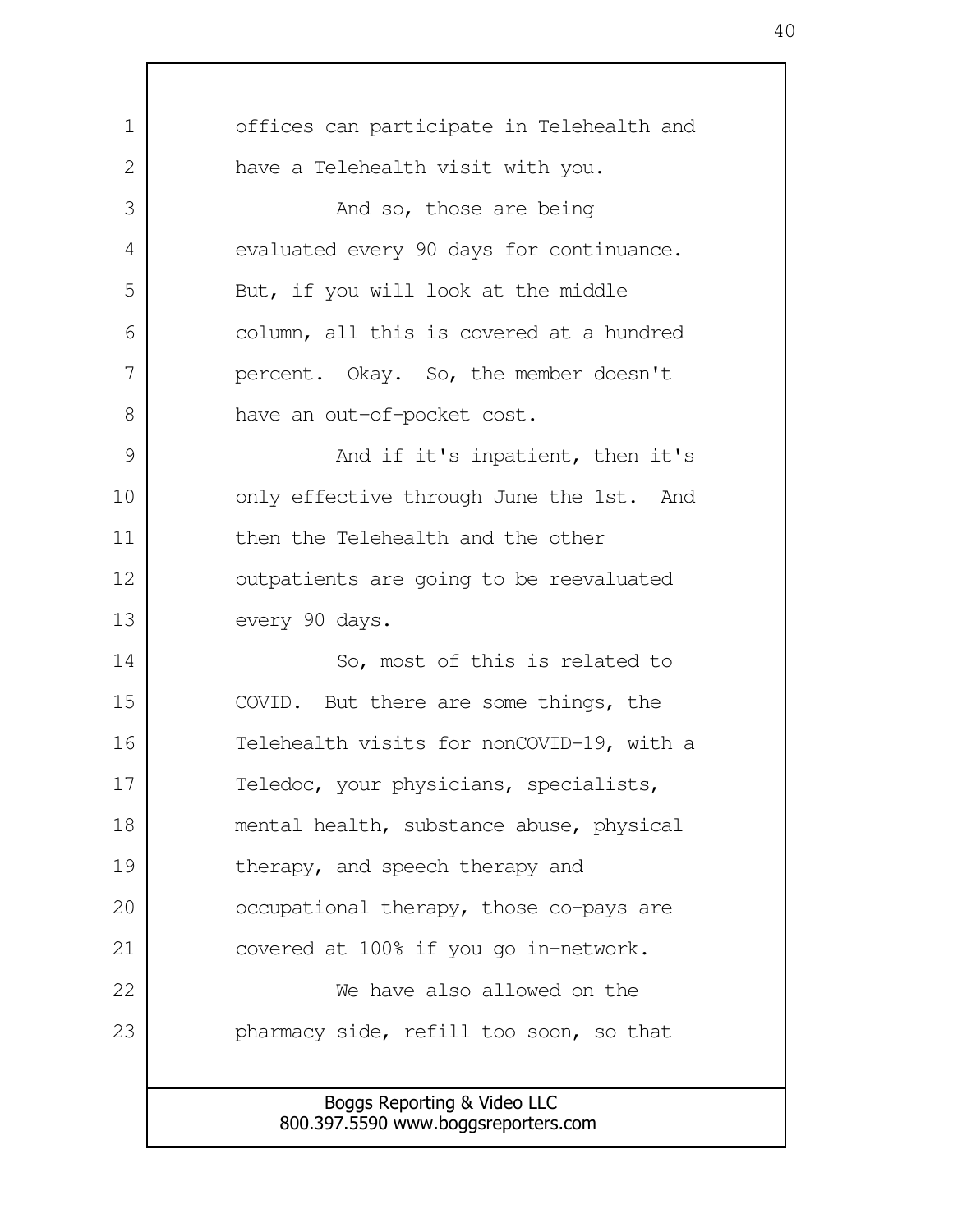Boggs Reporting & Video LLC if somebody is going to the pharmacy just once, then they can go ahead and get their prescription filled, even if it's a few days early. That will end, I think, at the end of this month, also. Unless we decide that, you know, the situation is such that we need to extend it. Okay? So, those are excellent. And one thing that I am sure that you have been hearing, and that we have been very sensitive to here, is the mental health and the substance abuse effect of this stay-at-home order. So, I think that by giving the Telehealth visits on the mental health and the substance abuse at a zero-dollar co-pay has been helpful for our membership. If you turn over to page 51, you will see that VIVA has also done similarly exactly the same thing that Blue Cross has. And then finally on page 52, we are looking at Humana. And one thing that we are so happy that Humana 1  $\mathcal{L}$  3 4 5 6 7 8 9 10 11 12 13 14 15 16 17 18 19 20 21 22 23

800.397.5590 www.boggsreporters.com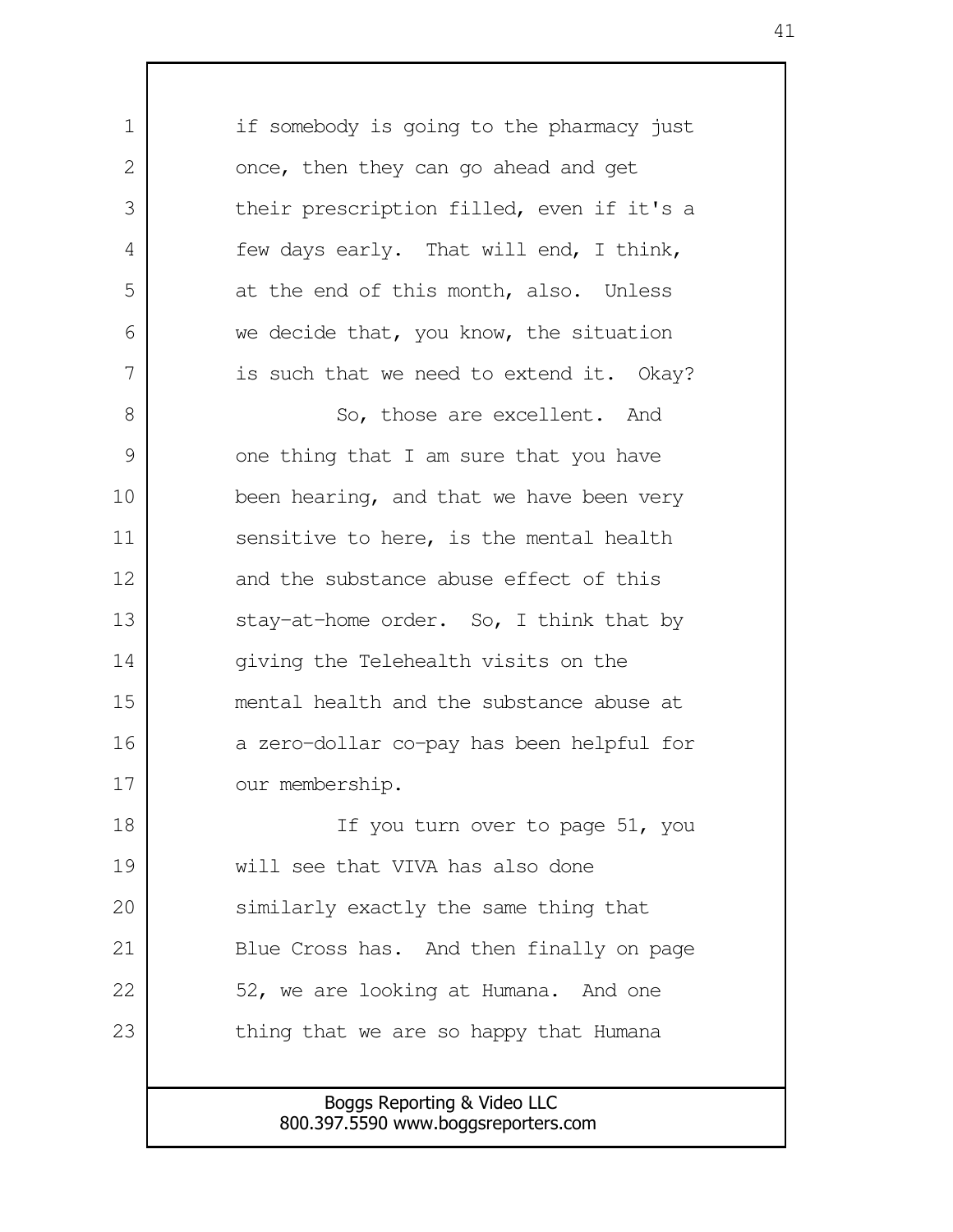Boggs Reporting & Video LLC has done is that if a person calls in and they are concerned about being able to get food, Humana is providing food delivery for our membership -- our Medicare eligible membership that is having issues. So, if you will look on the side, the primary care behavioral health covered at 100%, COVID-19 testing in lab covered at 100%, the office facility visit that's tied to the testing, 100%. Even Telehealth visits for non-COVID reasons, covered at 100% and the early refills. And not only all of this, but they are -- Humana is also sending a safety kit, mailing a safety kit with two masks in it, to all of our members who are on Humana, so that if they have to go out they will  $-$  we will be assured that they have those masks available. Then page  $54$ , there are  $-$  the Cares Act did sign in some improvements in the benefits related to our spending 1  $\mathcal{L}$  3 4 5 6 7 8 9 10 11 12 13 14 15 16 17 18 19 20 21 22 23

800.397.5590 www.boggsreporters.com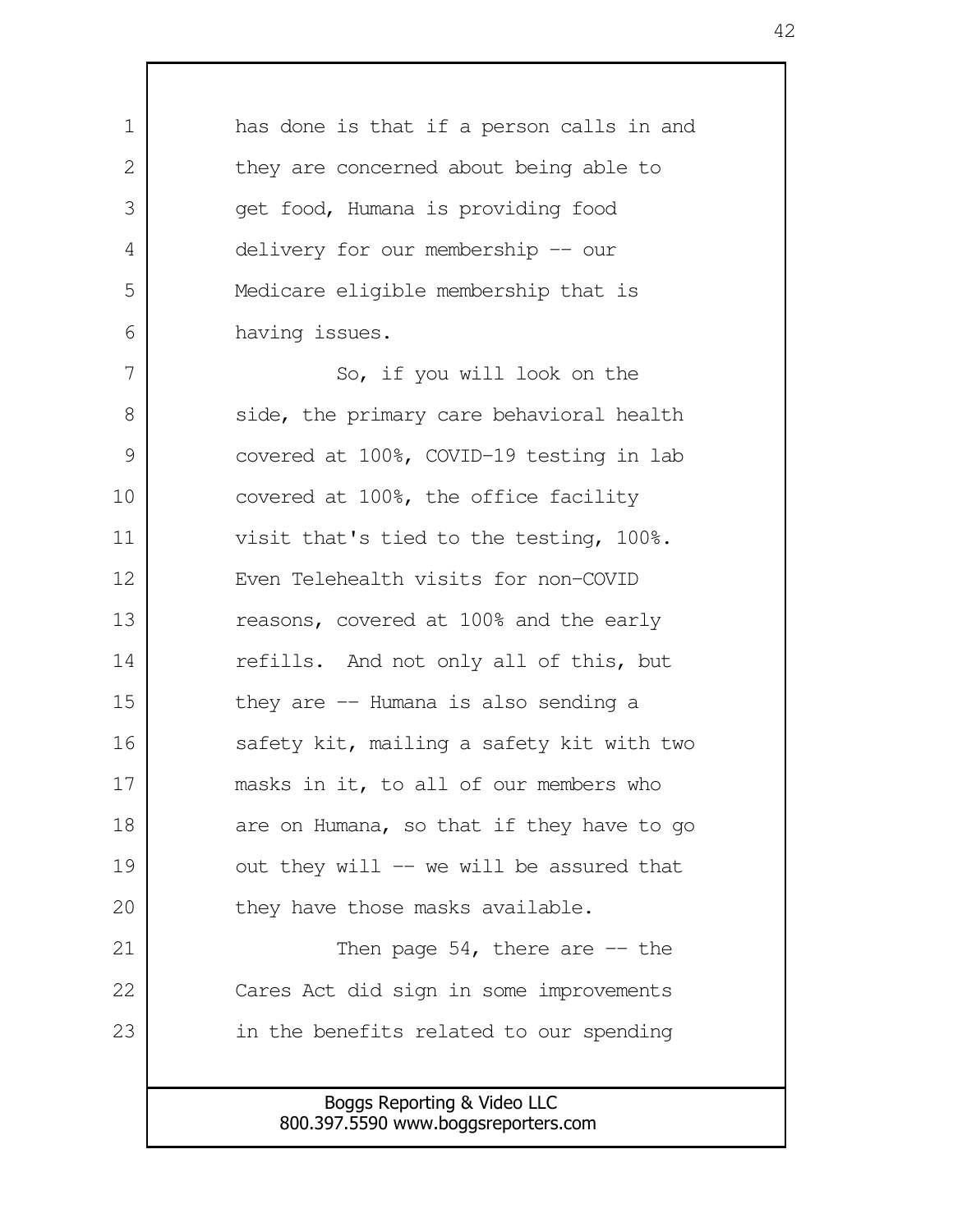| 1  | accounts, Health FSA spending accounts.                            |
|----|--------------------------------------------------------------------|
| 2  | So, now you can process                                            |
| 3  | over-the-counter drugs and medicines                               |
| 4  | without a doctor's prescription to be                              |
| 5  | covered on your Health FSA, and menstrual                          |
| 6  | care products will also be covered                                 |
| 7  | through the FSA.                                                   |
| 8  | The other good thing related to                                    |
| 9  | this is that people who are actives may                            |
| 10 | now be at home and not need childcare.                             |
| 11 | So, to let you know about the dependent                            |
| 12 | care accounts, if they have the dependent                          |
| 13 | care, they can make a qualifying life                              |
| 14 | event related to this, if their situation                          |
| 15 | is such that they would be able to reduce                          |
| 16 | the amount that they are having for the                            |
| 17 | dependent care account because of this.                            |
| 18 | And then, one other measure is                                     |
| 19 | on page 55, just for your information.                             |
| 20 | The IRS and the Department of Labor                                |
| 21 | Employee Benefits Security                                         |
| 22 | Administration, on April 29th, issued                              |
| 23 | some requirements for certain                                      |
|    |                                                                    |
|    | Boggs Reporting & Video LLC<br>800.397.5590 www.boggsreporters.com |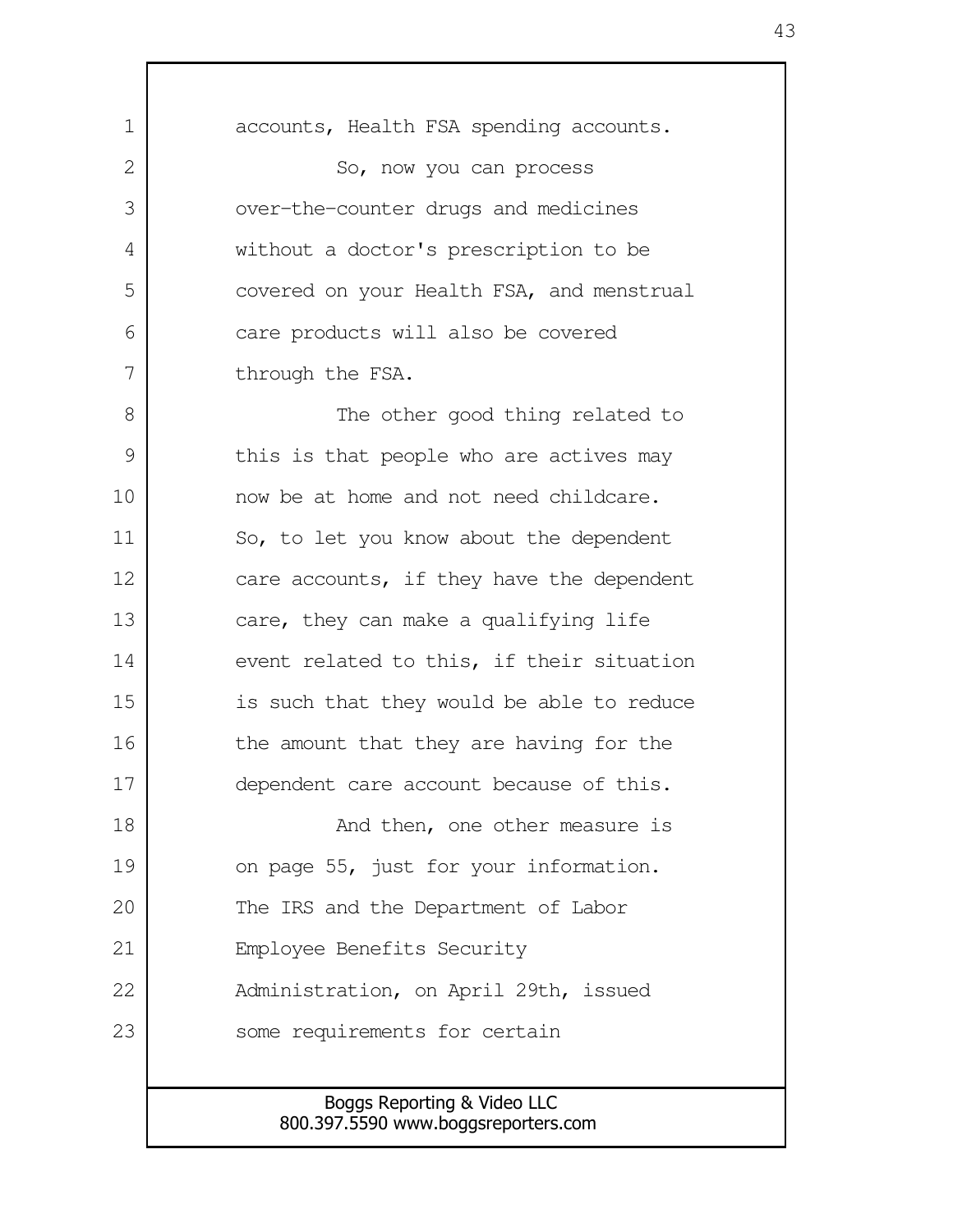organizations related to COBRA and the payment period, and qualifying -- other qualifying life events. This is not required of PEEHIP. Okay? We don't fall under this.

1

 $\mathcal{L}$ 

3

4

5

The Health and Human Services Administration is encouraging agencies like us, that are not required, to adopt them. What we have come to understand is that some are adopting. Some are looking to see to what extent they might want to adopt, or whether there processes and procedures would even lend it easily and be reasonable for adopting. We are still in the talking phases on this, and what should we do, what would be best for our membership. 6 7 8 9 10 11 12 13 14 15 16 17

I just wanted to let you know that and see if you have any questions related to what we are doing for COVID-19, to help our members. That's our goal, to make sure that our members get the healthcare that they need. 18 19 20 21 22 23

> Boggs Reporting & Video LLC 800.397.5590 www.boggsreporters.com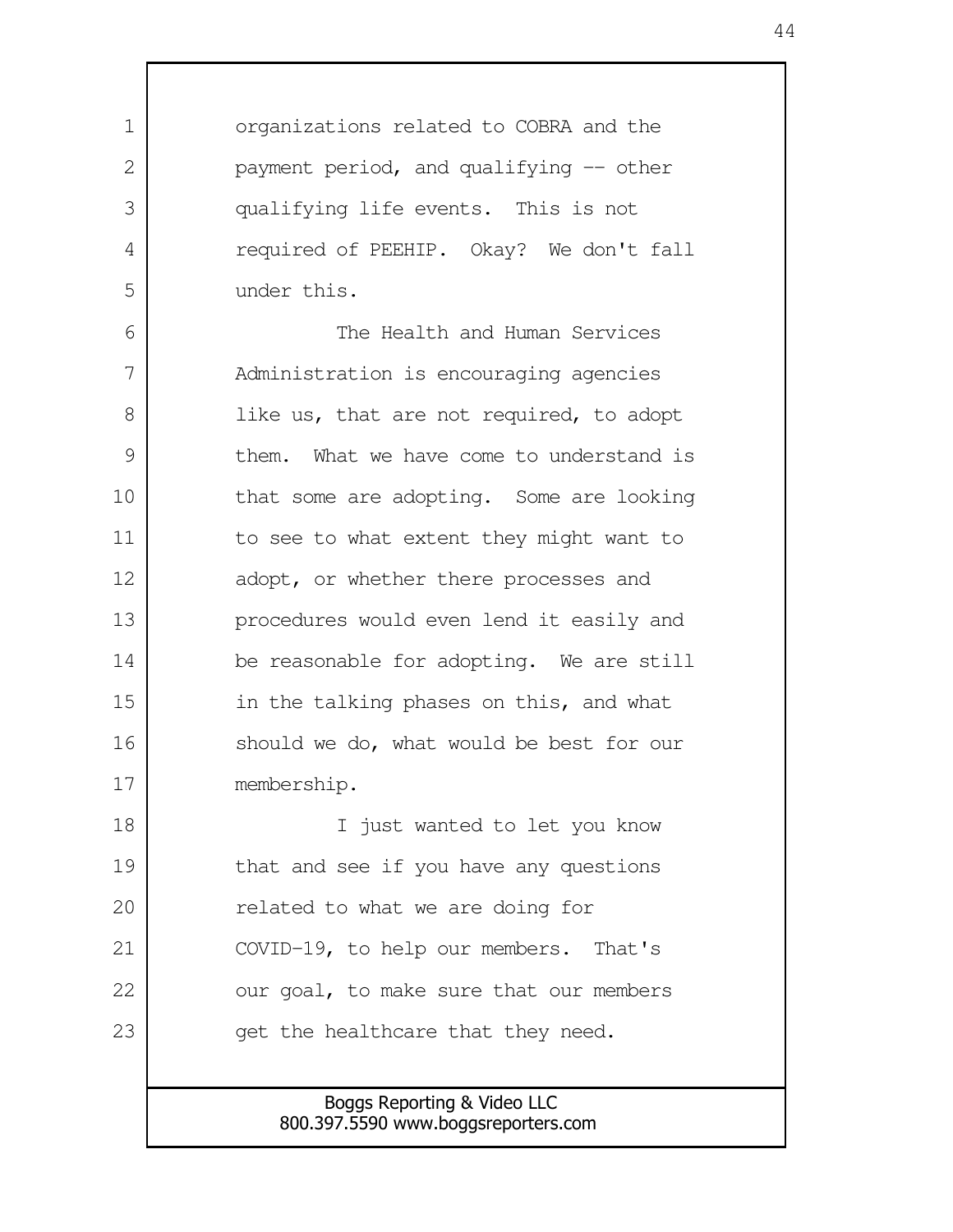| 1  | CHAIRMAN HALLMARK: Thank you for                                   |
|----|--------------------------------------------------------------------|
| 2  | your report, Diane.                                                |
| 3  | At this time are there any                                         |
| 4  | questions or comments that need to be                              |
| 5  | made? Dr. Brown?                                                   |
| 6  | DR. SUSAN BROWN: Thank you,                                        |
| 7  | Mr. Chairman. I do have a question to                              |
| 8  | Diane about, you mentioned that some of                            |
| 9  | these things about the Teledoc and the                             |
| 10 | filling prescriptions earlier than normal                          |
| 11 | would be reevaluated and some may end at                           |
| 12 | the end of this month, which is, I guess                           |
| 13 | about a little over 15-days away.                                  |
| 14 | So, when do you expect that to                                     |
| 15 | occur, like, your reevaluation of that,                            |
| 16 | and will it be clearly communicated to                             |
| 17 | the employees in a timely manner so that                           |
| 18 | if they need to do something before it                             |
| 19 | ends they can.                                                     |
| 20 | MS. DIANE SCOTT: Well, certainly                                   |
| 21 | we will be evaluating $-$ and we will be                           |
| 22 | working together with Blue Cross,                                  |
| 23 | MedImpact, to make a determination.<br>We                          |
|    |                                                                    |
|    | Boggs Reporting & Video LLC<br>800.397.5590 www.boggsreporters.com |

Г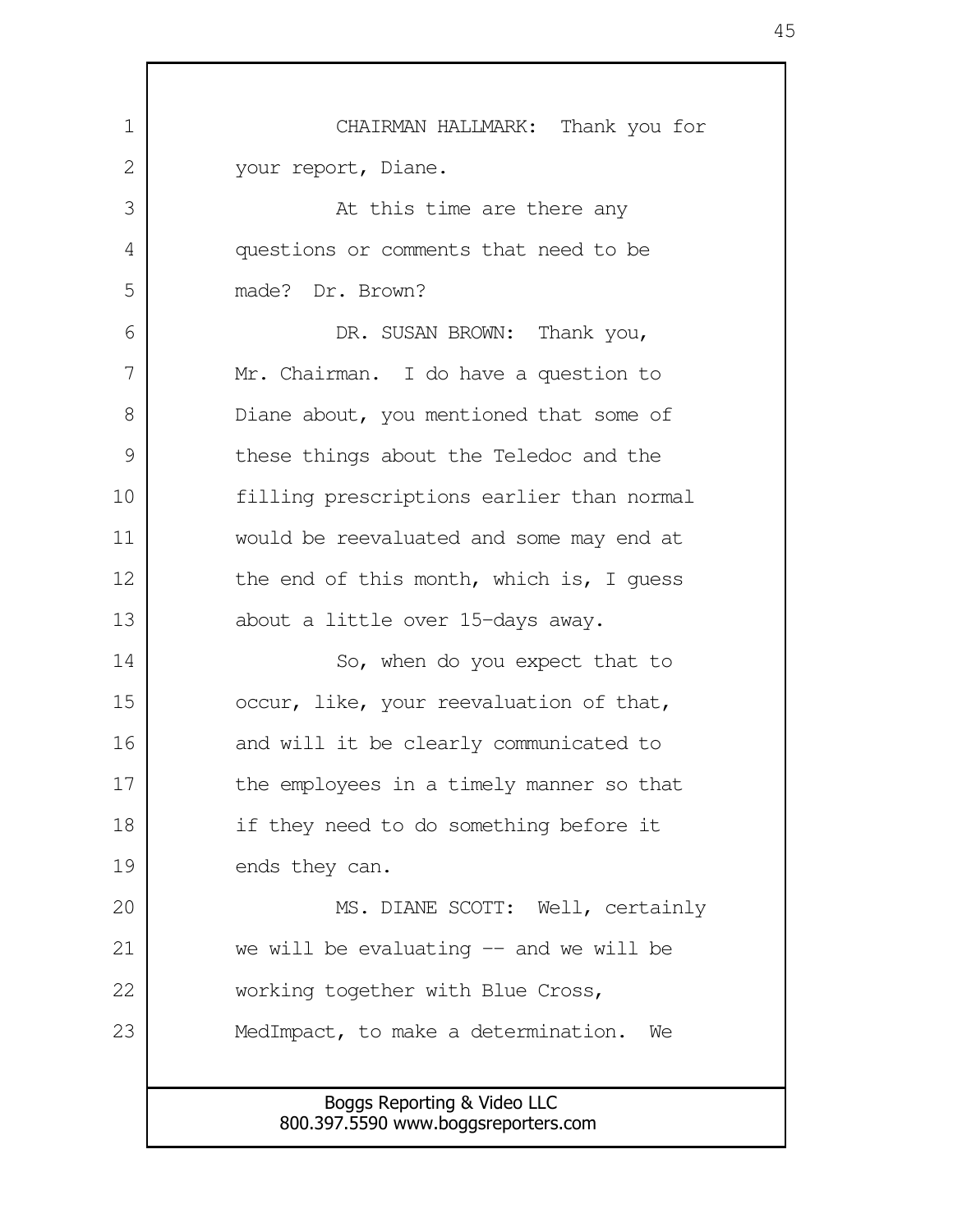Boggs Reporting & Video LLC 800.397.5590 www.boggsreporters.com haven't seen -- We have seen some people filling their prescriptions earlier, but I think that now pharmacies are giving curbside service. There is a lot of delivery. We are just going to assess where we are in the State of Alabama where our membership is and what has been the behavior, because we do have artificial intelligence to see what's really going on and how things are being utilized. And I think that Blue Cross having a greater, you know, presence in the state of Alabama, they will know more even than we do. So, but, yes, there will be communication -- I think there is a lot of this on our website. Members didn't really have to even know that we were lifting the refill too soon. Okay. It's just that they were going to the pharmacy and decided to go ahead and try to get their medication, and they were able to. DR. SUSAN BROWN: Right. I 1  $\mathcal{L}$  3 4 5 6 7 8 9 10 11 12 13 14 15 16 17 18 19 20 21 22 23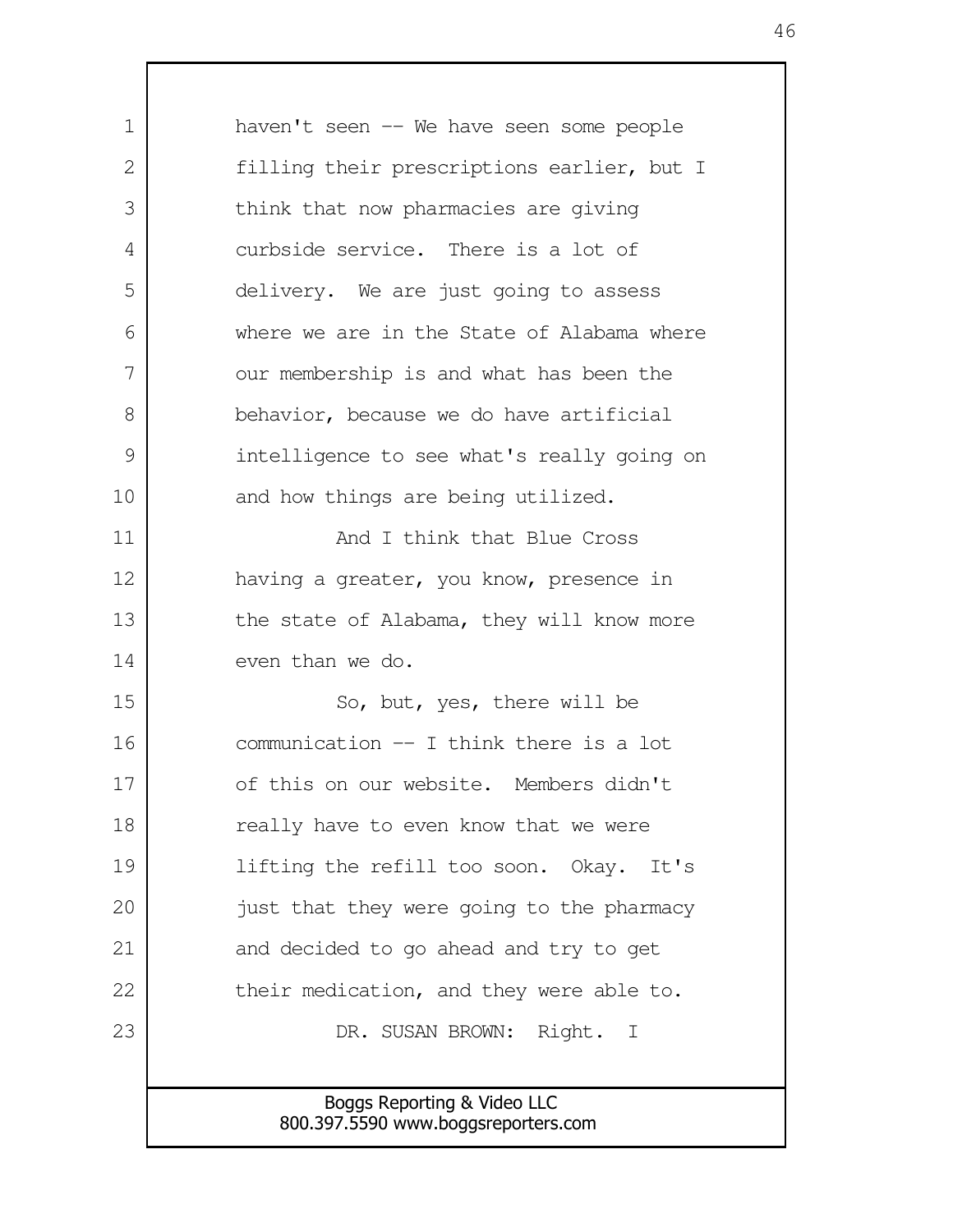appreciate that.

1

| 2             | MS. DIANE SCOTT: Whatever we do                                    |
|---------------|--------------------------------------------------------------------|
| 3             | will be in the best interest and be as                             |
| 4             | transparent to the membership as possible.                         |
| 5             | DR. SUSAN BROWN: Thank you. And                                    |
| 6             | also, on that Flex account on the changes,                         |
| 7             | we used to be able to do non-prescription                          |
| 8             | drugs, and then it changed, but now it                             |
| $\mathcal{G}$ | appears we can do non-prescription drugs.                          |
| 10            | But in the statement, I think it said you                          |
| 11            | were going to be doing an itemized list,                           |
| 12            | because right now do we know which drugs                           |
| 13            | could be applied to the Flex account and                           |
| 14            | which cannot as far as over-the-counter?                           |
| 15            | MS. DIANE SCOTT: There is a --                                     |
| 16            | There is a website, and I think that that's                        |
| 17            | also on our -- on our website you can go to                        |
| 18            | the FSA store, and you can look to see if                          |
| 19            | your -- the prescription or the                                    |
| 20            | over-the-counter is covered or not. But                            |
| 21            | you wouldn't have to have a doctor's                               |
| 22            | prescription.                                                      |
| 23            | DR. SUSAN BROWN: So, it's not all                                  |
|               |                                                                    |
|               | Boggs Reporting & Video LLC<br>800.397.5590 www.boggsreporters.com |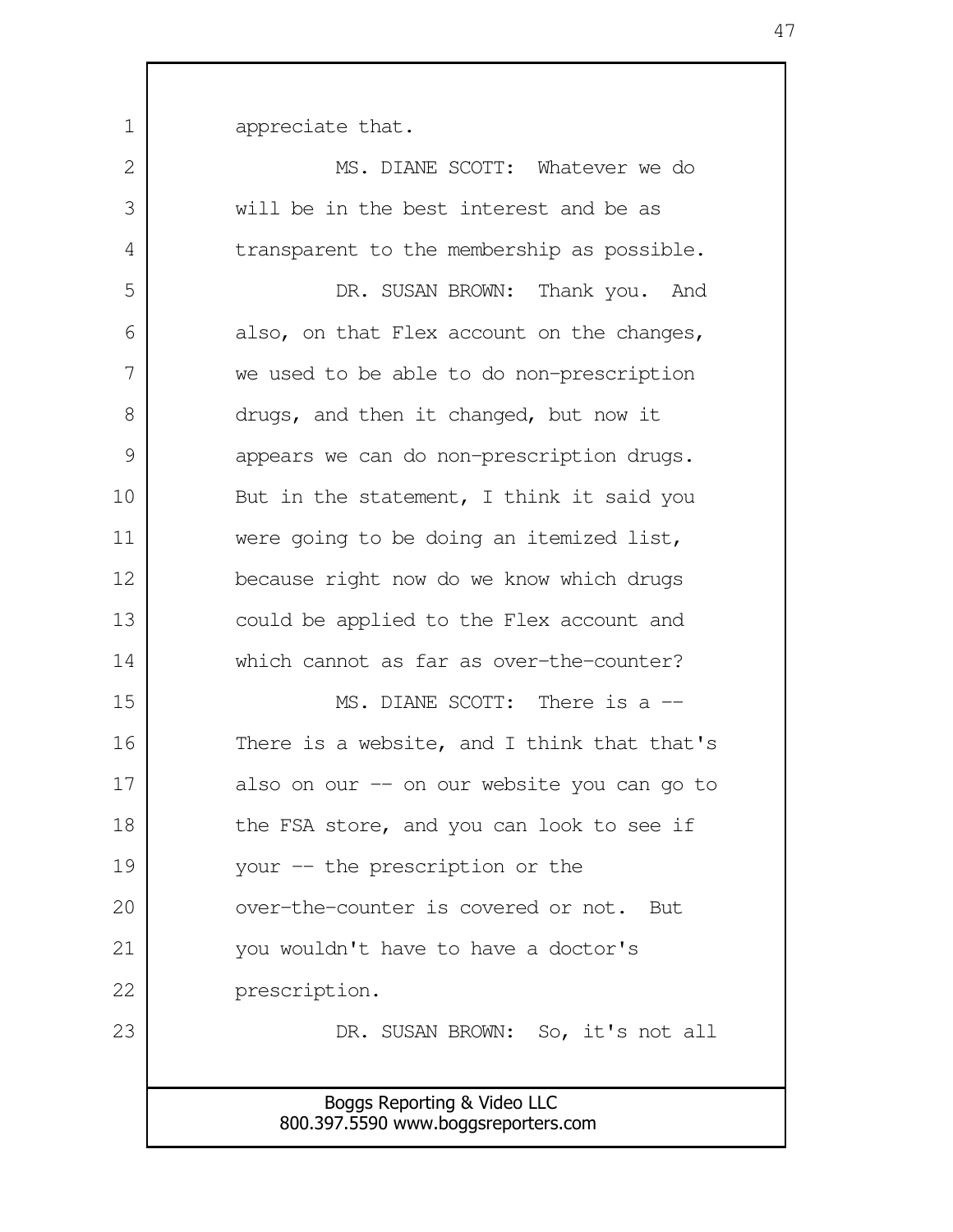Boggs Reporting & Video LLC 800.397.5590 www.boggsreporters.com over-the-counter? Just certain ones? MS. DIANE SCOTT: I would have to dig deeper and look at that, but I can do that for you and get -- let the Board know. DR. SUSAN BROWN: Okay. Thank you. And then, on the other thing you mentioned about the Cares Act, some of the recommendations that they are recommending but that are not required to do, you said that you were going to be looking at those and studying those to see which would be best for us and our plan. So, would the Board then have to vote on that? Or once you-all make that determination, would it be automatic? MS. DIANE SCOTT: Well, that's not part of the Cares Act. That was just IRS and the Department of Labor agency's recommendations. This was outside of the Cares Act. So, they don't have jurisdiction over our plan, because it was really for ERISA. So, we are  $-$  if we are going to 1  $\mathcal{L}$  3 4 5 6 7 8 9 10 11 12 13 14 15 16 17 18 19 20 21 22 23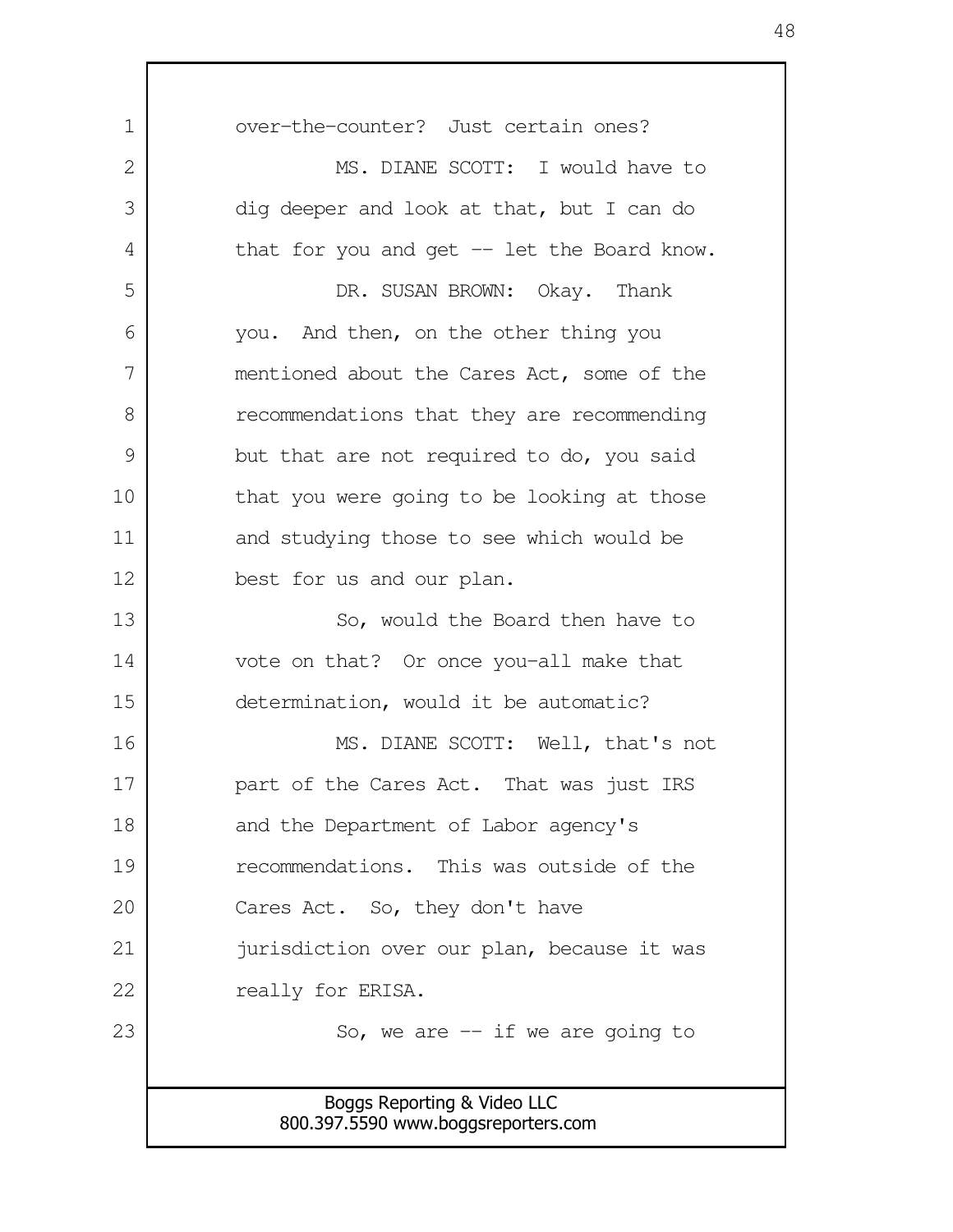| 1  | relax something and make it more                                   |
|----|--------------------------------------------------------------------|
| 2  | beneficial to the employee, no, you will                           |
| 3  | not have to -- to vote on it.                                      |
| 4  | DR. SUSAN BROWN: Once the staff                                    |
| 5  | looks into it, then it can be automatic?                           |
| 6  | MS. DIANE SCOTT: Yes.                                              |
| 7  | DR. SUSAN BROWN: Okay. Thank                                       |
| 8  | you.                                                               |
| 9  | CHAIRMAN HALLMARK: Any other                                       |
| 10 | questions or comments at this time?                                |
| 11 | (No response).                                                     |
| 12 | CHAIRMAN HALLMARK: Okay. Thank                                     |
| 13 | you, Diane.                                                        |
| 14 | MS. DIANE SCOTT: Thank you.                                        |
| 15 | CHAIRMAN HALLMARK: We are going                                    |
| 16 | to ask Dave to come up and do Part B, and                          |
| 17 | this is the Blue Cross Blue Shield Enhanced                        |
| 18 | Mental Health and Substance Abuse Benefits.                        |
| 19 | BLUE CROSS BLUE SHIELD ENHANCED                                    |
| 20 | MENTAL HEALTH AND SUBSTANCE ABUSE BENEFITS                         |
| 21 | MR. WALES: Good morning,                                           |
| 22 | Mr. Chairman and members of Board. I am                            |
| 23 | going to have a few agenda items for you                           |
|    |                                                                    |
|    | Boggs Reporting & Video LLC<br>800.397.5590 www.boggsreporters.com |
|    |                                                                    |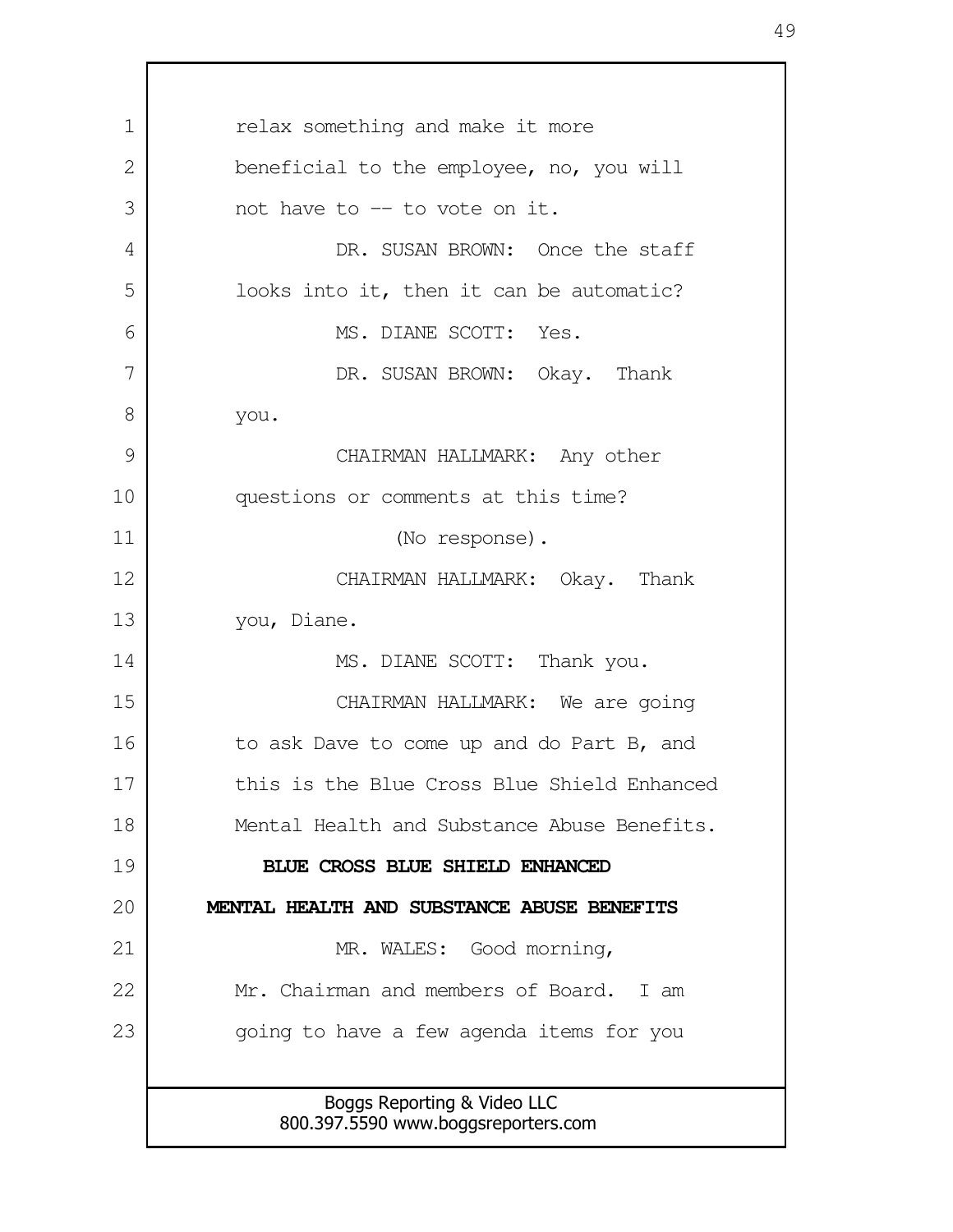| $\mathbf 1$    | today. We are going to start on page 58,                           |
|----------------|--------------------------------------------------------------------|
| $\overline{2}$ | the Blue Cross Blue Shield Enhanced Mental                         |
| 3              | Health Substance Abuse Benefits.                                   |
| 4              | So, before we get into our                                         |
| 5              | recommendations around mental health and                           |
| 6              | substance abuse, I want to give you some                           |
| 7              | background on how these benefits are                               |
| 8              | structured by category. And then we are                            |
| $\mathcal{G}$  | going to walk through each category and                            |
| 10             | take a look at what our recommendations                            |
| 11             | are and take a look at what the                                    |
| 12             | associated financial impact would be for                           |
| 13             | those recommendations.                                             |
| 14             | So, in general, benefits are                                       |
| 15             | divided into a couple of categories:                               |
| 16             | There are inpatient benefits, and there                            |
| 17             | are outpatient benefits. They are then                             |
| 18             | further divided between the facility                               |
| 19             | charges for those inpatient benefits, and                          |
| 20             | the facility charges for those outpatient                          |
| 21             | benefits, and then the physician charges                           |
| 22             | for both inpatient and outpatient.                                 |
| 23             | Now, PEEHIP currently has                                          |
|                |                                                                    |
|                | Boggs Reporting & Video LLC<br>800.397.5590 www.boggsreporters.com |
|                |                                                                    |

 $\mathsf{I}$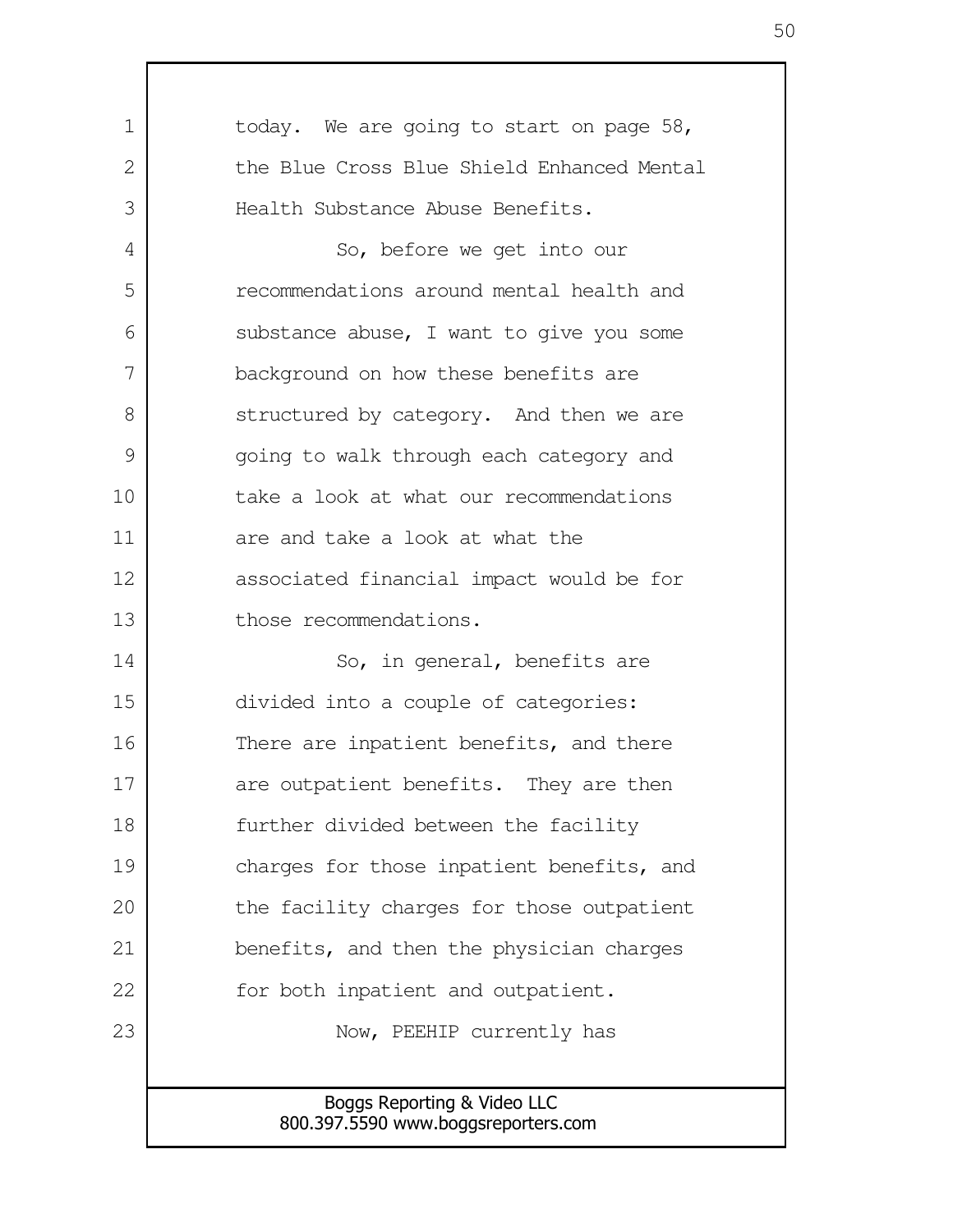Boggs Reporting & Video LLC 800.397.5590 www.boggsreporters.com coverage for all of these, but we've been doing a lot of research as of late with our vendor partners, Blue Cross Blue Shield, their behavioral health providor called New Directions Behavioral Health, and other clinicians and professionals in the mental health substance abuse space, and it's been brought to our attention and we agree that there are room -- that there is room for improvement in these benefits. There is room to enhance benefit to provide more access. There is room to make the access we have smoother and easier for our members to obtain, and there is room to make it more affordable for our members. So, that's what I am going to be talking to you about today. So, that kind of sets up the "how" of mental health, substance abuse's structure. But I want to draw your attention to  $-$  and I'm sorry, my page 1 2 3 4 5 6 7 8 9 10 11 12 13 14 15 16 17 18 19 20 21 22 23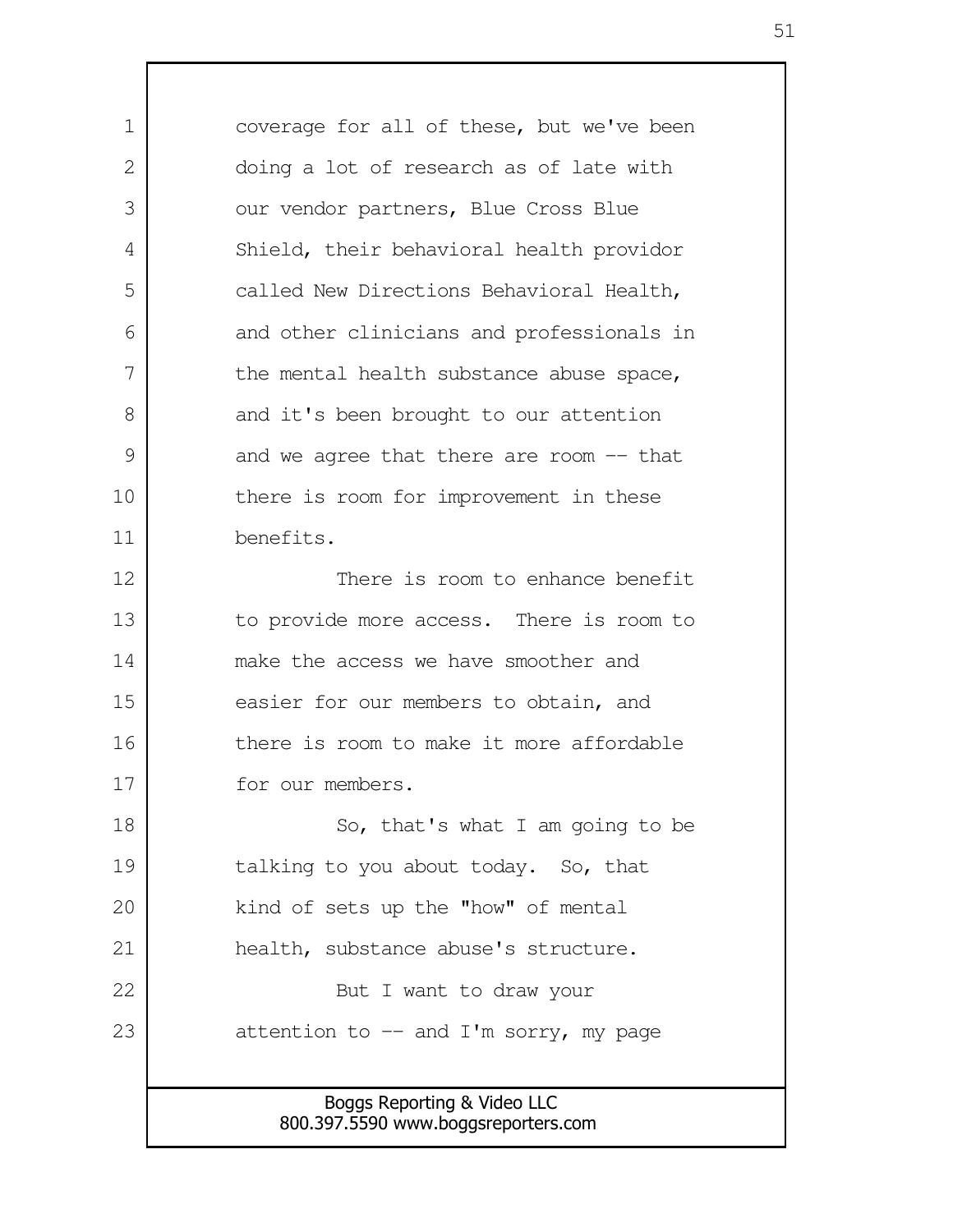Boggs Reporting & Video LLC 800.397.5590 www.boggsreporters.com numbers are very small here -- page 60. And you are going to see an info-graphic, and this kind of drives home the "why" mental health, substance abuse is important. And, of course, we are all very cognizant of this in consideration of Coronavirus and how that has affected. As Diane said earlier, the mental health of our nation and our membership. But there is two things I want to draw your attention to on this slide. And I know there is a lot of statistics. But the first is that one in five adults in America have got mental health issues, or substance abuse issues. And the second is that, of those folks that have mental health or substance abuse issues, one out of 25 have it to a degree of severely. So, this is something that is prevalent, and this is something that is seriously affecting a significant number of people. Furthermore, often when we meet 1  $\mathcal{L}$  3 4 5 6 7 8 9 10 11 12 13 14 15 16 17 18 19 20 21 22 23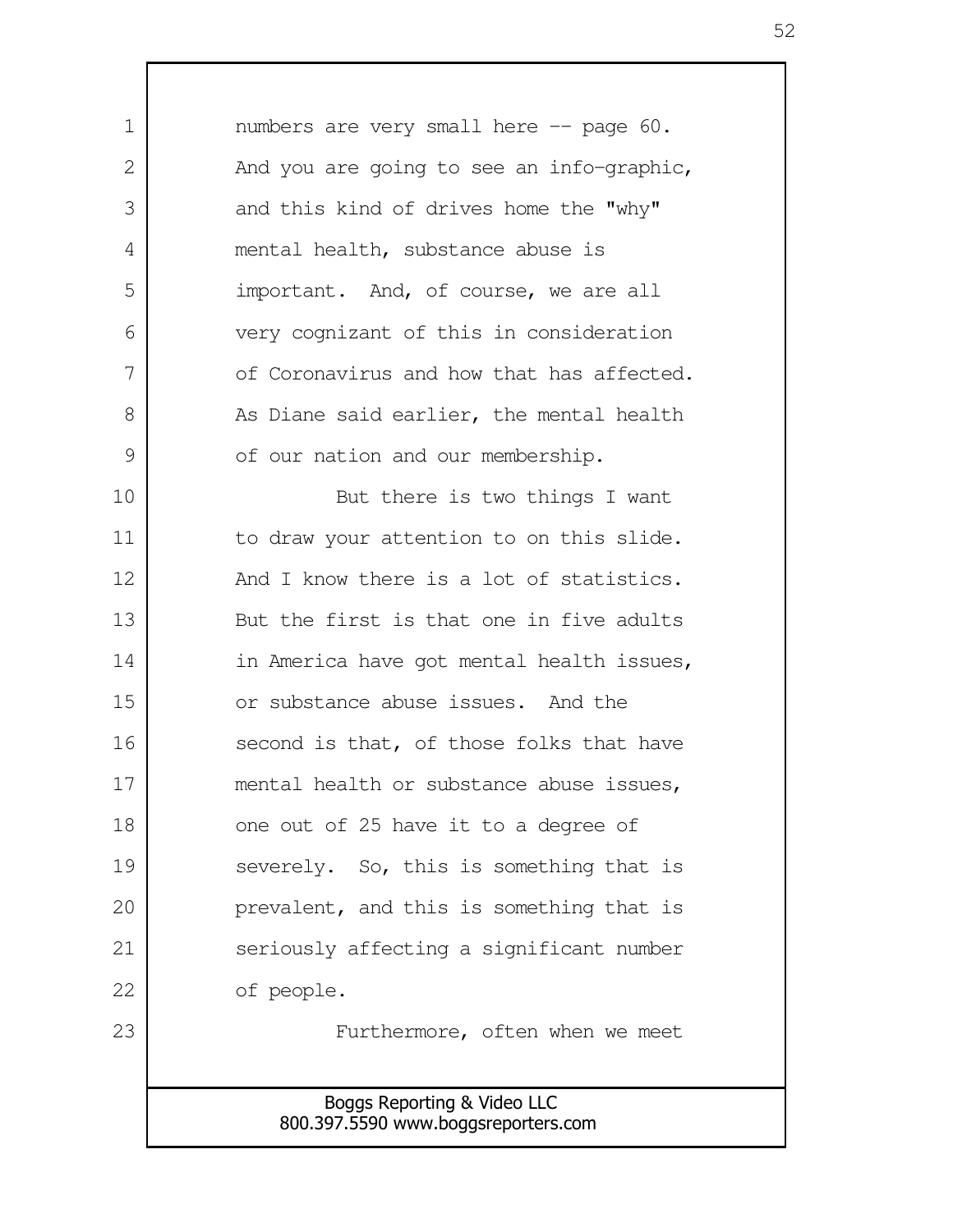Boggs Reporting & Video LLC 800.397.5590 www.boggsreporters.com with clinicians from our vendor partners, they will advise us that there is a correlation between medical health and mental health. And so, if you will consider someone who might be a diabetic and who has checking blood sugar, taking insulin, other medications, things that they have to do on a daily basis to manage their condition, it becomes more difficult for them to do so if they also have to fight the battle of mental health benefits. So, let's jump into our recommendations to better equip our members to deal with these mental health, substance abuse issues. And if you will look at page 61, this starts with the inpatient side. And, remember, we talked about the divisions between inpatient and outpatient. So, we will first look at inpatient facility. And this is when members would be admitted into a mental 1  $\mathcal{L}$  3 4 5 6 7 8 9 10 11 12 13 14 15 16 17 18 19 20 21 22 23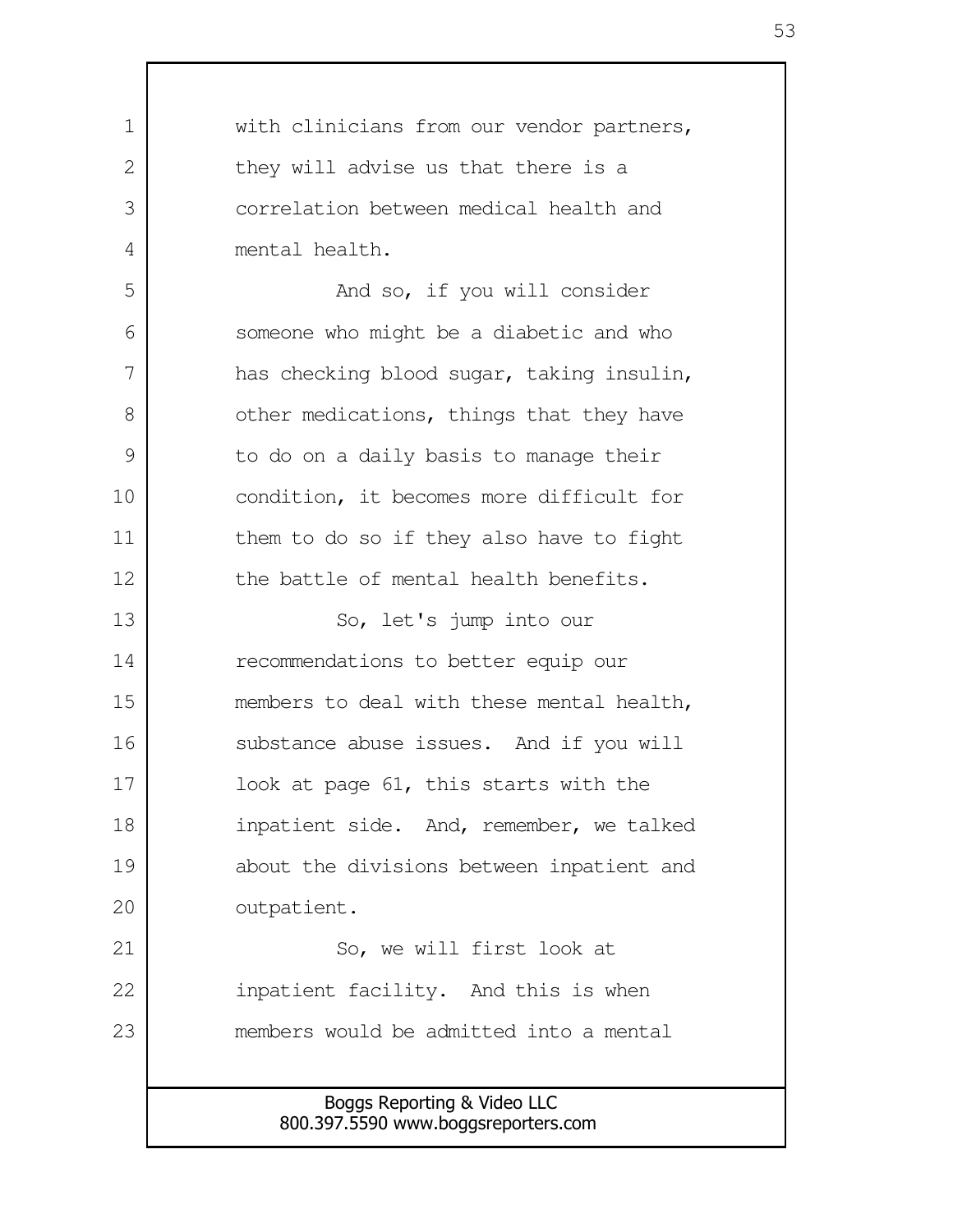health substance abuse facility so that they are overnight. They are staying there. And the left side of your page shows our current benefits, and you can see we have a graduated benefit scale. There is a co-pay charge that escalates the longer that a member stays in the facility.

1

 $\mathcal{L}$ 

3

4

5

6

7

8

There is also currently a 30-day per plan year limit that is combined between mental health and substance abuse. So, if you are admitted for mental health, than counts towards the 30. And then if you are admitted for substance abuse, that also counts towards the 30 days. So, it's not  $-$  not currently a separate counter of the 30 days. Specifically for substance 9 10 11 12 13 14 15 16 17 18 19

abuse, there is a couple of more limits. There is only one admit allowed per plan year. So, if you are admitted for substance abuse currently, even if you 20 21 22 23

> Boggs Reporting & Video LLC 800.397.5590 www.boggsreporters.com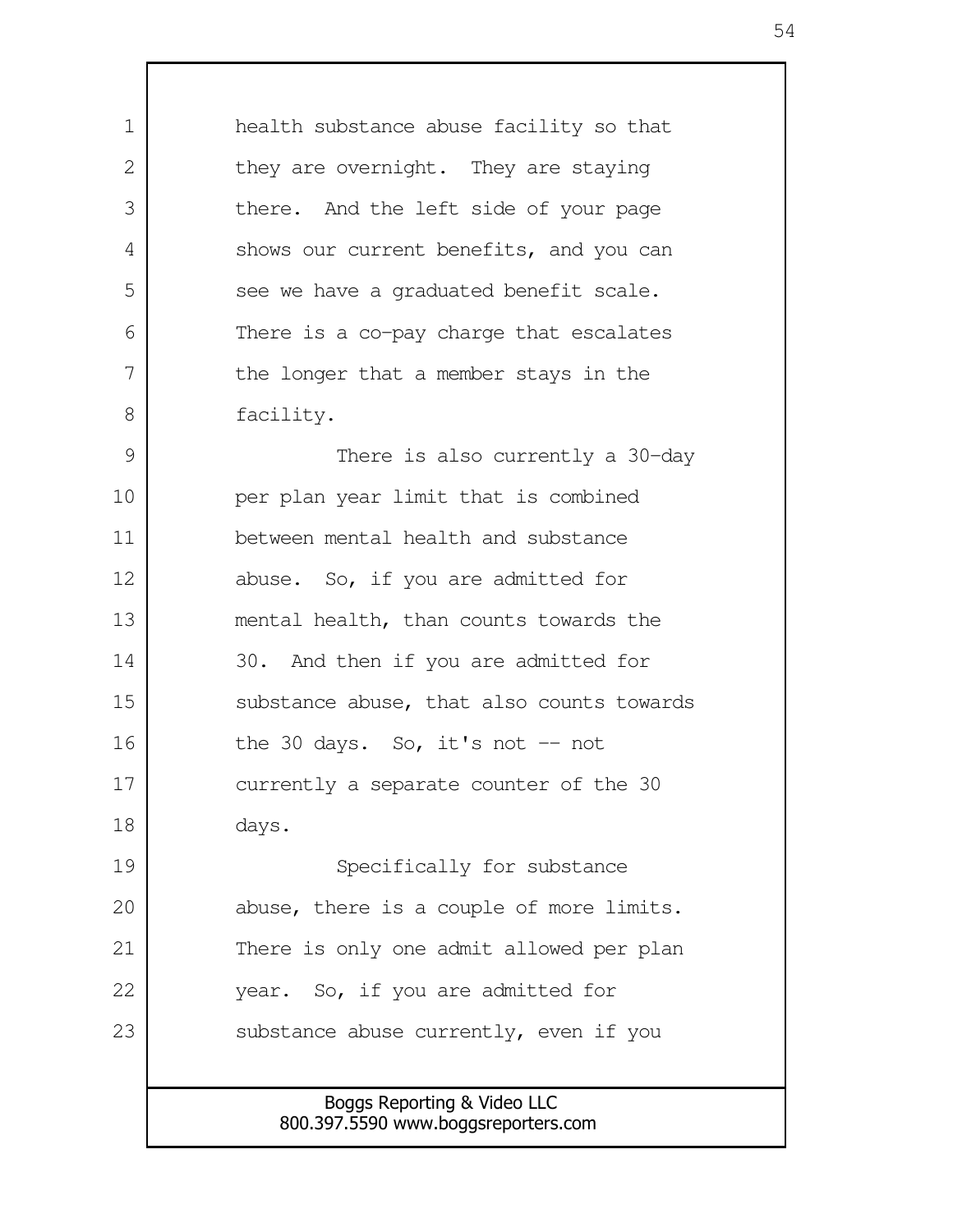| 1  | are only in the facility for a couple of  |
|----|-------------------------------------------|
| 2  | days, and you have not reached your       |
| 3  | 30-day limit, you cannot be readmitted    |
| 4  | and be covered for substance abuse in the |
| 5  | same plan year, because we currently have |
| 6  | just one admit per plan year. There is    |
| 7  | also only a two admit per lifetime limit  |
| 8  | for substance abuse.                      |
| 9  | Substance abuse facilities are            |
| 10 | also not covered except when that         |
| 11 | facility is in Alabama, and it's          |
| 12 | in-network. And, of course, pre           |
| 13 | certification is required to ensure that  |
| 14 | there is a clinical medical necessity for |
| 15 | that admission.                           |
| 16 | So, looking over at the right             |
| 17 | side of the page, the staff               |
| 18 | recommendations, we propose removing the  |
| 19 | two admit per lifetime limit for          |
| 20 | substance abuse to allow more access to   |
| 21 | folk that need to get treatment for this. |
| 22 | We also propose removing the one admit    |
| 23 | per plan year limit for substance abuse,  |
|    |                                           |
|    | Boggs Reporting & Video LLC               |
|    | 800.397.5590 www.boggsreporters.com       |

 $\mathsf{l}$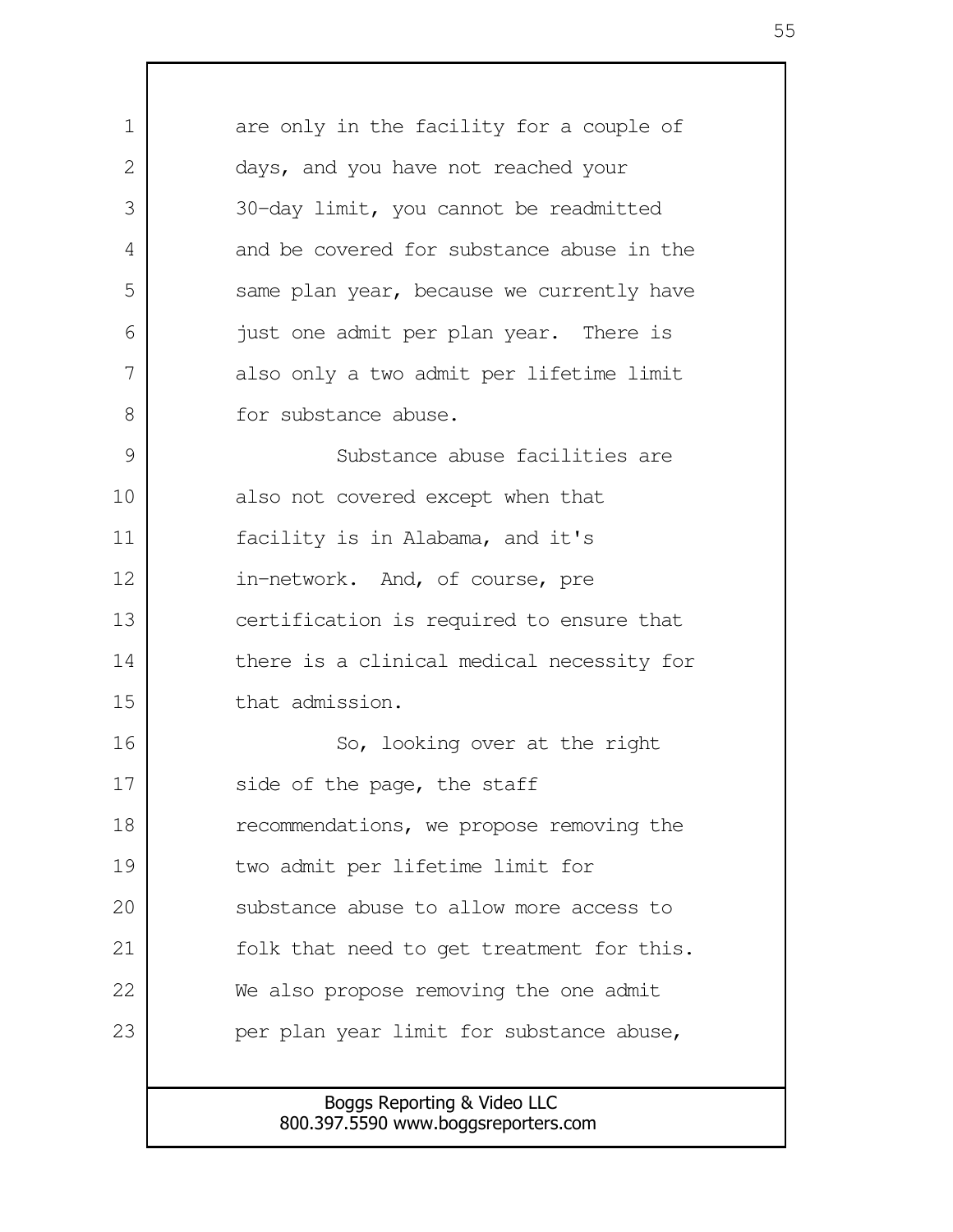Boggs Reporting & Video LLC 800.397.5590 www.boggsreporters.com so that members can take advantage of the full 30 days that is within the benefit. If they need to do so a few days at that time throughout the year, they don't have to take it all in one bulk 30-day stretch. On the mental health side, we propose removing the 30-day per plan year limit for mental health to increase access there. And then, we would like to no longer aggregate the two days towards the 30. So, that if members have days, and mental health is not counting toward the 30-day limit for substance abuse. Blue Cross Blue Shield has given us their estimated range of financial impact for this, and specifically on inpatient facility would be \$800,000 to \$2 million, as notated on the bottom right of your slide. So, stay in that inpatient space, let's now look at the physician side. So, we talked about our 1 2 3 4 5 6 7 8 9 10 11 12 13 14 15 16 17 18 19 20 21 22 23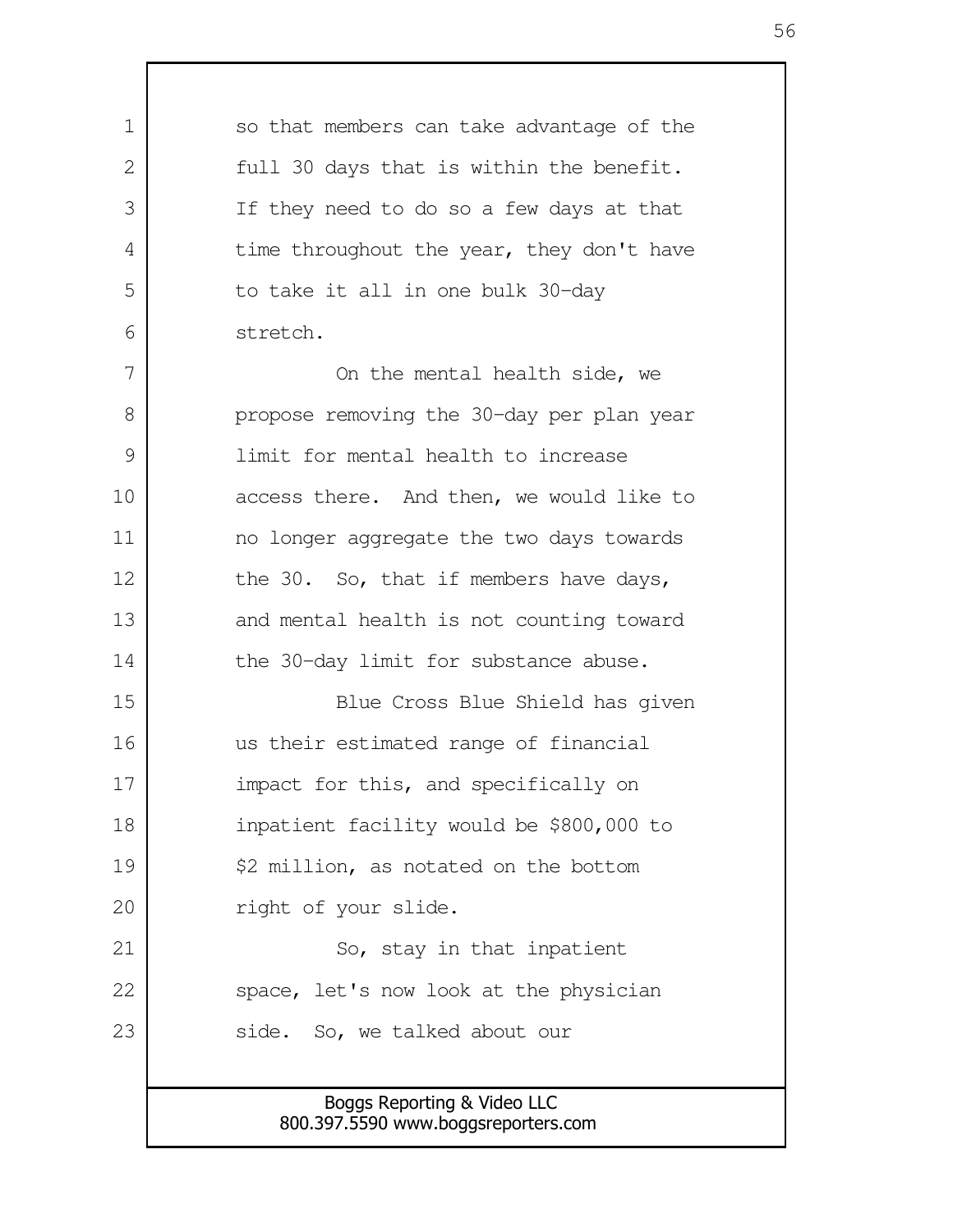recommendations for the facility. Now let's take a look at our recommendations for the physician.

1

 $\mathcal{L}$ 

3

The same format on page 62, you can see our current benefit on the left side of your page. We currently cover 80% of the physician charge subject to the calendar year deductible. And coverage is only available for 30 days a year. 4 5 6 7 8 9 10

So, looking over at the staff recommendations on the right, we would like to increase the 80% coverage to 100% coverage, and we would like to do so at a zero-dollar co-pay for the physician charge for the inpatient stay. And this aligns it with the medical benefits. 11 12 13 14 15 16 17

So, over on the medical side, if somebody is admitted into a hospital for a medical reason, there is no co-pay to them for the physician charge of that admission. So, we want to bring into alignment the two types of admission so 18 19 20 21 22 23

> Boggs Reporting & Video LLC 800.397.5590 www.boggsreporters.com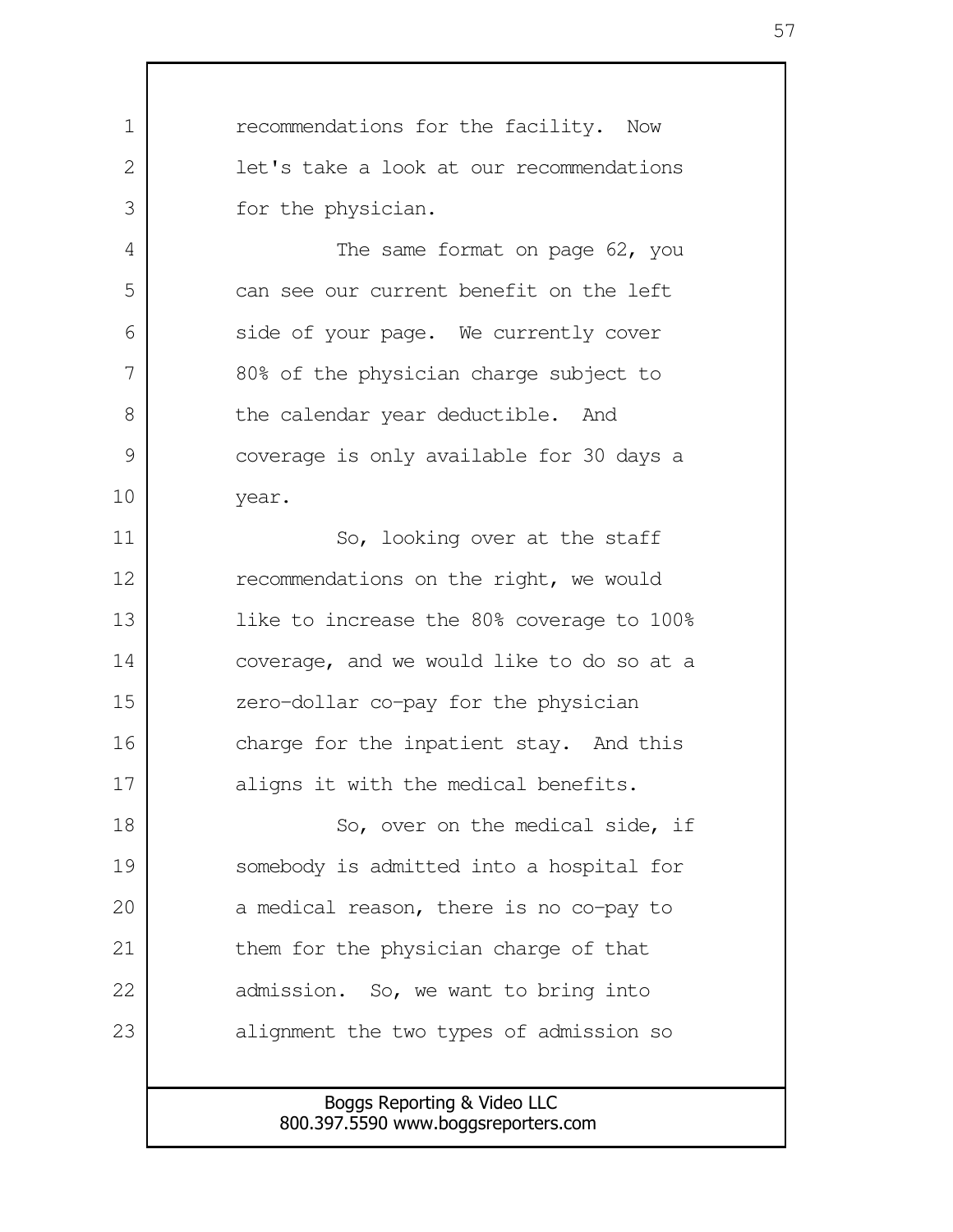that there is the same experience on the mental health, substance abuse admission as it is on the medical side.

1

 $\mathcal{L}$ 

3

We also want to correspond our physician day limit with the same as the facility day limit. So, in the previous page, it talked about our proposal was to remove the 30-day limit on the facility for inpatient mental health. We want to also remove the 30-day per plan year physician limit, so that if the Board does agree to remove the 30-day limit mental health facility, there is still coverage for the physician if they are there beyond 30 days; that they naturally track together. 4 5 6 7 8 9 10 11 12 13 14 15 16

Again, Blue Cross Blue Shield provided to us the estimated financial impact of \$750,000 to \$1.25 million. 17 18 19

Okay. So, that wraps up the inpatient side, so now we will take a look at the outpatient side. But before we get into the recommendations there, I 20 21 22 23

> Boggs Reporting & Video LLC 800.397.5590 www.boggsreporters.com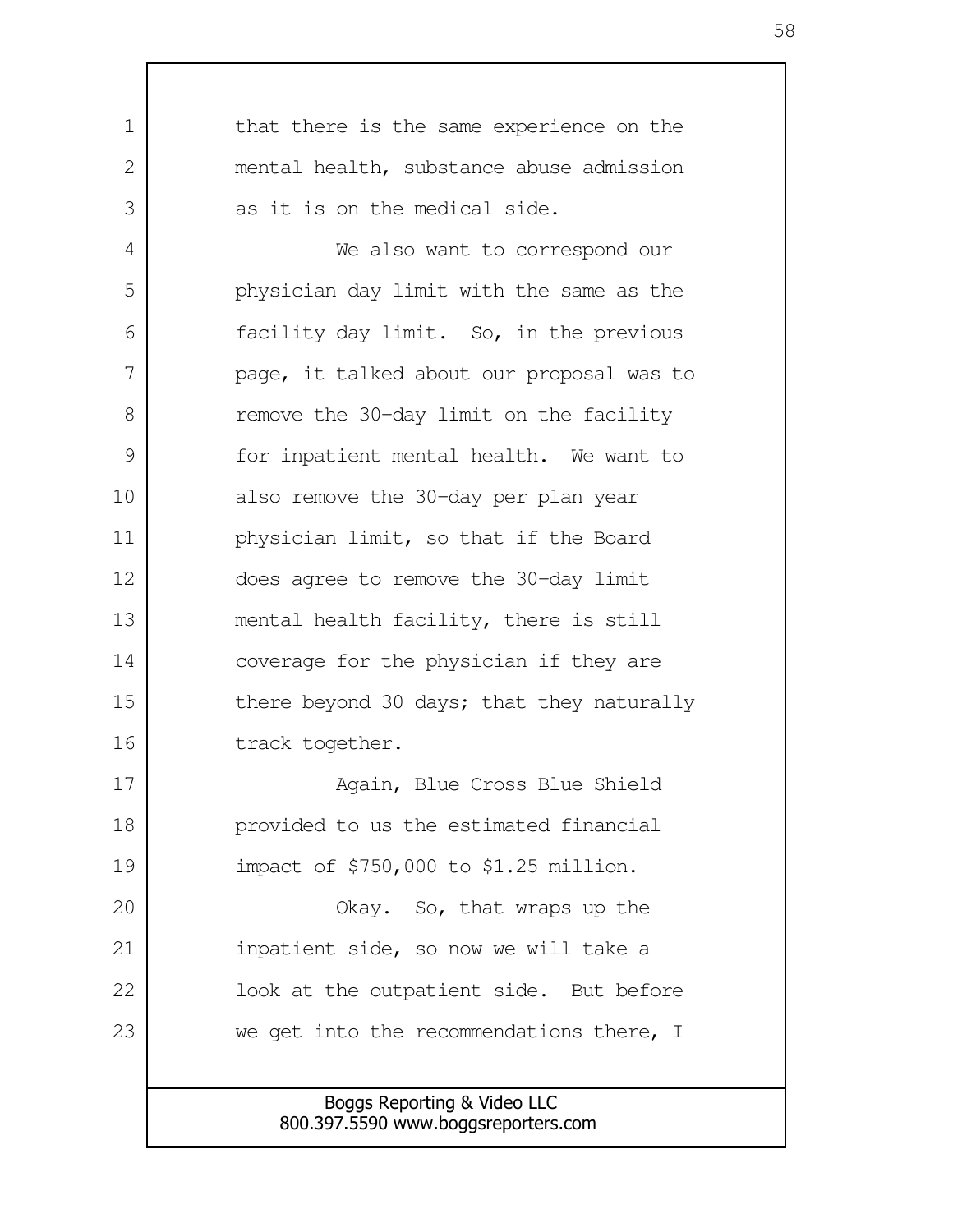Boggs Reporting & Video LLC 800.397.5590 www.boggsreporters.com want to define a couple of terms because there are some technical terms here when we talk about out-patient benefits, and those terms are "partial hospitalization", and "intensive outpatient therapy." So, basically, when I am talking about outpatient, outpatient facility, if you will consider the entry level of treatment for mental health, substance abuse would be going to see a provider, going to their office, getting some counseling, some treatment, and then going back to your home, right? So, the top-level treatment would be the inpatient, which we just talked about, which would be admitted into a facility, staying there overnight for multiple days. In between the two is the outpatient facility where members go to a facility during the day, they will stay multiple hours during the day for 1  $\mathcal{L}$  3 4 5 6 7 8 9 10 11 12 13 14 15 16 17 18 19 20 21 22 23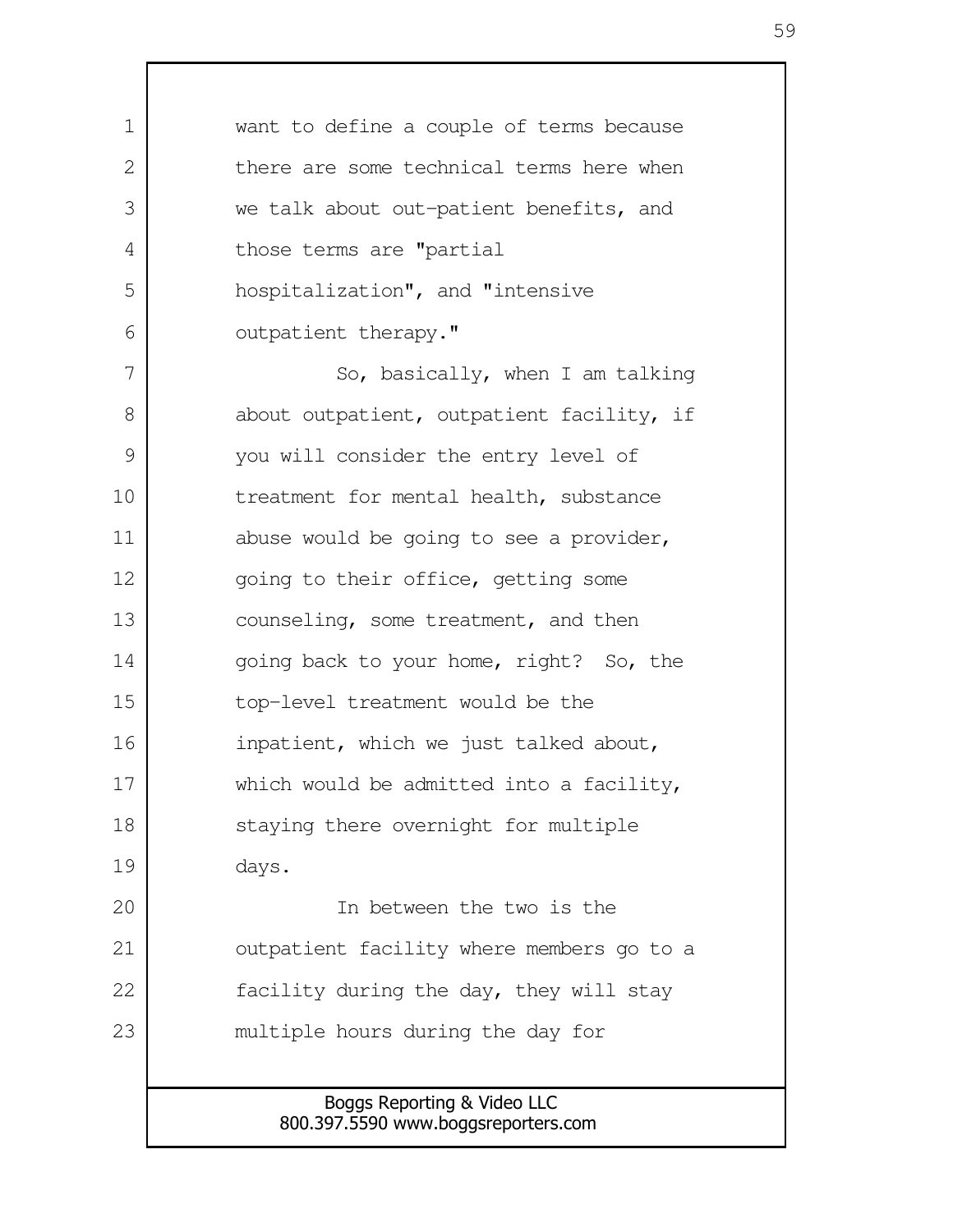multiple days a week for multiple weeks, but they are still going back to their home at night. They can still be engaged in their school, their work when they are away from the facility. So, it's not quite inpatient, but it's more intense than just going to an office and seeing a counselor. So, it's in between. And then it's further divided: The lower tier of intensity is called "intensive outpatient." You can see on page 63, it defines that. It's typically a few hours a day for a few days a week, potentially for multiple weeks. And then, kind of one click up from that is partial hospitalization, which is more hours per day, more days per week, more intensive treatment. Excuse me. I clicked away from my slide here. All right. So, we will get into now what our recommendations are for the outpatient facility. I'm going to cover both slides, 64 and 65 at the same time, 1  $\mathcal{L}$  3 4 5 6 7 8 9 10 11 12 13 14 15 16 17 18 19 20 21 22 23

Boggs Reporting & Video LLC 800.397.5590 www.boggsreporters.com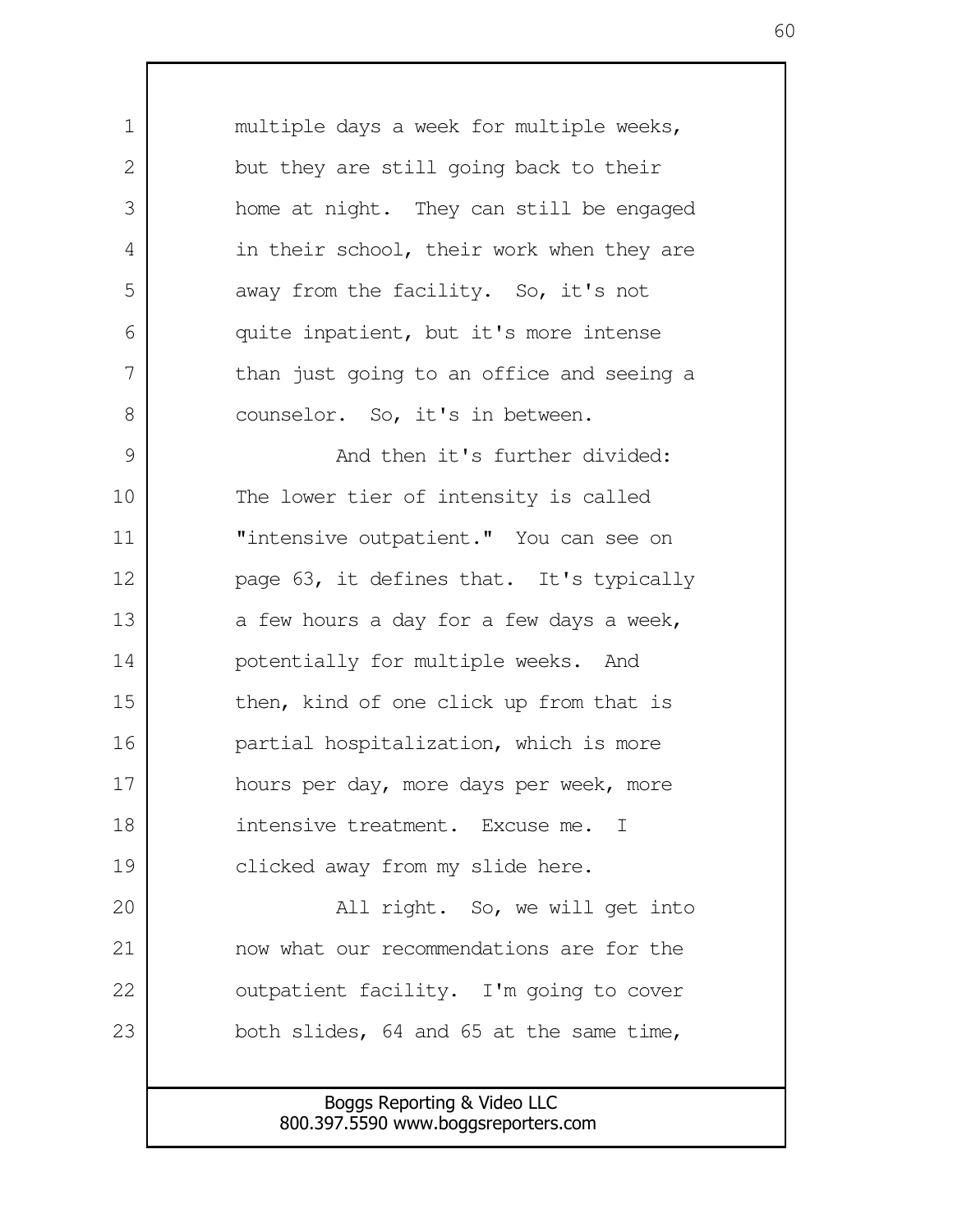because these are both the same recommendations for the outpatient facility. And the left side of your page will illustrate what our current benefit is, and currently there is no benefit for outpatient facility. Now, that doesn't mean we don't provide coverage for this currently for our members. The way we do it currently is under what's called a single case agreement. So, when it's determined that a member needs treatment in an outpatient facility, they need either intensive outpatient or partial hospitalization. Blue Cross Blue Shield works with New Directions, their behavioral health 1  $\mathcal{L}$  3 4 5 6 7 8 9 10 11 12 13 14 15 16

vendor; they determine medical necessity, clinical appropriateness; then they work with the member, they work with the facility, they work with the provider; they determine what the level of treatment is going to be; they determine 17 18 19 20 21 22

what the payment is going to be, what the

23

Boggs Reporting & Video LLC 800.397.5590 www.boggsreporters.com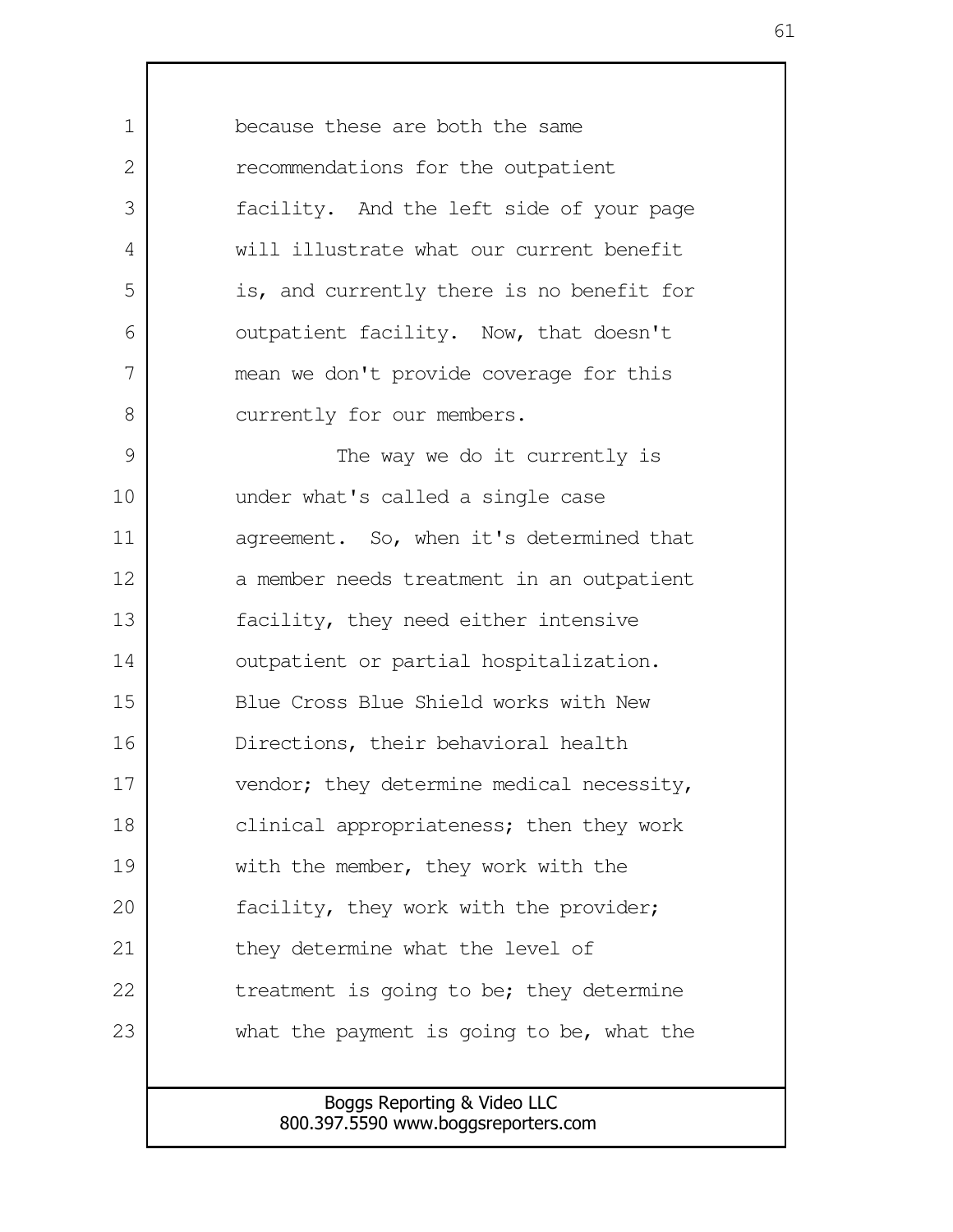Boggs Reporting & Video LLC 800.397.5590 www.boggsreporters.com charge of the member is going to be; and they have to obtain signatures from everybody involved and execute that single case agreement. So, it's a one-by-one approach to providing this coverage to members. And we currently do provide coverage to members. However, we are -- have to go through this administrative burden to connect the benefit to the members. So, the PEEHIP recommendation, in a nutshell, is to no longer go through these administrative steps, but rather to just make this a covered benefit, because effectively we are going to be doing the same thing we are doing today. We are providing this coverage to members, but we are going to be doing it more smoothly and without the hassle of going through the single case agreement. Also, currently, for members that are getting either partial hospitalization or intensive outpatient, 1  $\mathcal{L}$  3 4 5 6 7 8 9 10 11 12 13 14 15 16 17 18 19 20 21 22 23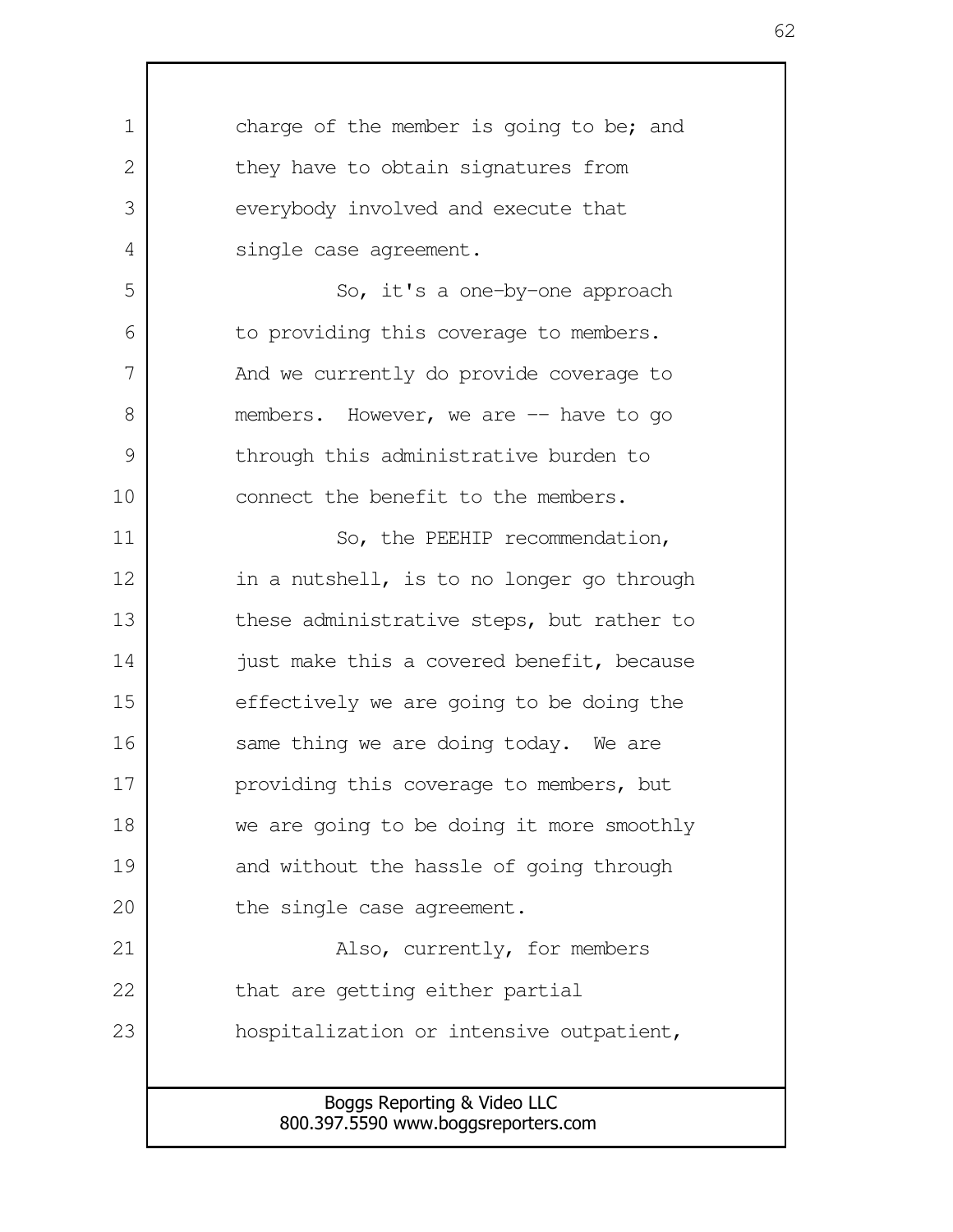Boggs Reporting & Video LLC 800.397.5590 www.boggsreporters.com there is a \$20.00 per day co-pay. But if you remember, these treatments can be up to seven days a week, and they can be multiple weeks. So, that \$20.00 can really add up quick. So, our recommendation is to bring this more into alignment, again, with the medical side where is there is flat outpatient facility co-pay of \$150, which we think will be much more advantageous to our members who need to seek this treatment. The estimated financial impact, by Blue Cross Blue Shield, again, we expect this to be marginal because we are already covering and paying for this today. We are just doing it in a way that is not as smooth or as easy for our members to get there. All right. So, that addresses our recommendations on outpatient facility, and let's wrap up this section by looking at outpatient providers. So, 1  $\mathcal{L}$  3 4 5 6 7 8 9 10 11 12 13 14 15 16 17 18 19 20 21 22 23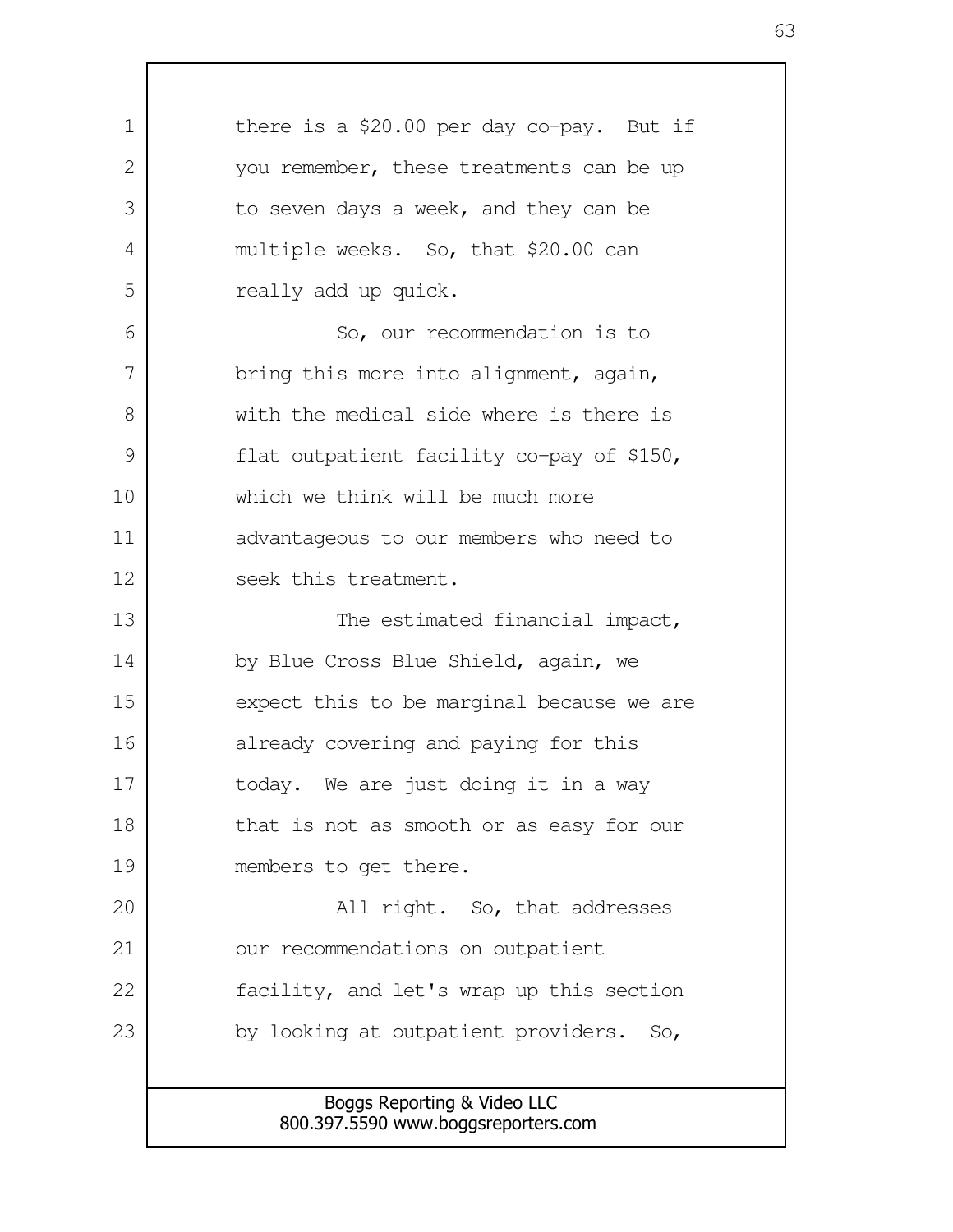Boggs Reporting & Video LLC we talked just a minute ago about how the different tiers of a treatment that's accessible. There is the top layer, which is being admitted to an inpatient facility. There is then the outpatient treatment, where you are there for multiple days a week, multiple hours a day. And then there is going to see, in an office, a mental health or substance abuse provider, like a licensed counselor or social worker, therapist, phycologist, psychiatrist, so forth. So, our current benefit for going to those office visits and getting the treatment is, we have a \$50 co-pay, then we have a 12-visit per limit maximum. Now, just a side note, we also have coverage available at community centers -- community mental health centers, and our members can visit one of these community mental health centers for a \$10 co-pay, and they have a 20-visit per year maximum at the community mental 1  $\mathcal{L}$  3 4 5 6 7 8 9 10 11 12 13 14 15 16 17 18 19 20 21 22 23

800.397.5590 www.boggsreporters.com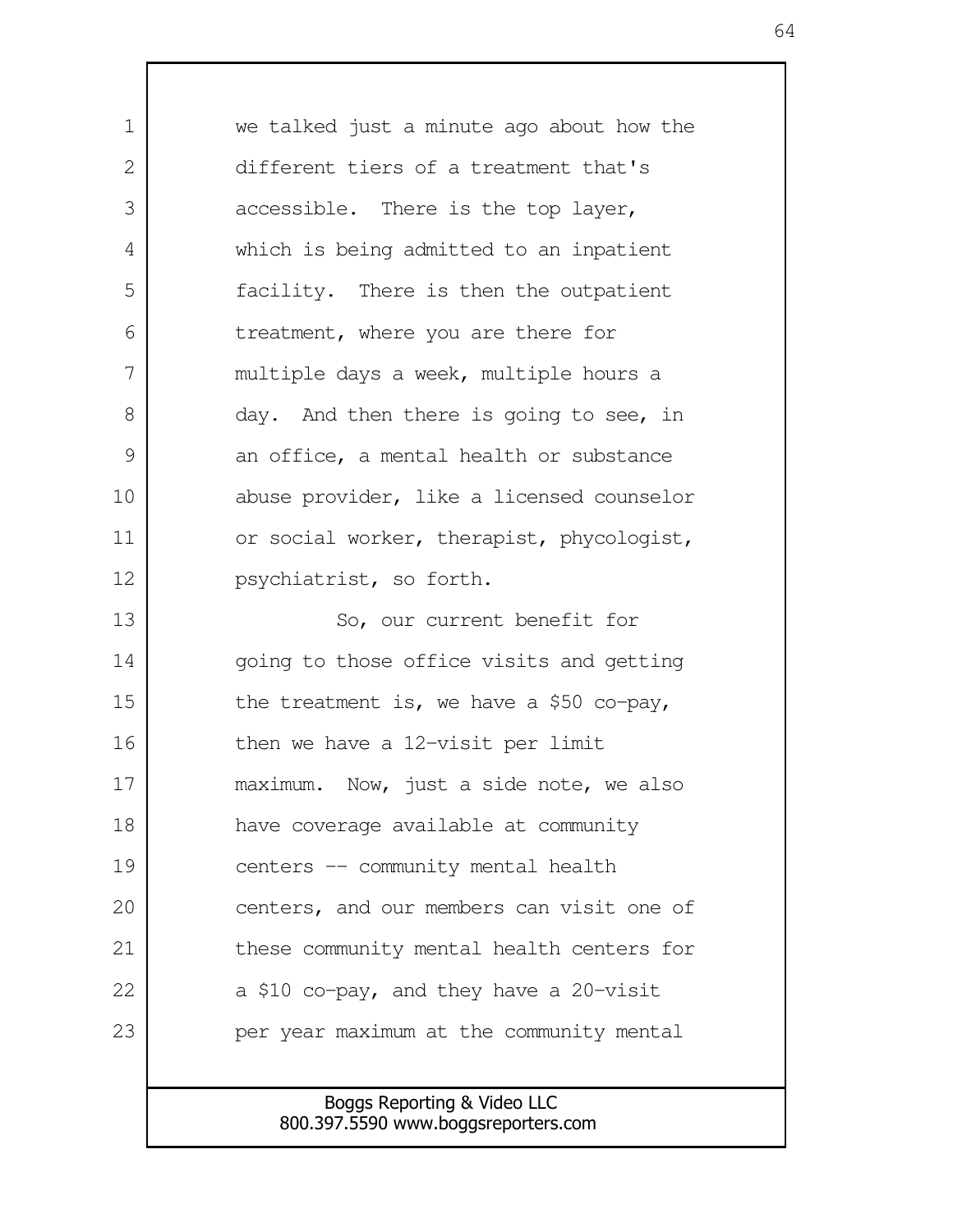Boggs Reporting & Video LLC health centers. We feel like we have adequate coverage there, and that's doing what it's intended to do, so we are not recommending any changes at those community centers. However, at the office visits -- the in-network office visits, we do have recommendations you will see on the right side of page 66. So, in consideration of the current \$50 co-pay, we feel that could be a barrier to treatment, especially considering this is the first step of treatment, this is the first line of treatment before members may escalate to more intensive, more time consuming and more costly treatment after that. So, we would like to lower the \$50 co-pay to \$15 for the Blue Choice - the office visits, the behavioral health providers. We also want to increase the visit limit from 12 visits per year to 24 visits per year, because we have been advised that typically there is a couple 1  $\mathcal{L}$  3 4 5 6 7 8 9 10 11 12 13 14 15 16 17 18 19 20 21 22 23

800.397.5590 www.boggsreporters.com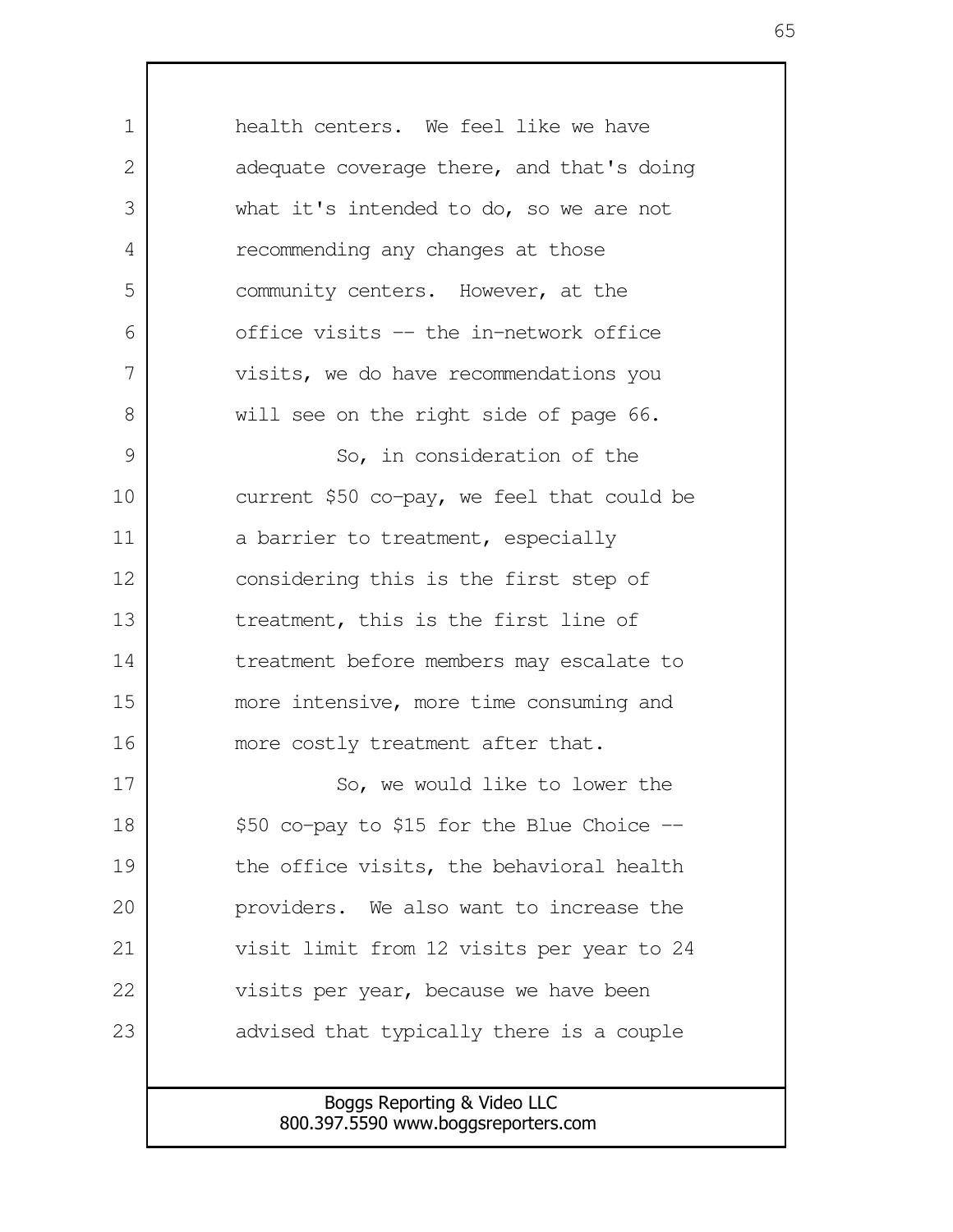Boggs Reporting & Video LLC 800.397.5590 www.boggsreporters.com of visits per month for these members, is kind of a standard protocol of how treatment is done. So, we want to provide the capacity for members to achieve kind of that standard best practice. Additionally, we want to have a path for even more visits if it's determined clinically necessary. So, we don't want to have just a hard stop of 24, and that's it, but we want to have a procedure in place if it's clinically appropriate as reviewed and determined by Blue Cross and New Directions that members can exceed the 24. And then again, no change to the coverage at the community mental health centers. Blue Cross Blue Shield provided to us the financial impact of this, \$1.5 million to \$2.75 million. Okay. So, on page 67, we have walked through each category of mental health, substance abuse benefits with our 1  $\mathcal{L}$  3 4 5 6 7 8 9 10 11 12 13 14 15 16 17 18 19 20 21 22 23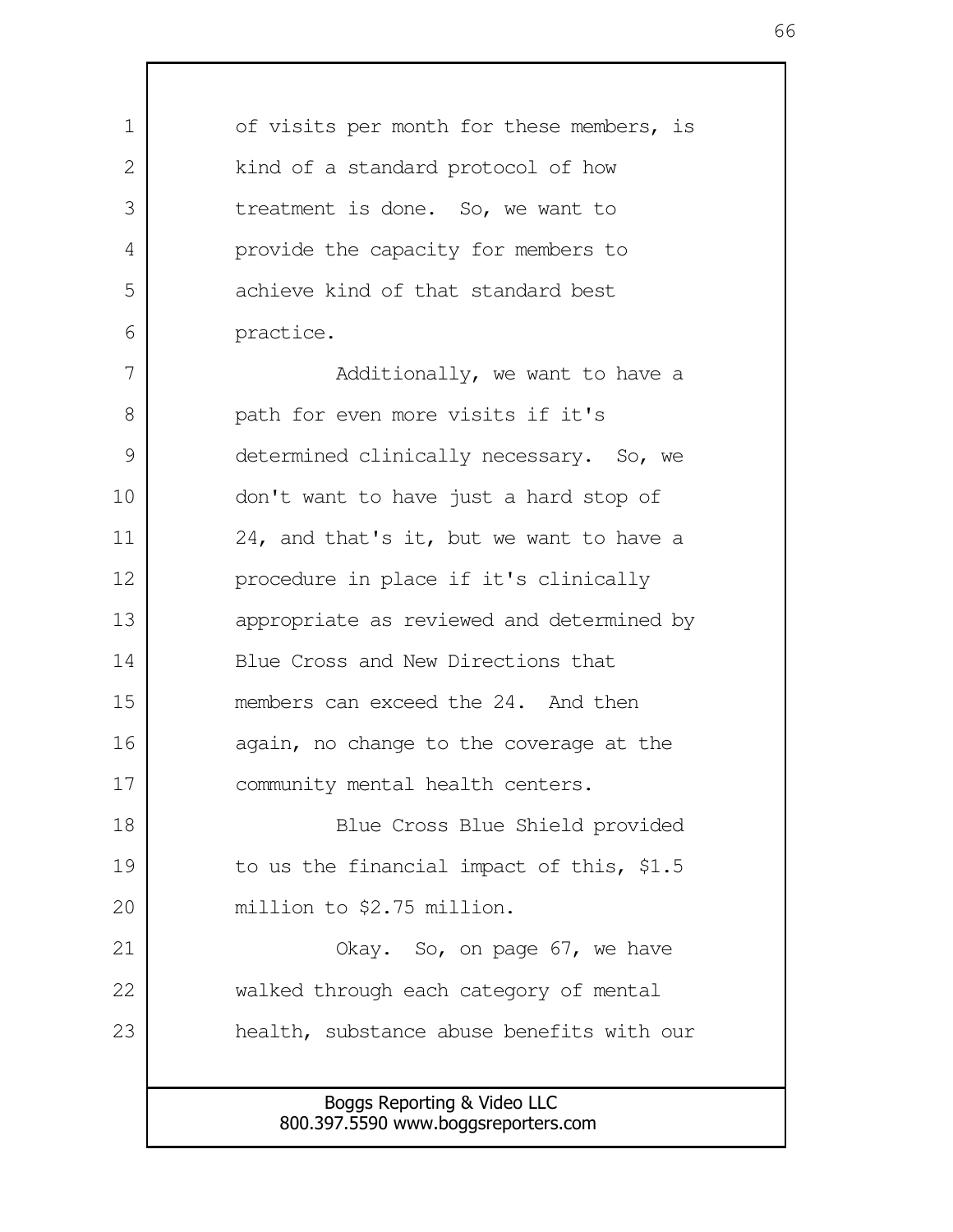recommended proposals. And so, this slide simply sums it up. And so, we are trying to do is to bring into alignment the current PEEHIP mental health, substance abuse benefits into the level of quality and richness that the PEEHIP medical and pharmacy benefits currently are for our members. So, again, to run through very quickly on the inpatient side, we propose removing the two admit per lifetime limit, and the one admit per plan year limit for substance abuse. We would like to remove the 30-day per plan year limit for mental health, and we want to no longer count these two together so that each can be counted separately. For the inpatient physician, rather than covering at 80% like we do today, we would like to cover at 100%, with a zero-dollar co-pay. And we would also like to correspond the inpatient physician with the inpatient facility so 1  $\mathcal{L}$  3 4 5 6 7 8 9 10 11 12 13 14 15 16 17 18 19 20 21 22 23

Boggs Reporting & Video LLC 800.397.5590 www.boggsreporters.com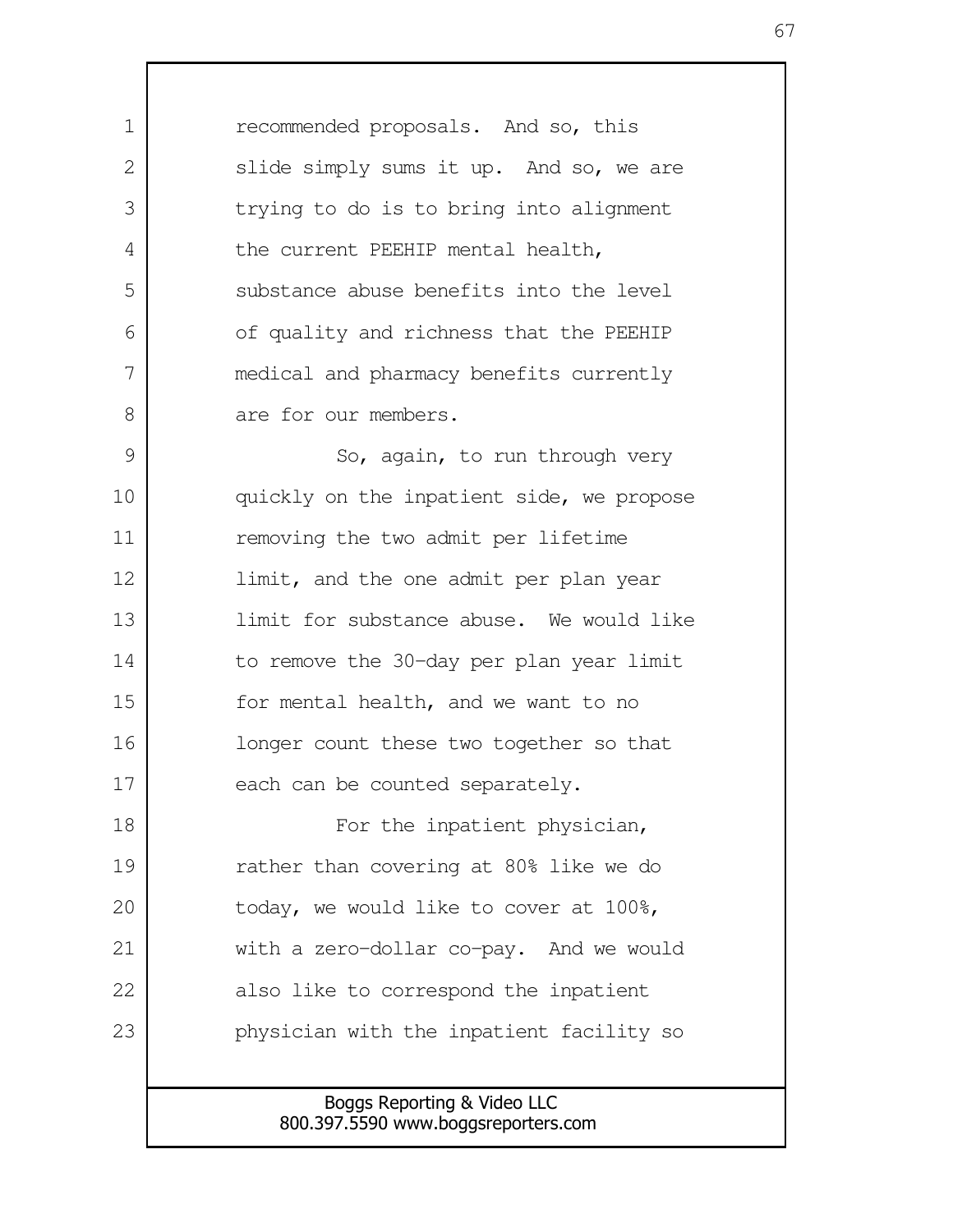| 1  | that we remove the 30-day per plan year                            |
|----|--------------------------------------------------------------------|
| 2  | limit for mental health.                                           |
| 3  | On the outpatient side, for the                                    |
| 4  | facility for the partial hospitalization,                          |
| 5  | and the intensive outpatient, we are                               |
| 6  | providing this to our members today, but                           |
| 7  | we are not doing it in the most efficient                          |
| 8  | manner. And so, we propose instead of                              |
| 9  | going through continuing the single case                           |
| 10 | agreements, we simply add this as a                                |
| 11 | benefit, which would still carry the same                          |
| 12 | precertification to protect us from any                            |
| 13 | potential waste or abuse.                                          |
| 14 | And then on the office visit                                       |
| 15 | side, the outpatient behavioral health                             |
| 16 | providers, we would like to lower the \$50                         |
| 17 | co-pay to a \$15 co-pay and increase the                           |
| 18 | visit limit from 12 to 24.                                         |
| 19 | The sum total of all these                                         |
| 20 | changes for Board approval would be                                |
| 21 | \$3,00,050,000 to \$6 million. And that's                          |
| 22 | what I have for you to vote on today.                              |
| 23 | CHAIRMAN HALLMARK: Thank you,                                      |
|    |                                                                    |
|    | Boggs Reporting & Video LLC<br>800.397.5590 www.boggsreporters.com |
|    |                                                                    |

 $\mathbf{I}$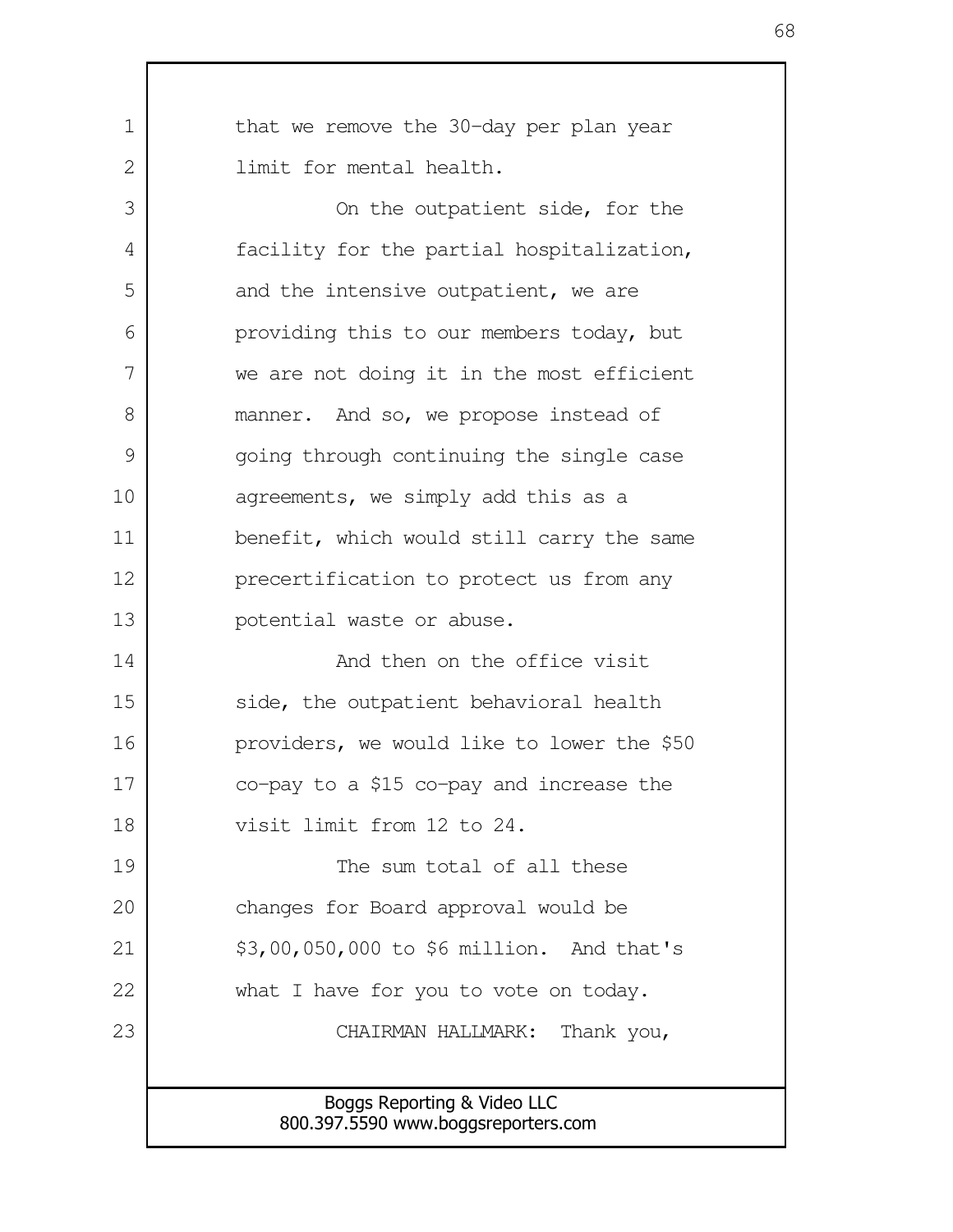Boggs Reporting & Video LLC 800.397.5590 www.boggsreporters.com Dave. I think it's an excellent report. And I really appreciate what the staff has done with these recommendations, especially lowering co-pays. I think sometimes our members always fear about increasing in areas, but to see lowering co-pays, and plus allowing more visits and us be able to still save money, I think it's really good to see. At this time, do we have any comments, or anybody have any questions? DR. VAN MATRE: This is Joe. CHAIRMAN HALLMARK: Dr. Van Matre? MR. VAN MATRE: I, too, would like to commend the staff for making these proposals. This is really nice, and I am sure it will be approved. Thank you. CHAIRMAN HALLMARK: Thank you, Dr. Van Matre. Dr. Brown? DR. SUSAN BROWN: Mr. Chairman, I know in the environment we are in now we are doing a lot of the Teledoc and a lot of the visits via platforms similar to what we 1  $\mathcal{D}_{\mathcal{L}}$  3 4 5 6 7 8 9 10 11 12 13 14 15 16 17 18 19 20 21 22 23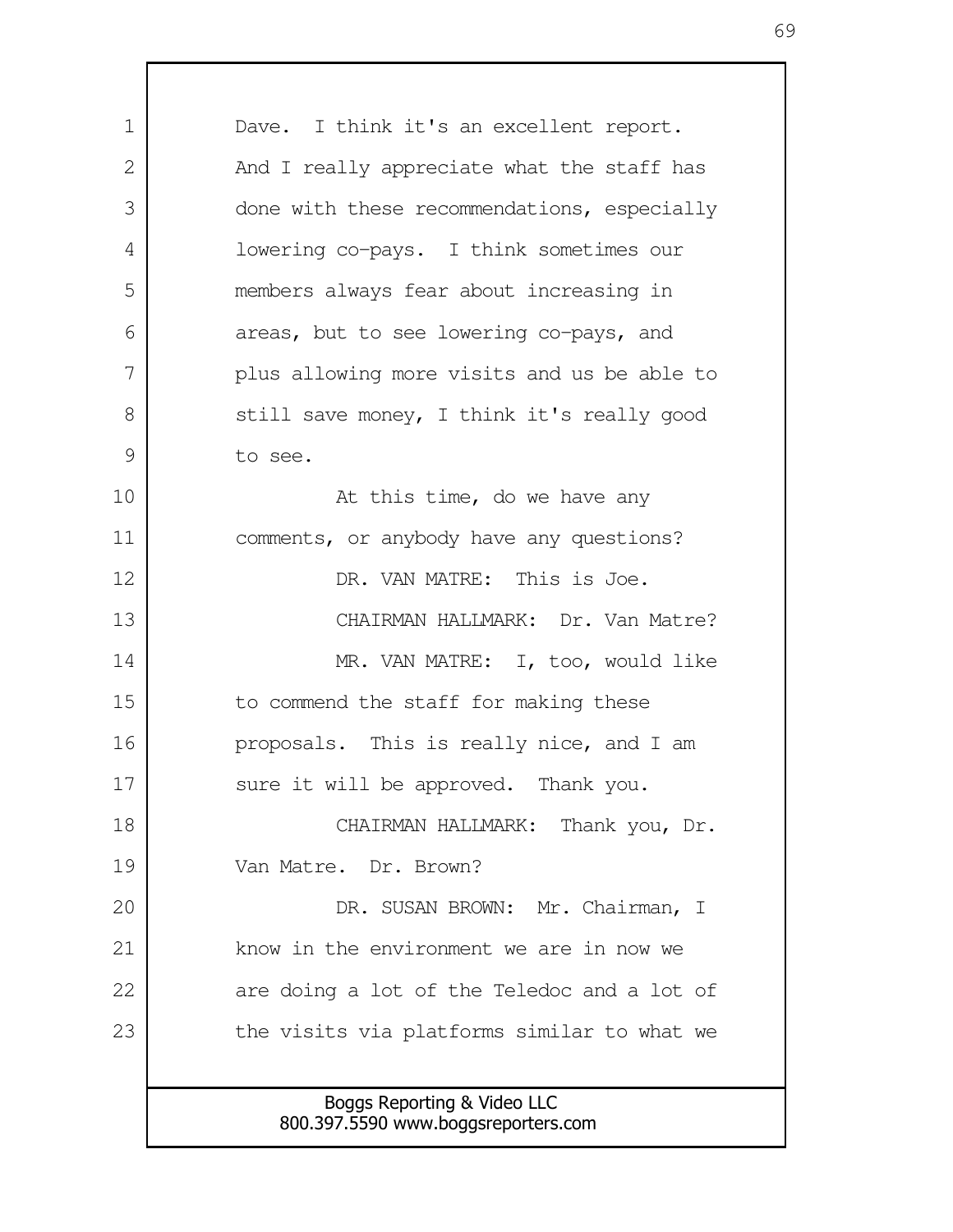| 1  | are using today. Will that also be                                 |
|----|--------------------------------------------------------------------|
| 2  | covered?                                                           |
| 3  | MR. WALES: So, I think the                                         |
| 4  | question is, will mental health benefits be                        |
| 5  | covered on a Telehealth basis? And I am                            |
| 6  | going to refer back to Diane's presentation                        |
| 7  | around the adjustments that were made for                          |
| 8  | Coronavirus.                                                       |
| 9  | And if you will look at page                                       |
| 10 | 50 -- and Diane, sorry I am stepping into                          |
| 11 | your ballpark here a little bit -- but                             |
| 12 | you will see there on the chart the Blue                           |
| 13 | Cross Blue Shield page that Telehealth                             |
| 14 | visits for non-COVID-19, including mental                          |
| 15 | health and substance abuse are going to                            |
| 16 | be covered at 100%, or currently covered                           |
| 17 | at 100%.                                                           |
| 18 | So, what that means, it is not                                     |
| 19 | Teledoc, but it's if you have got a                                |
| 20 | provider of mental health or substance                             |
| 21 | abuse, you can use their means of                                  |
| 22 | Telehealth to talk to them from comfort                            |
| 23 | of home and get treatment that way.                                |
|    |                                                                    |
|    | Boggs Reporting & Video LLC<br>800.397.5590 www.boggsreporters.com |
|    |                                                                    |

 $\Gamma$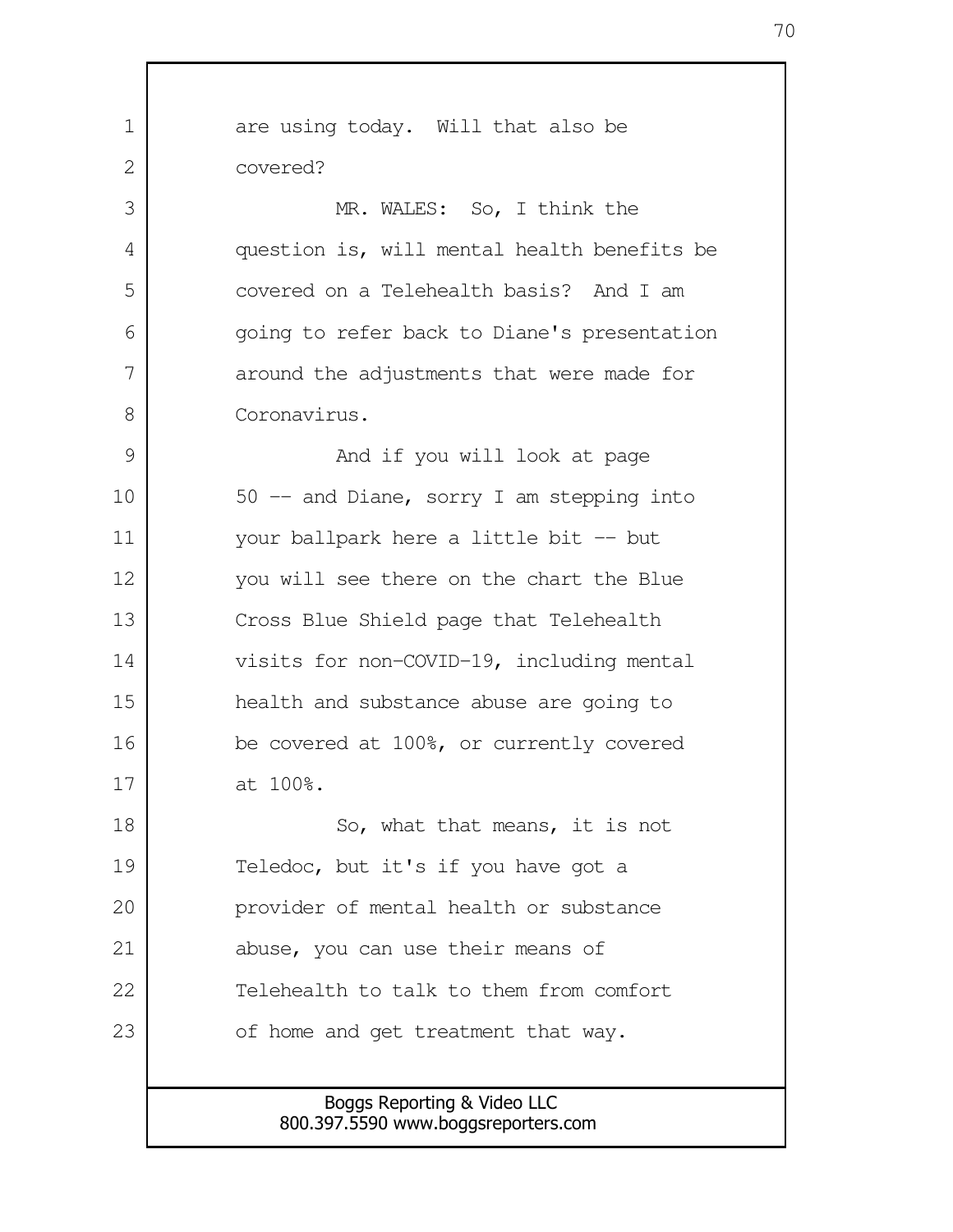Boggs Reporting & Video LLC 800.397.5590 www.boggsreporters.com DR. SUSAN BROWN: But is that only during the COVID crisis, or will that continue? MR. WALES: Currently it's just during this set period. I don't have the expiration date, and I don't think PEEHIP has made a decision on if we are going to adhere to the recommended date by Blue Cross Blue Shield or what the date would be. I'm sorry I don't have that for you today, but I can tell you it's currently into effect. It's not expired yet. DR. SUSAN BROWN: Thank you. CHAIRMAN HALLMARK: Any other comments or questions? (No response). CHAIRMAN HALLMARK: Okay. At this time, we will need a motion to approve the Blue Cross Blue Shield Enhanced Mental Health and Substance Abuse Benefit. MR. WHALEY: Ms. Crew. CHAIRMAN HALLMARK: Oh, Ms. Crew. I have a motion. I need a second. 1  $\mathcal{L}$  3 4 5 6 7 8 9 10 11 12 13 14 15 16 17 18 19 20 21 22 23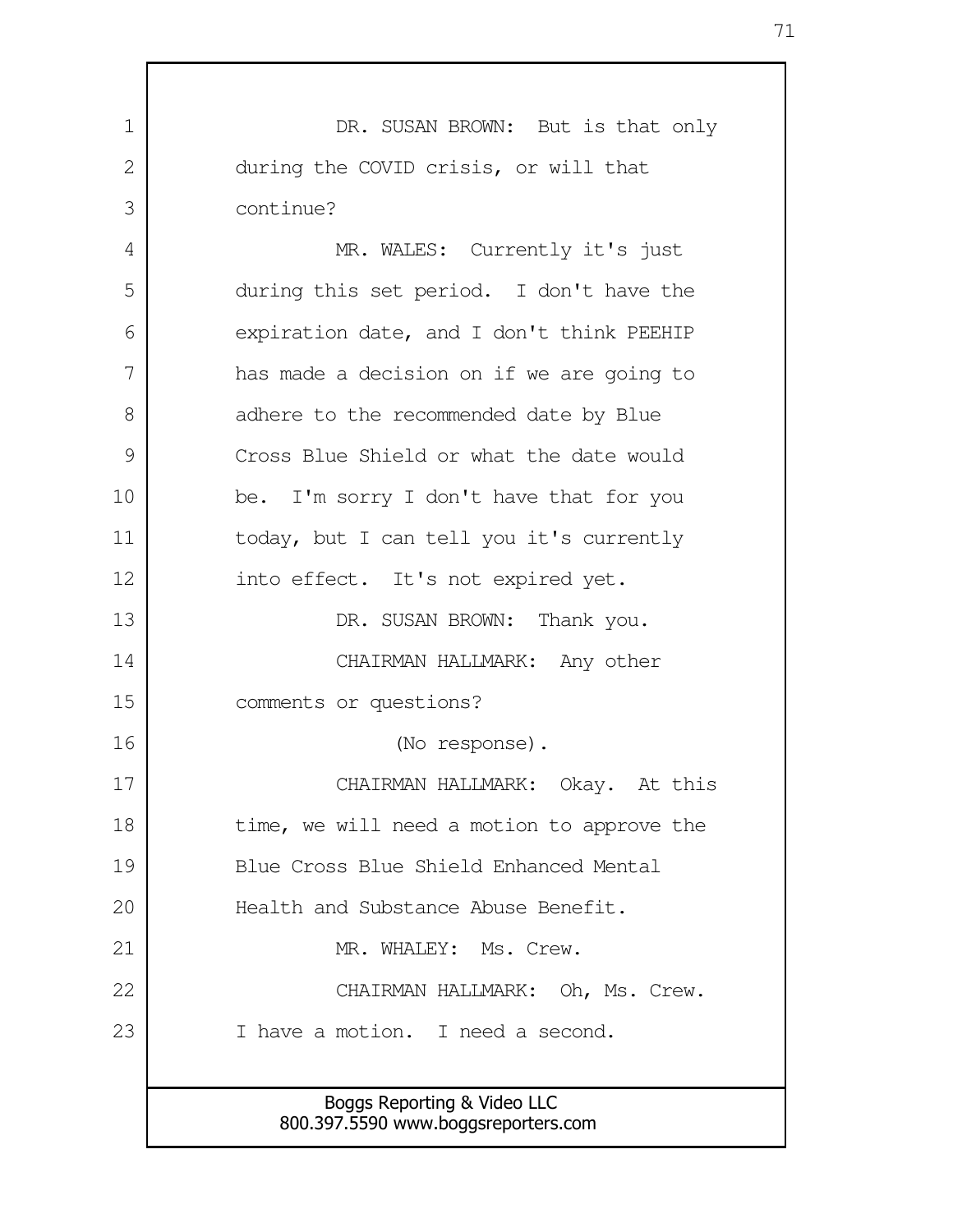Boggs Reporting & Video LLC 800.397.5590 www.boggsreporters.com Ms. McCoy. Any comments? (No response.) CHAIRMAN HALLMARK: All in favor say "aye"? (Board members saying "aye"). CHAIRMAN HALLMARK: All opposed, like sign? (No response.) CHAIRMAN HALLMARK: Ayes carry. All right. Next item is Item C, the MedImpact prescription drug formulary updates. **MEDIMPACT PRESCRIPTION DRUG FORMULARY UPDATES** MR. WALES: Okay. Thank you, Mr. Chairman. So, very quickly, if you will look to page 69 of your board book or on Directorpoint, you can see the summary page for the last quarter of the prescription drug changes to our formulary from January 1st, through March 31st. So, Donna always brings these to you to give you an update on what's been 1 2 3 4 5 6 7 8 9 10 11 12 13 14 15 16 17 18 19 20 21 22 23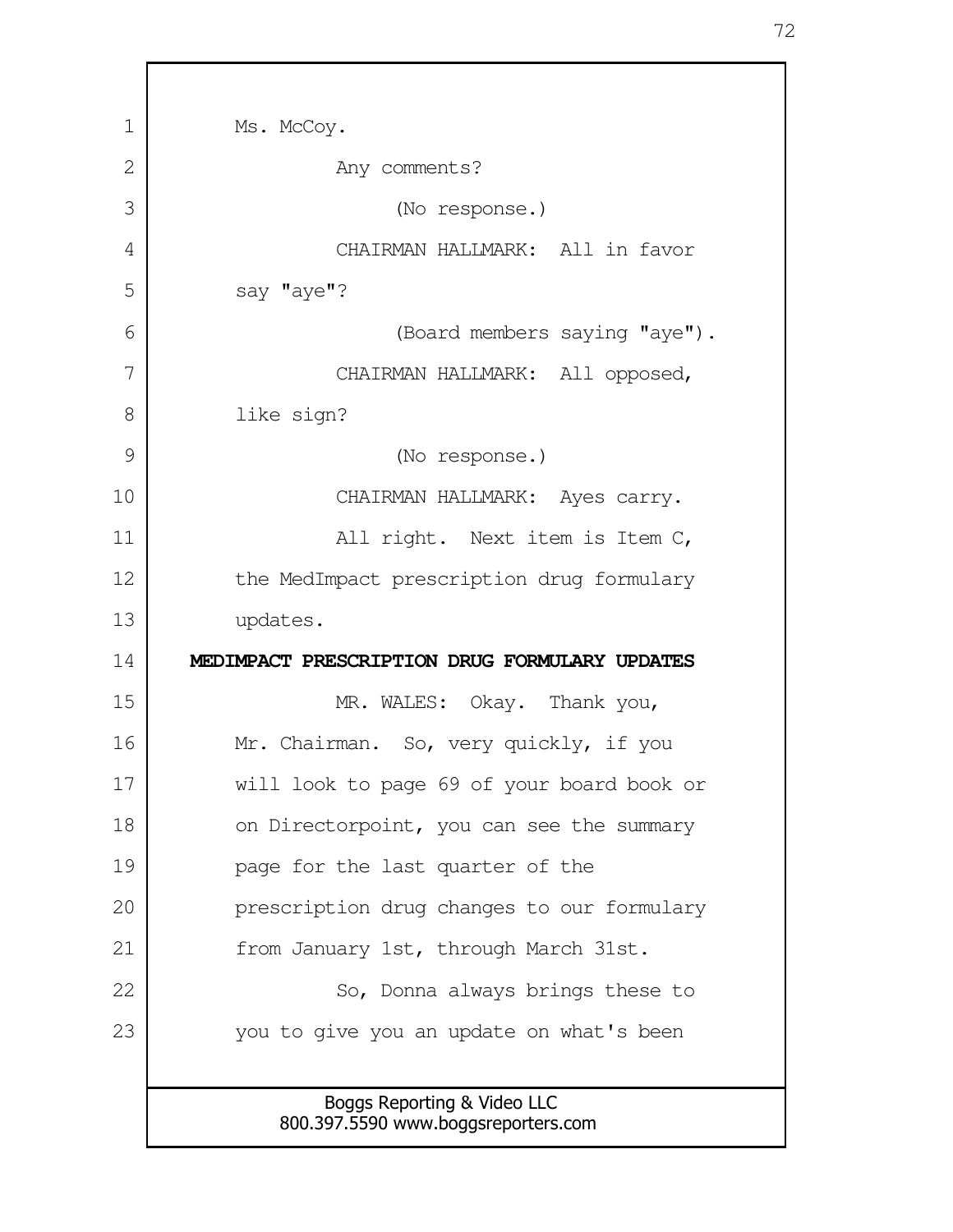Boggs Reporting & Video LLC 800.397.5590 www.boggsreporters.com going on in our prescription drug formulary and points out the savings, which you can see the savings to the plan down at the bottom of this page, and also the savings to the member. And so, we are very pleased with this performance, because the way in which that we approach drug formulary changes is very proactive. We are always looking at drugs that are coming to market to consider what the value of those drugs are in consideration of their equivalence and to potentially place any utilization management that may be appropriate, or exclusion if maybe appropriate of those drugs before there is ever utilization of those drugs on our members. So, the top priority that everything follows in regards to drug utilization management and management of the formulary is to minimize the member impact as much as possible, and we are 1  $\mathcal{L}$  3 4 5 6 7 8 9 10 11 12 13 14 15 16 17 18 19 20 21 22 23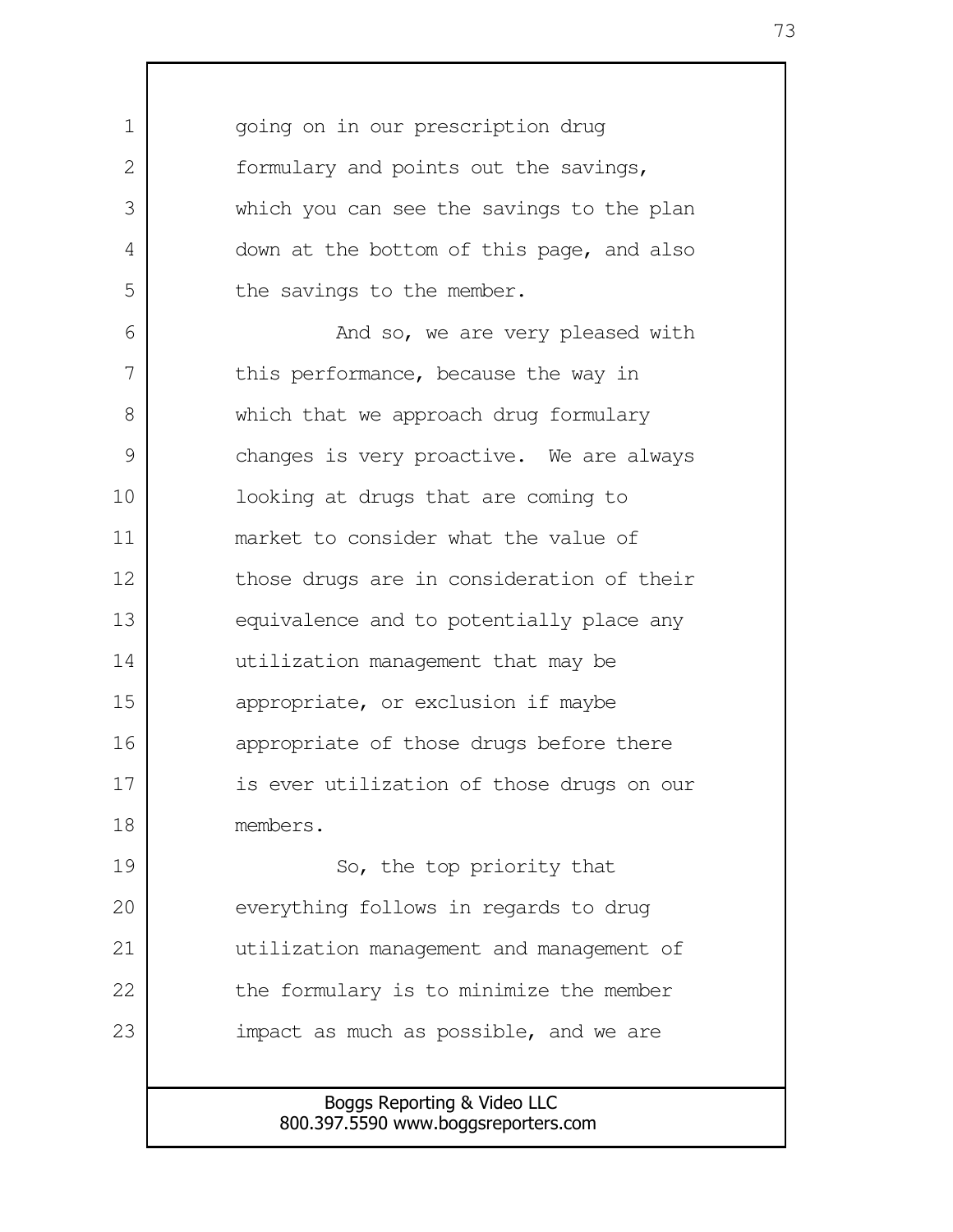| $\mathbf 1$   | even able to do it often with no member     |  |  |
|---------------|---------------------------------------------|--|--|
| 2             | impact at all.                              |  |  |
| 3             | So, the last point that I wanted            |  |  |
| 4             | to make in this section is that any time    |  |  |
| 5             | there is a negative change to a member      |  |  |
| 6             | they are always notified at least 60 days   |  |  |
| 7             | in advance, and their prescribing           |  |  |
| 8             | physician is also notified 60 days in       |  |  |
| $\mathcal{G}$ | advance telling them what the change is     |  |  |
| 10            | and notifying them of what their            |  |  |
| 11            | formulary alternatives are.                 |  |  |
| 12            | The following pages go into                 |  |  |
| 13            | greater detail of these formulary           |  |  |
| 14            | changes, but that concludes my update       |  |  |
| 15            | around the MedImpact formulary report.      |  |  |
| 16            | CHAIRMAN HALLMARK: Okay. We have            |  |  |
| 17            | heard Dave give an update on the MedImpact  |  |  |
| 18            | prescription drug formulary report. Are     |  |  |
| 19            | there any questions at this time?           |  |  |
| 20            | (No response).                              |  |  |
| 21            | CHAIRMAN HALLMARK: Once again,              |  |  |
| 22            | you know, thank you-all for the updates and |  |  |
| 23            | the reports on this.                        |  |  |
|               |                                             |  |  |
|               | Boggs Reporting & Video LLC                 |  |  |
|               | 800.397.5590 www.boggsreporters.com         |  |  |

Г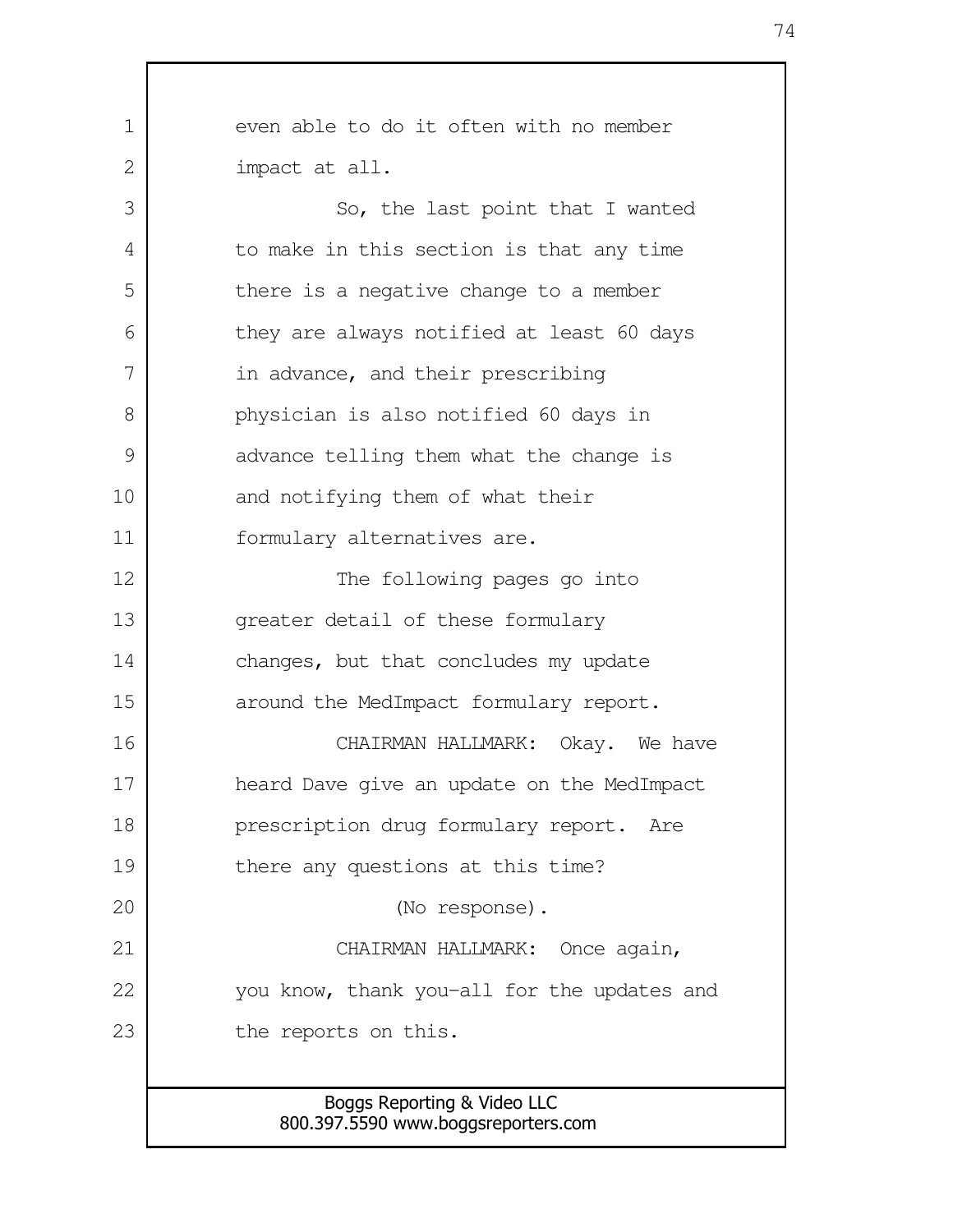Boggs Reporting & Video LLC 800.397.5590 www.boggsreporters.com MR. WALES: Yes, sir. CHAIRMAN HALLMARK: We will move on into Item VI on the agenda. This is the Wellness Program recommendations, and this also comes from Mr. Wales. **WELLNESS PROGRAM RECOMMENDATION** MR. WALES: Okay. Thank you. So, this is the last agenda item I have for you today. And if you will turn to page 89, I will just frame up what we are going to be talking about. We are going to look at the engagement and what's been going on in terms of our members' participation in the Wellness Program so far. We are going to take a look at what some of the adjustments have been made this plan year, in light of the coronavirus. And then we are going to wrap up by giving you our recommendations for the upcoming plan year for your Wellness Program. So, page 90 simply shows the engagement in the Sharecare website over the course of the plan year. You can see 1  $\mathcal{L}$  3 4 5 6 7 8 9 10 11 12 13 14 15 16 17 18 19 20 21 22 23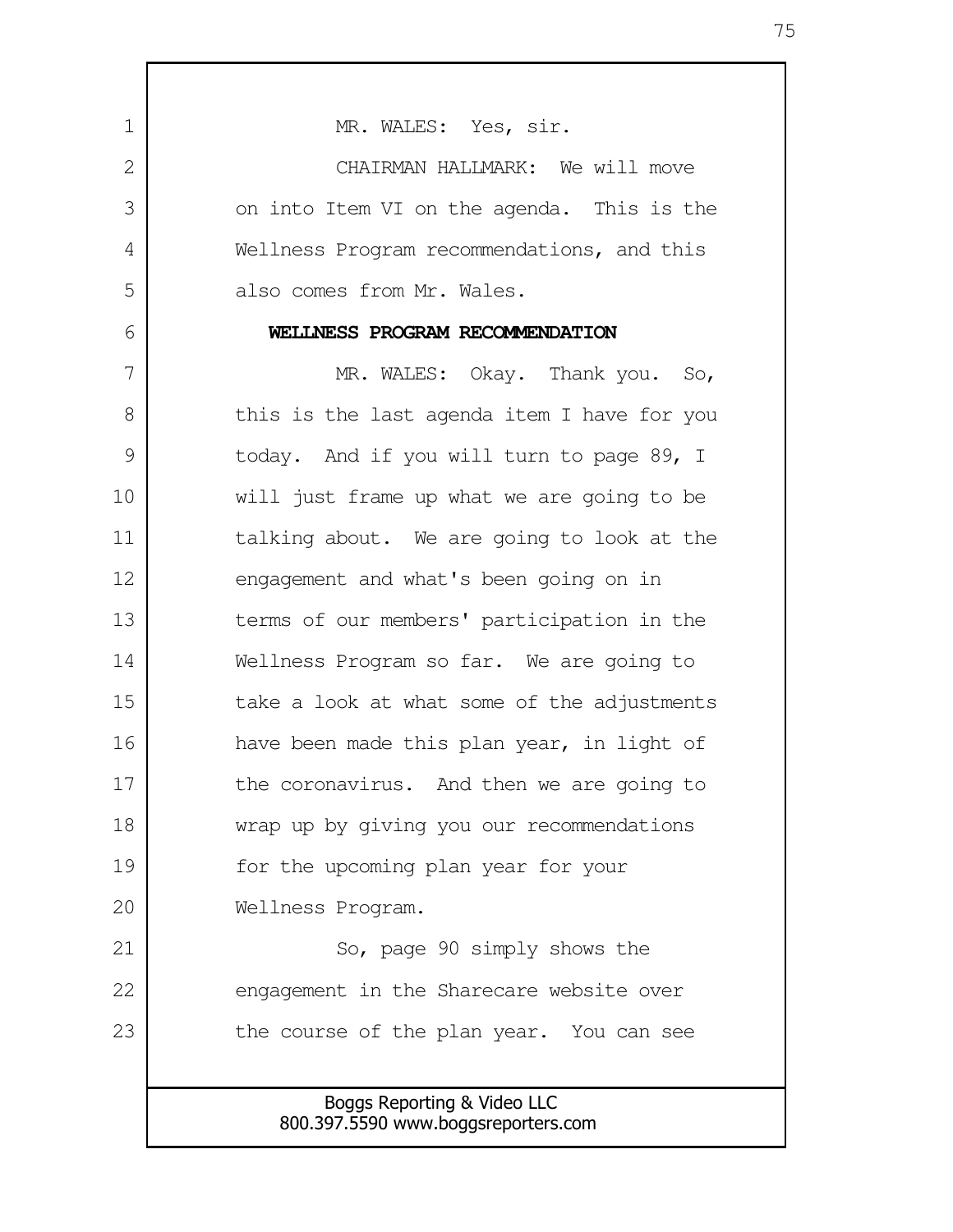| $\mathbf 1$   | we are up to about 29,000 folks have      |  |  |
|---------------|-------------------------------------------|--|--|
| $\mathbf{2}$  | created an online account.                |  |  |
| 3             | Moving forward to page 91, you            |  |  |
| 4             | can see an update from Pack Health. They  |  |  |
| 5             | are one of our coaching providers. And    |  |  |
| 6             | there are some statistics here on this    |  |  |
| 7             | page, but the one I want to draw your     |  |  |
| 8             | attention to is the middle one on the top |  |  |
| $\mathcal{G}$ | row that is around average weight,        |  |  |
| 10            | because the target that we are trying to  |  |  |
| 11            | hit with these coaching programs often    |  |  |
| 12            | comes back to, if you will remember from  |  |  |
| 13            | previous board meetings, a 3% to 5%       |  |  |
| 14            | reduction in body weight, because that's  |  |  |
| 15            | where all the data points to, the most    |  |  |
| 16            | significant reduction in risk of negative |  |  |
| 17            | health outcome.                           |  |  |
| 18            | So, in a nutshell, what we are            |  |  |
| 19            | trying to do is reduce body weight by 3%  |  |  |
| 20            | to 5%. And so, the folks that have been   |  |  |
| 21            | engaging in Pack Health, you can see      |  |  |
| 22            | their weight before getting into the      |  |  |
| 23            | program on average 225, and then the      |  |  |
|               |                                           |  |  |
|               | Boggs Reporting & Video LLC               |  |  |
|               | 800.397.5590 www.boggsreporters.com       |  |  |

 $\mathsf{l}$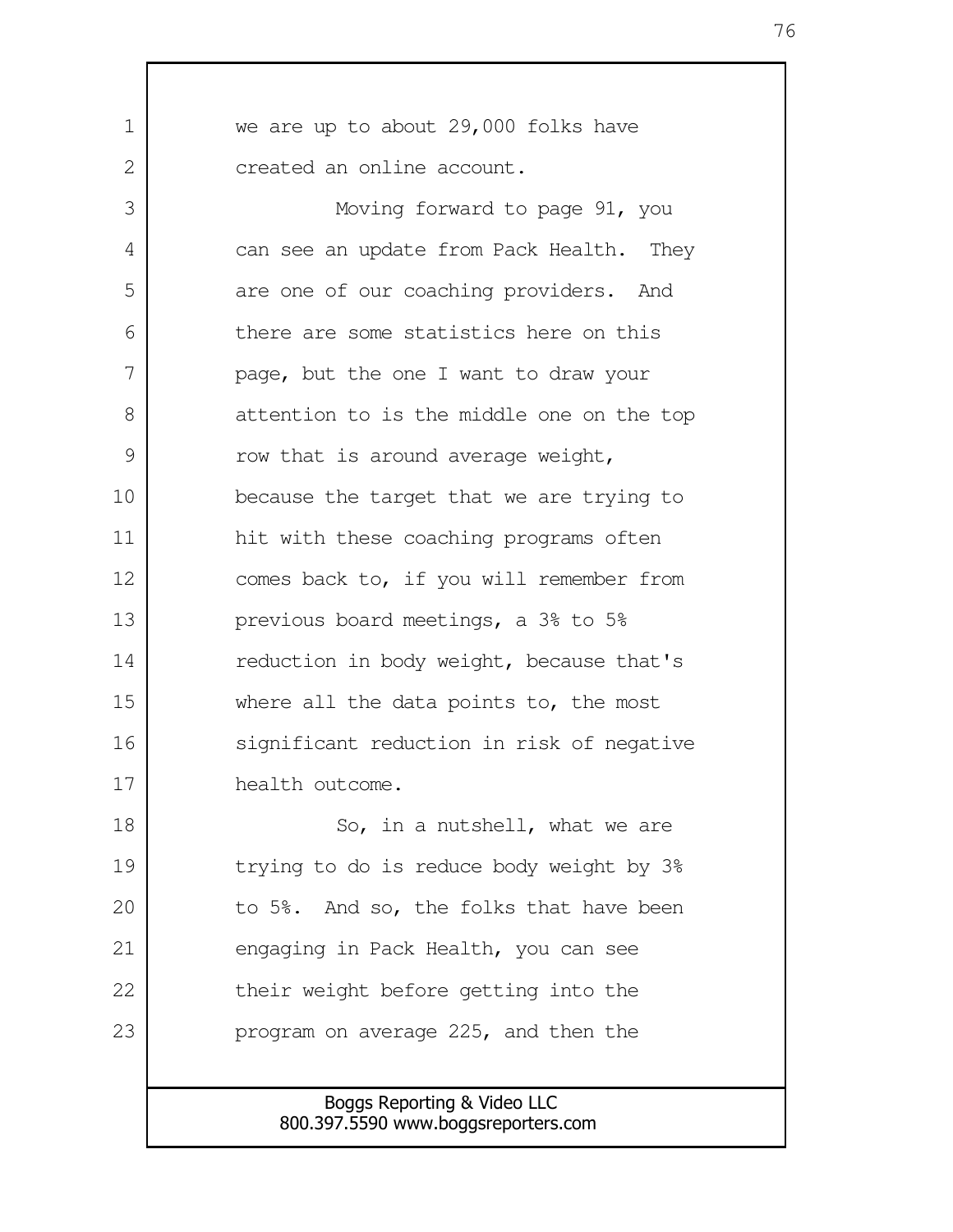Boggs Reporting & Video LLC 800.397.5590 www.boggsreporters.com weight after being engaged with Pack Health, down to 219. So, they are honing in on that target of 3% to 5% very nicely. Similar story on page 92 with Naturally Slim. And I want to draw your attention to this purple chart on the right side of your page and look at the top left. You can see that the folks that have made it through 10 of their sessions. There's a session every week in this online Naturally Slim program. The folks that have made it to 10 are losing about seven pounds, which is just very near 3% of their body weight. So, that's hitting the target, and we are excited to see that. CHAIRMAN HALLMARK: And that's seven pounds over what time limit? MR. WALES: At least 10 weeks. CHAIRMAN HALLMARK: At least 10 weeks? MR. WALES: Yes, sir. So, the 1 2 3 4 5 6 7 8 9 10 11 12 13 14 15 16 17 18 19 20 21 22 23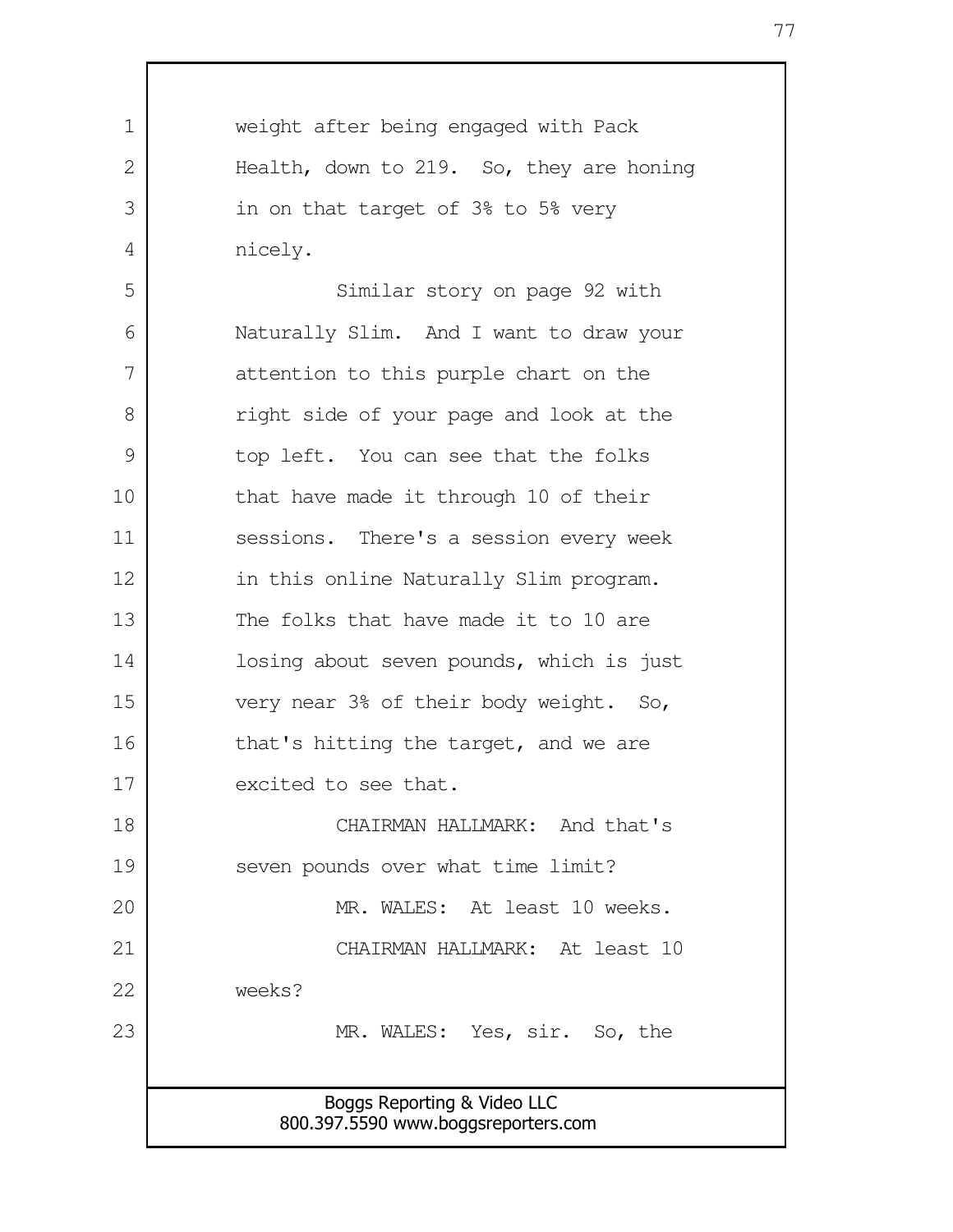Boggs Reporting & Video LLC 800.397.5590 www.boggsreporters.com folks over at Naturally Slim also did a projection saying that if the people that are engaged in this program continue to engage in this program going forward, they are seeing even greater weight loss six months out. They would anticipate a 3.5%. So, all that to say, we know that these coaching programs work. It's just the difficult part is getting member engagement. And so, we are going to talk a little bit more about driving that member engagement in just a few slides later. But if you will turn to page 93, I want to give you a quick update on what Blue Cross Blue Shield has been doing for us with their marketing campaign, which they call Chews Wisely, Alabama. If you remember from previous board meetings, we talked about Chews Wisely. This is completely put on by Blue Cross that PEEHIP gets to enjoy the benefits of. So, we don't have a contract for 1  $\mathcal{L}$  3 4 5 6 7 8 9 10 11 12 13 14 15 16 17 18 19 20 21 22 23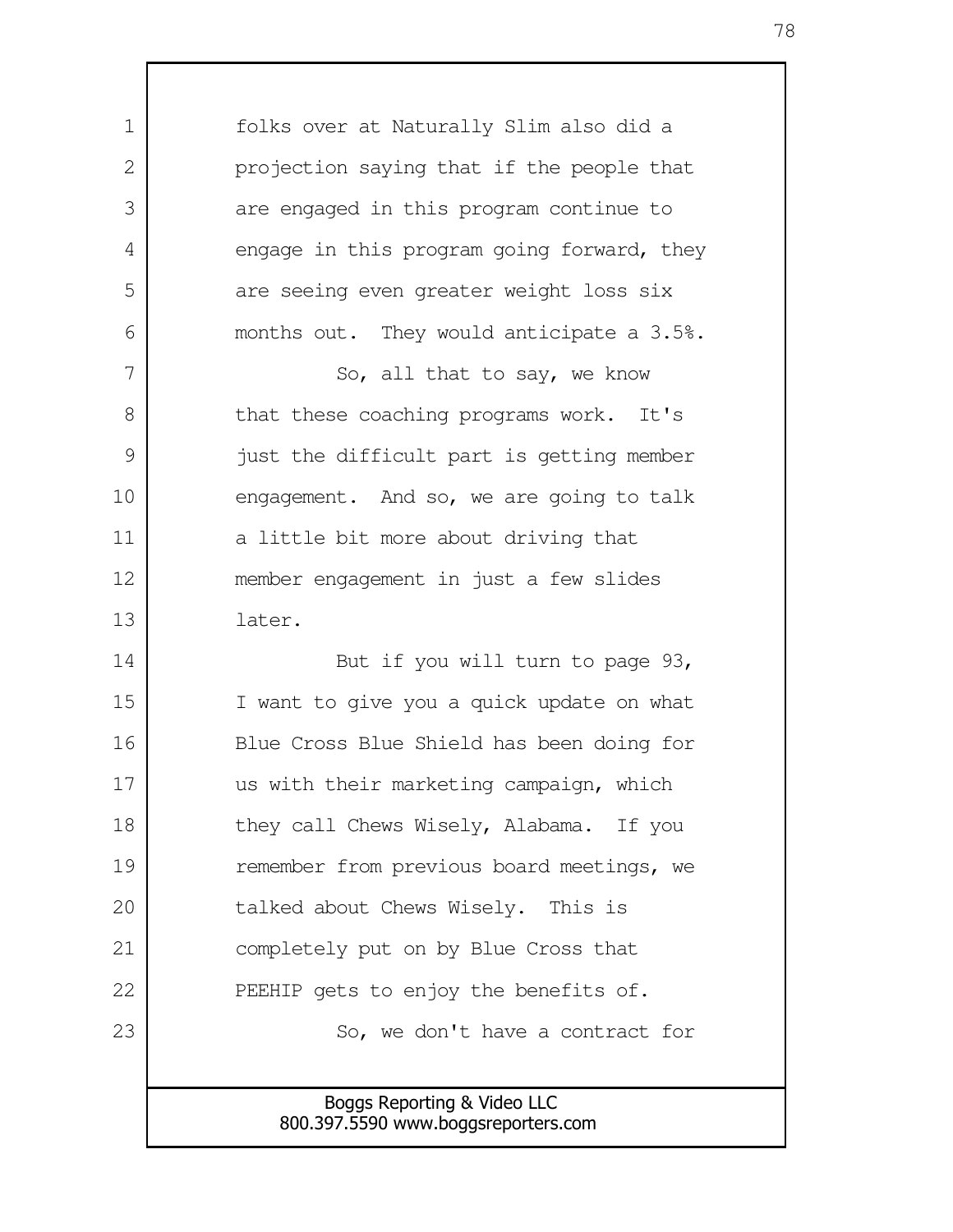Chews Wisely; we are not paying any money towards Chews Wisely, but it's directly benefiting our PEEHIP members. And it's a marketing campaign that's designed to educate and entertain folks towards making better decisions around what they cook and what they eat. So, we talked last Board meeting about how we were going to email the membership with a welcome video about what Chews Wisely, Alabama is all about. We did send that email, and you can see some statistics. There was a significant increase on the traffic of their website. It was also encouraging to see that the folks that visited the website, almost all of them viewed at least two pages, so it wasn't a quick bring it up and exit out; there was actually some browsing there. And then they had an increase in their social media following, which is something that we and Blue Cross were 1  $\mathcal{D}$  3 4 5 6 7 8 9 10 11 12 13 14 15 16 17 18 19 20 21 22 23

> Boggs Reporting & Video LLC 800.397.5590 www.boggsreporters.com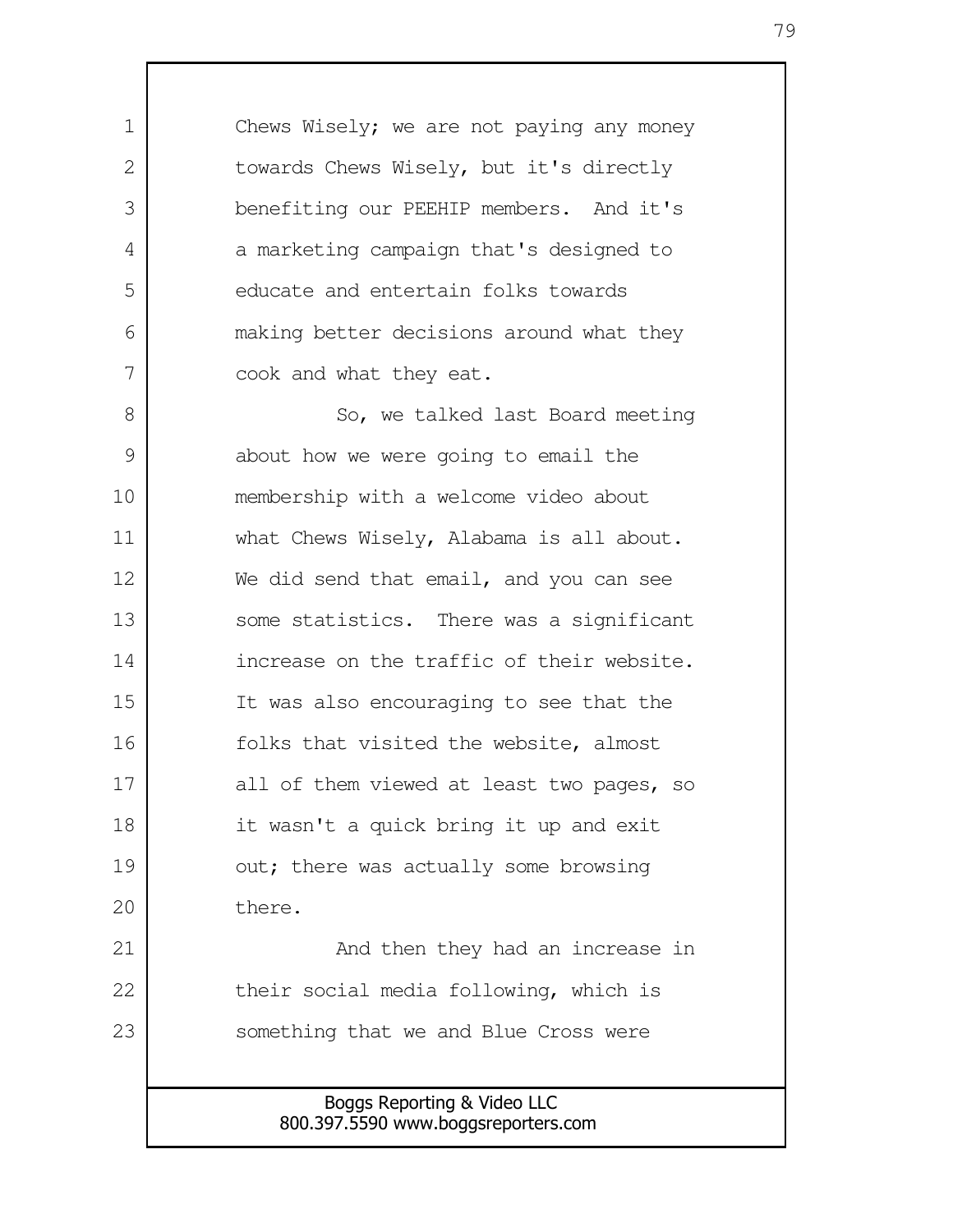Boggs Reporting & Video LLC 800.397.5590 www.boggsreporters.com excited to see, because that's how you connect with folks and really be able to converse with them going forward. Also, we were planning a rather significant event this summer at the Mega Conference. Unfortunately, due to coronavirus the Mega Conference had to cancel this year. But Chews Wisely, Alabama is working with Alabama celebrity chefs and was looking to put together a pretty special event down there for PEEHIP members. And when I say Alabama celebrity chefs, think folks from Alabama who have been on, say, like Food Network competition shows, things like that. So, we are aiming to put this back together next summer, and we think it will be a really fun exciting event for PEEHIP members. All right. So, page 94 moves into the adjustments we have made in this plan year regarding coronavirus. And so, we have waived the wellness screening 1  $\mathcal{L}$  3 4 5 6 7 8 9 10 11 12 13 14 15 16 17 18 19 20 21 22 23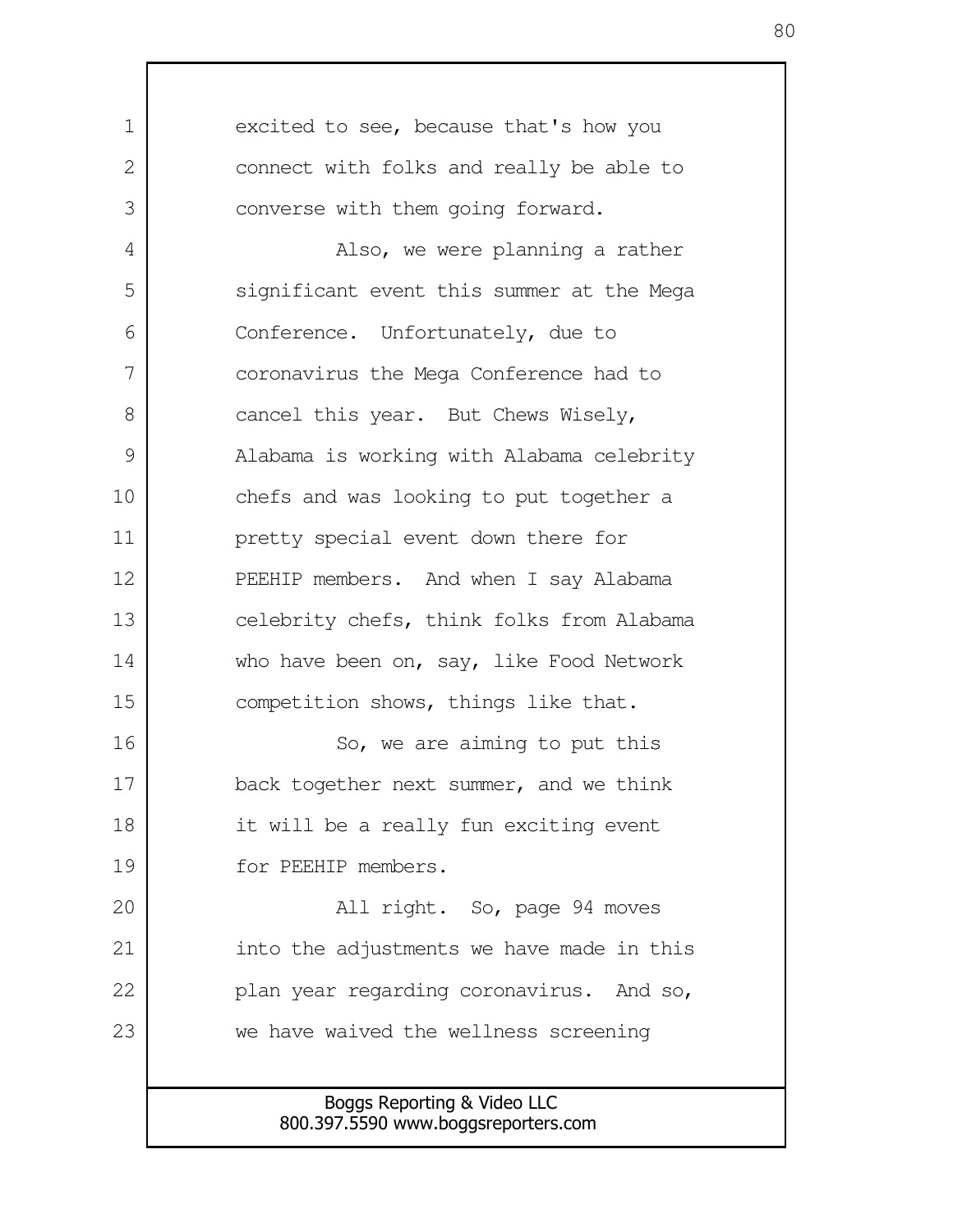Boggs Reporting & Video LLC requirement this plan year for all members who are incomplete this year for their wellness screening. So, that means no member right now, if they have not gotten their screening yet, they don't have to go get that screening; it's been waived. And we are also waiving the health coaching requirement. We have not announced the health coaching requirement waiver yet, but that will go in next month's PEEHIP "Advisor", announcing to members that the health coaching has been waived. However, a quick not about health coaching. Just because it's waived doesn't mean it's unavailable. It's still there on a voluntary basis, because we understand there are some folks that are more health cognizant during this time. They might be considering, you know, what can I do about my cholesterol, my blood pressure, 1  $\mathcal{L}$  3 4 5 6 7 8 9 10 11 12 13 14 15 16 17 18 19 20 21 22 23

800.397.5590 www.boggsreporters.com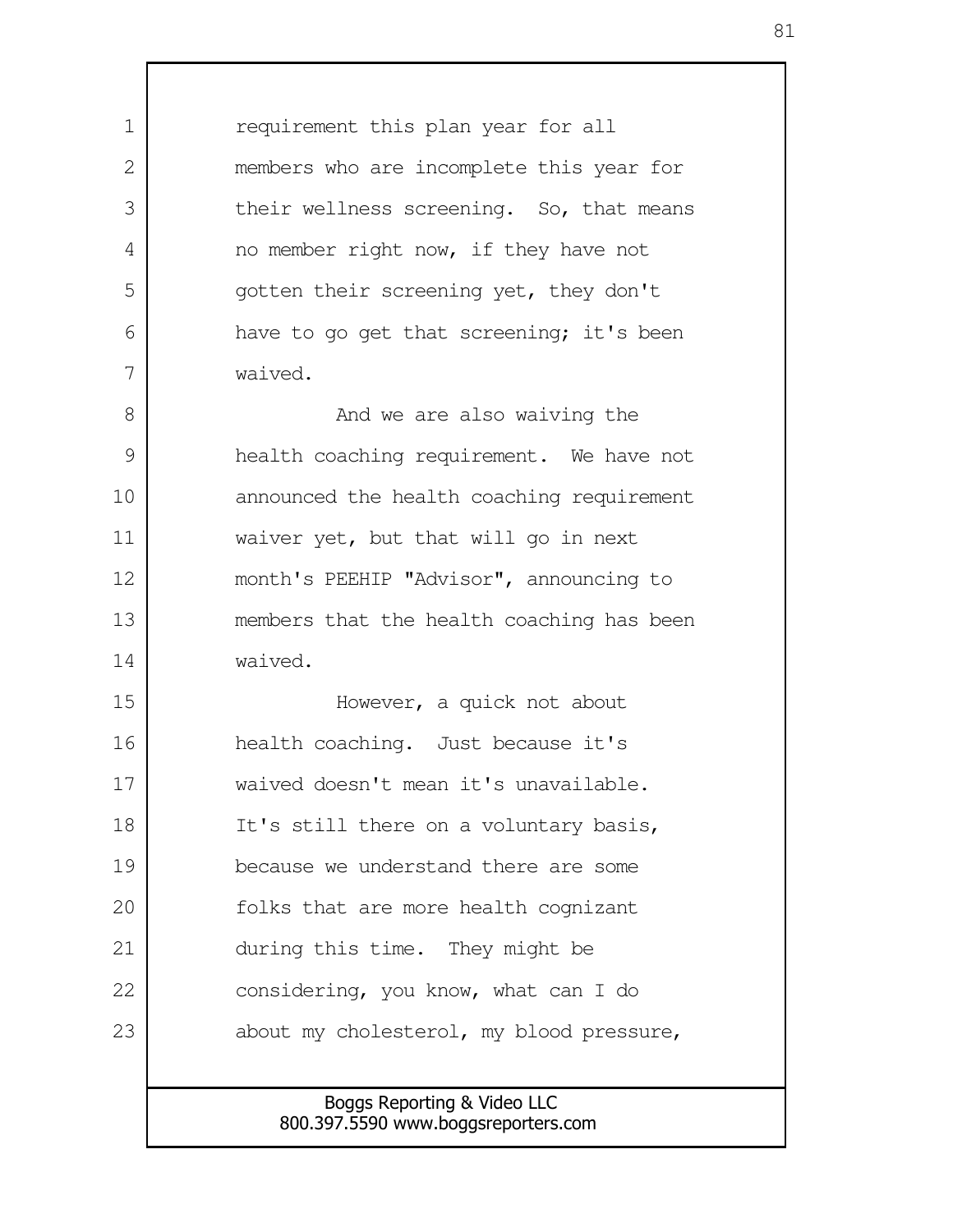| 1  | my weight, whatever it is. So, we are     |
|----|-------------------------------------------|
| 2  | still going to have that benefit there    |
| 3  | available to them if they want to         |
| 4  | participate.                              |
| 5  | All right. So, on page 95, now            |
| 6  | that we have talked about what's been     |
| 7  | happening to date, let's turn our eyes to |
| 8  | what we are recommending in the future.   |
| 9  | And so, we talked about how the           |
| 10 | health coaching programs work, and the    |
| 11 | difficult part simply being getting       |
| 12 | members to participate in health coaching |
| 13 | programs, getting them to engage and      |
| 14 | really buy into these programs.           |
| 15 | And so, we have had a lot of              |
| 16 | conversations with our vendor partners -- |
| 17 | Blue Cross Blue Shield, Naturally Slim,   |
| 18 | Pack Health, and our consultants --       |
| 19 | around, you know, how do you get folks to |
| 20 | view these programs as a benefit instead  |
| 21 | of a requirement. And, you know, it       |
| 22 | might seem obvious at this point, but one |
| 23 | way is to not make it a requirement.      |
|    |                                           |

 $\Gamma$ 

Boggs Reporting & Video LLC 800.397.5590 www.boggsreporters.com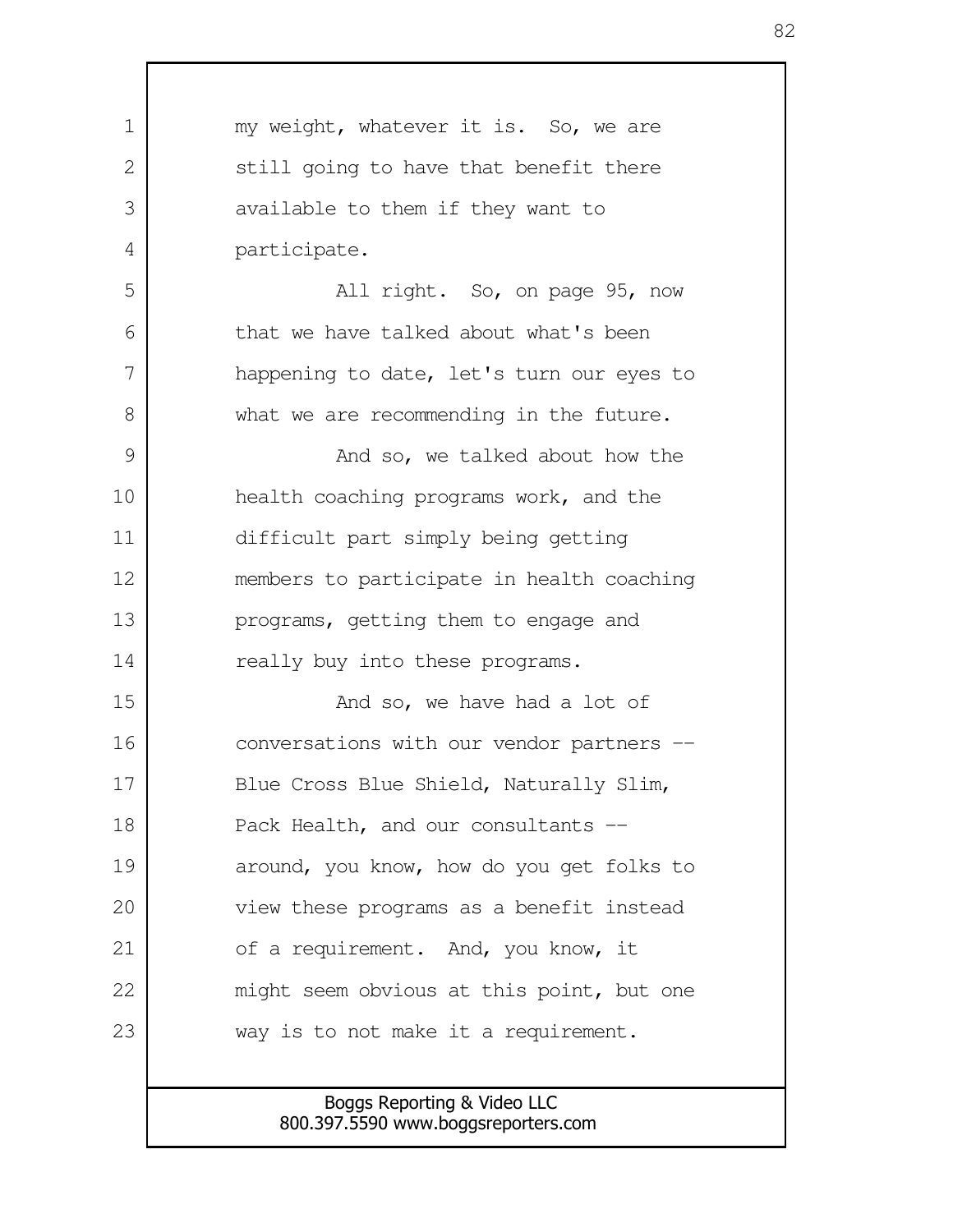Boggs Reporting & Video LLC 800.397.5590 www.boggsreporters.com And so, before I get back to what we are talking about regarding motivating behavior, I want to start by saying our recommendation for the wellness screening is to keep that a required activity, and we have had that a required activity in the wellness program since the beginning. It's been very successful, and the Department of Public Health does an excellent job with those screenings. But back to health coaching, today it's a required activity, or it's been a required activity to date. You know, we are going to waive it for this plan year, but going forward into next plan year we recommend making it an optional activity, so that members do not have to participate in health coaching if they don't want to, but those that do want to do on a voluntary basis, and they are doing it of their own accord. They are self-selecting into that program, 1  $\mathcal{L}$  3 4 5 6 7 8 9 10 11 12 13 14 15 16 17 18 19 20 21 22 23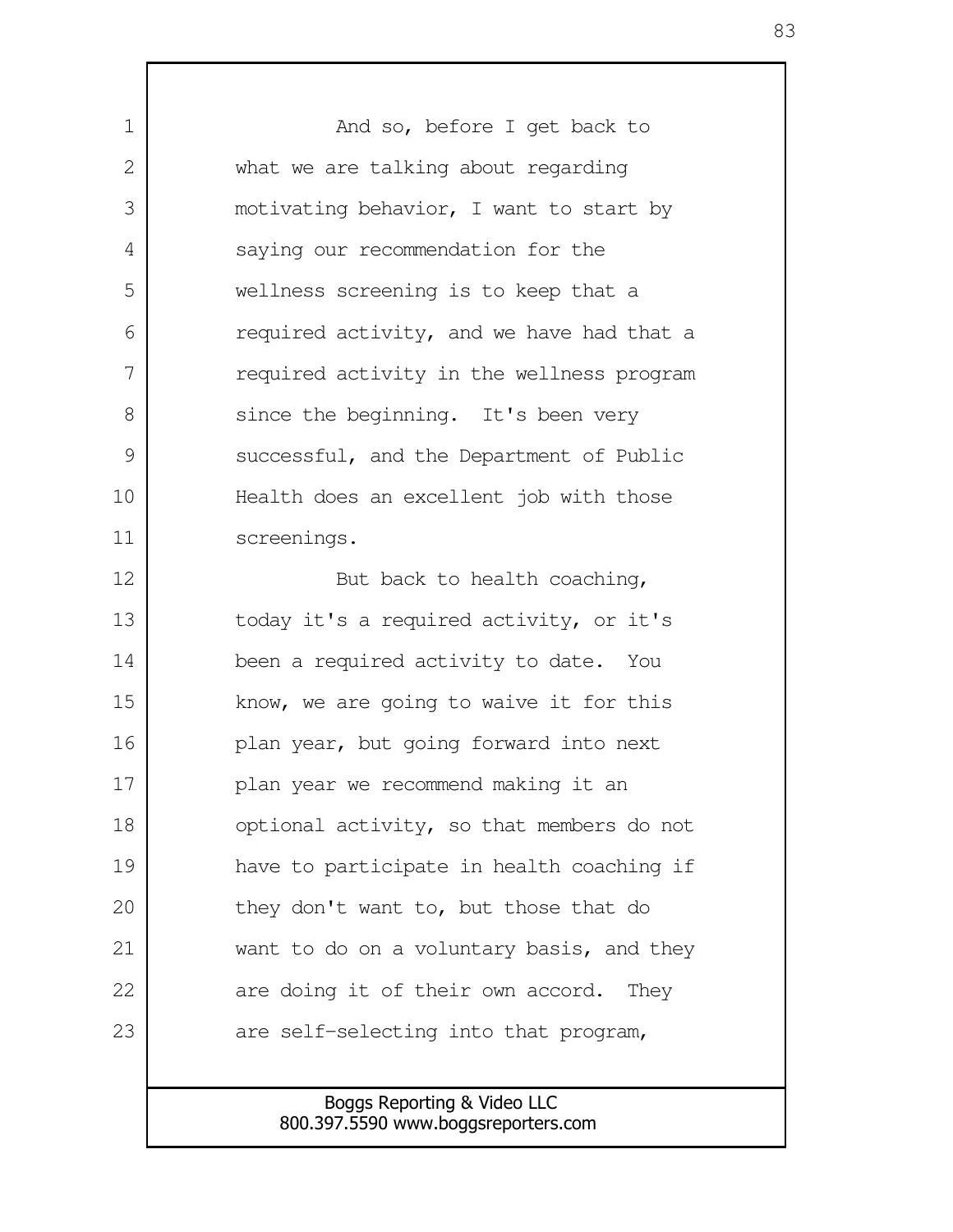Boggs Reporting & Video LLC 800.397.5590 www.boggsreporters.com which we think will yield better results. And we also want to kind of repackage what health coaching, you know, the image of it that it is to the members. Because today -- it's so far been a required activity, but now we want the make it more of an available benefit to members. So, we have been talking with our vendors around such things as limited availability in these programs. We currently have limited availability in these programs. And what we do is we send a letter to everybody that has made the identification list by Blue Cross Blue Shield saying you have been identified. But going forward, rather than doing that, we would keep the same number of seats. But rather put it out there to members, that, hey, there is this program available. However, there is limited availability. Therefore, we encourage you to sign up today if you 1  $\mathcal{L}$  3 4 5 6 7 8 9 10 11 12 13 14 15 16 17 18 19 20 21 22 23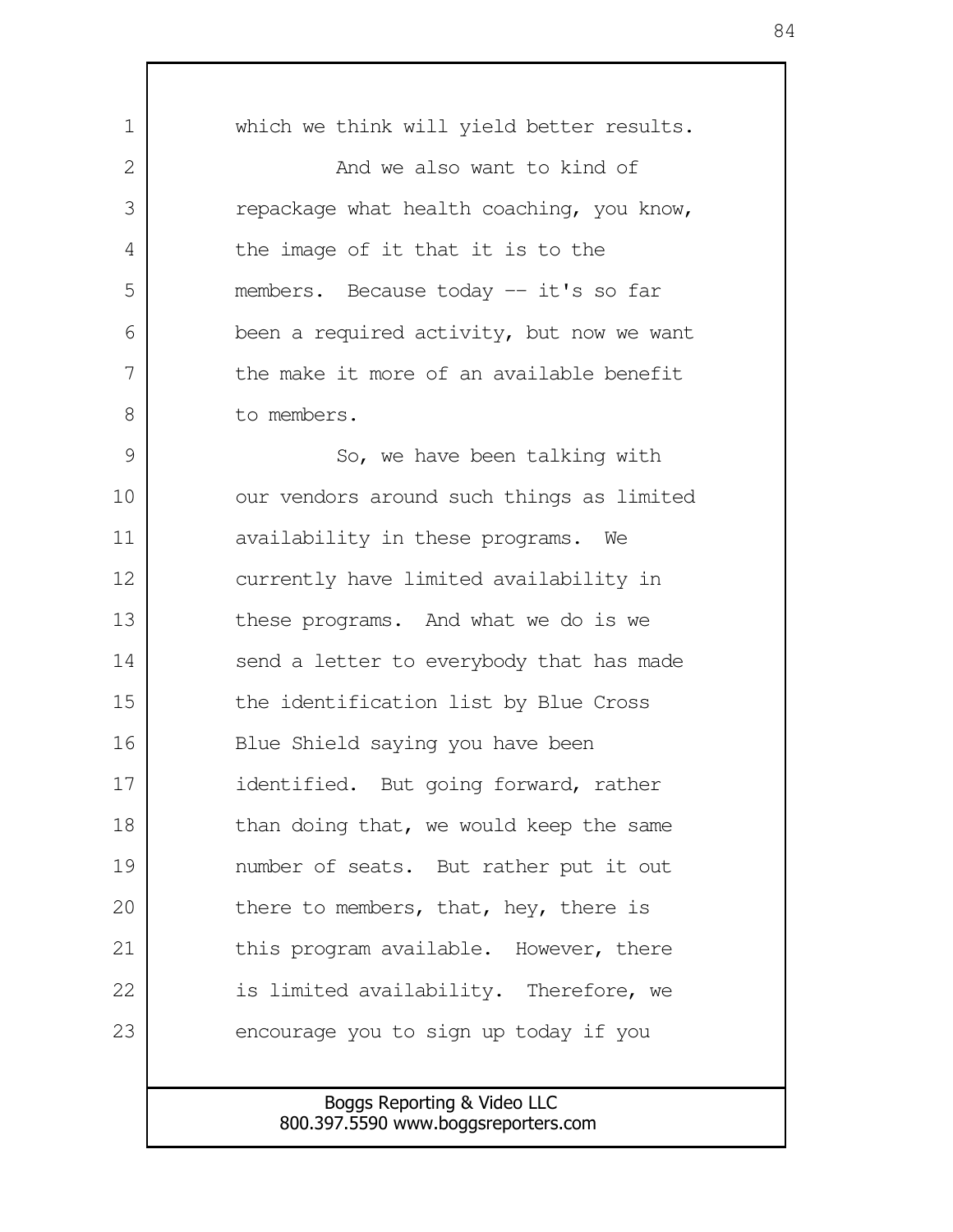would like to do so.

1

| 2  | Also, programs like Naturally             |
|----|-------------------------------------------|
| 3  | Slim advocate for only certain start      |
| 4  | times throughout the year, so it creates  |
| 5  | a sense of urgency. You know, a thought   |
| 6  | of, hey, I better sign up for this today, |
| 7  | or else I'm not going to be able to do so |
| 8  | until, you know, for example, three       |
| 9  | months down the road.                     |
| 10 | So, I want to draw a little               |
| 11 | parallel. You know, how many of you --    |
| 12 | and I know I have done this. How many of  |
| 13 | you bought meat in the last couple of     |
| 14 | months, even though you didn't need meat? |
| 15 | Right? So, the reason that you probably   |
| 16 | did so is because you had an idea that at |
| 17 | some point in the future you wouldn't be  |
| 18 | able to get meat, right?                  |
| 19 | So, it's a strong motivator, the          |
| 20 | idea that you might lose a benefit that   |
| 21 | is there available for you today. And     |
| 22 | so, we of kind of want to just leverage,  |
| 23 | to some degree of that, to make health    |
|    |                                           |
|    | Boggs Reporting & Video LLC               |

800.397.5590 www.boggsreporters.com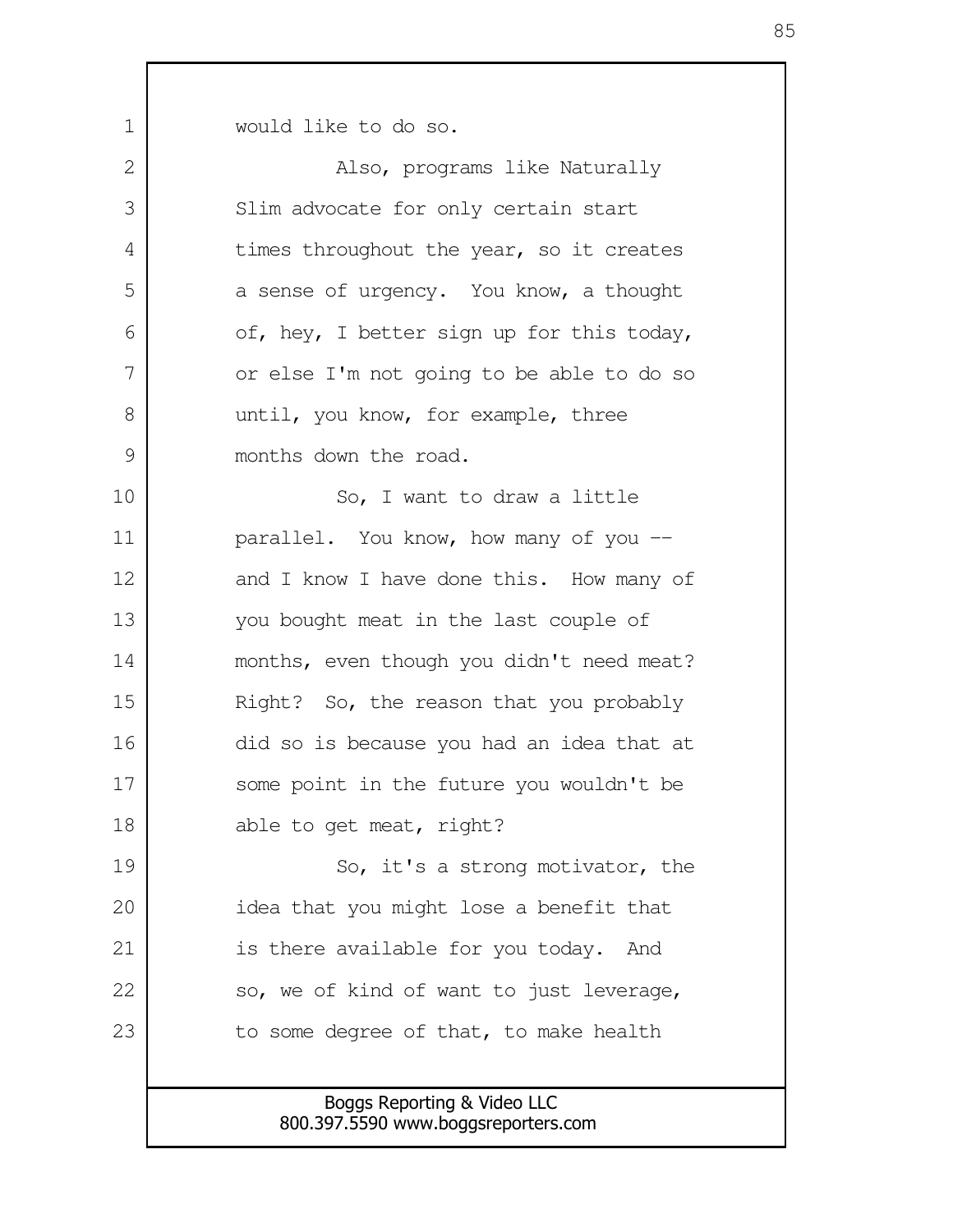coaching more attractive to our members. But, again, I want to be clear that we want to move health coaching from a required activity to an optional activity. Now, if the  $-$  so, that's what I am going to be bringing to you for Board approval. If the Board does approve these recommendations, the wellness and disease management contracts for Sharecare and specifically the disease management contract of Blue Cross Blue Shield would no longer be required for our membership and, therefore, would expire September 30, 2020, and would not be renewed. So, moving forward, to sum it up, on page 96, you can see the chart at the top of the page. I just kind of laid it out what the required activities are this year, what the required activities will be next year. We would like to keep the wellness screening as a required 1  $\mathcal{L}$  3 4 5 6 7 8 9 10 11 12 13 14 15 16 17 18 19 20 21 22 23

> Boggs Reporting & Video LLC 800.397.5590 www.boggsreporters.com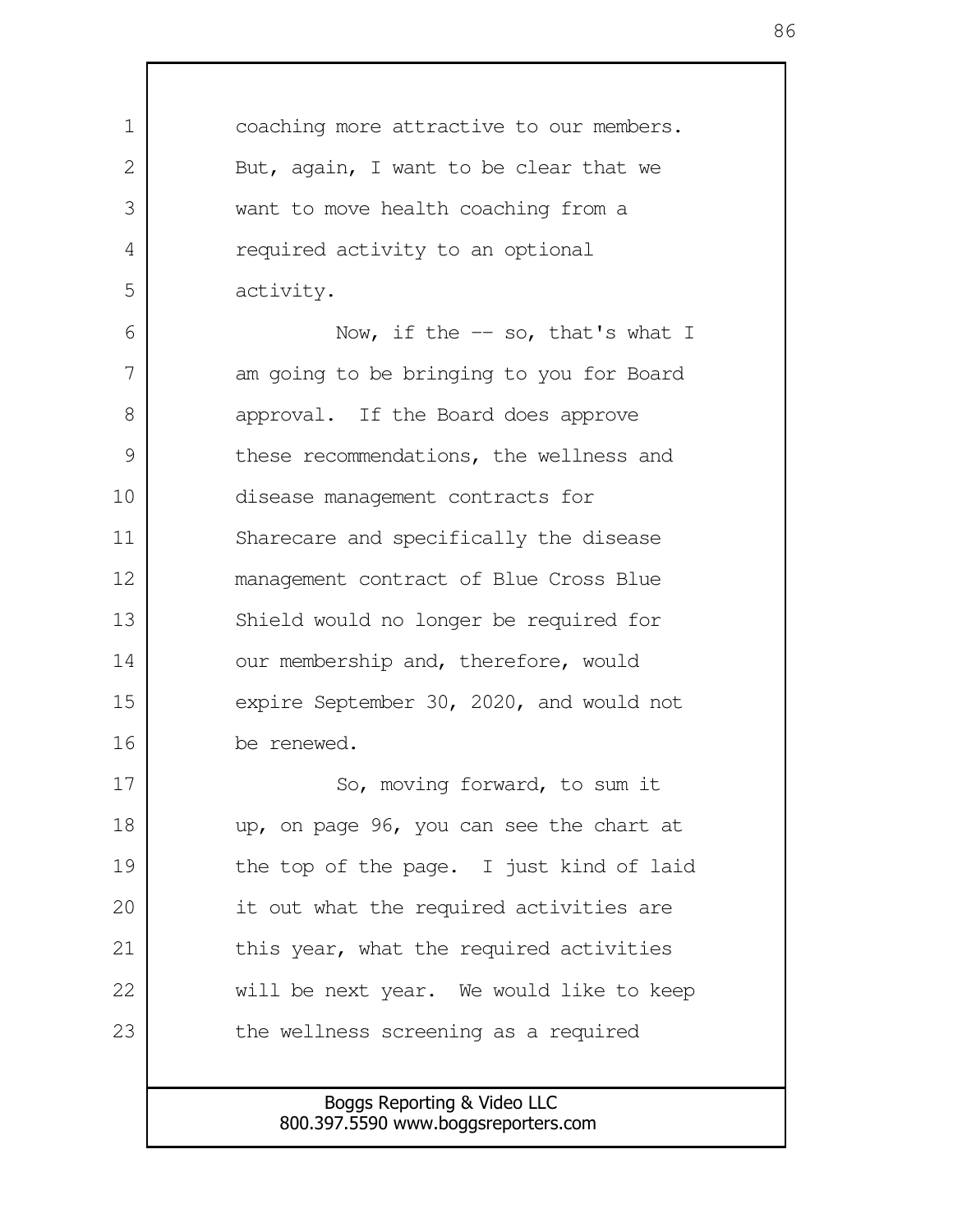activity, and we would like to move health coaching to be an optional activity; and, again, not because we don't believe in health coaching. We believe strongly in health coaching. We have seen results from health coaching. We just want it make it more attractive to folks, more fun to folks, more of a benefit for folks. So, the staff recommendation is effective October 1, 2020. The wellness screening will be the only required activity for all members eligible for the PEEHIP Wellness Program. Completing the wellness screening by the annual August 1  $\mathcal{L}$  3 4 5 6 7 8 9 10 11 12 13 14 15

31st deadline will earn the waiver of the \$50 monthly wellness premium.

16

17

Remove health coaching as a required activity for all members eligible for the PEEHIP Wellness Program, and instead offer it on a voluntary basis. So, coaching will no longer be required to earn the \$50 wellness premium 18 19 20 21 22 23

> Boggs Reporting & Video LLC 800.397.5590 www.boggsreporters.com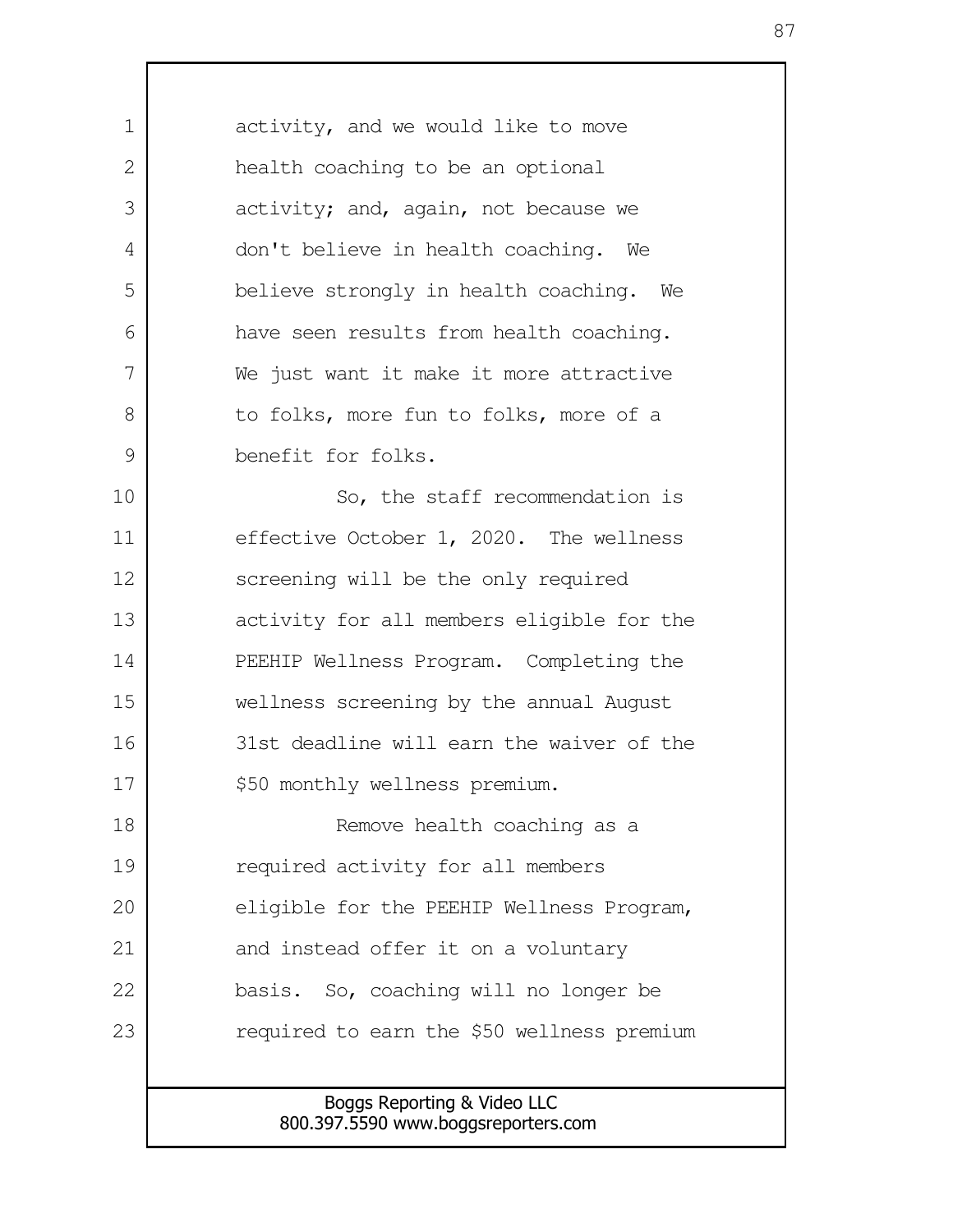for any member.

| 2  | CHAIRMAN HALLMARK: Dave, I thank                                   |  |
|----|--------------------------------------------------------------------|--|
| 3  | you for the report. And I also want to                             |  |
| 4  | commend you-all again, for, you know, what                         |  |
| 5  | you-all have tried to do by listening to                           |  |
| 6  | people and seeing what may be best for our                         |  |
| 7  | members and the program at the same time                           |  |
| 8  | and, you know, requiring us to still $-$ to                        |  |
| 9  | continue having the health screening is                            |  |
| 10 | extremely important. I really believe that                         |  |
| 11 | has a big impact on our health.                                    |  |
| 12 | Going back to the other items,                                     |  |
| 13 | making them voluntary, I still think you                           |  |
| 14 | will see people use that. I still think                            |  |
| 15 | they will $-$ some will, but then you will                         |  |
| 16 | some than won't. But it is out there for                           |  |
| 17 | it to be used, and I do appreciate that                            |  |
| 18 | you-all continue giving our members the                            |  |
| 19 | opportunity to participate in that, as                             |  |
| 20 | well. But thank you, so much, for what                             |  |
| 21 | you are doing.                                                     |  |
| 22 | MR. WALES: Yes, sir. Thank you.                                    |  |
| 23 | CHAIRMAN HALLMARK: I am going to                                   |  |
|    |                                                                    |  |
|    | Boggs Reporting & Video LLC<br>800.397.5590 www.boggsreporters.com |  |
|    |                                                                    |  |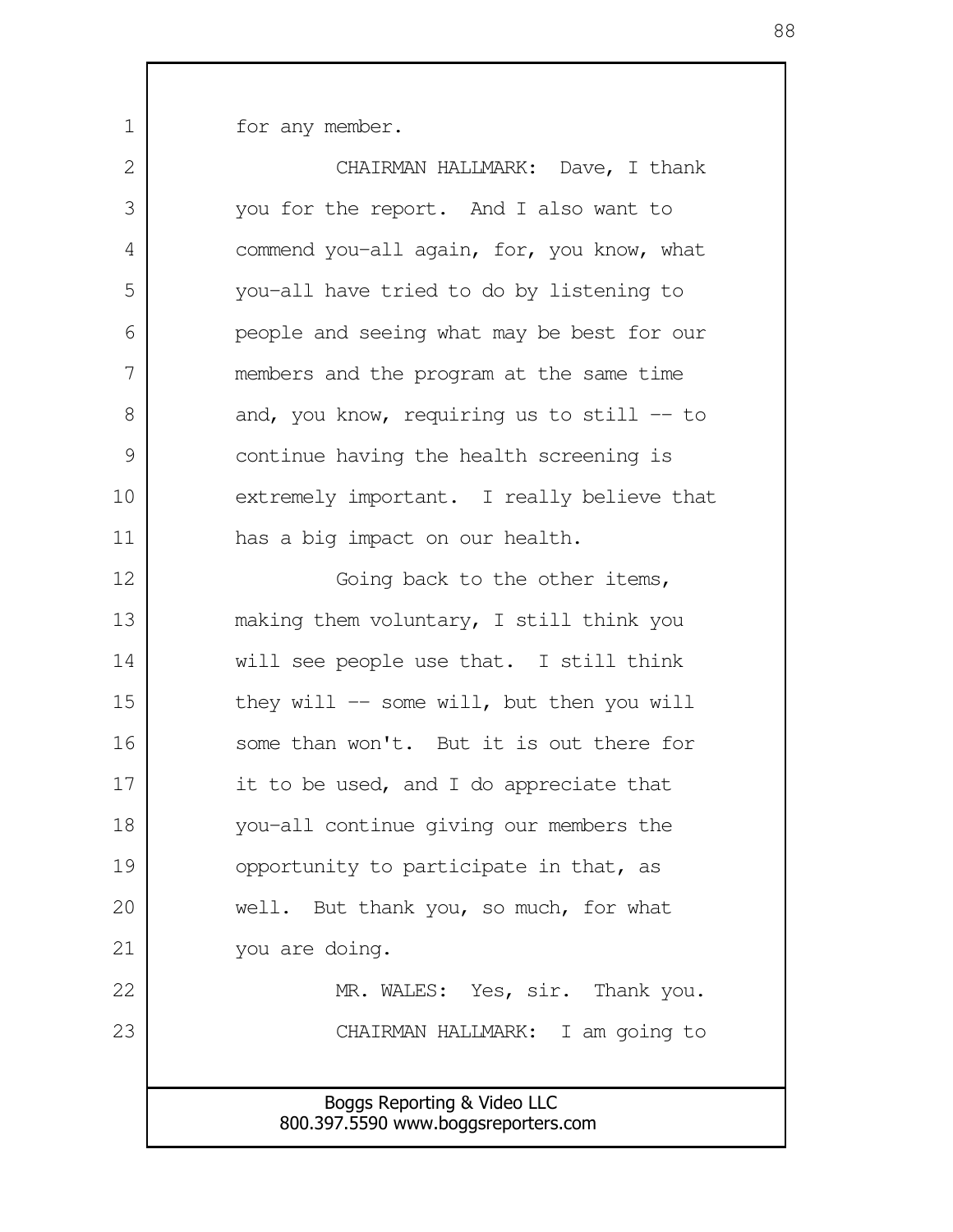Boggs Reporting & Video LLC 800.397.5590 www.boggsreporters.com need a motion to approve the Wellness Program enhancements for FY-2020. Mr. Whaley has made that motion. I have a second by Ms. McCoy. I need some comments or questions at this time from anyone? Any comments? (No response). CHAIRMAN HALLMARK: All in favor say I "aye." (Board members saying "aye"). CHAIRMAN HALLMARK: All opposed, like sign. (No response). CHAIRMAN HALLMARK: Ayes carry. Thank you Dave. Let's move on to Part B, the ADPH FY-2021 budget request. **ADPH FY2021 BUDGE REQUEST** MR. WALES: Yes, sir. Thank you, Mr. Chairman. So, this is a simple annual recurring business item that you will find on page 103 of your board book, and it allows funding to be set aside for the 1 2 3 4 5 6 7 8 9 10 11 12 13 14 15 16 17 18 19 20 21 22 23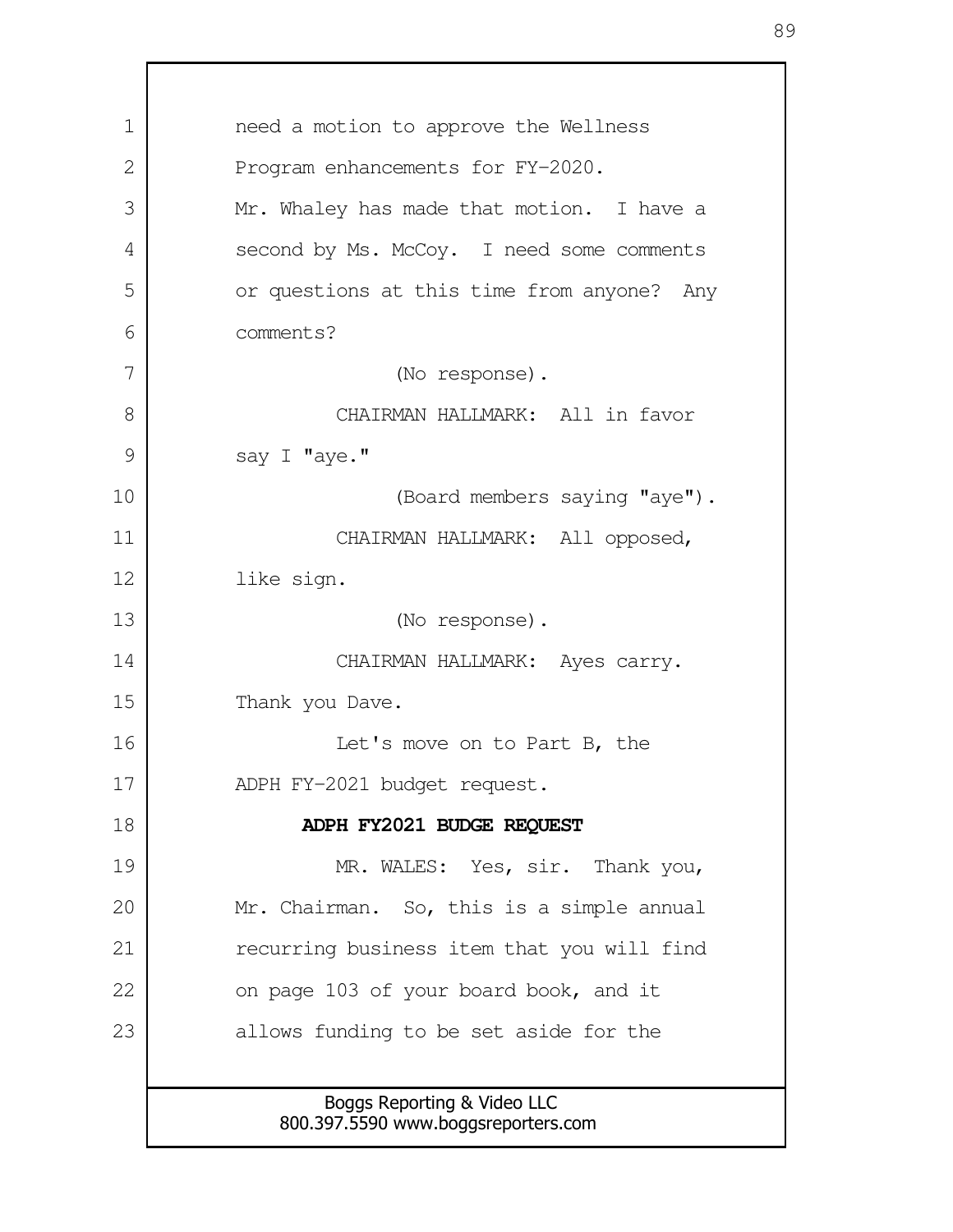Boggs Reporting & Video LLC 800.397.5590 www.boggsreporters.com Alabama Department of Public Health to continue to perform the great services that they do for our members. They give our members wellness screenings in their workplaces. They give our members wellness screenings at county health departments. They also give out a great number of flu vaccines to both PEEHIP covered children, and PEEHIP covered adults. So, the total amount you see on this page, \$7.8 million is not indicative of a guaranteed expenditure, but rather it is a budgetary cap, or a ceiling, meaning PEEHIP can pay up to that amount for these services from ADPH, but possibly would pay less than this amount for these ADPH services. So, what I bring to you for Board approval is this budgetary allotment for the ADPH contract. CHAIRMAN HALLMARK: Okay. Thank you, Dave. All right. At this time, we 1  $\mathcal{L}$  3 4 5 6 7 8 9 10 11 12 13 14 15 16 17 18 19 20 21 22 23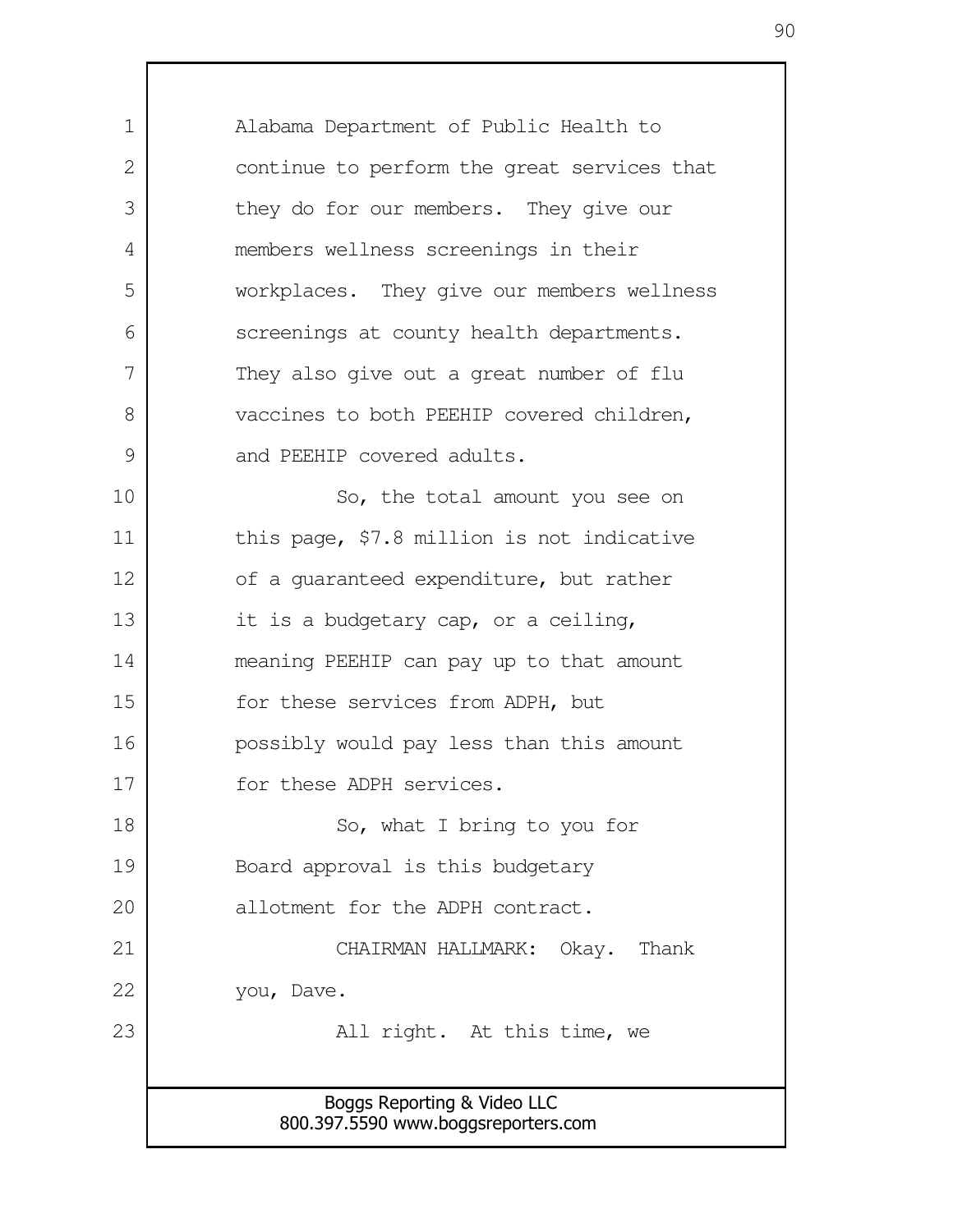| 1  | will need a motion to approve the ADPH    |  |  |
|----|-------------------------------------------|--|--|
| 2  | FY-2021 budget. We have a motion by       |  |  |
| 3  | Ms. Mobley. A second by Mr. Twilley.      |  |  |
| 4  | Any comments or questions at              |  |  |
| 5  | this time?                                |  |  |
| 6  | (No response).                            |  |  |
| 7  | CHAIRMAN HALLMARK: All in favor           |  |  |
| 8  | say "aye."                                |  |  |
| 9  | (Board members saying "aye").             |  |  |
| 10 | CHAIRMAN HALLMARK: All opposed,           |  |  |
| 11 | like sign.                                |  |  |
| 12 | (No response).                            |  |  |
| 13 | CHAIRMAN HALLMARK: Ayes carry.            |  |  |
| 14 | MR. WALES: Thank you,                     |  |  |
| 15 | Mr. Chairman.                             |  |  |
| 16 | CHAIRMAN HALLMARK: Mr. Yancey.            |  |  |
| 17 | CLOSING COMMENTS                          |  |  |
| 18 | MR. YANCEY: Thank you, Mr.                |  |  |
| 19 | Chairman. Brief comments.                 |  |  |
| 20 | PEEHIP is in great shape                  |  |  |
| 21 | financially. You know, no need for any    |  |  |
| 22 | participant to be concerned about the     |  |  |
| 23 | negative impact of the market downturn or |  |  |
|    |                                           |  |  |
|    | Boggs Reporting & Video LLC               |  |  |
|    | 800.397.5590 www.boggsreporters.com       |  |  |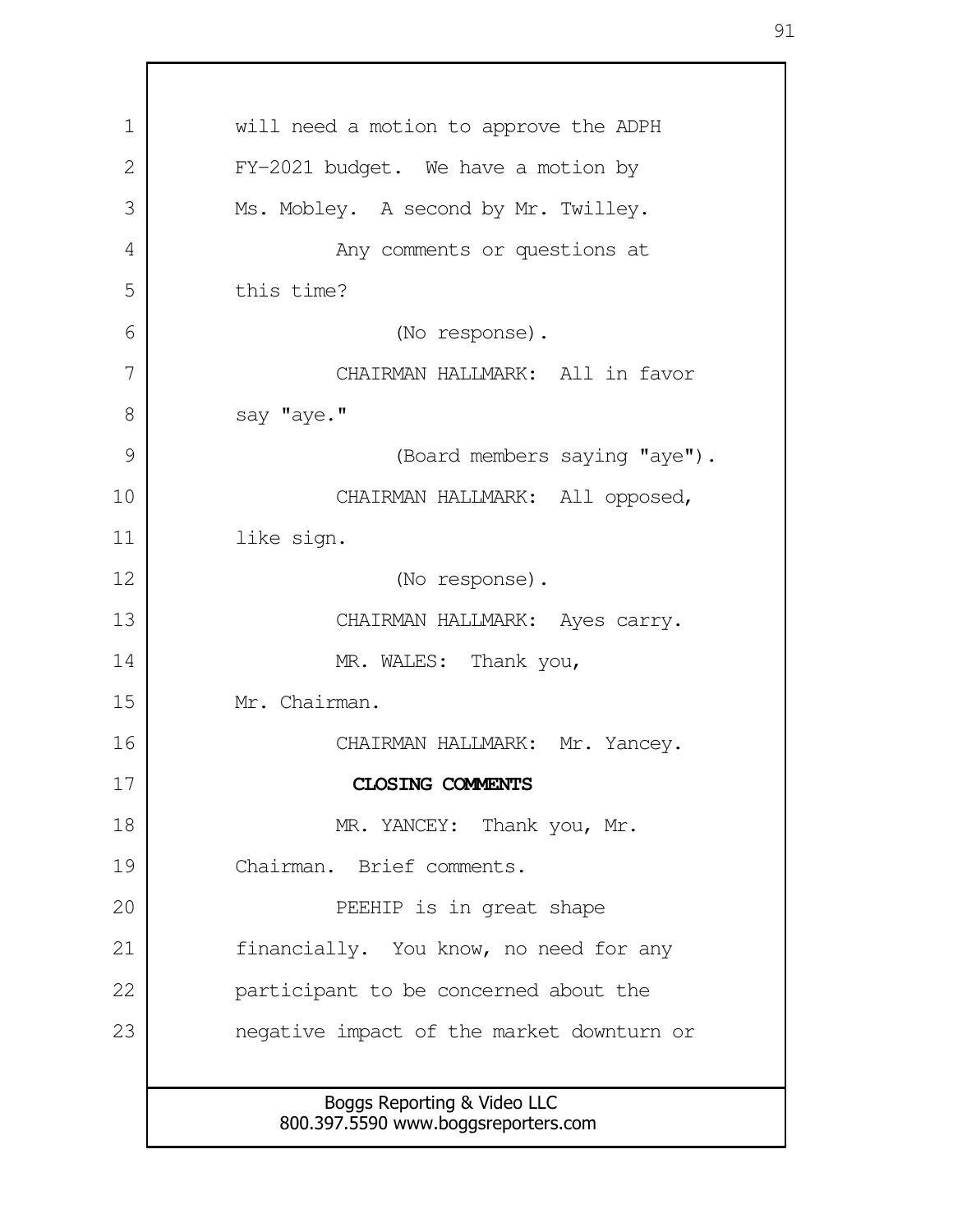| $\mathbf 1$ | the pandemic on the PEEHIP program. It    |
|-------------|-------------------------------------------|
| 2           | continues to be very stable.              |
| 3           | PEEHIP and the vendors -- you             |
| 4           | know, Blue Cross Blue Shield, MedImpact,  |
| 5           | Humana, VIVA $-$ all made moves during    |
| 6           | this period to provide additional         |
| 7           | benefits during this period of the COVID  |
| 8           | infections, you know, which I think       |
| 9           | benefited the members across the board.   |
| 10          | More services with zero co-pays.          |
| 11          | PEEHIP waived screening and               |
| 12          | coaching requirements for the remainder   |
| 13          | of this year, you know, again to not      |
| 14          | require people to go out to doctors and   |
| 15          | physicians' offices, hospitals, to get    |
| 16          | screenings and possibly be exposed, you   |
| 17          | know, to the virus, again, to benefit the |
| 18          | members.                                  |
| 19          | You know, one thing for the               |
| 20          | Board members I would like to point out,  |
| 21          | you know, if you want to look back at     |
| 22          | page 36, under the financial update, you  |
| 23          | know, again it's something, I don't       |
|             |                                           |
|             | Boggs Reporting & Video LLC               |

Ι

800.397.5590 www.boggsreporters.com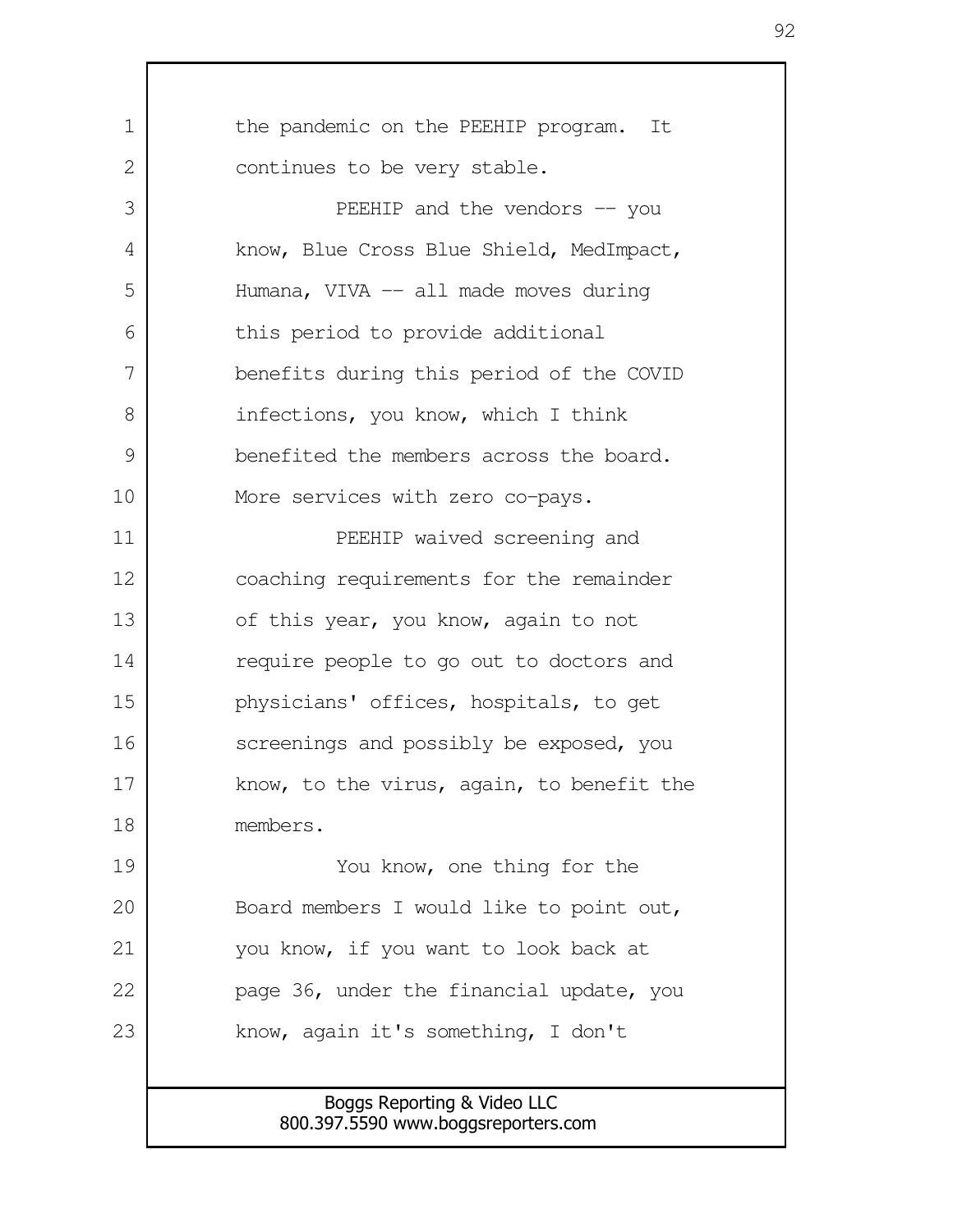| 1             | think, you know, a lot of people notice   |
|---------------|-------------------------------------------|
| 2             | or know about, but on that if you look    |
| 3             | at, you know, about the second line down, |
| 4             | you will see that in Fiscal Year '08, the |
| 5             | actual appropriation from the State for   |
| 6             | PEEHIP was about \$961 million total.     |
| 7             | This coming year it's going to be         |
| 8             | \$946 million. So, it is less total       |
| $\mathcal{G}$ | dollars that the State's appropriating to |
| 10            | pay for PEEHIP in Fiscal Year '20 than it |
| 11            | was in Fiscal Year '08.                   |
| 12            | There are a lot of more people.           |
| 13            | If you look down about four or five       |
| 14            | lines, you will see total number of       |
| 15            | actives and retirees. Active members, we  |
| 16            | have actually got about 5,000 less than   |
| 17            | we had in 2008. But retires, we have got  |
| 18            | about 30,000 more than we had in 2008.    |
| 19            | And if you, you know, look over           |
| 20            | to the far right in that column, you will |
| 21            | see that the active members and retirees, |
| 22            | the numbers are almost identical. There   |
| 23            | is about 98,000 active and retirees.      |
|               |                                           |
|               |                                           |

Boggs Reporting & Video LLC 800.397.5590 www.boggsreporters.com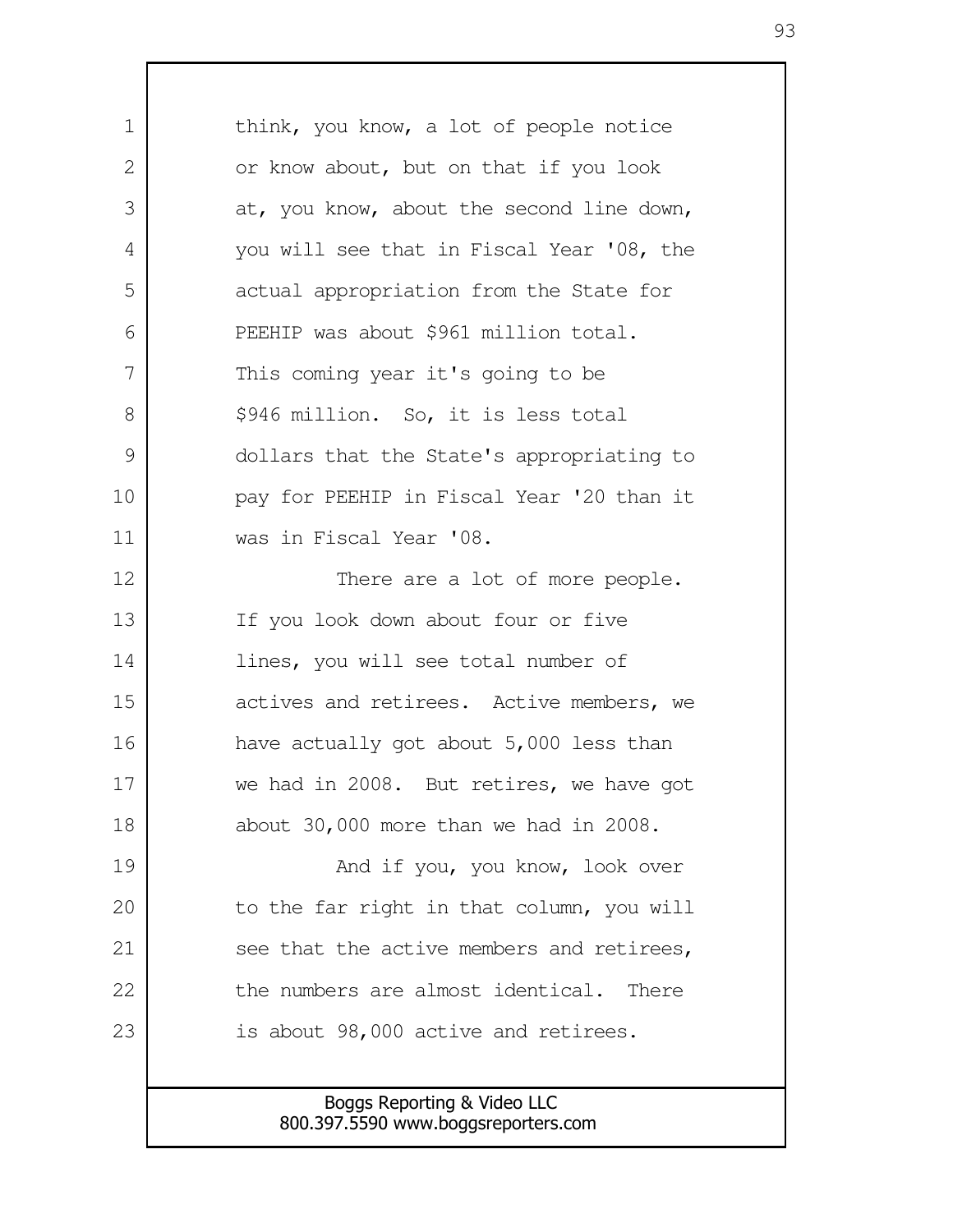So, you know, this affects the funding mechanisms since the way the Legislature appropriates money is based on a dollar per active member when that money comes over. That's just a "for your information" in case somebody, you know, says we are, you know, costing way more money than we used to. That's absolutely not the case. I do want to thank the Board for approving the mental and nervous and substantial abuse benefit improvements. I think that's, you know, needed, and will be a great benefit to the members. You know, and, again, we continue to go forward. We are projecting no out-of-pocket cost increases for the active members, assuming nothing dramatic happens, you know, over the next couple of years. So, we will see where we are when we get to Fiscal Year '23. You know, I know right now we are protecting a deficit. But, you know, we have got 1  $\mathcal{L}$  3 4 5 6 7 8 9 10 11 12 13 14 15 16 17 18 19 20 21 22 23

Boggs Reporting & Video LLC 800.397.5590 www.boggsreporters.com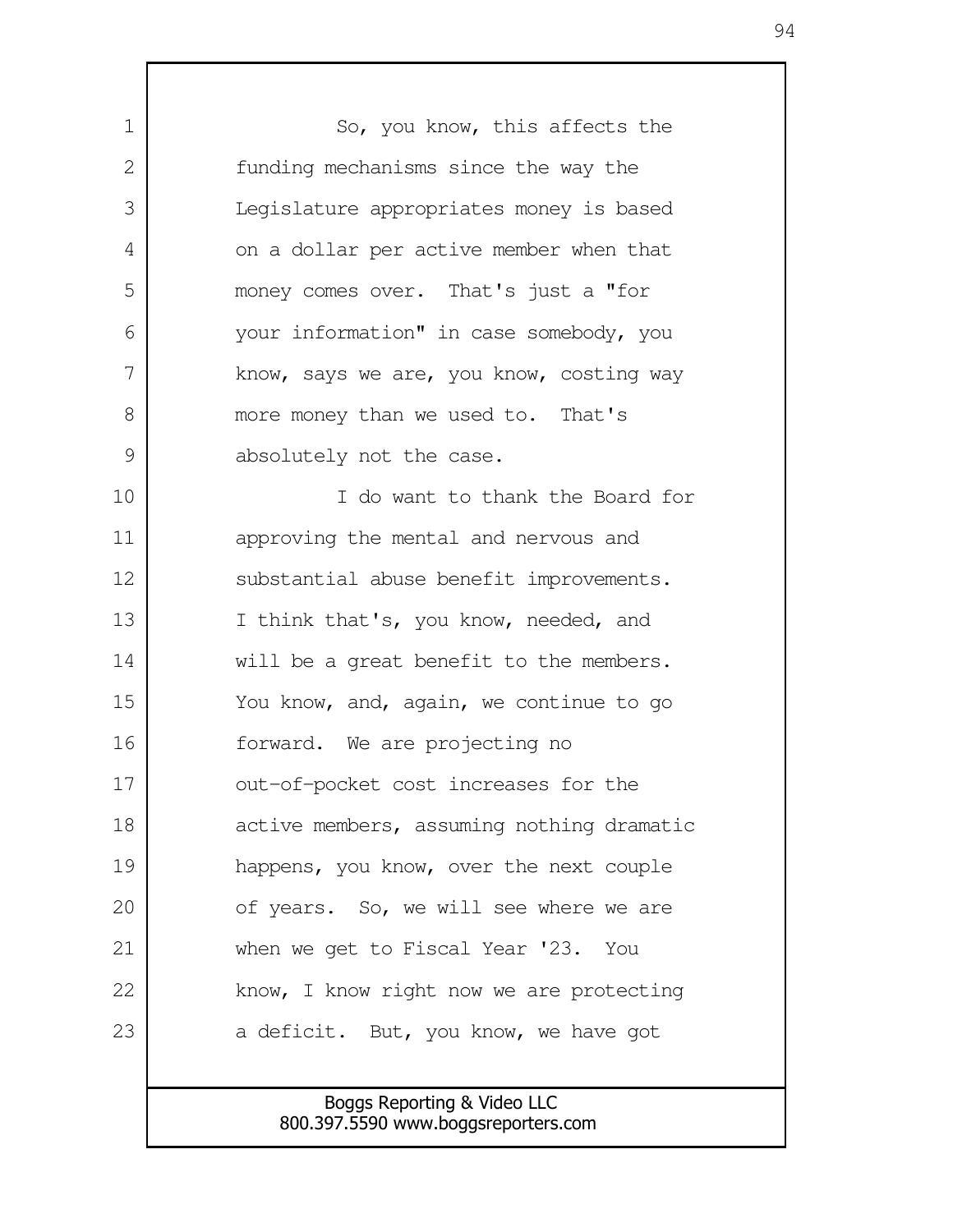| 1  | two more years to try to solve that                                |  |
|----|--------------------------------------------------------------------|--|
| 2  | deficit, and we will continue to work                              |  |
| 3  | very hard on that. And, again, I thank                             |  |
| 4  | the Board for their support of this                                |  |
| 5  | staff.                                                             |  |
| 6  | CHAIRMAN HALLMARK: And I do                                        |  |
| 7  | appreciate, you know, what all you-all do.                         |  |
| 8  | And I want to reiterate once again what Mr.                        |  |
| 9  | Yancey said.                                                       |  |
| 10 | As far as premiums increasing,                                     |  |
| 11 | this is just what is protected. You                                |  |
| 12 | know, we don't foresee premiums                                    |  |
| 13 | increasing, but we can't tell what the                             |  |
| 14 | future is going to be like a year from                             |  |
| 15 | now, two years from now.                                           |  |
| 16 | So, you know, I think sometimes                                    |  |
| 17 | when we mention $--$ talk about premiums                           |  |
| 18 | they think it's set that there won't be                            |  |
| 19 | an increase. But certainly, at this                                |  |
| 20 | time, we do project that there will not                            |  |
| 21 | be one. And I hope that it comes true.                             |  |
| 22 | So, any other comments?                                            |  |
| 23 | Mr. Whaley?                                                        |  |
|    |                                                                    |  |
|    | Boggs Reporting & Video LLC<br>800.397.5590 www.boggsreporters.com |  |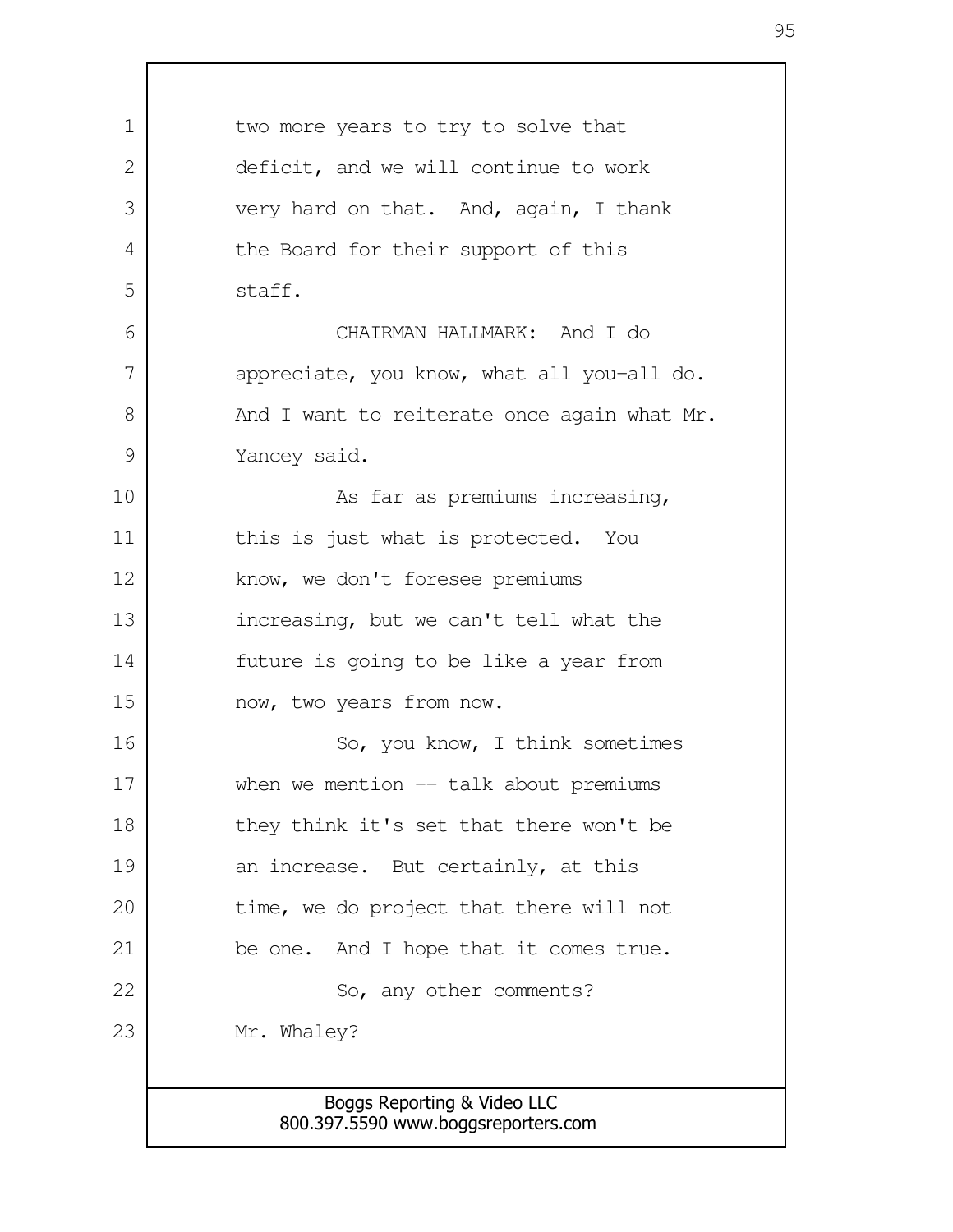Boggs Reporting & Video LLC 800.397.5590 www.boggsreporters.com MR. WHALEY: I would like to thank Mr. Yancey and the staff -- Donna, Dave, and Diane, Leura, and Amy -- for really listening to our membership regarding the Wellness and making adjustments at this time, particularly with COVID-19. And we really appreciate you-all. A lot of behind-the-scenes work went on and people just might not know. But we do appreciate the staff here. They are very good. CHAIRMAN HALLMARK: Thank you, Mr. Whaley. Any other closing comments? (No response.) CHAIRMAN HALLMARK: Well, there is nothing left on the agenda at this time, I guess, let me ask, what time can we start the TRS meeting? MR. WHALEY: Fifteen minutes. CHAIRMAN HALLMARK: Okay. I have got 10:31. Let's see if we can't get the TRS Board meeting started at 10:45. That will give us about 15 minutes. So, at this 1 2 3 4 5 6 7 8 9 10 11 12 13 14 15 16 17 18 19 20 21 22 23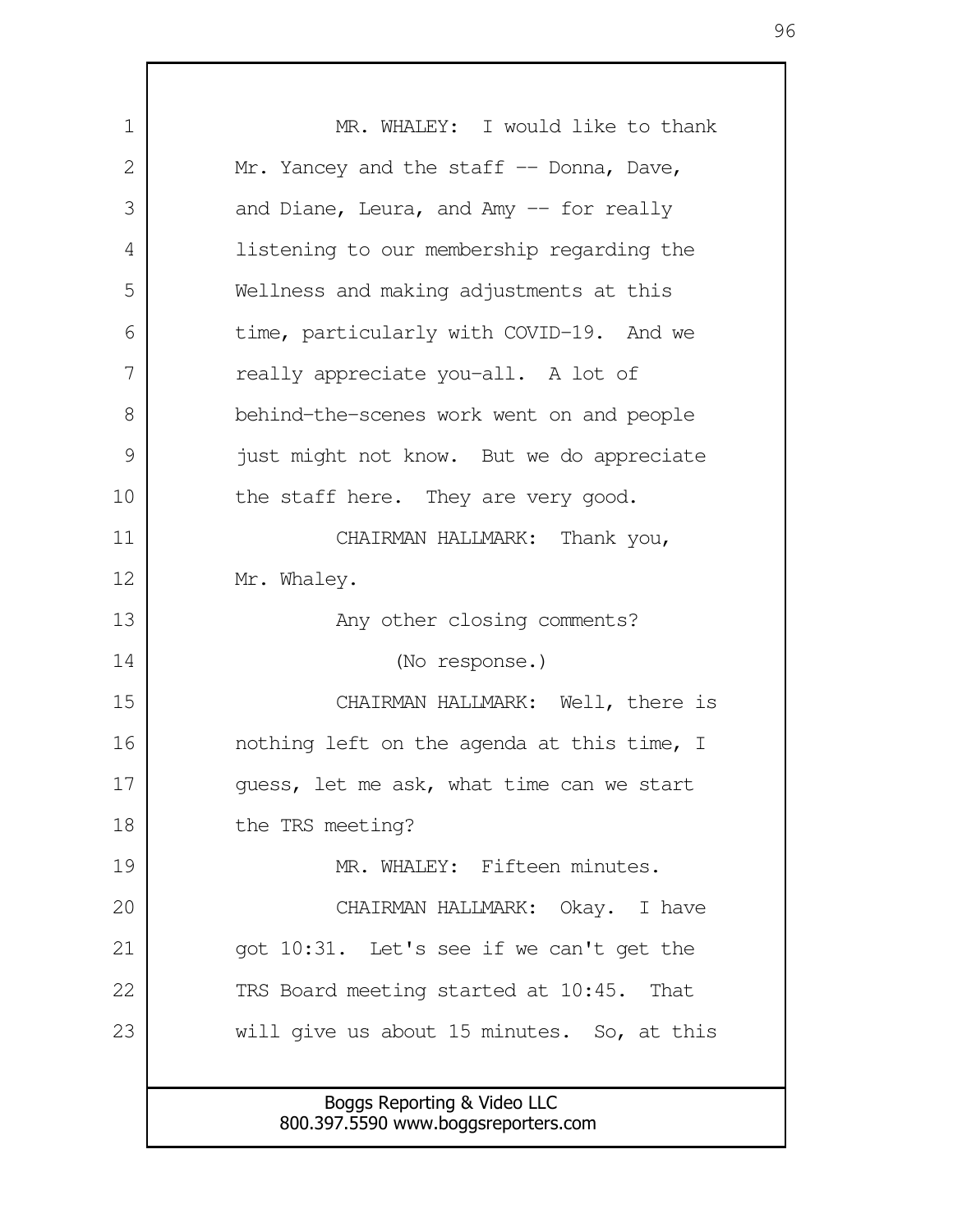Boggs Reporting & Video LLC 800.397.5590 www.boggsreporters.com time, I need a motion to adjourn our PEEHIP Board meeting. Ms. Showmaker. A second? Ms. McCoy. Any discussion? (No response). CHAIRMAN HALLMARK: All in favor, say "aye." (Board members saying "aye"). CHAIRMAN HALLMARK: All opposed, like sign. (No response.) CHAIRMAN HALLMARK: Ayes carry. Meeting adjourned. (Conclusion of PEEHIP Board of Control meeting at 10:32 a.m.) 1 2 3 4 5 6 7 8 9 10 11 12 13 14 15 16 17 18 19 20 21 22 23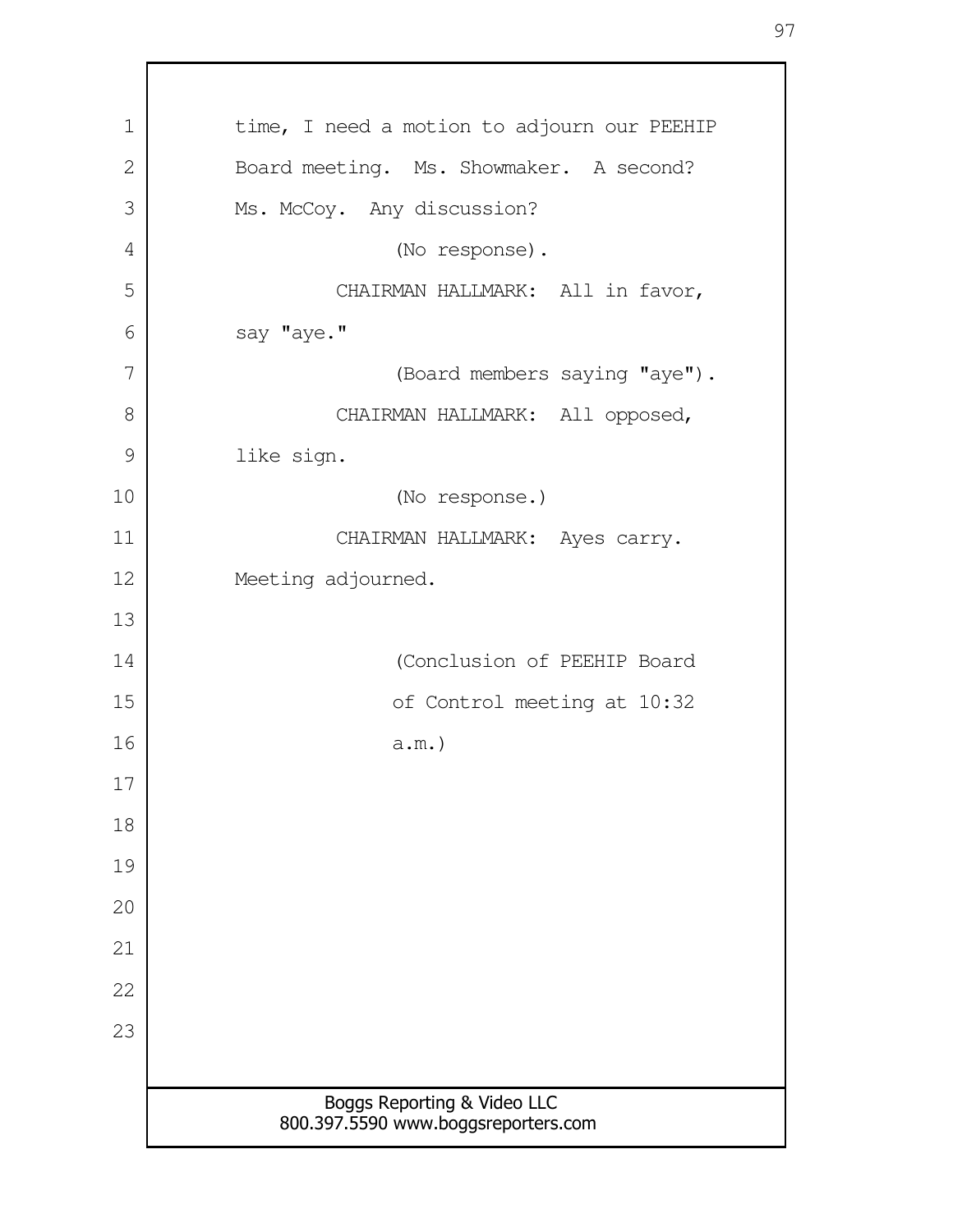| $\mathbf 1$ | REPORTER'S CERTIFICATE                              |
|-------------|-----------------------------------------------------|
| 2           |                                                     |
| 3           | STATE OF ALABAMA                                    |
| 4           | COUNTY OF ELMORE                                    |
| 5           |                                                     |
| 6           | I, Jeana S. Boggs, Certified Professional           |
| 7           | Reporter and Notary Public in and for the State of  |
| 8           | Alabama at Large, do hereby certify on Tuesday,     |
| 9           | March 10th, 2020, that I reported the meeting of    |
| 10          | the PUBLIC EDUCATION EMPLOYEES' HEALTH INSURANCE    |
| 11          | PLAN BOARD OF CONTROL; that the foregoing           |
| 12          | colloquies, statements, questions and answers       |
| 13          | thereto were reduced to 97 typewritten pages under  |
| 14          | my direction and supervision; that the above is a   |
| 15          | true and accurate transcription of said meeting set |
| 16          | out herein.                                         |
| 17          | I further certify that I am neither of              |
| 18          | relative, employee, attorney or counsel of any of   |
| 19          | the parties, nor am I a relative or employee of     |
| 20          | such attorney or counsel, nor am I financially      |
| 21          | interested in the results thereof. All rates        |
| 22          | charged are usual and customary.                    |
| 23          |                                                     |
|             |                                                     |
|             | Boggs Reporting & Video LLC                         |

800.397.5590 www.boggsreporters.com

98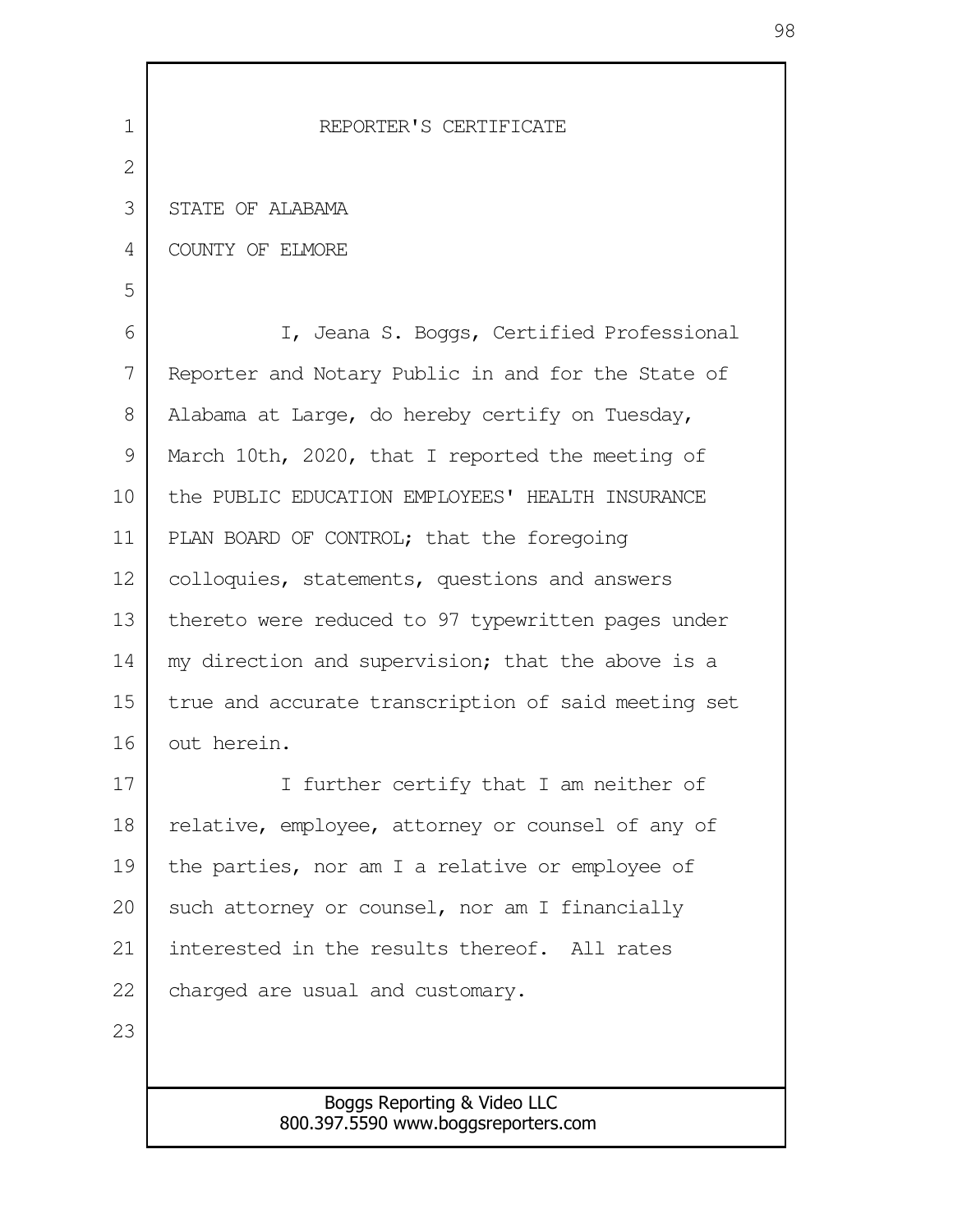| 1  | I further certify that I am duly licensed                                                              |  |  |  |
|----|--------------------------------------------------------------------------------------------------------|--|--|--|
| 2  | by the Alabama Board of Court Reporting as a                                                           |  |  |  |
| 3  | Certified Court Reporter as evidenced by the ACCR                                                      |  |  |  |
| 4  | number following my name found below.                                                                  |  |  |  |
| 5  | This 14th day of May, in the year of our                                                               |  |  |  |
| 6  | Lord, 2020.                                                                                            |  |  |  |
| 7  |                                                                                                        |  |  |  |
| 8  |                                                                                                        |  |  |  |
| 9  |                                                                                                        |  |  |  |
| 10 |                                                                                                        |  |  |  |
| 11 | <u> Jeana S. Bogga</u>                                                                                 |  |  |  |
| 12 | Jeana S. Boggs, CCR                                                                                    |  |  |  |
| 13 | ABCR NO. 7, 9/30/2020<br>Certified Court Reporter and                                                  |  |  |  |
| 14 | Notary Public<br>Commission expires: 8/9/2022                                                          |  |  |  |
| 15 |                                                                                                        |  |  |  |
| 16 | (C) Copyright 2020, Boggs Reporting & Video, LLC.                                                      |  |  |  |
| 17 | All rights reserved. No portion of this document<br>may be reproduced without written consent of Boggs |  |  |  |
| 18 | Reporting & Video, LLC.                                                                                |  |  |  |
| 19 |                                                                                                        |  |  |  |
| 20 |                                                                                                        |  |  |  |
| 21 |                                                                                                        |  |  |  |
| 22 |                                                                                                        |  |  |  |
| 23 |                                                                                                        |  |  |  |
|    |                                                                                                        |  |  |  |
|    | Boggs Reporting & Video LLC<br>800.397.5590 www.boggsreporters.com                                     |  |  |  |
|    |                                                                                                        |  |  |  |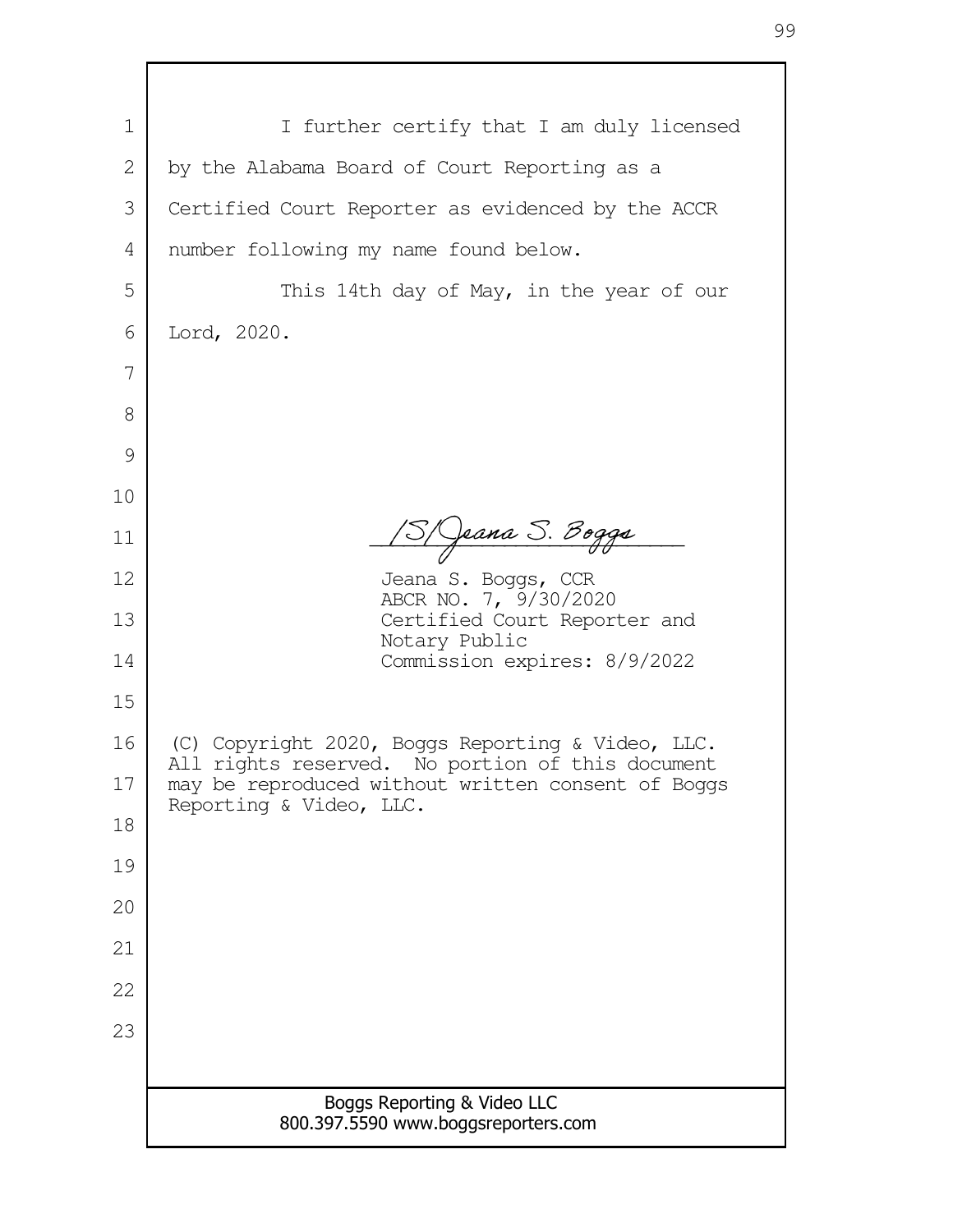|                                                                                | \$2 [1] 56/19                                        | 12/31/11 [1] 27/19                                           |
|--------------------------------------------------------------------------------|------------------------------------------------------|--------------------------------------------------------------|
| CHAIRMAN HALLMARK: [84] 4/2 4/7                                                | \$2.3 [2] 11/17 11/19                                | 12th [3] 13/8 38/7 38/11                                     |
| 4/17 4/21 5/1 5/4 5/7 5/9 5/13 6/2 6/5                                         | \$2.75 [1] 66/20<br>\$20 [1] 10/22                   | 14 [1] 20/23<br><b>14th [2]</b> 1/22 99/5                    |
| 6/13 6/17 6/20 6/23 7/3 7/5 7/14 7/20                                          | \$20.00 [2] 63/1 63/4                                | 15 [3] 39/1 39/21 96/23                                      |
| 8/1 8/19 13/22 14/3 15/21 19/17 20/1                                           | \$200 [1] 25/14                                      | <b>15-days [1] 45/13</b>                                     |
| 21/18 22/5 22/8 22/11 28/5 31/6 31/18<br>32/4 32/8 33/5 33/13 33/20 33/22 34/2 | \$231 [1] $9/18$                                     | 16-25 [1] 21/13                                              |
| 34/5 34/8 34/11 34/16 34/20 35/3                                               | \$244 [1] 24/17                                      | 160 [1] 36/8                                                 |
| 36/17 37/4 38/19 45/1 49/9 49/12                                               | \$25 [5] 27/6 27/9 32/19 35/17 35/18                 | 17.37 [1] 12/7                                               |
| 49/15 68/23 69/13 69/18 71/14 71/17                                            | \$3,00,050,000 [1] 68/21                             | 19 [7] 3/10 11/7 40/16 42/9 44/21                            |
| 71/22 72/4 72/7 72/10 74/16 74/21                                              | \$30 [1] 30/23<br>\$30.37 [1] 25/18                  | 70/14 96/6<br><b>1st [3]</b> 39/17 40/10 72/21               |
| 75/2 77/18 77/21 88/2 88/23 89/8                                               | \$4 [4] 11/3 35/22 36/23 37/5                        |                                                              |
| 89/11 89/14 90/21 91/7 91/10 91/13                                             | \$40 [3] 15/11 25/5 32/19                            | $\mathbf 2$                                                  |
| 91/16 95/6 96/11 96/15 96/20 97/5<br>97/8 97/11                                | \$40 million [1] 15/11                               | 2,500 [1] 32/13                                              |
| DR. BRONNER: [4] 17/7 17/12 17/17                                              | \$50 [6] 64/15 65/10 65/18 68/16 87/17               | 20-visit [1] 64/22                                           |
| 17/21                                                                          | 87/23                                                | 2008 [2] 93/17 93/18                                         |
| <b>DR. SUSAN BROWN: [18] 28/12</b>                                             | \$506 [1] 24/17                                      | 201 [2] 1/4 1/20<br>2011 [1] 23/17                           |
| 29/12 29/19 32/3 34/23 35/4 35/19                                              | \$6 [1] 68/21<br>\$692 [1] 10/11                     | 2020 [15] 1/22 3/5 7/4 7/6 7/12 19/19                        |
| 36/14 45/6 46/23 47/5 47/23 48/5 49/4                                          | \$7.8 [1] 90/11                                      | 33/7 33/11 86/15 87/11 89/2 98/9 99/6                        |
| 49/7 69/20 71/1 71/13                                                          | \$72 [1] 30/22                                       | 99/12 99/16                                                  |
| <b>DR. VAN MATRE: [1] 69/12</b><br>MR. MCMILLAN: [2] 4/13 6/16                 | \$72.26 [2] 25/3 30/12                               | 2021 [8] 14/20 15/1 32/12 33/8 33/12                         |
| <b>MR. TWILLEY: [1] 31/8</b>                                                   | \$750 [1] 24/16                                      | 33/14 89/17 91/2                                             |
| MR. VAN MATRE: [1] 69/14                                                       | \$750,000 [3] 11/8 11/13 58/19                       | 2022 [4] 15/2 15/8 19/3 99/14                                |
| MR. WALES: [11] 49/21 70/3 71/4                                                | \$800 [4] 14/23 15/6 15/18 17/13                     | 2023 [4] 15/9 15/20 16/1 19/19<br>219 [1] 77/2               |
| 72/15 75/1 75/7 77/20 77/23 88/22                                              | \$800,000 [1] 56/18<br>\$899 [1] 15/19               | 220,000 [1] 38/10                                            |
| 89/19 91/14                                                                    | \$900 [1] 17/14                                      | 225 [1] 76/23                                                |
| MR. WHALEY: [10] 4/9 7/13 8/18<br>31/11 31/14 38/21 39/7 71/21 96/1            | \$946 [1] 93/8                                       | 24 [4] 65/21 66/11 66/15 68/18                               |
| 96/19                                                                          | \$946 million [1] 93/8                               | 25 [8] 21/13 25/21 26/22 27/2 27/6                           |
| <b>MR. YANCEY: [1] 91/18</b>                                                   | \$961 [1] 93/6                                       | 28/20 28/23 52/18                                            |
| MS. DIANE SCOTT: [39] 9/10 14/6                                                | \$961 million [1] 93/6                               | 29 [1] $9/12$<br>29,000 [1] 76/1                             |
| 16/2 16/6 17/5 17/10 18/6 18/17 19/12                                          | \$99 [1] 16/11                                       | 29th [1] 43/22                                               |
| 20/2 22/14 29/8 29/14 31/5 31/10                                               |                                                      |                                                              |
| 31/13 31/17 32/6 32/9 33/10 34/6<br>34/10 34/12 34/18 35/9 36/1 36/16          | $'08$ [2] $93/4$ $93/11$                             | 3                                                            |
| 36/23 37/3 37/20 38/23 39/8 45/20                                              | $'19$ [1] $12/8$                                     | 3.5 [1] 78/6                                                 |
| 47/2 47/15 48/2 48/16 49/6 49/14                                               | '20 [1] 93/10                                        | 3/10/2020 [2] 3/5 7/4<br>30 [10] 10/9 30/9 54/14 54/16 54/17 |
| <b>MS. EATON: [15]</b> 4/6 4/8 4/10 4/12                                       | $21$ [2] $18/1$ 21/16<br>$22$ [1] $18/1$             | 56/2 56/12 57/9 58/15 86/15                                  |
| 4/14 4/16 4/19 4/22 5/2 5/5 5/8 5/15                                           | '23 [3] 18/1 19/5 94/21                              | 30,000 [1] 93/18                                             |
| 5/17 5/19 5/21                                                                 | $24$ [1] $19/5$                                      | <b>30-day [10]</b> 54/9 55/3 56/5 56/8 56/14                 |
| <b>MS. KIRK: [2] 5/11 5/23</b><br>MS. MOBLEY: [13] 5/18 6/12 15/22             | $25$ [1] $19/5$                                      | 58/8 58/10 58/12 67/14 68/1                                  |
| 16/4 16/8 17/9 17/15 17/19 18/4 18/14                                          |                                                      | 300 [4] 27/2 27/16 27/21 27/21                               |
| 19/10 36/19 37/2                                                               | $-1$ [1] $13/19$                                     | 31 [1] 11/15<br>31st [5] 9/15 12/12 13/6 72/21 87/16         |
| \$                                                                             | $-8$ [1] 21/13                                       | <b>33 [1]</b> 12/3                                           |
| \$.14 [2] 27/1 27/22                                                           |                                                      | 34 [1] 12/18                                                 |
| \$.28 [3] 25/1 27/13 27/14                                                     | 0                                                    | 36 [1] 92/22                                                 |
| $\vert$ \$1,361,000,000 [1] 13/7                                               | 05 [1] 27/19                                         | 36104 [1] 1/5                                                |
| $$1.25$ [1] $58/19$                                                            | 1                                                    | 37 [1] 13/4<br>38 [1] 13/12                                  |
| \$1.45 [1] 13/10                                                               | 1/1/12 [2] 24/14 27/12                               |                                                              |
| <b>\$1.5 [1]</b> 66/19                                                         | 10 [4] 77/10 77/13 77/20 77/21                       | 4                                                            |
| \$10 [1] 64/22<br>\$100 [1] 17/3                                               | 10/1/05 [1] 27/19                                    | 4.91 [1] 13/16                                               |
| <b>\$109 [2]</b> 14/15 14/17                                                   | 100 [10] 39/13 40/21 42/9 42/10 42/11                | 40 [1] 14/7                                                  |
| \$117 [2] 16/2 16/3                                                            | 42/13 57/13 67/20 70/16 70/17<br>101 [1] 38/9        | 419 [1] 23/17<br>43 [1] 20/6                                 |
| <b>\$15 [2]</b> 65/18 68/17                                                    | 103 [1] 89/22                                        | 44 [2] 22/16 23/1                                            |
| \$15.7 [1] 15/4                                                                |                                                      | 45 [2] 23/3 25/23                                            |
|                                                                                | 10:31 [1] 96/21                                      |                                                              |
| <b>\$150 [2]</b> 25/14 63/9                                                    | 10:32 [1] 97/15                                      | 450 [1] 38/12                                                |
| \$166 [1] 36/9                                                                 | 10:45 [1] 96/22                                      | 46 [3] 22/16 26/8 27/4                                       |
| \$169.40 [1] 36/11                                                             | 10th [3] 7/6 7/11 98/9                               | 47 [1] 33/4                                                  |
| \$170 [1] 36/13<br><b>\$177 [3]</b> 15/13 16/1 16/6                            | 11 [1] 27/19                                         | 5                                                            |
| \$190 [1] 9/17                                                                 | 12 [4] 24/14 27/12 65/21 68/18<br>12-visit [1] 64/16 | 5,000 [1] 93/16                                              |
| \$194 [1] 14/19                                                                |                                                      |                                                              |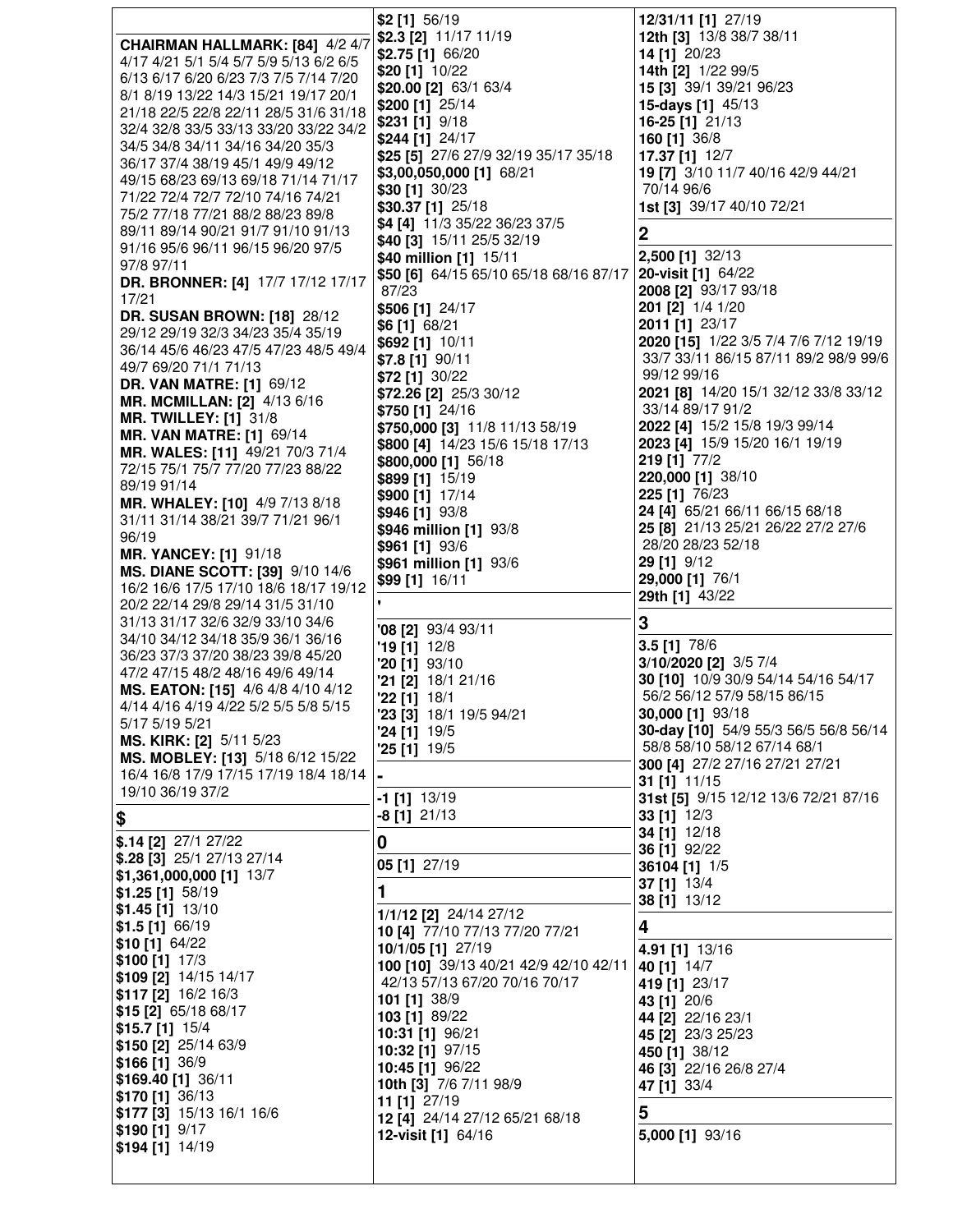| 5                                     | absence [4] 20/4 20/16 20/20 21/17    | after [4] 24/14 27/12 65/16 77/1       |
|---------------------------------------|---------------------------------------|----------------------------------------|
|                                       | absolutely [1] 94/9                   | again [17] 17/1 19/8 58/17 63/7 63/14  |
| 5.2 [1] 32/15                         |                                       |                                        |
| 50 [3] 38/18 39/9 70/10               | abuse [35] 3/12 40/18 41/12 41/15     | 66/16 67/9 74/21 86/2 87/3 88/4 92/13  |
|                                       | 49/18 49/20 50/3 50/6 51/7 52/4 52/15 | 92/17 92/23 94/15 95/3 95/8            |
| 501 [1] 25/11                         | 52/17 53/16 54/1 54/12 54/15 54/20    | agencies [2] 9/21 44/7                 |
| 51 [1] 41/18                          | 54/23 55/4 55/8 55/9 55/20 55/23      | agency's [1] 48/18                     |
| 52 [1] 41/22                          |                                       |                                        |
| 54 [1] 42/21                          | 56/14 58/2 59/11 64/10 66/23 67/5     | agenda [10] 3/2 3/4 6/4 6/7 6/8 6/15   |
|                                       | 67/13 68/13 70/15 70/21 71/20 94/12   | 49/23 75/3 75/8 96/16                  |
| 55 [1] 43/19                          | abuse's [1] 51/21                     | aggregate [1] 56/11                    |
| 551 [1] 38/16                         | access [4] 51/13 51/14 55/20 56/10    | ago [3] 4/18 26/10 64/1                |
| 58 [1] 50/1                           |                                       |                                        |
|                                       | accessible [1] 64/3                   | agree [3] 21/15 51/9 58/12             |
| 6                                     | accord [1] 83/22                      | agreement [3] 61/11 62/4 62/20         |
|                                       | accordance [2] 28/3 29/16             | agreements [1] 68/10                   |
| 6.45 [1] 12/20                        | according [1] 21/9                    | ahead [3] 4/3 41/2 46/21               |
| 60 [3] 52/1 74/6 74/8                 |                                       |                                        |
| 61 [1] 53/17                          | account [4] 43/17 47/6 47/13 76/2     | aiming [1] 80/16                       |
| 62 [1] 57/4                           | accounts [3] 43/1 43/1 43/12          | ALABAMA [17] 1/1 1/5 1/20 1/21 46/6    |
|                                       | <b>ACCR [1] 99/3</b>                  | 46/13 55/11 78/18 79/11 80/9 80/9      |
| 63 [1] 60/12                          | accurate [1] 98/15                    | 80/12 80/13 90/1 98/3 98/8 99/2        |
| 64 [1] 60/23                          |                                       |                                        |
| 65 [2] 30/2 60/23                     | achieve [1] 66/5                      | alignment [3] 57/23 63/7 67/3          |
| 65-years [1] 21/5                     | across [1] 92/9                       | aligns [1] 57/17                       |
|                                       | Act [6] 39/11 39/11 42/22 48/7 48/17  | all [61] 4/2 6/20 6/23 7/7 7/18 7/20   |
| 66 [1] 65/8                           | 48/20                                 | 11/5 17/19 17/21 18/4 19/15 19/15      |
| 67 [1] 66/21                          |                                       | 22/5 22/8 24/20 27/10 33/22 34/2       |
| 69 [1] 72/17                          | active [7] 24/1 24/16 93/15 93/21     |                                        |
| 6th [1] 38/16                         | 93/23 94/4 94/18                      | 36/21 38/5 40/6 42/14 42/17 47/23      |
|                                       | actives [4] 35/5 35/9 43/9 93/15      | 48/14 51/1 52/5 56/5 60/20 63/20       |
| 7                                     | activities [3] 11/21 86/20 86/21      | 68/19 72/4 72/7 72/11 74/2 74/22       |
|                                       | activity [12] 83/6 83/7 83/13 83/14   | 76/15 78/7 79/11 79/17 80/20 81/1      |
| 75,000 [1] 38/13                      |                                       |                                        |
| 7th [1] 11/6                          | 83/18 84/6 86/4 86/5 87/1 87/3 87/13  | 82/5 87/13 87/19 88/4 88/5 88/18 89/8  |
|                                       | 87/19                                 | 89/11 90/23 91/7 91/10 92/5 95/7 95/7  |
| 8                                     | actual [1] 93/5                       | 96/7 97/5 97/8 98/21 99/16             |
|                                       | actually [3] 23/5 79/19 93/16         | allotment [1] 90/20                    |
| 8/9/2022 [1] 99/14                    |                                       |                                        |
| 80 [3] 57/7 57/13 67/19               | actuary [1] 20/18                     | allow [1] 55/20                        |
| 825 [1] 20/21                         | add [2] 63/5 68/10                    | allowed [2] 40/22 54/21                |
| 84 [1] 14/15                          | added [1] 18/21                       | allowing [1] 69/7                      |
|                                       | additional [2] 11/13 92/6             | allows [1] 89/23                       |
| 843 [1] 1/4                           | Additionally [1] 66/7                 | almost [3] 10/10 79/16 93/22           |
| 877.517.0020 [1] 1/6                  |                                       |                                        |
| 89 [1] 75/9                           | addresses [1] 63/20                   | along [2] 11/21 20/3                   |
| 89.7 [1] 25/3                         | adequate $[1]$ 65/2                   | already [2] 33/10 63/16                |
|                                       | <b>adhere</b> [1] 71/8                | also [37] 2/17 8/20 25/23 30/6 32/21   |
| 9                                     | adjourn [1] 97/1                      | 38/3 40/22 41/5 41/19 42/15 43/6 47/6  |
|                                       |                                       | 47/17 53/11 54/9 54/15 55/7 55/10      |
| 9/30/2020 [1] 99/12                   | adjourned [1] 97/12                   |                                        |
| 90 [3] 40/4 40/13 75/21               | adjustment [1] 24/11                  | 55/22 58/4 58/10 62/21 64/17 65/20     |
| 91 [1] 76/3                           | adjustments [4] 70/7 75/15 80/21 96/5 | 67/22 70/1 73/4 74/8 75/5 78/1 79/15   |
| 92 [1] 77/5                           | Administration [2] 43/22 44/7         | 80/4 81/8 84/2 85/2 88/3 90/7          |
|                                       | administrative [2] 62/9 62/13         | alternatives [1] 74/11                 |
| 93 [1] 78/14                          |                                       |                                        |
| 94 [1] 80/20                          | admission [4] 55/15 57/22 57/23 58/2  | always [5] 11/22 69/5 72/22 73/9 74/6  |
| 95 [1] 82/5                           | admit [7] 54/21 55/6 55/7 55/19 55/22 | am [22] 11/18 16/10 16/21 17/1 17/15   |
| 96 [1] 86/18                          | 67/11 67/12                           | 17/23 18/5 29/20 39/3 41/9 49/22       |
| 97 [1] 98/13                          | admitted [7] 53/23 54/12 54/14 54/22  | 51/18 59/7 69/16 70/5 70/10 86/7       |
|                                       | 57/19 59/17 64/4                      | 88/23 98/17 98/19 98/20 99/1           |
| 98,000 [1] 93/23                      |                                       |                                        |
| $9:00$ [1] $1/22$                     | adopt [2] 44/8 44/12                  | <b>America [1] 52/14</b>               |
|                                       | adopting [2] 44/10 44/14              | amount [6] 15/23 35/21 43/16 90/10     |
| A                                     | ADPH [7] 3/18 89/17 89/18 90/15       | 90/14 90/16                            |
| $a.m$ [2] $1/22$ 97/16                | 90/17 90/20 91/1                      | <b>amounts</b> [1] 21/7                |
|                                       | adults [2] 52/13 90/9                 | <b>AMY [3] 2/8 5/2 96/3</b>            |
| <b>ABCR [1] 99/12</b>                 |                                       |                                        |
| able [12] 10/4 10/6 14/22 42/2 43/15  | <b>advance</b> [2] 74/7 74/9          | announced $[1]$ 81/10                  |
| 46/22 47/7 69/7 74/1 80/2 85/7 85/18  | advantage [1] 56/1                    | announcing $[1]$ 81/12                 |
| about [55] 5/10 10/22 11/3 11/8 14/19 | advantageous [1] 63/11                | annual [2] 87/15 89/20                 |
| 16/11 16/21 17/2 19/18 28/14 29/23    | adverse [1] 24/8                      | <b>answer</b> [1] 38/5                 |
| 32/13 38/10 38/13 38/16 38/23 39/19   | <b>advise</b> [1] 53/2                | answers [1] 98/12                      |
|                                       |                                       |                                        |
| 42/2 43/11 45/8 45/9 45/13 48/7 51/19 | <b>advised</b> [1] 65/23              | anticipate [1] 78/6                    |
| 53/19 56/23 58/7 59/3 59/8 59/16 64/1 | <b>Advisor</b> [1] 81/12              | any [37] 6/18 7/9 7/15 14/1 19/21 22/2 |
| 69/5 75/11 76/1 77/14 78/11 78/20     | advocate [1] 85/3                     | 23/23 26/3 26/4 28/7 29/6 33/17 33/20  |
| 79/9 79/10 79/11 81/15 81/23 82/6     | affected [2] 37/22 52/7               | 35/6 35/10 39/2 44/19 45/3 49/9 65/4   |
| 82/9 83/2 91/22 93/2 93/3 93/6 93/13  | affecting [1] 52/21                   | 68/12 69/10 69/11 71/14 72/2 73/13     |
|                                       |                                       |                                        |
| 93/16 93/18 93/23 95/17 96/23         | affects [1] 94/1                      | 74/4 74/19 79/1 88/1 89/5 91/4 91/21   |
| above [2] 24/18 98/14                 | affordable [1] 51/16                  | 95/22 96/13 97/3 98/18                 |
|                                       |                                       |                                        |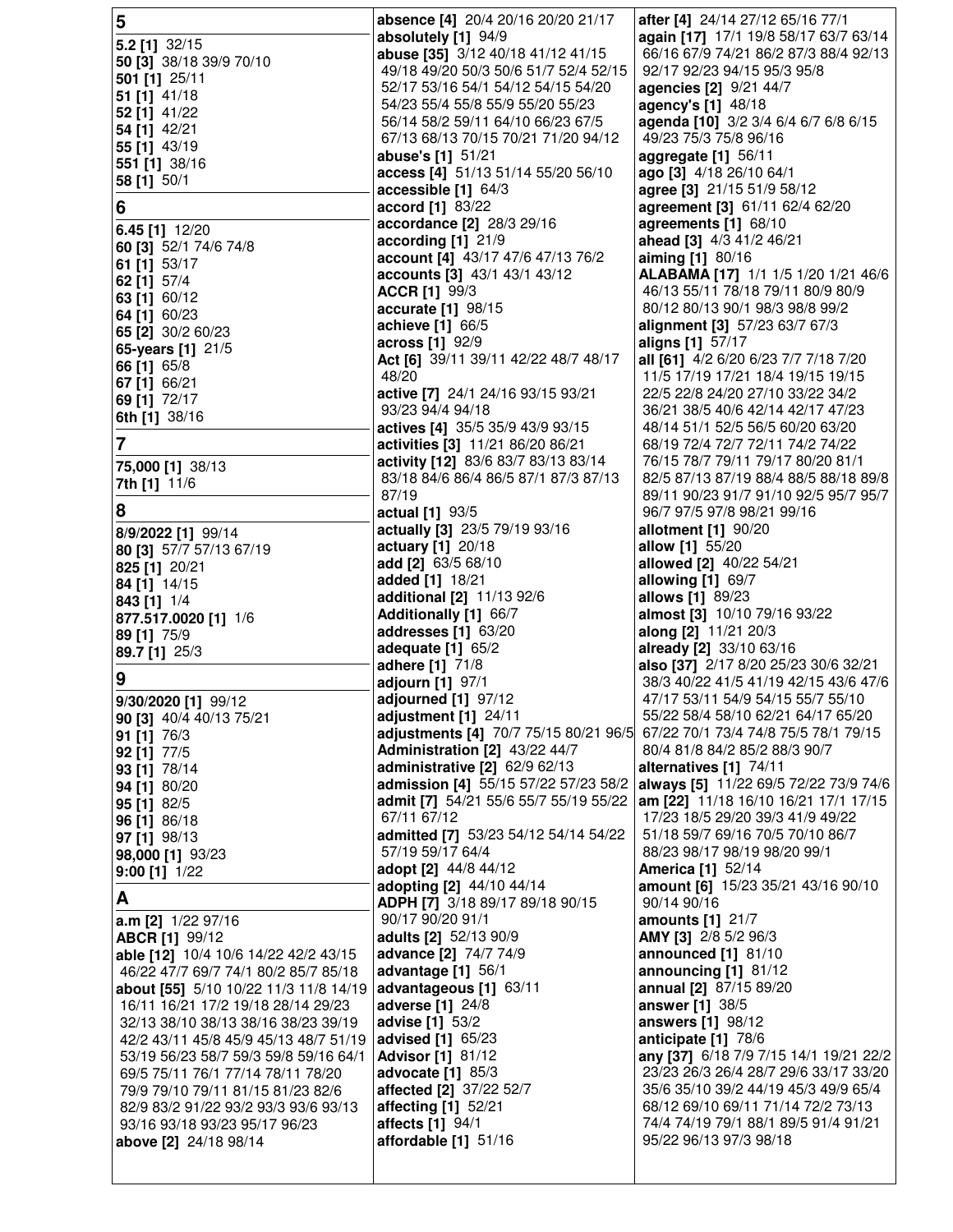| A                                                                              | away [3] 45/13 60/5 60/19                                                   | <b>better [6]</b> 26/17 26/19 53/14 79/6 84/1                                         |
|--------------------------------------------------------------------------------|-----------------------------------------------------------------------------|---------------------------------------------------------------------------------------|
| anybody [2] 18/7 69/11                                                         | awhile [1] 4/18                                                             | 85/6                                                                                  |
| <b>anyone</b> [1] 89/5                                                         | aye [16] 6/21 6/22 7/18 7/19 22/6 22/7   between [8] 25/1 27/19 50/18 53/3  | 53/19 54/11 59/20 60/8                                                                |
| anything [5] 9/2 9/3 17/18 31/3 32/5                                           | 33/23 34/1 72/5 72/6 89/9 89/10 91/8<br>91/9 97/6 97/7                      | <b>beyond</b> [1] 58/15                                                               |
| <b>APPEARANCES [1] 2/1</b>                                                     | Ayes [8] 7/3 8/1 22/11 34/5 72/10                                           | big [1] 88/11                                                                         |
| appearing [1] 24/7                                                             | 89/14 91/13 97/11                                                           | biggest [1] 18/18                                                                     |
| appears [3] 29/21 30/3 47/9                                                    |                                                                             | <b>Bill</b> [1] 23/17                                                                 |
| applied [1] 47/13<br>appreciate [7] 28/17 47/1 69/2 88/17                      | Β                                                                           | <b>billion</b> [1] 13/11                                                              |
| 95/7 96/7 96/9                                                                 | back [14] 13/9 14/11 20/19 26/18                                            | <b>bills [1] 18/20</b>                                                                |
| approach [2] 62/5 73/8                                                         | 29/10 59/14 60/2 70/6 76/12 80/17                                           | bit [9] 10/8 12/15 14/10 26/5 28/9                                                    |
| appropriate [3] 66/13 73/15 73/16                                              | 83/1 83/12 88/12 92/21                                                      | 30/23 31/1 70/11 78/11                                                                |
| appropriateness [1] 61/18                                                      | background [1] 50/7                                                         | blindsided [1] 28/1                                                                   |
| appropriates [1] 94/3                                                          | backlog [1] 12/10<br><b>balance</b> [1] 9/14                                | blood [2] 53/7 81/23<br><b>Blue [45]</b> 20/22 38/8 39/4 39/9 41/21                   |
| appropriating [1] 93/9                                                         | <b>ballpark [1] 70/11</b>                                                   | 45/22 46/11 49/17 49/17 49/19 49/19                                                   |
| appropriation [1] 93/5                                                         | <b>barrier</b> [1] 65/11                                                    | 50/2 50/2 51/3 51/3 56/15 56/15 58/17                                                 |
| approval [8] 3/4 3/5 6/4 7/4 33/14                                             | base [4] 24/18 27/6 35/20 36/9                                              | 58/17 61/15 61/15 63/14 63/14 65/18                                                   |
| 68/20 86/8 90/19<br>approve [11] 6/8 6/14 7/6 7/11 21/20                       | based [7] 15/12 20/17 23/20 35/22                                           | 66/14 66/18 66/18 70/12 70/13 71/8                                                    |
| 33/1 33/7 71/18 86/8 89/1 91/1                                                 | 36/2 39/5 94/3                                                              | 71/9 71/19 71/19 78/16 78/16 78/21                                                    |
| approved [3] 33/11 37/9 69/17                                                  | basically [1] 59/7                                                          | 79/23 82/17 82/17 84/15 84/16 86/12                                                   |
| approving [1] 94/11                                                            | basis [5] 53/9 70/5 81/18 83/21 87/22                                       | 86/12 92/4 92/4                                                                       |
| approximately [1] 1/22                                                         | <b>battle [1] 53/12</b><br><b>BCBS</b> [1] 3/11                             | <b>board [45]</b> 1/3 1/17 2/2 6/22 7/7 7/12<br>7/19 9/11 9/13 15/15 18/7 19/22 21/14 |
| April [5] 10/19 11/4 12/17 13/20 43/22                                         | be [109]                                                                    | 22/7 22/19 22/20 30/21 33/1 34/1 48/4                                                 |
| April 29th [1] 43/22                                                           | be engaged $[1]$ 60/3                                                       | 48/13 49/22 58/11 68/20 72/6 72/17                                                    |
| are [180]                                                                      | became [1] 22/21                                                            | 76/13 78/19 79/8 86/7 86/8 89/10                                                      |
| area [1] 10/5                                                                  | because [42] 10/14 10/20 11/2 11/7                                          | 89/22 90/19 91/9 92/9 92/20 94/10                                                     |
| areas [1] 69/6<br>around [8] 14/15 50/5 70/7 74/15 76/9                        | 11/20 12/15 14/11 16/18 16/21 18/12                                         | 95/4 96/22 97/2 97/7 97/14 98/11 99/2                                                 |
| 79/6 82/19 84/10                                                               | 21/7 22/20 23/18 25/2 26/6 27/3 27/14                                       | body [3] 76/14 76/19 77/15                                                            |
| artificial [1] 46/8                                                            | 28/9 30/22 31/21 35/13 35/16 39/5                                           | Boggs [5] 1/18 98/6 99/12 99/16 99/17                                                 |
| as [52] 9/14 9/17 11/22 12/11 13/7                                             | 43/17 46/8 47/12 48/21 55/5 59/1 61/1<br>62/14 63/15 65/22 73/7 76/10 76/14 | book [4] 9/13 20/13 72/17 89/22                                                       |
| 13/14 13/15 14/14 16/15 19/6 19/9                                              | 80/1 81/16 81/19 84/5 85/16 87/3                                            | both [4] 50/22 60/23 61/1 90/8<br>bottom [3] 12/5 56/19 73/4                          |
| 19/9 20/18 21/10 22/21 22/21 24/22                                             | becomes [1] 53/10                                                           | bought [1] 85/13                                                                      |
| 26/21 27/15 30/13 32/2 32/9 32/20                                              | been [31] 11/10 12/11 37/9 37/22                                            | <b>bound</b> [1] 21/12                                                                |
| 35/11 36/9 38/7 38/11 38/16 47/3 47/4<br>47/14 47/14 51/2 52/8 56/19 58/3 58/5 | 37/23 38/2 38/3 39/10 39/15 39/18                                           | <b>Brief [1] 91/19</b>                                                                |
| 63/18 63/18 66/13 68/10 73/23 73/23                                            | 41/10 41/10 41/16 46/7 51/1 51/8                                            | <b>briefly [1] 22/16</b>                                                              |
| 82/20 84/10 86/23 87/18 88/19 95/10                                            | 65/22 72/23 75/12 75/16 76/20 78/16                                         | <b>bring [5]</b> 57/22 63/7 67/3 79/18 90/18                                          |
| 95/10 99/2 99/3                                                                | 80/14 81/6 81/13 82/6 83/8 83/14 84/6<br>84/9 84/16                         | bringing $[1]$ 86/7                                                                   |
| aside [1] 89/23                                                                | before [11] 8/3 24/10 35/1 36/8 45/18                                       | <b>brings [1] 72/22</b><br><b>BRONNER [1] 2/18</b>                                    |
| ask [12] 6/8 8/14 8/22 8/23 9/7 15/6                                           | 50/4 58/22 65/14 73/16 76/22 83/1                                           | brought $[1]$ 51/8                                                                    |
| 18/2 18/13 35/1 35/2 49/16 96/17                                               | beginning [1] 83/8                                                          | <b>BROWN [7]</b> 2/7 4/22 28/11 31/23                                                 |
| asked [5] 22/20 26/3 37/5 37/12 37/13                                          | behavior [2] 46/8 83/3                                                      | 34/21 45/5 69/19                                                                      |
| asking [1] 32/15<br>asks [1] 18/8                                              | <b>behavioral</b> [6] 42/8 51/4 51/5 61/16                                  | <b>browsing [1] 79/19</b>                                                             |
| assess [1] 46/5                                                                | 65/19 68/15                                                                 | <b>BUDGE [2] 3/18 89/18</b>                                                           |
| <b>assets</b> [1] 13/6                                                         | <b>behind [3]</b> 23/5 23/6 96/8                                            | <b>budget [4] 11/16 18/19 89/17 91/2</b>                                              |
| assist [1] 10/6                                                                | being [13] 10/4 10/21 12/16 12/19<br>16/16 21/7 30/3 40/3 42/2 46/10 64/4   | budgetary [2] 90/13 90/19<br>bulk [1] 56/5                                            |
| assistance [4] 25/8 25/9 25/12 30/17                                           | 77/1 82/11                                                                  | <b>burden</b> [1] 62/9                                                                |
| <b>ASSISTANT [1] 2/23</b>                                                      | believe [4] 15/19 87/4 87/5 88/10                                           | business [1] 89/21                                                                    |
| associated [1] 50/12                                                           | below [2] 27/9 99/4                                                         | <b>Butler [1] 4/10</b>                                                                |
| <b>ASST [1] 2/22</b><br>assuming $[1]$ 94/18                                   | beneficial [1] 49/2                                                         | buy [1] 82/14                                                                         |
| <b>assure</b> [1] 12/1                                                         | benefit [25] 3/7 3/8 32/17 37/11 37/19                                      | С                                                                                     |
| assured [1] 42/19                                                              | 39/16 51/12 54/5 56/2 57/5 61/4 61/5                                        |                                                                                       |
| attention [6] 9/15 51/8 51/23 52/11                                            | 62/10 62/14 64/13 68/11 71/20 82/2                                          | calculated [2] 23/11 29/16<br>calculation [3] 22/19 28/3 36/10                        |
| 76/8 77/7                                                                      | 82/20 84/7 85/20 87/9 92/17 94/12<br>94/14                                  | calculations [1] 23/20                                                                |
| <b>attorney</b> [2] 98/18 98/20                                                | benefited [1] 92/9                                                          | calendar [2] 39/14 57/8                                                               |
| <b>attractive [2] 86/1 87/7</b>                                                | benefiting [1] 79/3                                                         | call [9] 3/3 3/3 3/21 4/4 4/5 5/12 30/7                                               |
| <b>August [1] 87/15</b>                                                        | <b>benefits [27]</b> 3/9 3/12 37/15 37/16                                   | 39/21 78/18                                                                           |
| automatic [2] 48/15 49/5<br>availability [3] 84/11 84/12 84/22                 | 38/5 42/23 43/21 49/18 49/20 50/3                                           | called [3] 51/5 60/10 61/10                                                           |
| available [8] 11/23 42/20 57/9 64/18                                           | 50/7 50/14 50/16 50/17 50/19 50/21                                          | calls $[1]$ 42/1                                                                      |
| 82/3 84/7 84/21 85/21                                                          | 51/11 53/12 54/4 57/17 59/3 66/23                                           | came [2] 23/10 26/20                                                                  |
| average [2] 76/9 76/23                                                         | 67/5 67/7 70/4 78/22 92/7<br>best [5] 44/16 47/3 48/12 66/5 88/6            | campaign [2] 78/17 79/4<br>can [54] 6/10 8/11 8/13 8/22 8/23 12/1                     |
| aware [3] 22/21 25/19 39/3                                                     |                                                                             |                                                                                       |
|                                                                                |                                                                             |                                                                                       |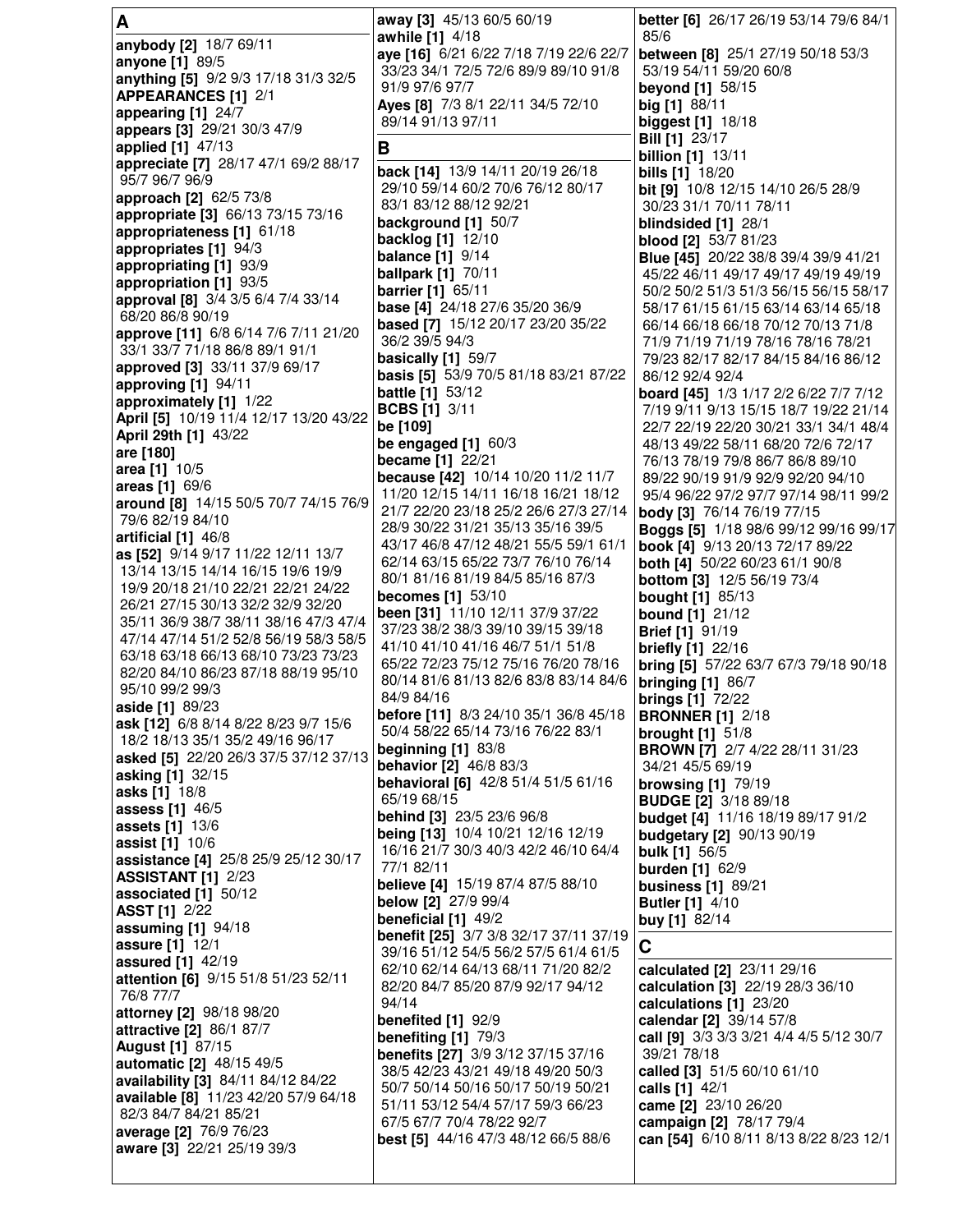| $\mathbf C$                                             | cholesterol [1] 81/23                                         | confirmed [4] 38/9 38/12 38/15 38/17                        |
|---------------------------------------------------------|---------------------------------------------------------------|-------------------------------------------------------------|
| can [48] 13/12 14/7 16/17 18/12 21/2                    | claims [19] 10/8 10/10 10/12 10/21                            | confirms [1] 37/7                                           |
| 21/6 25/13 25/23 26/2 29/9 30/18 31/3                   | 11/1 11/4 11/7 11/9 11/11 11/14 12/4                          | <b>Congress</b> [1] 18/19                                   |
| 33/3 38/5 40/1 41/2 43/2 43/13 45/19                    | 12/6 12/10 12/13 12/19 15/16 18/23                            | connect [2] 62/10 80/2                                      |
| 47/9 47/17 47/18 48/3 49/5 54/4 56/1                    | 39/5 39/6                                                     | consent [1] 99/17                                           |
| 57/5 60/3 60/11 63/2 63/3 63/4 64/20                    | clear [2] 36/20 86/2                                          | consider [3] 53/5 59/9 73/11                                |
| 66/15 67/17 70/21 71/11 72/18 73/3                      | clearly [1] 45/16                                             | consideration [3] 52/6 65/9 73/12                           |
| 75/23 76/4 76/21 77/9 79/12 81/22                       | click [1] 60/15                                               | considering [2] 65/12 81/22                                 |
| 86/18 90/14 96/17                                       | clicked [1] 60/19                                             | consistent [2] 23/10 23/12                                  |
| can't [4] 8/14 9/3 95/13 96/21                          | clinical [2] 55/14 61/18                                      | consistently [1] 23/9                                       |
| <b>CANARY [1] 2/20</b>                                  | clinically [2] 66/9 66/12<br>clinicians [2] 51/6 53/1         | consultants [1] 82/18<br>consuming [1] 65/15                |
| cancel [1] 80/8                                         | close [2] 21/10 24/17                                         | continuance [1] 40/4                                        |
| cannot [2] 47/14 55/3                                   | closed [2] 11/2 12/17                                         | continue [9] 15/6 35/18 71/3 78/3 88/9                      |
| cap [1] 90/13                                           | closely [1] 38/1                                              | 88/18 90/2 94/15 95/2                                       |
| capacity $[1]$ 66/4                                     | closer [1] 30/1                                               | continued $[1]$ 10/4                                        |
| capital [2] 14/18 15/15                                 | closing [3] 3/19 91/17 96/13                                  | continues $[1]$ 92/2                                        |
| care [5] 42/8 43/6 43/12 43/13 43/17                    | co [20] 32/19 35/7 39/22 40/20 41/16                          | continuing [2] 33/2 68/9                                    |
| carefully [1] 23/8<br>Cares [5] 39/11 42/22 48/7 48/17  | 54/6 57/15 57/20 63/1 63/9 64/15                              | contract [5] 21/8 26/13 78/23 86/12                         |
| 48/20                                                   | 64/22 65/10 65/18 67/21 68/17 68/17                           | 90/20                                                       |
| carriers [1] 38/2                                       | 69/4 69/6 92/10                                               | contracts [4] 12/22 21/3 32/13 86/10                        |
| carry [9] 7/3 8/1 22/11 34/5 68/11                      | co-pay [15] 32/19 39/22 41/16 54/6                            | contribution [3] 9/23 14/23 15/18                           |
| 72/10 89/14 91/13 97/11                                 | 57/15 57/20 63/1 63/9 64/15 64/22                             | <b>CONTROL</b> [4] 1/3 1/17 97/15 98/11                     |
| case [8] 11/23 12/7 61/10 62/4 62/20                    | 65/10 65/18 67/21 68/17 68/17                                 | conversations [1] 82/16                                     |
| 68/9 94/6 94/9                                          | co-pays [5] 35/7 40/20 69/4 69/6                              | converse $[1]$ 80/3                                         |
| cases [4] 38/9 38/13 38/15 38/17                        | 92/10                                                         | cook [1] 79/7                                               |
| categories [1] 50/15                                    | coaching [21] 76/5 76/11 78/8 81/9                            | COPY [1] 1/12                                               |
| category [7] 24/4 25/4 25/11 25/21                      | 81/10 81/13 81/16 82/10 82/12 83/12                           | Copyright [1] 99/16                                         |
| 50/8 50/9 66/22                                         | 83/19 84/3 86/1 86/3 87/2 87/4 87/5<br>87/6 87/18 87/22 92/12 | coronavirus [6] 37/17 52/7 70/8 75/17<br>80/7 80/22         |
| CCR [1] 99/12                                           | COBRA [10] 20/3 20/15 20/20 20/23                             | correct [3] 31/13 33/9 36/22                                |
| ceiling [1] 90/13                                       | 21/16 21/21 34/7 35/7 35/10 44/1                              | corrections [1] 7/9                                         |
| celebrity [2] 80/9 80/13                                | Code [1] 21/12                                                | correctly [2] 35/5 36/11                                    |
| centers [6] 64/19 64/20 64/21 65/1                      | cognizant [2] 52/6 81/20                                      | correlation [1] 53/3                                        |
| 65/5 66/17<br>CEO [1] 2/18                              | <b>COLE [2]</b> 2/13 5/19                                     | correspond [2] 58/4 67/22                                   |
| certain [3] 43/23 48/1 85/3                             | colloquies [1] 98/12                                          | cost [7] 16/18 21/9 21/11 23/19 26/14                       |
| certainly [2] 45/20 95/19                               | column [5] 12/5 16/3 33/4 40/6 93/20                          | 40/8 94/17                                                  |
| <b>CERTIFICATE [1] 98/1</b>                             | combined [1] 54/10                                            | costing [1] 94/7                                            |
| certification [1] 55/13                                 | come [7] 9/8 11/9 11/21 32/10 39/23                           | costly [1] 65/16                                            |
| Certified [4] 1/18 98/6 99/3 99/13                      | 44/9 49/16<br>comes [5] 23/6 75/5 76/12 94/5 95/21            | costs [6] 14/22 20/17 24/3 26/6 26/20<br>32/16              |
| certify [3] 98/8 98/17 99/1                             | comfort [1] 70/22                                             | could [6] 8/16 35/19 39/4 39/20 47/13                       |
| <b>CFO [1] 2/21</b>                                     | coming [2] 73/10 93/7                                         | 65/10                                                       |
| CHAIRMAN [13] 2/3 2/4 9/11 22/14                        | commend [2] 69/15 88/4                                        | counsel [3] 2/20 98/18 98/20                                |
| 22/15 28/13 45/7 49/22 69/20 72/16                      | comment [2] 31/19 34/22                                       | counseling [1] 59/13                                        |
| 89/20 91/15 91/19                                       | comments [18] 3/19 19/20 28/8 32/1                            | counselor [2] 60/8 64/10                                    |
| chance [2] 6/6 7/8<br>change [11] 22/17 22/18 29/6 35/8 | 33/17 33/20 45/4 49/10 69/11 71/15                            | count [1] 67/16                                             |
| 35/10 35/11 35/13 35/16 66/16 74/5                      | 72/2 89/4 89/6 91/4 91/17 91/19 95/22                         | counted [1] 67/17                                           |
| 74/9                                                    | 96/13                                                         | counter [5] 43/3 47/14 47/20 48/1                           |
| changed [2] 14/10 47/8                                  | Commission [1] 99/14                                          | 54/17                                                       |
| changes [6] 47/6 65/4 68/20 72/20                       | communicated [1] 45/16                                        | counterintuitive [1] 28/16                                  |
| 73/9 74/14                                              | communication [1] 46/16                                       | counting [1] 56/13                                          |
| charge [5] 54/6 57/7 57/16 57/21 62/1                   | community [6] 64/18 64/19 64/21                               | counts [2] 54/13 54/15                                      |
| charged [1] 98/22                                       | 64/23 65/5 66/17                                              | county [2] 90/6 98/4                                        |
| charges [3] 50/19 50/20 50/21                           | compared $[1]$ 12/19                                          | couple [8] 19/13 50/15 54/20 55/1<br>59/1 65/23 85/13 94/19 |
| charging [2] 36/8 36/9                                  | compensated [1] 11/12<br>competition [1] 80/15                | course [4] 14/11 52/5 55/12 75/23                           |
| <b>CHARLENE</b> [2] 2/9 5/5                             | completely [2] 18/15 78/21                                    | Court [4] 1/18 99/2 99/3 99/13                              |
| chart [4] 25/23 70/12 77/7 86/18                        | Completing [1] 87/14                                          | cover [4] 14/21 57/6 60/22 67/20                            |
| chat $[1]$ 8/13                                         | computer $[1]$ 12/9                                           | coverage [16] 24/6 27/5 32/22 35/15                         |
| checked [2] 13/7 13/17                                  | concerned [7] 16/10 16/16 17/2 17/20                          | 51/1 57/9 57/13 57/14 58/14 61/7 62/6                       |
| checking [3] 16/8 34/13 53/7                            | 29/21 42/2 91/22                                              | 62/7 62/17 64/18 65/2 66/16                                 |
| chefs [2] 80/10 80/13                                   | concerns [3] 28/13 30/5 30/10                                 | covered [20] 38/8 38/15 39/13 40/6                          |
| Chews [6] 78/18 78/20 79/1 79/2<br>79/11 80/8           | concludes $[1]$ $74/14$                                       | 40/21 42/9 42/10 42/13 43/5 43/6                            |
| childcare [1] 43/10                                     | Conclusion [1] 97/14                                          | 47/20 55/4 55/10 62/14 70/2 70/5                            |
| children [1] 90/8                                       | condition [1] 53/10                                           | 70/16 70/16 90/8 90/9                                       |
| <b>Choice [1] 65/18</b>                                 | conference [3] 1/19 80/6 80/7                                 | covering [2] 63/16 67/19                                    |
|                                                         |                                                               |                                                             |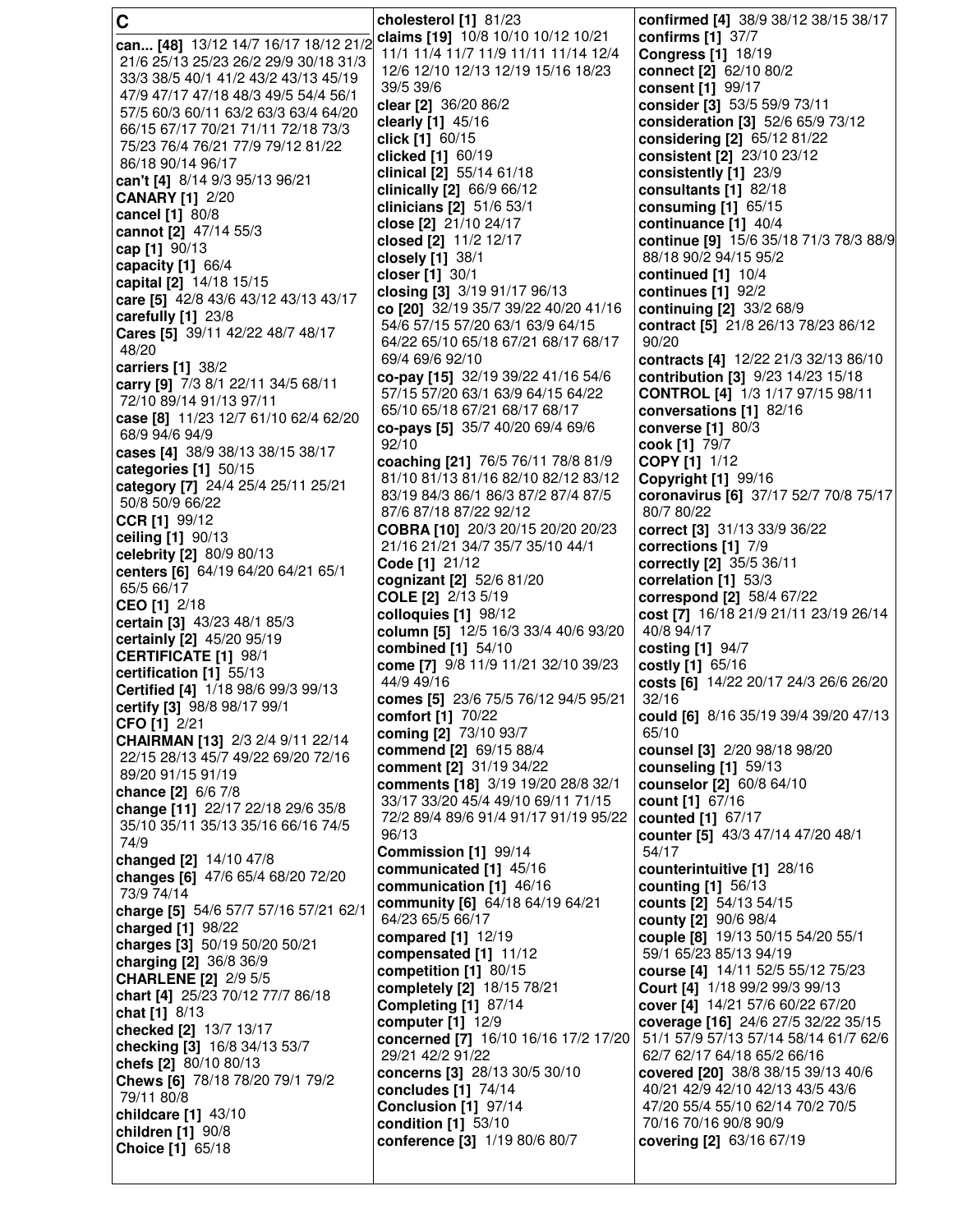| C                                                           | determine [3] 61/17 61/21 61/22                                             | driving [1] 78/11                                                   |
|-------------------------------------------------------------|-----------------------------------------------------------------------------|---------------------------------------------------------------------|
| COVID [11] 3/10 11/7 11/14 40/15                            | determined [3] 61/11 66/9 66/13                                             | drug [9] 3/13 18/19 72/12 72/14 72/20                               |
| 42/9 42/12 44/21 70/14 71/2 92/7 96/6                       | diabetic [1] 53/6<br><b>DIANE [18]</b> 2/21 3/6 3/10 20/1 28/15             | 73/1 73/8 73/20 74/18<br>drugs [8] 43/3 47/8 47/9 47/12 73/10       |
| COVID-19 [5] 3/10 11/7 42/9 44/21                           | 32/5 33/9 34/17 35/1 35/4 37/17 38/19                                       | 73/12 73/16 73/17                                                   |
| 96/6                                                        | 45/2 45/8 49/13 52/8 70/10 96/3                                             | due [1] 80/6                                                        |
| created [1] 76/2<br>creates [1] 85/4                        | Diane's [6] 13/23 19/18 21/19 28/6                                          | duly [1] 99/1                                                       |
| CREW [6] 2/8 5/2 22/2 33/16 71/21                           | 33/6 70/6                                                                   | during [10] 10/1 10/16 12/17 59/22                                  |
| 71/22                                                       | did [10] 12/22 16/1 26/7 31/15 34/6                                         | 59/23 71/2 71/5 81/21 92/5 92/7                                     |
| crisis [1] 71/2                                             | 34/9 42/22 78/1 79/12 85/16                                                 | dwindling [1] 23/15                                                 |
| Cross [27] 20/22 38/8 39/4 39/9 41/21                       | didn't [3] 28/1 46/17 85/14                                                 | Ε                                                                   |
| 45/22 46/11 49/17 49/19 50/2 51/3                           | difference [1] 27/10<br>different [4] 11/13 26/1 26/3 64/2                  | each [3] 50/9 66/22 67/17                                           |
| 56/15 58/17 61/15 63/14 66/14 66/18                         | difficult [3] 53/10 78/9 82/11                                              | earlier [3] 45/10 46/2 52/8                                         |
| 70/13 71/9 71/19 78/16 78/21 79/23                          | dig $[1]$ 48/3                                                              | early [16] 23/14 23/15 23/19 23/22                                  |
| 82/17 84/15 86/12 92/4<br>curbside $[1]$ 46/4               | diligently [2] 10/3 23/8                                                    | 24/12 26/9 26/9 27/11 30/7 35/14 36/4                               |
| current [7] 33/8 54/4 57/5 61/4 64/13                       | direction [1] 98/14                                                         | 36/20 37/1 37/6 41/4 42/13                                          |
| 65/10 67/4                                                  | Directions [3] 51/5 61/16 66/14                                             | earn [2] 87/16 87/23                                                |
| currently [16] 50/23 54/9 54/17 54/23                       | directly [1] 79/2                                                           | easier [1] 51/15                                                    |
| 55/5 57/6 61/5 61/8 61/9 62/7 62/21                         | <b>DIRECTOR [2] 2/19 2/22</b>                                               | easily [1] 44/13<br>easy [1] 63/18                                  |
| 67/7 70/16 71/4 71/11 84/12                                 | DirectorPoint [3] 9/13 20/10 72/18<br>discount [4] 25/15 27/8 27/8 35/17    | eat [1] 79/7                                                        |
| customary [1] 98/22                                         | discussion [5] 6/18 7/16 22/2 34/15                                         | <b>EATON [1] 2/23</b>                                               |
| D                                                           | 97/3                                                                        | Eaton4 [1] 3/3                                                      |
| daily [1] 53/9                                              | disease [2] 86/10 86/11                                                     | economy [1] 16/18                                                   |
| data [1] 76/15                                              | divided [3] 50/15 50/18 60/9                                                | educate [1] 79/5                                                    |
| date [7] 13/15 13/19 71/6 71/8 71/9                         | divisions $[1]$ 53/19                                                       | <b>EDUCATION [3] 1/2 1/16 98/10</b>                                 |
| 82/7 83/14                                                  | do [60] 6/2 8/10 10/5 10/6 10/16 10/18 effect [2] 41/12 71/12               | effective [3] 39/17 40/10 87/11                                     |
| DAVE [11] 2/22 3/12 3/14 3/15 49/16                         | 18/12 18/13 19/21 26/17 28/13 29/6<br>29/8 30/16 31/3 34/21 35/4 44/16 45/7 | effectively $[1]$ 62/15                                             |
| 69/1 74/17 88/2 89/15 90/22 96/2                            | 45/14 45/18 46/8 46/14 47/2 47/7 47/9                                       | efficient [1] 68/7                                                  |
| <b>DAVID [1] 2/18</b><br>day [21] 13/8 25/11 54/9 55/3 56/5 | 47/12 48/3 48/9 49/16 53/9 53/11 56/3                                       | either [3] 20/21 61/13 62/22                                        |
| 56/8 56/14 58/5 58/6 58/8 58/10 58/12                       | 57/14 61/9 62/7 65/3 65/7 67/3 67/19                                        | elective [1] 10/20                                                  |
| 59/22 59/23 60/13 60/17 63/1 64/8                           | 69/10 74/1 76/19 81/22 82/19 83/18                                          | eligible [10] 21/6 26/12 28/23 30/10                                |
| 67/14 68/1 99/5                                             | 83/20 83/21 84/13 85/1 85/7 88/5                                            | 30/15 36/7 38/12 42/5 87/13 87/20                                   |
| days [21] 40/4 40/13 41/4 45/13 54/16                       | 88/17 90/3 94/10 95/6 95/7 95/20 96/9<br>98/8                               | eligibles [1] 39/2<br><b>ELMORE [1] 98/4</b>                        |
| 54/18 55/2 56/2 56/3 56/11 56/12 57/9                       | doctor's [3] 39/23 43/4 47/21                                               | else [5] 9/3 9/3 32/5 32/6 85/7                                     |
| 58/15 59/19 60/1 60/13 60/17 63/3<br>64/7 74/6 74/8         | doctors [2] 12/16 92/14                                                     | email [2] 79/9 79/12                                                |
| deadline [1] 87/16                                          | document [1] 99/16                                                          | <b>EMILY [3] 2/23 3/3 4/4</b>                                       |
| deal [1] 53/15                                              | does [3] 58/12 83/10 86/8                                                   | employee [6] 15/7 24/2 43/21 49/2                                   |
| deaths [2] 38/21 39/3                                       | doesn't [4] 27/9 40/7 61/6 81/17<br>doing [19] 9/20 17/18 19/4 19/7 38/3    | 98/18 98/19<br>employees [2] 24/16 45/17                            |
| decide [1] 41/6                                             | 44/20 47/11 51/2 62/15 62/16 62/18                                          | <b>EMPLOYEES' [3] 1/2 1/17 98/10</b>                                |
| decided [1] 46/21<br>decision $[1]$ $71/7$                  | 63/17 65/2 68/7 69/22 78/16 83/22                                           | employer [3] 9/22 14/23 15/18                                       |
| decisions [1] 79/6                                          | 84/18 88/21                                                                 | employers [3] 9/22 10/3 10/6                                        |
| decrease [1] 13/13                                          | dollar [5] 21/6 41/16 57/15 67/21 94/4                                      | encourage [3] 29/23 31/2 84/23                                      |
| decreased [1] 29/2                                          | dollars [2] 17/8 93/9                                                       | encouraging [2] 44/7 79/15<br>end [11] 12/12 13/7 13/14 13/16 14/15 |
| deductible [1] 57/8                                         | <b>DON [2]</b> 2/19 3/19<br>don't [21] 5/9 10/18 12/2 31/12 31/20           | 14/19 39/13 41/4 41/5 45/11 45/12                                   |
| deeper [1] 48/3                                             | 32/21 39/2 44/4 48/20 56/4 61/7 66/10                                       | ends [1] 45/19                                                      |
| deeply [2] 29/21 30/4                                       | 71/5 71/6 71/10 78/23 81/5 83/20 87/4                                       | engage [2] 78/4 82/13                                               |
| deer [1] 18/16<br>deficit [2] 94/23 95/2                    | 92/23 95/12                                                                 | engaged [3] 60/3 77/1 78/3                                          |
| define [1] 59/1                                             | done [9] 8/9 10/21 29/22 39/9 41/19                                         | engagement [4] 75/12 75/22 78/10                                    |
| defines [1] 60/12                                           | 42/1 66/3 69/3 85/12                                                        | 78/12                                                               |
| degree [2] 52/18 85/23                                      | Donna [4] 34/18 37/11 72/22 96/2                                            | engaging $[1]$ 76/21<br>enhance [1] 51/12                           |
| delay [1] 28/11                                             | double [1] 34/13<br>down [12] 10/8 10/22 11/3 12/19                         | Enhanced [5] 3/11 49/17 49/19 50/2                                  |
| delivery [2] 42/4 46/5                                      | 18/11 26/20 73/4 77/2 80/11 85/9 93/3                                       | 71/19                                                               |
| dental [4] 11/1 11/4 32/21 32/22<br>dentist [2] 11/2 12/16  | 93/13                                                                       | enhancement [1] 32/17                                               |
| Department [4] 43/20 48/18 83/9 90/1                        | downturn [1] 91/23                                                          | enhancements [5] 3/8 3/16 37/15                                     |
| departments [1] 90/6                                        | DR [10] 2/6 2/7 2/18 28/11 31/23 34/21                                      | 39/16 89/2                                                          |
| dependent [3] 43/11 43/12 43/17                             | 45/5 69/13 69/18 69/19<br>dramatic [1] 94/18                                | enjoy [1] 78/22<br>enough [2] 8/10 14/21                            |
| <b>DEPUTY [1] 2/19</b>                                      | draw [6] 9/15 51/22 52/11 76/7 77/6                                         | enrollment [2] 11/20 11/22                                          |
| designed [1] 79/4<br>detail [1] 74/13                       | 85/10                                                                       | ensure [1] 55/13                                                    |
| determination [2] 45/23 48/15                               | drives [1] 52/3                                                             | entertain [1] 79/5                                                  |
|                                                             |                                                                             |                                                                     |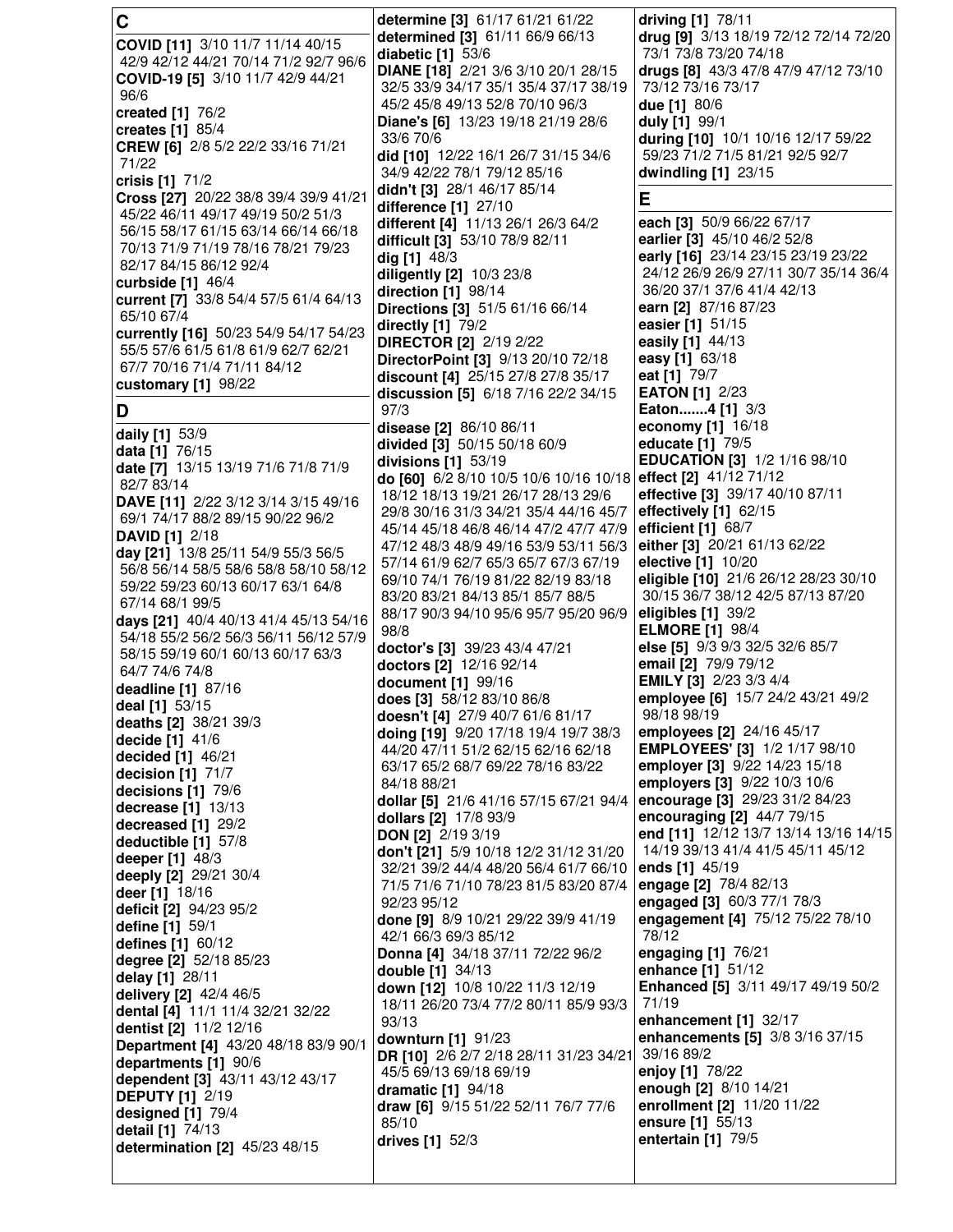**E entry [1]** 59/9 **environment [1]** 69/21 **equip [1]** 53/14 **equivalence [1]** 73/13 **Eric [1]** 4/14 **ERISA [1]** 48/22 **escalate [1]** 65/14 **escalates [1]** 54/6 **especially [3]** 10/19 65/11 69/3 **estimated [3]** 56/16 58/18 63/13 **evaluated [1]** 40/4 **evaluating [1]** 45/21 **even [15]** 10/21 26/19 26/20 30/23 36/13 41/3 42/12 44/13 46/14 46/18 54/23 66/8 74/1 78/5 85/14 **event [4]** 43/14 80/5 80/11 80/18 **events [1]** 44/3 **ever [1]** 73/17 **every [5]** 6/6 24/3 40/4 40/13 77/11 **everybody [4]** 8/4 8/17 62/3 84/14 **everyone's [1]** 36/3 **everything [3]** 10/5 18/11 73/20 **evidenced [1]** 99/3 **exactly [1]** 41/20 **example [3]** 27/3 29/4 85/8 **examples [2]** 23/5 29/3 **exceed [1]** 66/15 **excellent [4]** 32/14 41/8 69/1 83/10 **except [1]** 55/10 **exception [1]** 24/21 **excited [2]** 77/17 80/1 **exciting [1]** 80/18 **exclusion [1]** 73/15 **Excuse [2]** 38/19 60/18 **execute [1]** 62/3 **exit [1]** 79/18 **expansion [2]** 3/9 37/16 **expect [2]** 45/14 63/15 **expected [1]** 32/16 **expecting [1]** 11/18 **expenditure [1]** 90/12 **expensive [1]** 19/2 **experience [1]** 58/1 **expiration [1]** 71/6 **expire [1]** 86/15 **expired [1]** 71/12 **expires [1]** 99/14 **explain [2]** 26/2 35/20 **exposed [1]** 92/16 **extend [1]** 41/7 **extent [1]** 44/11 **extra [1]** 32/22 **extremely [2]** 8/4 88/10 **eye [1]** 12/16 **eyes [1]** 82/7 **F facilities [1]** 55/9 **facility [28]** 42/10 50/18 50/20 53/22 54/1 54/8 55/1 55/11 56/18 57/1 58/6 58/8 58/13 59/8 59/17 59/21 59/22 60/5 60/22 61/3 61/6 61/13 61/20 63/9 63/22 64/5 67/23 68/4 **fact [2]** 9/21 12/21 **fair [4]** 9/16 13/5 13/10 13/14 **fall [1]** 44/4

**family [2]** 20/22 39/10 **family's [1]** 17/3 **far [7]** 38/17 39/1 47/14 75/14 84/5 93/20 95/10 **farther [1]** 10/22 **favor [8]** 6/20 7/18 22/6 33/22 72/4 89/8 91/7 97/5 **fear [1]** 69/5 **feel [3]** 9/18 65/1 65/10 **few [7]** 12/21 41/4 49/23 56/3 60/13 60/13 78/12 **fewer [3]** 12/21 24/5 24/5 **Fifteen [1]** 96/19 **fight [1]** 53/11 **filled [1]** 41/3 **filling [2]** 45/10 46/2 **finally [1]** 41/21 **financial [11]** 3/6 9/6 9/9 13/21 13/23 50/12 56/16 58/18 63/13 66/19 92/22 **financially [2]** 91/21 98/20 **find [2]** 18/9 89/21 **firestorm [1]** 39/18 **first [11]** 9/5 11/18 12/6 15/19 15/22 27/3 39/11 52/13 53/21 65/12 65/13 **fiscal [8]** 10/13 12/8 19/19 21/16 93/4 93/10 93/11 94/21 **five [2]** 52/13 93/13 **fixed [1]** 30/15 **flat [1]** 63/9 **Flex [2]** 47/6 47/13 **flu [1]** 90/7 **folk [1]** 55/21 **folks [15]** 52/16 76/1 76/20 77/9 77/13 78/1 79/5 79/16 80/2 80/13 81/20 82/19 87/8 87/8 87/9 **following [5]** 21/12 37/23 74/12 79/22 99/4 **follows [1]** 73/20 **food [3]** 42/3 42/3 80/14 **foregoing [1]** 98/11 **foresee [1]** 95/12 **format [1]** 57/4 **formulary [11]** 3/13 72/12 72/14 72/20 73/2 73/8 73/22 74/11 74/13 74/15 74/18 **formulas [2]** 29/17 30/2 **forth [1]** 64/12 **forward [8]** 36/13 76/3 78/4 80/3 83/16 84/17 86/17 94/16 **found [1]** 99/4 **four [1]** 93/13 **frame [1]** 75/10 **frequently [2]** 25/15 25/17 **FSA [4]** 43/1 43/5 43/7 47/18 **full [1]** 56/2 **fun [2]** 80/18 87/8 **function [1]** 12/20 **fund [1]** 15/5 **funding [2]** 89/23 94/2 **further [4]** 50/18 60/9 98/17 99/1 **Furthermore [1]** 52/23 **future [3]** 82/8 85/17 95/14 **FY [6]** 33/7 33/8 33/14 89/2 89/17 91/2 **FY-2020 [2]** 33/7 89/2 **FY-2021 [4]** 33/8 33/14 89/17 91/2 **FY2021 [2]** 3/18 89/18 **FY2021..........................75 [1]** 3/17

**G gap [1]** 24/17 **gave [3]** 28/17 29/2 29/4 **gene [1]** 18/23 **general [2]** 2/20 50/14 **get [30]** 6/11 8/3 8/9 8/11 16/20 16/22 17/22 18/1 21/10 29/10 32/21 36/19 41/2 42/3 44/23 46/21 48/4 50/4 55/21 58/23 60/20 63/19 70/23 81/6 82/19 83/1 85/18 92/15 94/21 96/21 **gets [1]** 78/22 **getting [10]** 18/21 25/14 32/20 59/12 62/22 64/14 76/22 78/9 82/11 82/13 **give [13]** 23/4 24/10 26/1 37/17 38/4 50/6 72/23 74/17 78/15 90/3 90/5 90/7 96/23 **given [2]** 20/8 56/15 **giving [4]** 41/14 46/3 75/18 88/18 **go [24]** 4/3 10/9 13/3 14/11 16/15 16/23 19/15 22/16 27/9 29/9 32/7 40/21 41/2 42/18 46/21 47/17 59/21 62/8 62/12 74/12 81/6 81/11 92/14 94/15 **goal [1]** 44/22 **going [72]** 8/6 9/7 11/6 17/3 18/2 24/4 24/22 24/23 25/4 26/17 27/20 27/22 28/9 32/18 33/6 35/1 35/6 35/21 37/10 37/17 40/12 41/1 46/5 46/9 46/20 47/11 48/10 48/23 49/15 49/23 50/1 50/9 51/18 52/2 59/11 59/12 59/14 60/2 60/7 60/22 61/22 61/23 62/1 62/15 62/18 62/19 64/8 64/14 68/9 70/6 70/15 71/7 73/1 75/10 75/11 75/12 75/14 75/17 78/4 78/10 79/9 80/3 82/2 83/15 83/16 84/17 85/7 86/7 88/12 88/23 93/7 95/14 **good [8]** 8/19 9/10 26/13 32/23 43/8 49/21 69/8 96/10 **got [11]** 26/19 27/7 27/20 28/10 32/13 52/14 70/19 93/16 93/17 94/23 96/21 **gotten [1]** 81/5 **graduated [1]** 54/5 **graphic [1]** 52/2 **great [4]** 90/2 90/7 91/20 94/14 **greater [5]** 23/23 27/1 46/12 74/13 78/5 **greatest [1]** 16/13 **group [3]** 25/8 26/15 35/8 **guaranteed [1]** 90/12 **guess [3]** 30/10 45/12 96/17 **H had [27]** 6/6 7/8 9/17 9/18 11/10 12/11 14/11 19/20 20/8 25/2 25/11 29/23 37/8 38/8 38/12 38/14 38/15 38/22 39/10 39/20 79/21 80/7 82/15 83/6 85/16 93/17 93/18 **half [1]** 11/19 **HALLMARK [2]** 2/3 4/6 **Hallmark..........6 [1]** 3/4 **hand [2]** 6/10 12/5 **handle [1]** 14/23 **happening [1]** 82/7 **happens [1]** 94/19 **happy [2]** 10/2 41/23 **hard [4]** 14/12 23/4 66/10 95/3 **has [26]** 6/6 6/14 11/11 26/15 27/16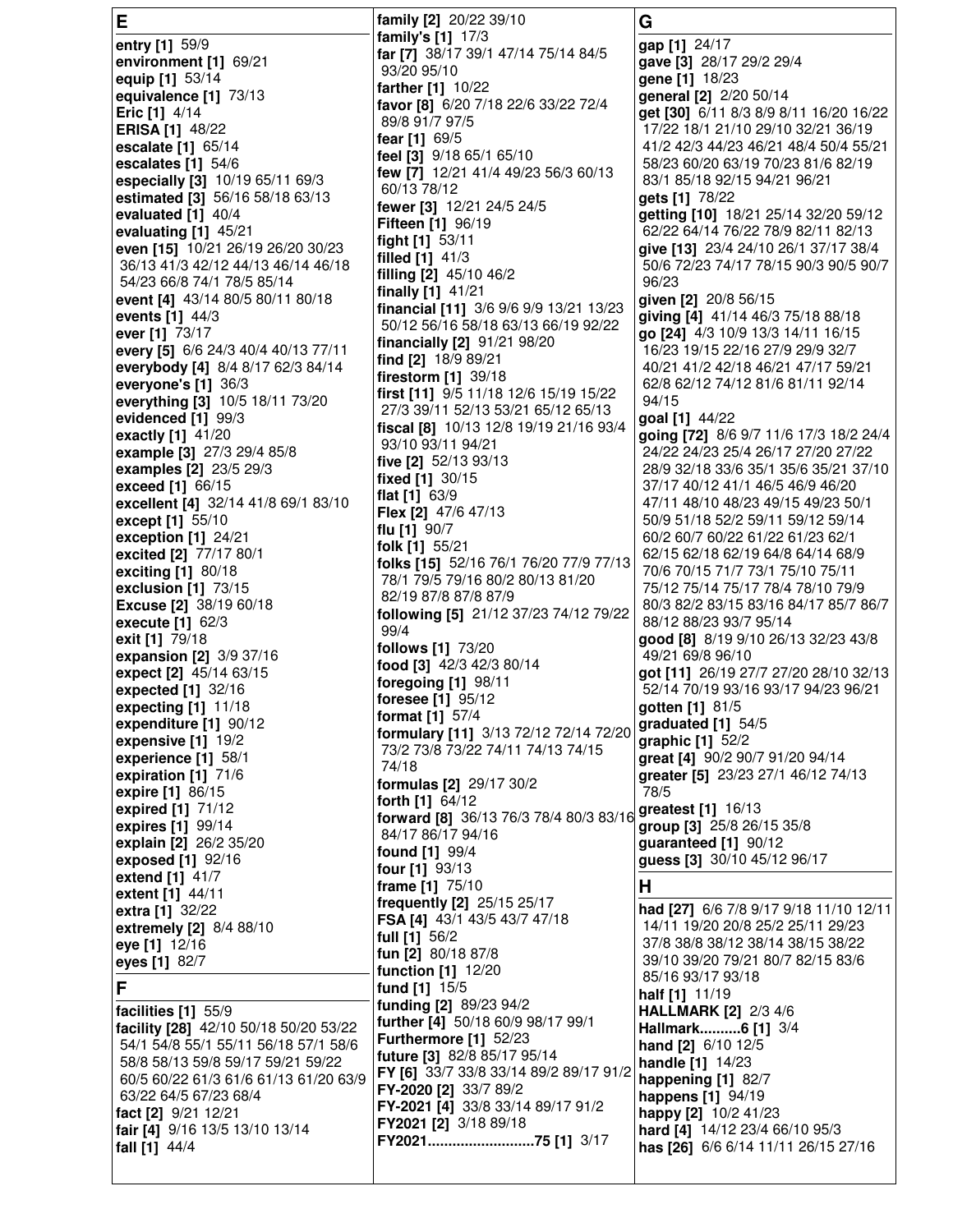| н                                                                          | <b>hundred</b> [1] 40/6                                                  | 12/1 12/2 12/5 12/14 13/17 13/18                                           |
|----------------------------------------------------------------------------|--------------------------------------------------------------------------|----------------------------------------------------------------------------|
| has [21] 31/19 36/17 39/9 39/18                                            |                                                                          | 14/14 14/18 14/19 14/20 17/10 17/22                                        |
| 39/22 41/16 41/19 41/21 42/1 46/7                                          | $I'II$ [1] 33/15                                                         | 17/23 21/10 23/2 23/13 24/7 26/2<br>29/21 30/3 30/10 31/10 31/12 31/20     |
| 50/23 52/7 53/7 56/15 69/2 71/7 78/16                                      | I'm [9] 16/18 16/20 17/9 19/10 28/9                                      | 31/21 31/21 32/14 37/7 41/7 42/17                                          |
| 81/13 84/14 88/11 89/3                                                     | 51/23 60/22 71/10 85/7                                                   | 44/13 45/16 45/18 47/8 47/8 47/10                                          |
| hassle [1] 62/19                                                           | I've [1] 25/23                                                           | 48/15 48/21 49/1 49/3 49/5 49/5 51/16                                      |
| have [172]                                                                 | idea [3] 24/10 85/16 85/20                                               | 52/18 53/10 56/5 57/17 58/3 58/7                                           |
| haven't [1] 46/1<br>having [8] 12/10 15/14 16/14 27/14                     | <b>identical</b> [1] 93/22                                               | 60/12 61/9 62/18 63/17 66/11 67/2                                          |
| 42/6 43/16 46/12 88/9                                                      | identification [1] 84/15                                                 | 68/7 69/17 70/18 74/1 77/10 77/13                                          |
| He [1] 4/17                                                                | identified [1] 84/17                                                     | 79/15 79/18 79/18 80/18 82/1 82/21                                         |
| headlights [1] 18/16                                                       | II [1] 3/4<br>$III$ [1] $3/5$                                            | 82/23 83/15 83/17 83/22 84/4 84/4<br>84/7 84/19 85/4 86/17 86/20 87/7 87/7 |
| health [83] 1/2 1/17 3/11 10/17 22/13                                      | illustrate $[1]$ 61/4                                                    | 87/21 88/16 88/17 89/22 90/13 92/1                                         |
| 29/1 40/18 41/11 41/15 42/8 43/1 43/5                                      | image [1] 84/4                                                           | 93/8 93/10 95/21                                                           |
| 44/6 49/18 49/20 50/3 50/5 51/4 51/5                                       | impact [10] 38/1 50/12 56/17 58/19                                       | it's [51] 7/10 15/3 16/2 17/12 23/18                                       |
| 51/7 51/21 52/4 52/8 52/14 52/17 53/3                                      | 63/13 66/19 73/23 74/2 88/11 91/23                                       | 26/4 26/4 27/22 28/10 31/15 31/15                                          |
| 53/4 53/12 53/15 54/1 54/11 54/13<br>56/7 56/9 56/13 58/2 58/9 58/13 59/10 | impacted $[1]$ 30/4                                                      | 37/9 40/9 40/9 41/3 46/19 47/23 51/8                                       |
| 61/16 64/9 64/19 64/21 65/1 65/19                                          | implemented [1] 12/8                                                     | 54/16 55/11 60/5 60/6 60/8 60/9 60/12                                      |
| 66/17 66/23 67/4 67/15 68/2 68/15                                          | important [2] 52/5 88/10                                                 | 61/11 62/5 65/3 66/8 66/12 69/1 69/8                                       |
| 70/4 70/15 70/20 71/20 76/4 76/17                                          | improved [1] 13/18                                                       | 70/19 71/4 71/11 71/12 78/8 79/2 79/3                                      |
| 76/21 77/2 81/9 81/10 81/13 81/16                                          | improvement [1] 51/10<br>improvements [2] 42/22 94/12                    | 81/6 81/16 81/17 81/18 83/8 83/13<br>83/13 84/5 85/19 92/23 93/7 95/18     |
| 81/20 82/10 82/12 82/18 83/10 83/12                                        | included [1] 15/4                                                        | item [9] 9/6 9/6 22/12 37/10 72/11                                         |
| 83/19 84/3 85/23 86/3 87/2 87/4 87/5                                       | including [1] 70/14                                                      | 72/11 75/3 75/8 89/21                                                      |
| 87/6 87/18 88/9 88/11 90/1 90/6 98/10                                      | income [1] 30/16                                                         | <b>itemized</b> [1] 47/11                                                  |
| healthcare [4] 16/13 17/4 23/16 44/23<br><b>hear</b> [1] $8/16$            | incomplete [1] 81/2                                                      | items [2] 49/23 88/12                                                      |
| heard [6] 13/23 19/18 21/19 28/6 33/6                                      | increase [22] 15/17 16/14 22/17 24/23   IV [2] 3/6 9/6                   |                                                                            |
| 74/17                                                                      | 24/23 25/5 25/17 26/23 28/22 30/12                                       | J                                                                          |
| hearing [1] 41/10                                                          | 30/13 30/23 31/1 32/15 35/21 56/9<br>57/13 65/20 68/17 79/14 79/21 95/19 | <b>January [1] 72/21</b>                                                   |
| heavier [1] 10/12                                                          | increased [1] 23/19                                                      | Jeana [3] 1/18 98/6 99/12                                                  |
| <b>held</b> $[1]$ $1/21$                                                   | increases [4] 18/22 35/6 35/8 94/17                                      | JEFF [2] 2/13 5/19                                                         |
| help [4] 28/18 31/3 31/4 44/21                                             | increasing [3] 69/5 95/10 95/13                                          | job [1] 83/10                                                              |
| helpful [1] 41/16<br>her [2] 5/14 21/19                                    | indicative $[1]$ 90/11                                                   | JOE [4] 2/14 5/21 5/23 69/12                                               |
| here [24] 4/7 4/9 4/13 4/17 4/21 5/1                                       | individual [4] 20/22 27/5 36/7 39/23                                     | <b>JOHN [3] 2/4 2/5 4/12</b>                                               |
| 5/4 5/7 5/11 5/13 5/18 8/10 20/14 24/9                                     | infections [1] 92/8                                                      | JOSEPH [2] 2/6 4/16                                                        |
| 29/15 34/19 37/12 41/11 52/1 59/2                                          | info [1] 52/2<br>info-graphic $[1]$ 52/2                                 | jump [1] 53/13<br>jumped [1] 18/15                                         |
| 60/19 70/11 76/6 96/10                                                     | information [4] 29/7 29/9 43/19 94/6                                     | jumping [1] 16/11                                                          |
| hereby [1] 98/8                                                            | inpatient [20] 39/15 40/9 50/16 50/19                                    | June [2] 39/17 40/10                                                       |
| herein [1] 98/16<br>hey [2] 84/20 85/6                                     | 50/22 53/18 53/19 53/22 56/18 56/21                                      | June 1st [1] 39/17                                                         |
| highest [1] 30/12                                                          | 57/16 58/9 58/21 59/16 60/6 64/4                                         | jurisdiction [1] 48/21                                                     |
| hit [1] 76/11                                                              | 67/10 67/18 67/22 67/23                                                  | just [51] 8/4 8/8 8/8 8/14 12/15 12/20                                     |
| <b>hitting [1] 77/16</b>                                                   | insert [2] 20/9 20/11                                                    | 13/19 16/15 17/1 18/15 22/15 24/10                                         |
| HMO [1] 32/10                                                              | instead [3] 68/8 82/20 87/21<br>insulin [1] 53/7                         | 24/13 26/4 30/19 30/21 32/20 33/11<br>33/13 34/12 34/23 36/3 36/12 36/19   |
| Hold [1] 34/20                                                             | insurance [4] 1/2 1/17 29/1 98/10                                        | 41/1 43/19 44/18 46/5 46/20 48/1                                           |
| home [6] 41/13 43/10 52/3 59/14 60/3                                       | intelligence [1] 46/9                                                    | 48/17 55/6 59/16 60/7 62/14 63/17                                          |
| 70/23<br><b>Honestly [1] 26/16</b>                                         | intended [2] 29/23 65/3                                                  | 64/1 64/17 66/10 71/4 75/10 77/14                                          |
| honing [1] 77/2                                                            | intense [1] 60/6                                                         | 78/9 78/12 81/16 85/22 86/19 87/7                                          |
| hope [3] 6/6 7/7 95/21                                                     | <b>intensity</b> [1] 60/10                                               | 94/5 95/11 96/9                                                            |
| hopefully [1] 38/5                                                         | intensive [7] 59/5 60/11 60/18 61/13                                     | K                                                                          |
| hoping [1] 16/16                                                           | 62/23 65/15 68/5<br>intent [3] 23/12 23/16 23/21                         | keep [5] 19/8 30/21 83/5 84/18 86/22                                       |
| hospital [1] 57/19                                                         | <b>interest</b> [1] 47/3                                                 | <b>KELLI</b> [2] 2/15 4/19                                                 |
| hospitalization [5] 59/5 60/16 61/14                                       | interested [2] 37/21 98/21                                               | <b>Kelly [1] 4/10</b>                                                      |
| 62/23 68/4<br>hospitals [1] 92/15                                          | investments $[1]$ 9/16                                                   | kind [9] 7/9 51/20 52/3 60/15 66/2                                         |
| hours [4] 59/23 60/13 60/17 64/7                                           | involved [1] 62/3                                                        | 66/5 84/2 85/22 86/19                                                      |
| how [16] 9/20 20/19 37/22 38/21 46/10                                      | <b>iPads</b> [1] 8/21                                                    | kit [2] 42/16 42/16                                                        |
| 50/7 51/20 52/7 64/1 66/2 79/9 80/1                                        | IRS [2] 43/20 48/17                                                      | know [65] 5/9 8/8 8/20 16/19 16/23<br>22/20 22/23 27/23 29/2 29/20 29/22   |
| 82/9 82/19 85/11 85/12                                                     | is [203]<br><b>issue</b> [1] 24/8                                        | 30/16 30/20 32/9 37/20 38/16 38/23                                         |
| However [4] 62/8 65/5 81/15 84/21                                          | <b>issued</b> [1] 43/22                                                  | 41/6 43/11 44/18 46/12 46/13 46/18                                         |
| huge [1] 27/8                                                              | <b>issues [5]</b> 42/6 52/14 52/15 52/17                                 | 47/12 48/4 52/12 69/21 74/22 78/7                                          |
| <b>Human</b> [1] 44/6<br>Humana [6] 41/22 41/23 42/3 42/15                 | 53/16                                                                    | 81/22 82/19 82/21 83/15 84/3 85/5                                          |
| 42/18 92/5                                                                 | it [95] 8/8 8/9 8/11 8/16 11/18 11/23                                    | 85/8 85/11 85/12 88/4 88/8 91/21 92/4                                      |
|                                                                            |                                                                          |                                                                            |
|                                                                            |                                                                          |                                                                            |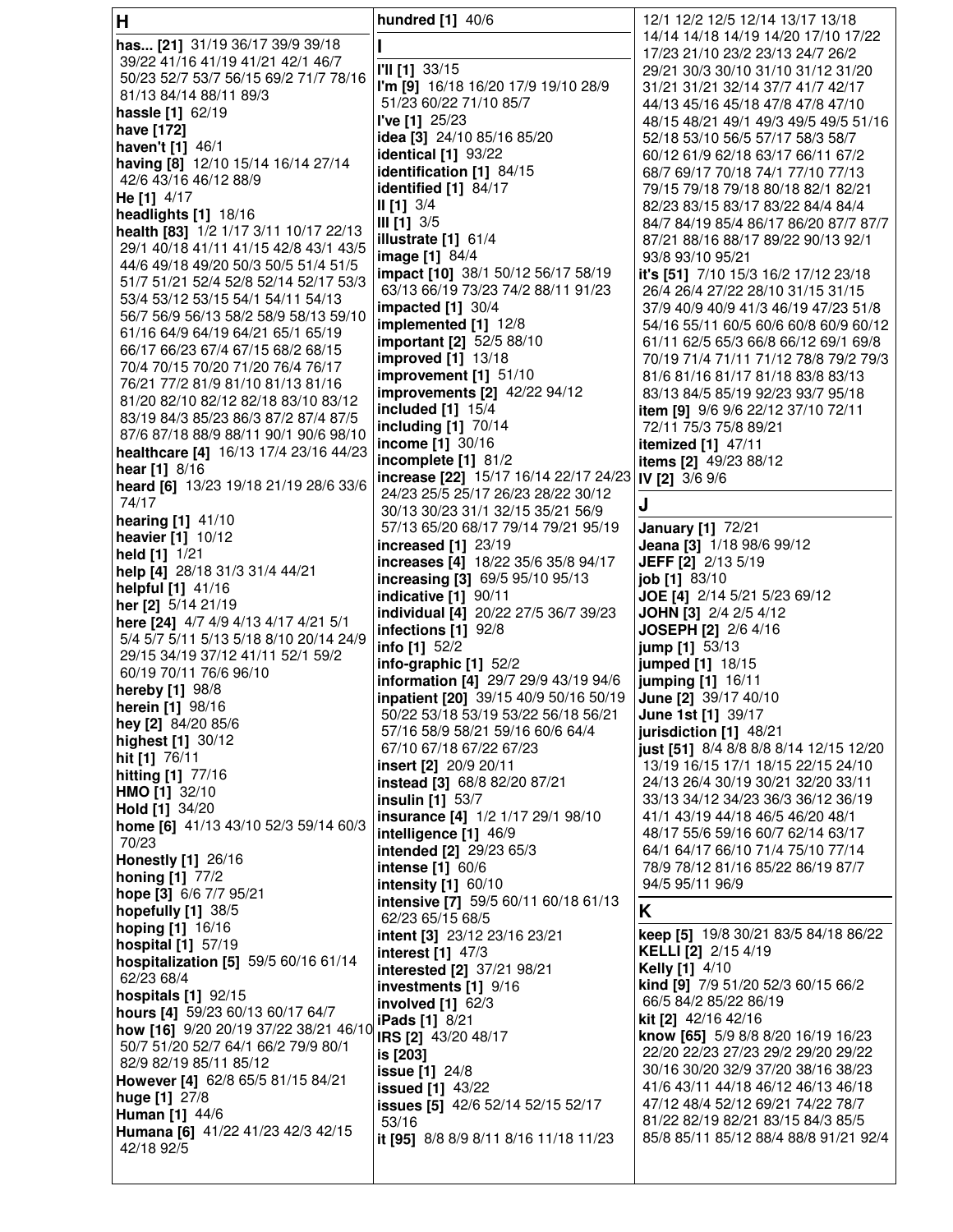| K                                                                       | longer [7] 30/1 54/7 56/11 62/12 67/16 mean [4] 8/6 15/17 61/7 81/17          |                                                                             |
|-------------------------------------------------------------------------|-------------------------------------------------------------------------------|-----------------------------------------------------------------------------|
| know [23] 92/8 92/13 92/17 92/19                                        | 86/13 87/22                                                                   | meaning [1] 90/14                                                           |
| 92/21 92/23 93/1 93/2 93/3 93/19 94/1                                   | look [32] 6/6 7/8 8/2 9/5 12/4 14/12<br>14/12 15/2 16/17 20/9 27/3 38/18 40/5 | means [3] 70/18 70/21 81/3<br>measure [1] 43/18                             |
| 94/7 94/7 94/13 94/15 94/19 94/22                                       | 42/7 47/18 48/3 50/10 50/11 53/17                                             | meat [3] 85/13 85/14 85/18                                                  |
| 94/22 94/23 95/7 95/12 95/16 96/9                                       | 53/21 56/22 57/2 58/22 70/9 72/17                                             | mechanisms [1] 94/2                                                         |
| knowing [1] 37/21                                                       | 75/11 75/15 77/8 92/21 93/2 93/13                                             | media [1] 79/22                                                             |
| L                                                                       | 93/19                                                                         | medical [9] 53/3 55/14 57/17 57/18                                          |
| lab [2] 39/12 42/9                                                      | looked [2] 20/19 25/10                                                        | 57/20 58/3 61/17 63/8 67/7                                                  |
| Labor [2] 43/20 48/18                                                   | looking [13] 20/6 20/7 20/10 20/11                                            | Medicare [10] 21/5 26/11 28/22 30/9                                         |
| laid [1] 86/19                                                          | 20/12 41/22 44/10 48/10 55/16 57/11                                           | 30/14 36/6 36/7 38/11 39/1 42/5                                             |
| language [1] 18/21                                                      | 63/23 73/10 80/10                                                             | medication [1] 46/22                                                        |
| Large [1] 98/8                                                          | looks [4] 14/14 14/18 14/20 49/5                                              | medications [1] 53/8                                                        |
| last [13] 10/13 11/19 12/14 12/19                                       | <b>Lord</b> [1] 99/6                                                          | medicines $[1]$ 43/3                                                        |
| 12/23 18/12 35/23 36/2 72/19 74/3                                       | lose [1] 85/20<br>losing [1] 77/14                                            | MedImpact [7] 3/13 45/23 72/12 72/14<br>74/15 74/17 92/4                    |
| 75/8 79/8 85/13                                                         | loss [1] 78/5                                                                 | meet [1] 52/23                                                              |
| late [2] 39/4 51/2                                                      | lot [13] 27/7 30/18 35/14 46/4 46/16                                          | meeting [17] 1/3 1/18 3/5 4/3 7/4 7/7                                       |
| later [1] 78/13<br>law [13] 21/9 23/7 23/12 23/21 28/4                  | 51/2 52/12 69/22 69/22 82/15 93/1                                             | 7/12 35/23 36/3 79/8 96/18 96/22 97/2                                       |
| 29/16 29/17 29/23 31/14 31/16 31/22                                     | 93/12 96/7                                                                    | 97/12 97/15 98/9 98/15                                                      |
| 35/12 36/4                                                              | love [1] 31/4                                                                 | meetings [2] 76/13 78/19                                                    |
| laws [2] 23/9 38/3                                                      | lower [4] 16/17 60/10 65/17 68/16                                             | Mega [2] 80/5 80/7                                                          |
| <b>layer</b> [1] $64/3$                                                 | lowering [2] 69/4 69/6                                                        | member [20] 9/23 15/7 17/11 17/12                                           |
| least [4] 74/6 77/20 77/21 79/17                                        | LUKE [3] 2/3 3/4 4/6                                                          | 17/18 29/6 40/7 54/7 61/12 61/19 62/1                                       |
| <b>leave [4]</b> 20/4 20/15 20/20 21/17                                 | M                                                                             | 73/5 73/22 74/1 74/5 78/9 78/12 81/4<br>88/1 94/4                           |
| left [5] 54/3 57/5 61/3 77/9 96/16                                      | ma'am [3] 34/11 36/16 37/3                                                    | members [67] 2/2 6/22 7/19 9/11                                             |
| legislation [1] 25/7                                                    | <b>Mackey [1] 4/14</b>                                                        | 16/12 18/13 19/22 22/7 34/1 42/17                                           |
| Legislature [2] 23/18 94/3                                              | made [14] 6/14 7/10 28/8 31/19 45/5                                           | 44/21 44/22 46/17 49/22 51/15 51/17                                         |
| <b>lend</b> [1] 44/13<br>less [9] 12/15 25/5 27/21 28/23 30/8           | 70/7 71/7 75/16 77/10 77/13 80/21                                             | 53/15 53/23 56/1 56/12 59/21 61/8                                           |
| 36/5 90/16 93/8 93/16                                                   | 84/14 89/3 92/5                                                               | 62/6 62/8 62/10 62/17 62/21 63/11                                           |
| let [8] 9/2 22/19 22/23 27/23 43/11                                     | mailing [1] 42/16                                                             | 63/19 64/20 65/14 66/1 66/4 66/15                                           |
| 44/18 48/4 96/17                                                        | make [17] 6/9 20/5 22/20 25/19 43/13                                          | 67/8 68/6 69/5 72/6 73/18 79/3 80/12                                        |
| let's [12] 14/4 14/6 15/2 28/7 38/18                                    | 44/22 45/23 48/14 49/1 51/14 51/16<br>62/14 74/4 82/23 84/7 85/23 87/7        | 80/19 81/2 81/13 82/12 83/18 84/5                                           |
| 53/13 56/22 57/2 63/22 82/7 89/16                                       | making [5] 69/15 79/6 83/17 88/13                                             | 84/8 84/20 86/1 87/13 87/19 88/7<br>88/18 89/10 90/3 90/4 90/5 91/9 92/9    |
| 96/21                                                                   | 96/5                                                                          | 92/18 92/20 93/15 93/21 94/14 94/18                                         |
| letter [1] 84/14                                                        | <b>manage</b> [1] 53/9                                                        | 97/7                                                                        |
| LEURA [2] 2/20 96/3                                                     | management [5] 73/14 73/21 73/21                                              | members' [1] 75/13                                                          |
| level [4] 59/9 59/15 61/21 67/5<br>leverage [1] 85/22                   | 86/10 86/12                                                                   | membership [12] 10/14 38/2 41/17                                            |
| licensed [2] 64/10 99/1                                                 | mandated [1] 39/12                                                            | 42/4 42/5 44/17 46/7 47/4 52/9 79/10                                        |
| life $[2]$ 43/13 44/3                                                   | manner [3] 10/1 45/17 68/8                                                    | 86/14 96/4                                                                  |
| lifetime [3] 55/7 55/19 67/11                                           | many [5] 20/19 37/22 38/21 85/11                                              | memory [1] 36/4                                                             |
| lifting [1] 46/19                                                       | 85/12<br>March [10] 7/6 7/11 9/14 10/19 12/11                                 | menstrual $[1]$ 43/5                                                        |
| light [1] 75/16                                                         | 13/6 13/14 13/16 72/21 98/9                                                   | mental [41] 3/11 40/18 41/11 41/15<br>49/18 49/20 50/2 50/5 51/7 51/20 52/4 |
| like [42] 7/1 7/21 9/18 14/14 14/18                                     | March 10th [2] 7/6 7/11                                                       | 52/8 52/14 52/17 53/4 53/12 53/15                                           |
| 14/20 19/1 21/14 22/9 29/4 29/11                                        | March 31st [1] 72/21                                                          | 53/23 54/11 54/13 56/7 56/9 56/13                                           |
| 29/20 30/12 34/3 36/10 44/8 45/15<br>56/10 57/13 57/14 64/10 65/1 65/17 | marginal [1] 63/15                                                            | 58/2 58/9 58/13 59/10 64/9 64/19                                            |
| 67/13 67/19 67/20 67/22 68/16 69/14                                     | market [7] 9/16 13/5 13/9 13/10 13/14                                         | 64/21 64/23 66/17 66/22 67/4 67/15                                          |
| 72/8 80/14 80/15 85/1 85/2 86/22 87/1                                   | 73/11 91/23                                                                   | 68/2 70/4 70/14 70/20 71/19 94/11                                           |
| 89/12 91/11 92/20 95/14 96/1 97/9                                       | marketing [4] 19/4 26/18 78/17 79/4                                           | mention [1] 95/17                                                           |
| limit [20] 54/10 55/3 55/7 55/19 55/23                                  | marketings [1] 19/7                                                           | mentioned [2] 45/8 48/7                                                     |
| 56/9 56/14 58/5 58/6 58/8 58/11 58/12                                   | masks [2] 42/17 42/20<br>math [2] 23/5 23/6                                   | method [1] 22/19<br>middle [3] 10/11 40/5 76/8                              |
| 64/16 65/21 67/12 67/13 67/14 68/2                                      | MATRE [4] 2/6 4/16 69/13 69/19                                                | might [7] 17/22 44/11 53/6 81/21                                            |
| 68/18 77/19                                                             | maximum [2] 64/17 64/23                                                       | 82/22 85/20 96/9                                                            |
| limited [3] 84/10 84/12 84/22                                           | may [22] 1/22 8/14 11/5 13/8 16/19                                            | million [21] 9/17 9/18 10/11 10/23                                          |
| limits [1] 54/20<br><b>line [2]</b> $65/13$ 93/3                        | 20/8 26/23 27/2 28/2 35/1 35/12 35/13                                         | 11/3 11/17 11/19 14/16 14/17 14/19                                          |
| lines [1] 93/14                                                         | 38/7 38/11 38/16 43/9 45/11 65/14                                             | 15/4 15/11 15/14 56/19 58/19 66/20                                          |
| list [2] 47/11 84/15                                                    | 73/14 88/6 99/5 99/17                                                         | 66/20 68/21 90/11 93/6 93/8                                                 |
| listening [2] 88/5 96/4                                                 | May 12th [1] 38/11                                                            | mind [2] 9/19 30/22                                                         |
| little [9] 10/8 12/15 14/10 26/5 28/9                                   | maybe [2] 12/15 73/15                                                         | minimize [1] 73/22                                                          |
| 45/13 70/11 78/11 85/10                                                 | MCCOY [5] 2/9 5/5 72/1 89/4 97/3<br><b>MCMILLAN [3] 2/5 4/12 6/18</b>         | minute [2] 28/10 64/1<br>minutes [7] 7/4 7/7 7/12 32/2 39/21                |
| LLC [2] 99/16 99/17                                                     | me [11] 9/2 16/21 18/15 22/20 28/16                                           | 96/19 96/23                                                                 |
| LOA [3] 21/21 34/7 35/10                                                | 30/5 30/10 35/20 38/20 60/18 96/17                                            | <b>MINUTES7 [1] 3/5</b>                                                     |
| <b>LOCKRIDGE [2] 2/10 5/8</b>                                           |                                                                               |                                                                             |
|                                                                         |                                                                               |                                                                             |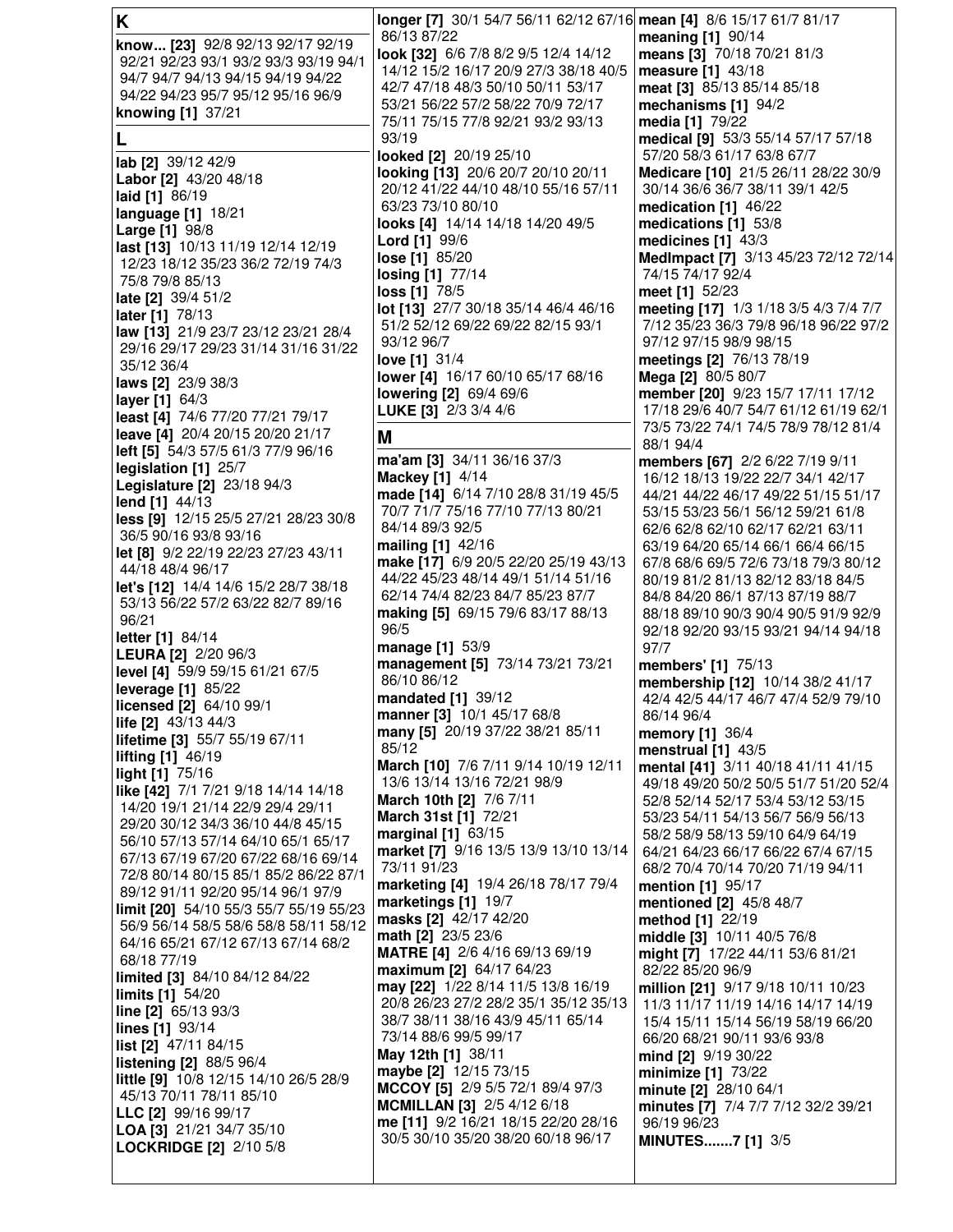**M misunderstood [3]** 16/5 17/16 18/5 **MOBLEY [7]** 2/12 5/17 6/14 15/21 36/17 37/4 91/3 **mode [2]** 29/4 29/4 **moment [1]** 9/4 **money [8]** 11/23 17/23 18/2 69/8 79/1 94/3 94/5 94/8 **Montgomery [2]** 1/5 1/21 **month [17]** 10/19 11/4 12/17 15/7 16/11 17/4 25/2 27/1 27/14 27/22 30/13 30/22 31/1 32/15 41/5 45/12 66/1 **month's [1]** 81/12 **monthly [4]** 20/5 20/16 28/21 87/17 **months [10]** 10/13 11/18 12/6 27/2 27/16 27/21 27/21 78/6 85/9 85/14 **more [51]** 11/12 11/19 12/14 16/17 18/2 18/13 19/13 19/21 25/21 26/5 26/6 26/20 26/22 27/16 27/20 28/20 30/15 35/17 35/18 35/20 46/13 49/1 51/13 51/16 53/10 54/20 55/20 60/6 60/16 60/17 60/17 62/18 63/7 63/10 65/15 65/15 65/16 66/8 69/7 78/11 81/20 84/7 86/1 87/7 87/8 87/8 92/10 93/12 93/18 94/8 95/1 **morning [2]** 9/10 49/21 **most [8]** 25/13 25/15 25/16 25/20 29/5 40/14 68/7 76/15 **most efficient [1]** 68/7 **motion [18]** 6/7 6/9 6/14 7/6 7/11 21/20 21/22 21/23 33/7 33/15 37/8 71/18 71/23 89/1 89/3 91/1 91/2 97/1 **motivating [1]** 83/3 **motivator [1]** 85/19 **move [8]** 12/3 14/4 14/7 34/17 75/2 86/3 87/1 89/16 **moved [2]** 6/12 7/13 **moves [2]** 80/20 92/5 **moving [8]** 11/15 12/18 13/12 20/3 26/8 36/13 76/3 86/17 **MR [14]** 2/3 2/4 2/5 2/11 2/13 2/14 2/19 2/22 7/15 31/6 38/20 69/20 91/18 95/8 **Mr. [21]** 6/18 7/14 9/11 22/1 22/14 22/15 28/13 31/19 37/13 45/7 49/22 72/16 75/5 89/3 89/20 91/3 91/15 91/16 95/23 96/2 96/12 **Mr. Chairman [9]** 9/11 22/14 22/15 28/13 45/7 49/22 72/16 89/20 91/15 **Mr. McMillan [1]** 6/18 **Mr. Twilley [2]** 22/1 91/3 **Mr. Wales [2]** 37/13 75/5 **Mr. Whaley [5]** 7/14 31/19 89/3 95/23 96/12 **Mr. Yancey [2]** 91/16 96/2 **MRS [1]** 2/10 **MS [8]** 2/8 2/9 2/12 2/15 2/20 2/21 2/23 97/3 **Ms. [17]** 6/14 9/7 14/4 15/21 22/2 33/16 33/17 36/17 37/4 37/6 37/12 71/21 71/22 72/1 89/4 91/3 97/2 **Ms. Crew [4]** 22/2 33/16 71/21 71/22 **Ms. McCoy [2]** 72/1 89/4 **Ms. Mobley [5]** 6/14 15/21 36/17 37/4 91/3 **Ms. Scott [4]** 9/7 14/4 37/6 37/12 **Ms. Shomaker [1]** 33/17 **Ms. Showmaker [1]** 97/2 **much [4]** 25/2 63/10 73/23 88/20 **multiple [8]** 59/18 59/23 60/1 60/1 60/14 63/4 64/7 64/7 **mute [2]** 8/21 8/23 **my [13]** 10/5 10/8 10/21 17/2 18/18 51/23 60/19 74/14 81/23 81/23 82/1 98/14 99/4 **N name [2]** 6/11 99/4 **nation [1]** 52/9 **naturally [6]** 58/15 77/6 77/12 78/1 82/17 85/2 **near [1]** 77/15 **necessary [1]** 66/9 **necessity [2]** 55/14 61/17 **need [35]** 4/4 6/7 6/15 7/5 7/10 7/11 7/15 8/7 10/5 11/23 12/2 21/20 21/22 22/1 28/8 33/7 33/11 33/13 41/7 43/10 44/23 45/4 45/18 55/21 56/3 61/13 63/11 71/18 71/23 85/14 89/1 89/4 91/1 91/21 97/1 **needed [1]** 94/13 **needs [1]** 61/12 **negative [5]** 13/16 25/1 74/5 76/16 91/23 **negatively [1]** 30/4 **negotiated [1]** 26/12 **neither [1]** 98/17 **nervous [1]** 94/11 **network [4]** 40/21 55/12 65/6 80/14 **never [1]** 26/16 **new [4]** 12/9 51/5 61/15 66/14 **next [13]** 7/5 13/1 14/9 16/19 19/4 22/12 37/10 72/11 80/17 81/11 83/16 86/22 94/19 **nice [1]** 69/16 **nicely [1]** 77/4 **night [1]** 60/3 **no [55]** 4/11 4/15 4/20 4/23 5/3 5/6 5/16 5/20 5/22 6/19 7/2 7/17 7/22 12/14 14/2 17/6 17/17 17/17 19/23 22/4 22/10 29/14 33/19 33/21 34/4 38/14 38/15 39/21 49/2 49/11 56/11 57/20 61/5 62/12 66/16 67/15 71/16 72/3 72/9 74/1 74/20 81/4 86/13 87/22 89/7 89/13 91/6 91/12 91/21 94/16 96/14 97/4 97/10 99/12 99/16 **non [4]** 42/12 47/7 47/9 70/14 **non-COVID [1]** 42/12 **non-COVID-19 [1]** 70/14 **non-prescription [2]** 47/7 47/9 **nonCOVID [1]** 40/16 **nonCOVID-19 [1]** 40/16 **normal [1]** 45/10 **normally [1]** 10/18 **not [62]** 7/10 10/14 10/20 12/1 12/11 14/8 14/10 14/22 16/14 16/20 17/11 17/12 17/17 18/11 22/18 23/23 29/8 30/9 30/15 30/17 31/15 34/19 35/6 35/10 35/16 36/5 36/21 37/11 42/14 43/10 44/3 44/8 47/20 47/23 48/9 48/16 49/3 54/16 54/16 55/2 55/10 56/13 60/5 63/18 65/3 68/7 70/18 71/12 79/1 81/4 81/9 81/15 82/23 83/18 85/7 86/15 87/3 90/11 92/13 94/9 95/20 96/9 **Notary [3]** 1/19 98/7 99/13 **notated [1]** 56/19 **note [2]** 32/1 64/17 **nothing [6]** 13/2 26/3 29/15 32/6 94/18 96/16 **notice [1]** 93/1 **notified [2]** 74/6 74/8 **notifying [1]** 74/10 **now [29]** 8/2 9/19 11/1 14/14 15/2 20/21 27/11 39/4 39/22 43/2 43/10 46/3 47/8 47/12 50/23 56/22 57/1 58/21 60/21 61/6 64/17 69/21 81/4 82/5 84/6 86/6 94/22 95/15 95/15 **number [7]** 21/2 39/2 52/21 84/19 90/7 93/14 99/4 **numbers [2]** 52/1 93/22 **nutshell [2]** 62/12 76/18 **O obtain [2]** 51/15 62/2 **obvious [1]** 82/22 **occupational [1]** 40/20 **occur [2]** 18/23 45/15 **occurring [3]** 25/15 25/17 29/5 **October [1]** 87/11 **off [2]** 25/16 34/15 **offer [1]** 87/21 **office [9]** 42/10 59/12 60/7 64/9 64/14 65/6 65/6 65/19 68/14 **offices [3]** 11/2 40/1 92/15 **offset [1]** 11/11 **often [3]** 52/23 74/1 76/11 **oh [5]** 17/15 17/15 18/14 19/10 71/22 **okay [59]** 6/2 6/13 8/17 8/19 12/2 13/22 14/3 14/6 16/4 16/8 17/15 17/19 18/4 18/17 19/7 19/12 19/17 20/1 21/18 22/5 23/2 24/2 24/9 24/20 25/22 26/7 26/19 27/10 28/5 29/19 31/11 31/18 32/4 32/8 33/5 33/15 34/12 34/16 34/20 35/19 36/14 37/8 37/20 39/8 40/7 41/7 44/4 46/19 48/5 49/7 49/12 58/20 66/21 71/17 72/15 74/16 75/7 90/21 96/20 **old [1]** 21/5 **once [5]** 41/2 48/14 49/4 74/21 95/8 **one [28]** 6/6 13/10 18/6 25/6 32/10 32/17 34/21 35/20 41/9 41/22 43/18 52/13 52/18 54/21 55/6 55/22 56/5 60/15 62/5 62/5 64/20 67/12 76/5 76/7 76/8 82/22 92/19 95/21 **ones [1]** 48/1 **online [2]** 76/2 77/12 **only [16]** 27/4 27/5 35/8 35/15 36/20 37/1 37/6 40/10 42/14 54/21 55/1 55/7 57/9 71/1 85/3 87/12 **open [2]** 11/20 11/21 **operating [1]** 11/16 **opportunity [2]** 10/16 88/19 **opposed [9]** 6/23 7/20 22/8 27/15 34/2 72/7 89/11 91/10 97/8 **optional [3]** 83/18 86/4 87/2 **order [4]** 3/3 4/1 15/6 41/13 **ORDER/ROLL [1]** 3/3 **ordinary [1]** 13/3 **organizations [1]** 44/1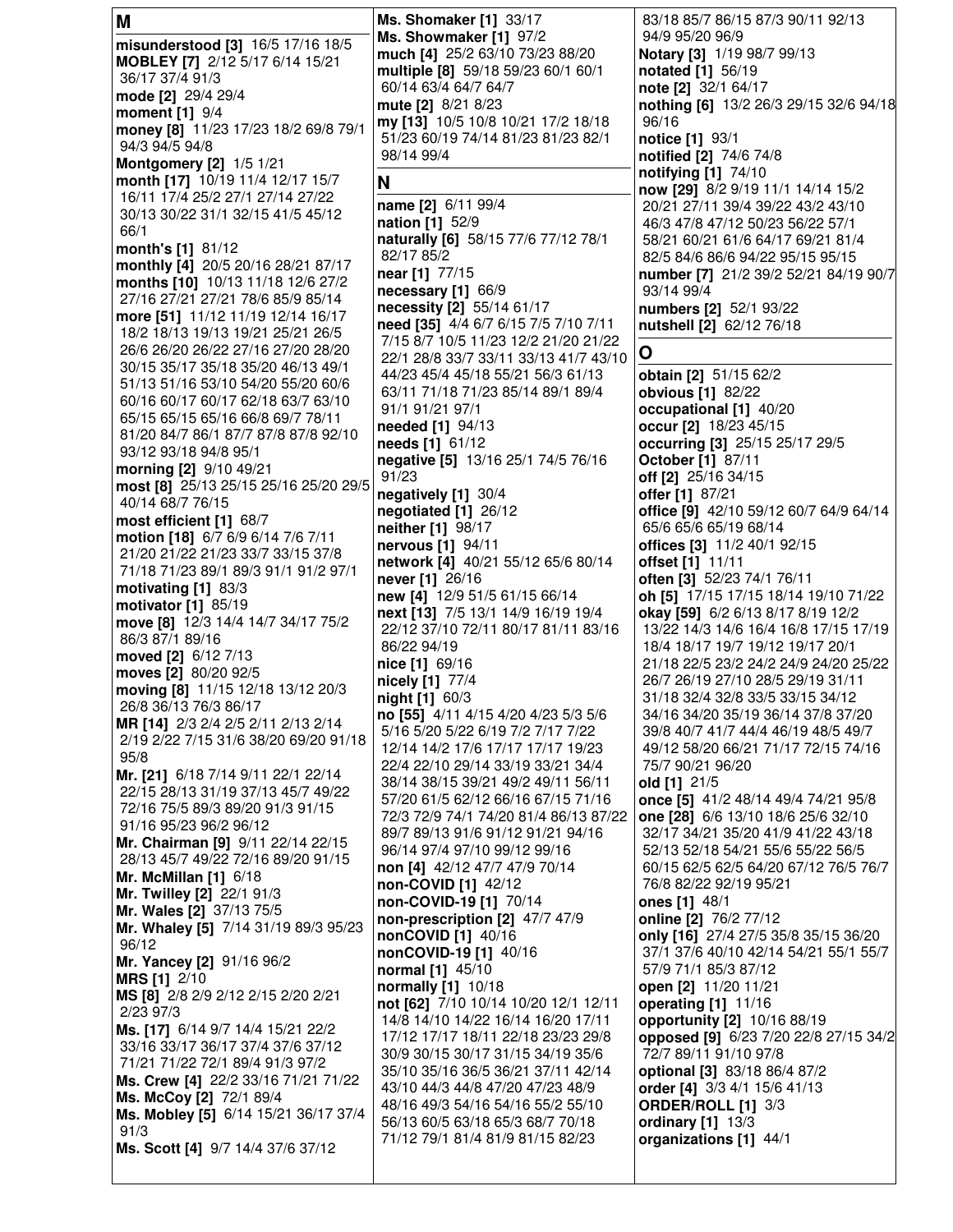| $\mathbf O$                                                                 | passed [1] 38/4                                                                                             | portion [1] 99/16                                                     |
|-----------------------------------------------------------------------------|-------------------------------------------------------------------------------------------------------------|-----------------------------------------------------------------------|
| other [17] 18/22 19/16 25/10 26/4 26/5                                      | past [1] 18/10                                                                                              | possible [3] 19/9 47/4 73/23                                          |
| 40/11 43/8 43/18 44/2 48/6 49/9 51/6                                        | path [1] 66/8<br>patient [3] 8/4 8/5 59/3                                                                   | possibly [2] 90/16 92/16<br>potential [1] 68/13                       |
| 53/8 71/14 88/12 95/22 96/13                                                | pay [26] 11/10 16/20 16/22 18/13 21/9   potentially [2] 60/14 73/13                                         |                                                                       |
| our [95] 4/3 9/5 9/6 9/21 9/21 10/2<br>10/14 11/16 12/13 14/21 16/11 18/10  | 26/16 27/15 32/19 32/22 39/22 41/16                                                                         | pounds [2] 77/14 77/19                                                |
| 19/4 19/18 19/21 20/17 20/18 21/7                                           | 54/6 57/15 57/20 63/1 63/9 64/15                                                                            | practice [1] 66/6                                                     |
| 21/11 23/14 26/18 30/13 32/16 37/22                                         | 64/22 65/10 65/18 67/21 68/17 68/17                                                                         | pre [1] 55/12                                                         |
| 38/1 38/2 38/11 41/17 42/4 42/4 42/17                                       | 90/14 90/16 93/10<br>paying [6] 9/22 10/7 24/15 27/6 63/16                                                  | precertification [1] 68/12<br>prefer [1] 8/16                         |
| 42/23 44/16 44/21 44/22 44/22 46/7                                          | 79/1                                                                                                        | premium [14] 25/7 25/9 25/12 25/17                                    |
| 46/17 47/17 47/17 48/12 48/21 50/4<br>50/10 51/3 51/8 51/15 51/17 52/9 52/9 | payment [2] 44/2 61/23                                                                                      | 26/15 26/23 27/13 28/21 28/21 29/1                                    |
| 53/1 53/13 53/14 54/4 56/23 57/2 57/5                                       | pays [7] 23/22 24/1 35/7 40/20 69/4                                                                         | 36/6 36/10 87/17 87/23                                                |
| 58/4 58/7 60/21 61/4 61/8 63/6 63/11                                        | 69/6 92/10                                                                                                  | premiums [9] 20/5 20/17 21/16 22/18                                   |
| 63/18 63/21 64/13 64/20 66/23 67/8                                          | PEEHIP [30] 2/22 3/7 15/5 26/15 31/15 25/16 35/6 95/10 95/12 95/17<br>37/19 44/4 50/23 62/11 67/4 67/6 71/6 | prepared [1] 20/14                                                    |
| 68/6 69/4 72/20 73/1 73/17 75/13                                            | 78/22 79/3 80/12 80/19 81/12 87/14                                                                          | prescribing [1] 74/7                                                  |
| 75/18 76/5 79/3 82/7 82/16 82/18 83/4<br>84/10 86/1 86/14 88/6 88/11 88/18  | 87/20 90/8 90/9 90/14 91/20 92/1 92/3                                                                       | prescription [12] 3/13 41/3 43/4 47/7                                 |
| 90/3 90/3 90/5 96/4 97/1 99/5                                               | 92/11 93/6 93/10 97/1 97/14                                                                                 | 47/9 47/19 47/22 72/12 72/14 72/20                                    |
| out [25] 8/11 9/23 13/2 18/15 23/2                                          | PEGGY [2] 2/12 5/17<br>penalty [2] 27/15 27/17                                                              | 73/1 74/18<br>prescriptions $[2]$ 45/10 46/2                          |
| 24/19 26/18 36/7 38/9 38/13 40/8                                            | people [25] 8/10 20/19 24/5 24/13                                                                           | presence $[1]$ 46/12                                                  |
| 42/19 52/18 59/3 73/2 78/6 79/19<br>84/19 86/20 88/16 90/7 92/14 92/20      | 24/21 25/3 25/9 25/11 25/20 27/18                                                                           | <b>PRESENT [1] 2/17</b>                                               |
| 94/17 98/16                                                                 | 29/22 30/8 30/11 37/22 38/10 43/9                                                                           | presentation [1] 70/6                                                 |
| out-patient [1] 59/3                                                        | 46/1 52/22 78/2 88/6 88/14 92/14 93/1<br>93/12 96/8                                                         | pressure [1] 81/23                                                    |
| outcome [1] 76/17                                                           | per [28] 15/7 15/7 15/7 27/1 27/13                                                                          | pretty [1] 80/11<br>prevalent $[1]$ 52/20                             |
| outpatient [23] 50/17 50/20 50/22                                           | 30/12 32/15 54/10 54/21 55/6 55/7                                                                           | previous [4] 29/3 58/6 76/13 78/19                                    |
| 53/20 58/22 59/6 59/8 59/8 59/21<br>60/11 60/22 61/2 61/6 61/12 61/14       | 55/19 55/23 56/8 58/10 60/17 60/17                                                                          | previously [1] 26/7                                                   |
| 62/23 63/9 63/21 63/23 64/5 68/3 68/5                                       | 63/1 64/16 64/23 65/21 65/22 66/1                                                                           | price [1] 18/20                                                       |
| 68/15                                                                       | 67/11 67/12 67/14 68/1 94/4<br>percent [1] 40/7                                                             | primary $[1]$ 42/8<br>priority [1] 73/19                              |
| outpatients [1] 40/12                                                       | perform [1] 90/2                                                                                            | proactive $[1]$ 73/9                                                  |
| outside [1] 48/19<br>over [25] 7/8 10/9 13/3 14/10 15/23                    | performance [2] 18/10 73/7                                                                                  | probably [3] 32/13 35/16 85/15                                        |
| 19/15 21/5 22/16 24/18 41/18 43/3                                           | period [4] 44/2 71/5 92/6 92/7                                                                              | procedure $[1]$ 66/12                                                 |
| 45/13 47/14 47/20 48/1 48/21 55/16                                          | person [2] 26/22 42/1<br>pharmacies [1] 46/3                                                                | procedures [2] 10/20 44/13<br>process [2] 8/5 43/2                    |
| 57/11 57/18 75/22 77/19 78/1 93/19                                          | pharmacy [5] 18/23 40/23 41/1 46/20                                                                         | processes [1] 44/12                                                   |
| 94/5 94/19<br>overnight [2] 54/2 59/18                                      | 67/7                                                                                                        | product [1] 32/14                                                     |
| own [1] 83/22                                                               | phases [1] 44/15                                                                                            | products $[1]$ 43/6                                                   |
| P                                                                           | phonecalls [1] 28/2<br>phycologist [1] 64/11                                                                | Professional [1] 98/6<br>professionals [1] 51/6                       |
| Pack [4] 76/4 76/21 77/1 82/18                                              | physical [1] 40/18                                                                                          | program [23] 3/15 3/16 25/8 25/10                                     |
| page [54] 9/12 10/9 10/11 11/15 12/3                                        | physician [12] 50/21 56/22 57/3 57/7                                                                        | 25/13 30/17 37/11 75/4 75/6 75/14                                     |
| 12/18 13/3 13/12 14/7 20/6 22/15 23/1                                       | 57/15 57/21 58/5 58/11 58/14 67/18<br>67/23 74/8                                                            | 75/20 76/23 77/12 78/3 78/4 83/7<br>83/23 84/21 87/14 87/20 88/7 89/2 |
| 25/23 26/8 27/4 33/4 38/18 39/9 41/18                                       | physicians [1] 40/17                                                                                        | 92/1                                                                  |
| 41/21 42/21 43/19 50/1 51/23 52/1<br>53/17 54/3 55/17 57/4 57/6 58/7 60/12  | physicians' [1] 92/15                                                                                       | programs [11] 3/7 37/19 76/11 78/8                                    |
| 61/3 65/8 66/21 70/9 70/13 72/17                                            | pick [1] 37/13                                                                                              | 82/10 82/13 82/14 82/20 84/11 84/13                                   |
| 72/19 73/4 75/9 75/21 76/3 76/7 77/5                                        | picks [1] 16/19<br>place [3] 8/12 66/12 73/13                                                               | 85/2<br>project [1] 95/20                                             |
| 77/8 78/14 80/20 82/5 86/18 86/19<br>89/22 90/11 92/22                      | plan [24] 1/2 1/17 22/13 48/12 48/21                                                                        | projected [2] 15/10 20/18                                             |
| pages [7] 13/1 19/13 22/16 23/3 74/12                                       | 54/10 54/21 55/5 55/6 55/23 56/8                                                                            | projecting [1] 94/16                                                  |
| 79/17 98/13                                                                 | 58/10 67/12 67/14 68/1 73/3 75/16                                                                           | projection [2] 19/14 78/2                                             |
| paid [1] 12/11                                                              | 75/19 75/23 80/22 81/1 83/16 83/17<br>98/11                                                                 | projections [6] 14/5 14/9 15/3 15/13<br>19/18 32/11                   |
| pandemic [2] 10/1 92/1<br>parallel [1] 85/11                                | planning [1] 80/4                                                                                           | proposal $[1]$ 58/7                                                   |
| part [10] 15/3 28/18 32/20 34/9 36/6                                        | platforms [1] 69/23                                                                                         | proposals [2] 67/1 69/16                                              |
| 48/17 49/16 78/9 82/11 89/16                                                | pleased [1] 73/6                                                                                            | propose [5] 55/18 55/22 56/8 67/10                                    |
| partial [5] 59/4 60/16 61/14 62/22 68/4 plus [2] 36/6 69/7                  | pocket [5] 9/23 24/19 36/7 40/8 94/17                                                                       | 68/8<br>proposed [4] 20/15 33/2 33/8 33/14                            |
| participant [1] 91/22<br>participate [5] 40/1 82/4 82/12 83/19              | point [6] 15/12 17/3 74/3 82/22 85/17                                                                       | <b>protect</b> [1] 68/12                                              |
| 88/19                                                                       | 92/20                                                                                                       | protected $[1]$ 95/11                                                 |
| participation [1] 75/13                                                     | points [2] 73/2 76/15<br>pool [1] 23/15                                                                     | protecting [1] 94/22<br>protocol [1] 66/2                             |
| particularly [1] 96/6                                                       | population [5] 26/12 29/7 37/23 38/12 proud [1] 10/2                                                        |                                                                       |
| parties [1] 98/19<br>partners [3] 51/3 53/1 82/16                           | 38/14                                                                                                       | provide [5] 51/13 61/7 62/7 66/4 92/6                                 |
|                                                                             |                                                                                                             |                                                                       |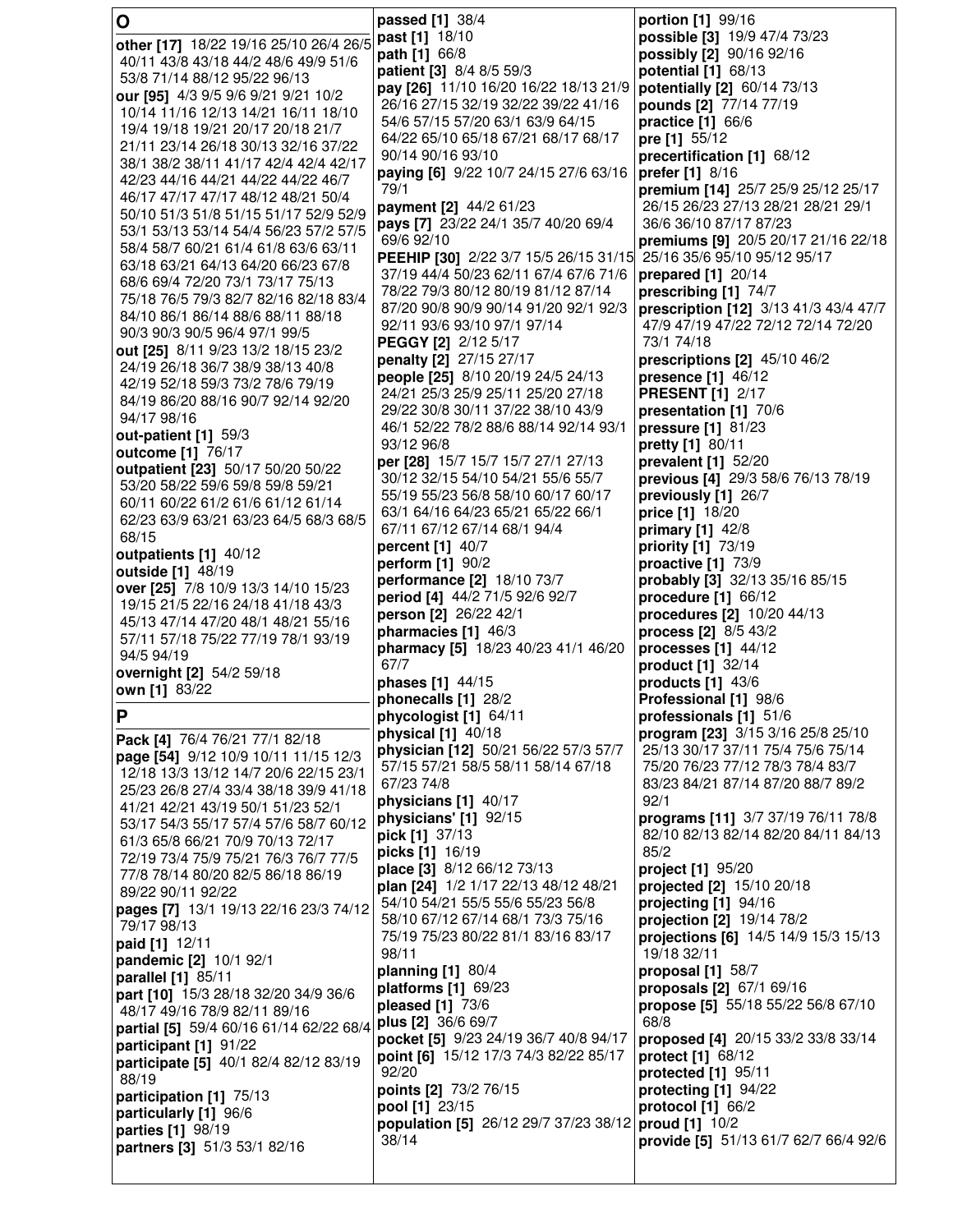| P                                                                           | <b>reducing [1] 32/18</b>                                                          | 93/15 93/21 93/23                                                              |
|-----------------------------------------------------------------------------|------------------------------------------------------------------------------------|--------------------------------------------------------------------------------|
| provided [3] 25/7 58/18 66/18                                               | reduction [4] 11/11 27/13 76/14 76/16 RETIREMENT [2] 1/1 1/20                      |                                                                                |
| provider [4] 59/11 61/20 64/10 70/20                                        | reevaluated [2] 40/12 45/11                                                        | retires [1] 93/17                                                              |
| providers [4] 63/23 65/20 68/16 76/5                                        | reevaluation $[1]$ 45/15                                                           | return [1] 13/15                                                               |
| providing [4] 42/3 62/6 62/17 68/6                                          | refer [1] 70/6                                                                     | reviewed [1] 66/13                                                             |
| providor [1] 51/4                                                           | referring $[1]$ 30/8                                                               | richness [1] 67/6                                                              |
| psychiatrist [1] 64/12                                                      | refill [2] 40/23 46/19                                                             | <b>Ricky</b> [1] 4/8                                                           |
| PUBLIC [8] 1/2 1/16 1/19 83/9 90/1                                          | refills [1] 42/14                                                                  | right [37] 4/2 9/19 11/5 12/5 14/14                                            |
| 98/7 98/10 99/13                                                            | refresh [1] 36/3                                                                   | 15/2 16/3 17/10 17/19 18/4 20/3 20/7<br>20/21 31/9 31/17 34/10 37/2 39/7       |
| purple [1] 77/7                                                             | regarding [3] 80/22 83/2 96/4<br>regardless [1] 30/14                              | 46/23 47/12 55/16 56/20 57/12 59/14                                            |
| put [6] 18/21 30/2 78/21 80/10 80/16                                        | regards [1] 73/20                                                                  | 60/20 63/20 65/8 72/11 77/8 80/20                                              |
| 84/19                                                                       | reiterate $[1]$ 95/8                                                               | 81/4 82/5 85/15 85/18 90/23 93/20                                              |
| putting [1] 17/23                                                           | relate [2] 13/1 22/17                                                              | 94/22                                                                          |
| Q                                                                           | related [9] 10/17 11/7 21/3 40/14                                                  | right-hand [1] 12/5                                                            |
| qualify [1] 30/18                                                           | 42/23 43/8 43/14 44/1 44/20                                                        | rightmost $[1]$ 33/3                                                           |
| qualifying [3] 43/13 44/2 44/3                                              | relative [2] 98/18 98/19                                                           | rights [1] 99/16                                                               |
| quality [1] 67/6                                                            | relax [1] 49/1                                                                     | rippling [1] 22/22                                                             |
| quarter [1] 72/19                                                           | remainder [1] 92/12                                                                | risk [1] 76/16                                                                 |
| question [11] 8/7 8/15 8/22 9/1 9/19                                        | remarkable [1] 19/6                                                                | road [1] 85/9                                                                  |
| 15/22 35/2 36/18 37/5 45/7 70/4                                             | remember [7] 19/3 36/11 39/20 53/18                                                | roll [4] 3/3 4/4 4/5 5/12                                                      |
| questions [18] 14/1 19/16 19/20 19/21                                       | 63/2 76/12 78/19                                                                   | room [7] 1/4 1/19 51/9 51/10 51/12                                             |
| 22/3 28/7 28/14 33/17 38/6 44/19 45/4                                       | remove [6] 58/8 58/10 58/12 67/14                                                  | 51/13 51/16                                                                    |
| 49/10 69/11 71/15 74/19 89/5 91/4                                           | 68/1 87/18                                                                         | roughly [2] 13/19 24/22<br>round [1] 36/12                                     |
| 98/12                                                                       | removing [4] 55/18 55/22 56/8 67/11<br>renewed [1] 86/16                           | row [1] 76/9                                                                   |
| quick [4] 63/5 78/15 79/18 81/15                                            | repackage [1] 84/3                                                                 | RSA [4] 2/18 2/19 2/21 2/23                                                    |
| quickly [2] 67/10 72/16                                                     | repeat $[1]$ 8/7                                                                   | run [1] 67/9                                                                   |
| quite [3] 30/23 31/1 60/6                                                   | report [12] 13/23 19/18 21/19 28/6                                                 | <b>RUSSELL [2] 2/11 5/15</b>                                                   |
| quorum [1] 6/3                                                              | 33/6 34/17 37/18 45/2 69/1 74/15                                                   |                                                                                |
| R                                                                           | 74/18 88/3                                                                         | S                                                                              |
| raise [4] 6/9 16/20 16/22 16/23                                             | reported [2] 1/18 98/9                                                             | safety [2] 42/16 42/16                                                         |
| ramifications [1] 22/22                                                     | Reporter [4] 1/19 98/7 99/3 99/13                                                  | said [11] 5/11 15/23 16/6 30/11 30/16                                          |
| range [2] 25/1 56/16                                                        | <b>REPORTER'S [1] 97/19</b>                                                        | 37/7 47/10 48/9 52/8 95/9 98/15                                                |
| rate [3] 26/19 33/8 36/5                                                    | Reporting [3] 99/2 99/16 99/17                                                     | same [13] 6/10 11/1 41/20 55/5 57/4                                            |
| rates [11] 16/23 20/15 21/21 32/11                                          | reports [1] 74/23                                                                  | 58/1 58/5 60/23 61/1 62/16 68/11                                               |
| 33/3 33/8 33/11 33/12 33/14 34/7                                            | reproduced [1] 99/17                                                               | 84/18 88/7                                                                     |
| 98/21                                                                       | request [5] 17/13 21/19 36/12 89/17                                                | <b>save [1] 69/8</b>                                                           |
|                                                                             |                                                                                    |                                                                                |
| rather [6] 62/13 67/19 80/4 84/17                                           | 89/18                                                                              | savings [3] 73/2 73/3 73/5                                                     |
| 84/19 90/12                                                                 | REQUEST89 [1] 3/18                                                                 | say [13] 6/21 7/18 11/6 16/1 22/6                                              |
| reached [1] 55/2                                                            | require [1] 92/14                                                                  | 33/23 72/5 78/7 80/12 80/14 89/9 91/8                                          |
| read [1] 23/3                                                               | required [18] 14/17 44/4 44/8 48/9                                                 | 97/6                                                                           |
| reading [1] 28/19                                                           | 55/13 83/6 83/7 83/13 83/14 84/6 86/4                                              | saying [13] 6/22 7/19 22/7 28/10 28/19<br>34/1 72/6 78/2 83/4 84/16 89/10 91/9 |
| readmitted [1] 55/3                                                         | 86/13 86/20 86/21 86/23 87/12 87/19<br>87/23                                       | 97/7                                                                           |
| real [1] 17/1                                                               |                                                                                    |                                                                                |
| realize [1] 18/14                                                           | requirement [6] 15/15 81/1 81/9 81/10 says [4] 12/5 23/13 36/4 94/7<br>82/21 82/23 | scale [5] 22/22 23/9 24/12 35/12 54/5                                          |
| really [21] 9/20 12/16 14/12 16/10                                          | requirements [2] 43/23 92/12                                                       | scenes [1] 96/8                                                                |
| 19/14 26/13 31/11 32/23 46/9 46/18<br>48/22 63/5 69/2 69/8 69/16 80/2 80/18 | requires $[1]$ 15/16                                                               | school [1] 60/4                                                                |
| 82/14 88/10 96/3 96/7                                                       | requiring $[1]$ 88/8                                                               | <b>SCOTT</b> [5] 2/21 9/7 14/4 37/6 37/12                                      |
| reason [3] 24/4 57/20 85/15                                                 | research $[1]$ 51/2                                                                | Scott37 [1] 3/10                                                               |
| reasonable $[1]$ 44/14                                                      | reserved [1] 99/16                                                                 | Scott9 [1] 3/6                                                                 |
| <b>reasons</b> $[1]$ 42/13                                                  | response [32] 4/11 4/15 4/20 4/23 5/3                                              | screening [10] 80/23 81/3 81/5 81/6                                            |
| recently $[1]$ 38/4                                                         | 5/6 5/16 5/20 5/22 6/19 7/2 7/17 7/22                                              | 83/5 86/23 87/12 87/15 88/9 92/11                                              |
| recommend [2] 33/1 83/17                                                    | 14/2 19/23 22/4 22/10 33/19 33/21                                                  | screenings [4] 83/11 90/4 90/6 92/16                                           |
| recommendation [5] 62/11 63/6 75/6                                          | 34/4 49/11 71/16 72/3 72/9 74/20 89/7                                              | seats [1] 84/19                                                                |
| 83/4 87/10                                                                  | 89/13 91/6 91/12 96/14 97/4 97/10                                                  | second [14] 6/15 6/16 6/17 7/15 22/1<br>22/2 33/16 34/21 52/16 71/23 89/4      |
| recommendations [19] 48/8 48/19                                             | result [3] 19/7 26/21 35/11                                                        | 91/3 93/3 97/2                                                                 |
| 50/5 50/10 50/13 53/14 55/18 57/1                                           | results [4] 19/6 84/1 87/6 98/21<br>retire [1] 25/21                               | section [3] 21/13 63/22 74/4                                                   |
| 57/2 57/12 58/23 60/21 61/2 63/21                                           | retired [3] 16/21 24/14 27/18                                                      | <b>Security [1] 43/21</b>                                                      |
| 65/7 69/3 75/4 75/18 86/9                                                   | retiree [10] 13/4 15/5 15/11 23/15                                                 | see [53] 5/14 7/8 9/2 9/14 10/10 11/16                                         |
| recommended [2] 67/1 71/8                                                   | 23/19 23/23 27/11 28/20 28/21 36/4                                                 | 13/5 13/13 14/7 21/2 21/6 24/23 25/13                                          |
| recommending [3] 48/8 65/4 82/8<br>record [2] 16/15 34/15                   | retiree's [1] 22/23                                                                | 25/23 26/23 27/9 27/12 27/20 33/3                                              |
| recurring $[1]$ 89/21                                                       | retirees [19] 23/14 24/13 26/9 26/10                                               | 41/19 44/11 44/19 46/9 47/18 48/11                                             |
| reduce [2] 43/15 76/19                                                      | 30/6 30/7 30/13 30/18 35/7 35/12                                                   | 52/2 54/5 57/5 59/11 60/11 64/8 65/8                                           |
| reduced [4] 21/7 21/8 26/14 98/13                                           | 35/14 35/21 36/21 36/21 37/1 37/6                                                  | 69/6 69/9 70/12 72/18 73/3 75/23 76/4                                          |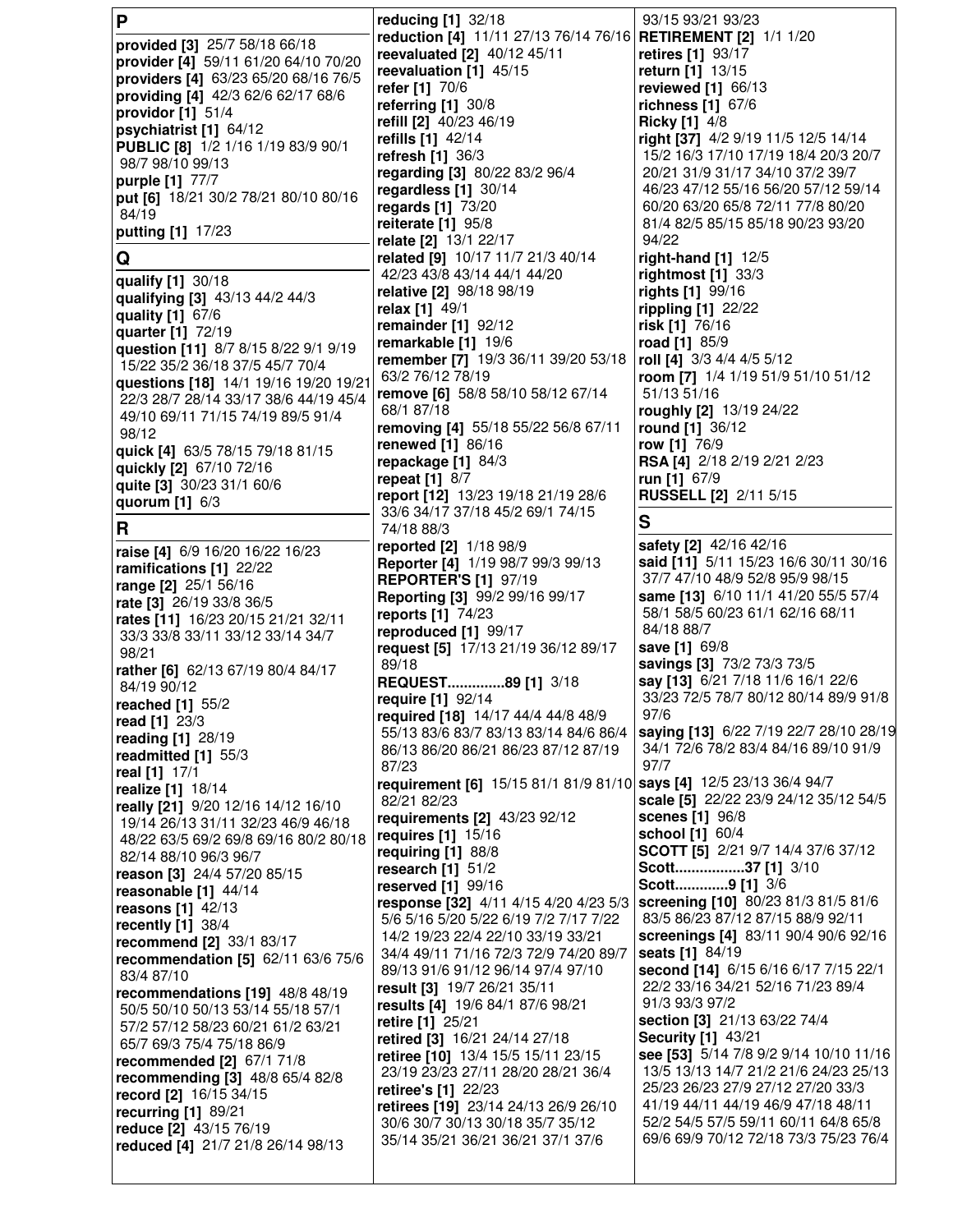**S see... [14]** 76/21 77/9 77/17 79/12 79/15 80/1 86/18 88/14 90/10 93/4 93/14 93/21 94/20 96/21 **seeing [3]** 60/7 78/5 88/6 **seek [1]** 63/12 **seem [1]** 82/22 **seen [7]** 10/21 11/8 18/9 19/6 46/1 46/1 87/6 **selecting [1]** 83/23 **selection [1]** 24/9 **self [1]** 83/23 **self-selecting [1]** 83/23 **Senate [1]** 23/17 **send [2]** 79/12 84/14 **sending [1]** 42/15 **sense [1]** 85/5 **sensitive [1]** 41/11 **separate [1]** 54/17 **separately [1]** 67/17 **September [1]** 86/15 **September 30 [1]** 86/15 **seriously [1]** 52/21 **service [5]** 25/22 26/23 27/1 27/16 46/4 **services [6]** 39/12 44/6 90/2 90/15 90/17 92/10 **session [1]** 77/11 **sessions [1]** 77/11 **set [4]** 71/5 89/23 95/18 98/15 **sets [1]** 51/20 **seven [3]** 63/3 77/14 77/19 **several [3]** 16/14 26/1 29/3 **severely [1]** 52/19 **shall [2]** 23/23 36/5 **shape [1]** 91/20 **Sharecare [2]** 75/22 86/11 **she [4]** 5/11 5/11 17/23 33/6 **she's [7]** 4/21 5/1 5/4 5/7 5/13 17/21 28/10 **sheet [1]** 9/14 **Shield [17]** 49/17 49/19 50/2 51/4 56/15 58/17 61/15 63/14 66/18 70/13 71/9 71/19 78/16 82/17 84/16 86/13 92/4 **SHOMAKER [3]** 2/15 4/19 33/17 **short [1]** 15/13 **should [2]** 20/11 44/16 **Showmaker [1]** 97/2 **shown [1]** 15/20 **shows [4]** 39/9 54/4 75/21 80/15 **sic [1]** 15/14 **sicker [1]** 24/7 **side [20]** 40/23 42/8 53/18 54/3 55/17 56/7 56/23 57/6 57/18 58/3 58/21 58/22 61/3 63/8 64/17 65/8 67/10 68/3 68/15 77/8 **sign [11]** 7/1 7/21 22/9 34/3 42/22 72/8 84/23 85/6 89/12 91/11 97/9 **signatures [1]** 62/2 **significant [4]** 52/21 76/16 79/13 80/5 **significantly [2]** 13/18 26/14 **similar [2]** 69/23 77/5 **similarly [1]** 41/20 **simple [1]** 89/20 **simply [5]** 12/20 67/2 68/10 75/21 82/11 **since [4]** 23/9 34/18 83/8 94/2 **single [5]** 35/15 61/10 62/4 62/20 68/9 **sir [6]** 8/18 20/2 75/1 77/23 88/22 89/19 **situation [2]** 41/6 43/14 **six [3]** 11/18 12/6 78/5 **slide [4]** 52/11 56/20 60/19 67/2 **slides [2]** 60/23 78/12 **sliding [5]** 22/22 23/9 24/11 24/12 35/12 **Slim [5]** 77/6 77/12 78/1 82/17 85/3 **slowing [1]** 18/11 **small [1]** 52/1 **smooth [1]** 63/18 **smoother [1]** 51/14 **smoothly [1]** 62/18 **so [179] social [2]** 64/11 79/22 **solve [1]** 95/1 **some [33]** 13/2 19/6 19/20 23/4 28/2 28/13 30/11 38/4 39/12 39/15 40/15 42/22 43/23 44/10 44/10 45/8 45/11 46/1 48/7 50/6 59/2 59/12 59/13 75/15 76/6 79/13 79/19 81/19 85/17 85/23 88/15 88/16 89/4 **somebody [3]** 41/1 57/19 94/6 **someone [2]** 27/15 53/6 **someplace [1]** 18/3 **something [9]** 23/3 31/15 36/10 45/18 49/1 52/19 52/20 79/23 92/23 **sometimes [2]** 69/4 95/16 **somewhat [1]** 12/10 **somewhere [1]** 25/1 **soon [3]** 22/21 40/23 46/19 **sorry [6]** 17/9 17/16 18/5 51/23 70/10 71/10 **sort [2]** 18/16 29/18 **sound [1]** 6/1 **South [2]** 1/4 1/20 **Southland [3]** 12/4 12/8 12/13 **space [2]** 51/7 56/22 **speaking [1]** 17/2 **special [1]** 80/11 **specialists [1]** 40/17 **specific [1]** 29/17 **specifically [3]** 54/19 56/17 86/11 **speech [1]** 40/19 **spending [2]** 42/23 43/1 **spouse [6]** 20/4 20/16 21/17 21/21 34/7 35/11 **spouses [2]** 21/4 21/4 **stable [1]** 92/2 **staff [11]** 18/8 30/21 49/4 55/17 57/11 69/2 69/15 87/10 95/5 96/2 96/10 **standard [2]** 66/2 66/5 **start [6]** 4/3 37/14 50/1 83/3 85/3 96/17 **started [2]** 8/3 96/22 **starts [1]** 53/17 **state [16]** 17/7 17/14 23/22 24/1 24/14 24/15 29/20 31/8 31/14 31/16 31/21 46/6 46/13 93/5 98/3 98/7 **State's [1]** 93/9 **stated [1]** 32/2 **statement [2]** 13/23 47/10 **statements [2]** 13/21 98/12 **statistics [3]** 52/12 76/6 79/13 **statute [2]** 31/9 31/21 **stay [4]** 41/13 56/21 57/16 59/22 **staying [2]** 54/2 59/18 **stays [1]** 54/7 **step [1]** 65/12 **stepping [1]** 70/10 **steps [1]** 62/13 **still [13]** 29/19 32/16 44/14 58/13 60/2 60/3 68/11 69/8 81/18 82/2 88/8 88/13 88/14 **stop [1]** 66/10 **store [1]** 47/18 **story [1]** 77/5 **Street [2]** 1/4 1/21 **stretch [1]** 56/6 **strong [1]** 85/19 **strongly [1]** 87/5 **structure [1]** 51/21 **structured [1]** 50/8 **studying [1]** 48/11 **subject [1]** 57/7 **subsidy [4]** 23/22 24/1 24/15 24/15 **substance [34]** 3/12 40/18 41/12 41/15 49/18 49/20 50/3 50/6 51/7 51/21 52/4 52/15 52/17 53/16 54/1 54/11 54/15 54/19 54/23 55/4 55/8 55/9 55/20 55/23 56/14 58/2 59/10 64/9 66/23 67/5 67/13 70/15 70/20 71/20 **substantial [1]** 94/12 **successful [1]** 83/9 **such [4]** 41/7 43/15 84/10 98/20 **suffered [1]** 13/13 **sugar [1]** 53/7 **sum [3]** 36/5 68/19 86/17 **summary [1]** 72/18 **summer [4]** 10/15 10/17 80/5 80/17 **sums [1]** 67/2 **supervision [1]** 98/14 **supplemental [1]** 21/1 **support [1]** 95/4 **supposed [1]** 21/8 **sure [8]** 16/18 19/10 20/5 22/21 35/3 41/9 44/22 69/17 **surviving [8]** 20/4 20/16 21/3 21/4 21/17 21/21 34/7 35/10 **SUSAN [6]** 2/7 2/10 4/22 5/8 5/10 28/11 **suspect [1]** 12/12 **system [1]** 12/9 **SYSTEMS [2]** 1/1 1/20 **T take [11]** 8/8 23/15 31/23 33/15 50/10 50/11 56/1 56/5 57/2 58/21 75/15 **takes [1]** 35/15 **taking [3]** 24/6 24/7 53/7 **talk [4]** 59/3 70/22 78/10 95/17 **talked [9]** 53/18 56/23 58/7 59/16 64/1 78/20 79/8 82/6 82/9 **talking [7]** 16/21 44/15 51/19 59/7 75/11 83/2 84/9 **target [3]** 76/10 77/3 77/16 **tech [1]** 8/10 **technical [1]** 59/2 **technically [1]** 31/20 **Teledoc [7]** 32/18 39/19 39/20 40/17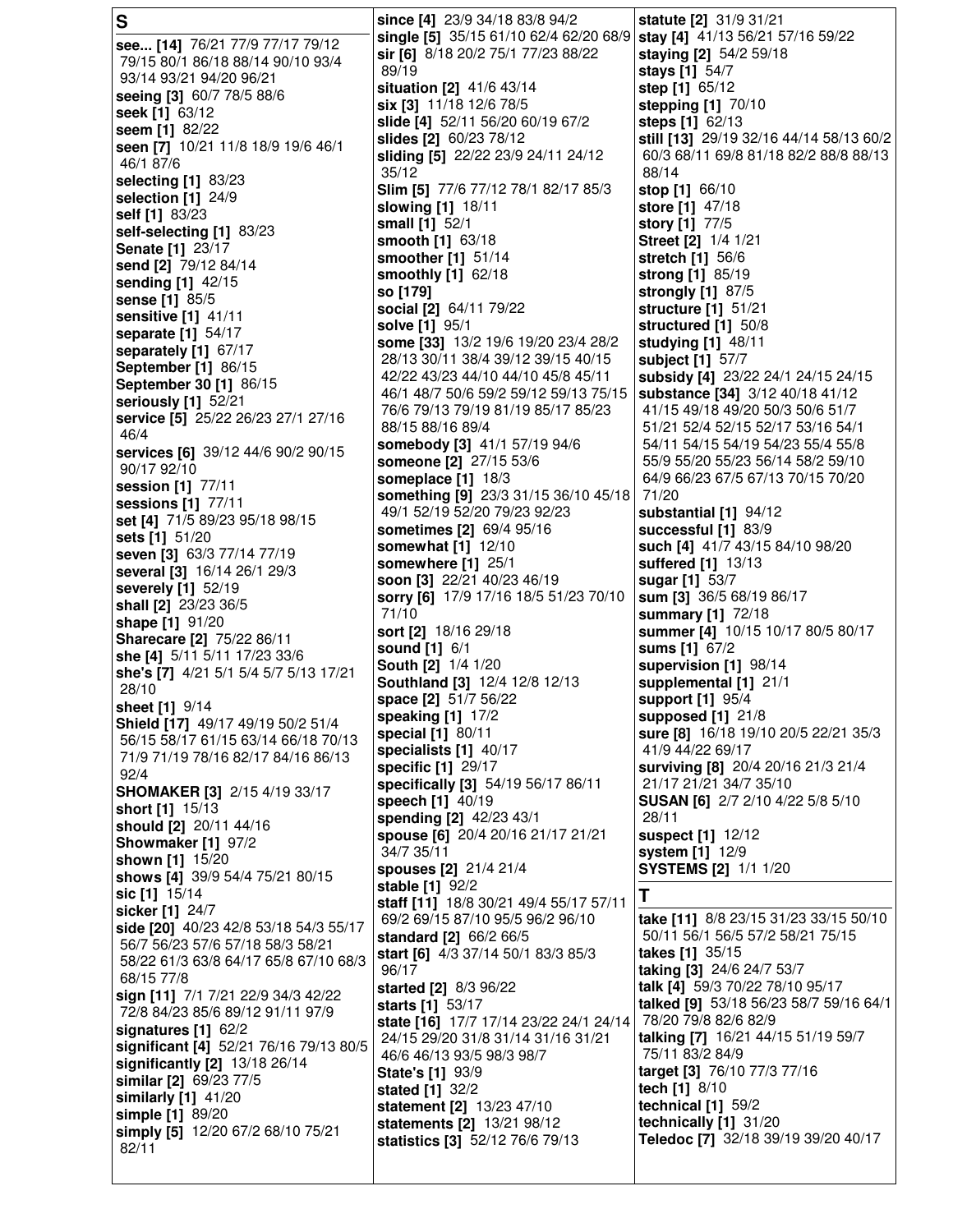| 63/2 64/21 66/1 67/16 68/19 69/3<br>together [5] 45/22 58/16 67/16 80/10<br>Teledoc [3] 45/9 69/22 70/19<br>69/15 72/22 74/13 76/11 78/8 82/14<br>80/17<br>Telehealth [12] 32/19 39/19 39/22<br>82/20 84/11 84/13 86/9 90/15 90/17<br>too [4] 19/3 40/23 46/19 69/14<br>40/1 40/2 40/11 40/16 41/14 42/12<br>they [92] 10/7 10/15 10/15 10/18 12/9<br>took [1] 14/12<br>70/5 70/13 70/22<br>top [6] 59/15 64/3 73/19 76/8 77/9<br>12/14 14/10 16/20 16/22 20/17 21/8<br>tell [5] 8/2 17/22 18/7 71/11 95/13<br>25/2 25/22 26/7 27/9 27/14 27/19 30/3<br>86/19<br>telling [1] 74/9<br>30/14 30/16 32/10 32/14 32/17 32/21<br>top-level [1] 59/15<br>temporary [3] 3/8 37/15 38/4<br>32/21 35/15 41/2 42/2 42/15 42/18<br>total [7] 12/13 38/17 68/19 90/10 93/6<br>terms [4] 59/1 59/2 59/4 75/13<br>42/19 42/20 43/12 43/13 43/15 43/16<br>93/8 93/14<br>testing [5] 11/9 11/14 39/12 42/9<br>44/11 44/23 45/18 45/19 46/13 46/20<br>toward [2] 12/4 56/13<br>42/11<br>46/22 48/8 48/20 50/17 53/2 53/8<br>towards [5] 54/13 54/15 56/11 79/2<br>than [34] 11/12 11/19 12/14 12/22<br>79/5<br>53/11 54/2 54/2 56/3 56/4 58/14 58/15<br>23/23 25/5 25/21 26/4 26/5 26/7 26/17<br>59/22 60/2 60/3 60/4 61/13 61/17<br><b>Townes [1] 37/11</b><br>26/22 27/1 27/16 27/21 27/21 28/20<br>61/18 61/19 61/20 61/21 61/22 62/2<br>track [1] 58/16<br>28/23 30/9 35/17 35/18 36/5 45/10<br>63/3 64/22 74/6 76/4 77/2 78/4 78/6<br>traffic [1] 79/14<br>46/14 54/13 60/7 67/19 84/18 88/16<br>78/18 79/6 79/7 79/21 81/4 81/5 81/21<br>transcription [1] 98/15<br>90/16 93/10 93/16 93/18 94/8<br>82/3 83/20 83/21 83/22 88/15 90/3<br>transferred $[1]$ 15/10<br>thank [33] 14/3 18/5 28/12 31/5 32/3<br>90/3 90/5 90/7 95/18 96/10<br>transferring [2] 15/4 15/10<br>36/14 37/2 45/1 45/6 47/5 48/5 49/7<br>thing [11] 18/6 18/12 18/22 29/18 41/9 transparent [1] 47/4<br>49/12 49/14 68/23 69/17 69/18 71/13<br>41/20 41/23 43/8 48/6 62/16 92/19<br>treatment [18] 11/14 55/21 59/10<br>72/15 74/22 75/7 88/2 88/20 88/22<br>things [11] 10/16 19/1 19/8 25/6 40/15<br>59/13 59/15 60/18 61/12 61/22 63/12<br>89/15 89/19 90/21 91/14 91/18 94/10<br>45/9 46/10 52/10 53/8 80/15 84/10<br>64/2 64/6 64/15 65/11 65/13 65/14<br>95/3 96/1 96/11<br>think [30] 8/11 8/13 8/20 9/3 13/18<br>65/16 66/3 70/23<br>that [279]<br>18/9 28/10 41/4 41/13 46/3 46/11<br>treatments $[1]$ 63/2<br>that's [29] 9/19 12/20 13/21 17/7<br>46/16 47/10 47/16 63/10 69/1 69/4<br>trends [3] 13/2 14/8 14/8<br>19/14 20/9 25/14 31/13 32/16 38/9<br>69/8 70/3 71/6 80/13 80/17 84/1 88/13<br>tried [3] 23/1 26/1 88/5<br>38/13 42/11 44/21 47/16 48/16 51/18<br>88/14 92/8 93/1 94/13 95/16 95/18<br>TRS [2] 96/18 96/22<br>64/2 65/2 66/11 68/21 76/14 77/16<br>true [2] 95/21 98/15<br><b>thinks</b> $[1]$ 17/23<br>77/18 79/4 80/1 86/6 94/5 94/8 94/13<br>Trust [3] 13/4 15/5 15/11<br>this [158]<br>their [34] 9/22 10/15 10/17 21/6 24/18<br>those [33] 13/5 13/9 19/7 20/12 24/6<br>try [4] 21/10 28/18 46/21 95/1<br>29/1 35/17 41/3 43/14 46/2 46/22 51/4<br>26/20 27/18 28/22 30/2 30/11 38/7<br>trying [4] 17/21 67/3 76/10 76/19<br>53/9 56/16 59/12 60/2 60/4 60/4 61/16<br>38/14 39/1 39/11 39/16 40/3 40/20<br><b>Tuesday [1] 98/8</b><br>70/21 73/12 74/7 74/10 76/22 77/10<br>41/8 42/20 48/10 48/11 50/13 50/19<br>tune $[1]$ 10/22<br>77/15 78/17 79/14 79/22 81/3 81/5<br>50/20 52/16 59/4 64/14 65/4 73/12<br>turn [5] 9/12 41/18 75/9 78/14 82/7<br>83/22 90/4 95/4<br>TWILLEY [5] 2/11 5/15 7/15 22/1 91/3<br>73/16 73/17 83/10 83/20<br>them [16] 7/8 25/14 26/13 30/7 32/1<br>two [15] 13/1 24/21 24/22 42/16 52/10<br>though [1] 85/14<br>44/9 53/11 57/21 70/22 74/9 74/10<br>thought [3] 26/16 34/8 85/5<br>55/7 55/19 56/11 57/23 59/20 67/11<br>79/17 80/3 82/3 82/13 88/13<br>threat [1] 18/18<br>67/16 79/17 95/1 95/15<br>then [36] 8/21 8/22 8/23 15/9 16/10<br>threats [1] 18/18<br>type [2] 8/13 8/15<br>16/23 20/23 26/8 40/9 40/11 41/2<br>three [6] 10/13 14/9 19/5 19/14 26/10  types [1] 57/23<br>41/21 42/21 43/18 47/8 48/6 48/13<br>typewritten [1] 98/13<br>85/8<br>49/5 50/8 50/17 50/21 54/14 56/10<br>typically [3] 10/12 60/12 65/23<br>three-year $[1]$ 19/14<br>59/13 60/9 60/15 61/18 64/5 64/8<br>through [26] 8/6 10/18 11/5 11/9<br>64/16 66/15 68/14 75/17 76/23 79/21<br>U<br>11/17 13/20 17/22 18/1 19/19 22/16<br>88/15<br>ultimate [1] 23/21<br>38/8 39/1 39/3 39/13 39/17 40/10 43/7<br>therapies $[1]$ 19/1<br>un [1] $8/23$<br>50/9 62/9 62/12 62/19 66/22 67/9 68/9<br>therapist $[1]$ 64/11<br>un-mute [1] 8/23<br>72/21 77/10<br>therapy [4] 40/19 40/19 40/20 59/6<br>unavailable $[1]$ 81/17<br>throughout [2] 56/4 85/4<br>there [86] 7/9 8/12 8/12 9/2 14/1 16/3<br>under [5] 16/1 44/5 61/10 92/22 98/13<br>Thursday $[1]$ $1/22$<br>16/3 17/20 19/12 19/16 27/4 28/1 28/7<br>understand [5] 8/14 16/12 35/5 44/9<br>tied [3] 3/9 37/16 42/11<br>28/19 29/14 30/3 31/3 34/14 39/15<br>81/19<br>tier [1] 60/10<br>39/18 40/15 42/21 44/12 45/3 46/4<br>Unfortunately [1] 80/6<br>tiers [1] 64/2<br>46/15 46/16 47/15 47/16 50/16 50/16<br>Union [2] 1/4 1/21<br>tight [1] 19/9<br>51/9 51/10 51/12 51/13 51/16 52/10<br>UnitedHealthcare [1] 26/11<br>time [38] 6/5 6/10 7/10 8/9 9/8 14/1<br>52/12 53/2 54/3 54/6 54/9 54/20 54/21<br>unless [2] 19/16 41/5<br>15/20 19/22 21/20 22/3 25/2 28/6 28/8<br>55/6 55/14 56/10 57/20 58/1 58/13<br>until [2] 30/1 85/8<br>29/9 33/15 33/18 34/14 35/20 45/3<br>58/15 58/23 59/2 59/18 61/5 63/1 63/8<br>up [27] 12/7 13/10 16/19 16/23 17/3<br>49/10 56/4 60/23 65/15 69/10 71/18<br>63/19 64/3 64/5 64/6 64/8 65/2 65/23<br>24/4 26/6 35/21 36/12 37/13 39/21<br>74/4 74/19 77/19 81/21 88/7 89/5<br>70/12 73/16 74/5 74/19 76/6 79/13<br>49/16 51/20 58/20 60/15 63/2 63/5<br>90/23 91/5 95/20 96/6 96/16 96/17<br>79/19 79/20 80/11 81/18 81/19 82/2<br>63/22 67/2 75/10 75/18 76/1 79/18<br>97/1<br>84/20 84/20 84/21 85/21 88/16 93/12<br>84/23 85/6 86/18 90/14<br>timely [2] 10/1 45/17<br>93/22 95/18 95/20 96/15<br>upcoming [1] 75/19<br>times [1] 85/4<br>there's [2] 39/10 77/11<br>update [11] 3/15 9/7 9/9 14/5 19/19<br>tirelessly [2] 18/8 18/20<br>therefore [2] 84/22 86/14<br>72/23 74/14 74/17 76/4 78/15 92/22<br>today [20] 8/6 19/16 24/22 29/13<br>thereof [1] 98/21<br>updates [5] 3/6 3/14 72/13 72/14<br>37/12 50/1 51/19 62/16 63/17 67/20<br>thereto [1] 98/13 | Т | 45/9 50/7 51/1 51/10 53/15 61/1 62/13 | 84/23 85/6 85/21 |
|------------------------------------------------------------------------------------------------------------------------------------------------------------------------------------------------------------------------------------------------------------------------------------------------------------------------------------------------------------------------------------------------------------------------------------------------------------------------------------------------------------------------------------------------------------------------------------------------------------------------------------------------------------------------------------------------------------------------------------------------------------------------------------------------------------------------------------------------------------------------------------------------------------------------------------------------------------------------------------------------------------------------------------------------------------------------------------------------------------------------------------------------------------------------------------------------------------------------------------------------------------------------------------------------------------------------------------------------------------------------------------------------------------------------------------------------------------------------------------------------------------------------------------------------------------------------------------------------------------------------------------------------------------------------------------------------------------------------------------------------------------------------------------------------------------------------------------------------------------------------------------------------------------------------------------------------------------------------------------------------------------------------------------------------------------------------------------------------------------------------------------------------------------------------------------------------------------------------------------------------------------------------------------------------------------------------------------------------------------------------------------------------------------------------------------------------------------------------------------------------------------------------------------------------------------------------------------------------------------------------------------------------------------------------------------------------------------------------------------------------------------------------------------------------------------------------------------------------------------------------------------------------------------------------------------------------------------------------------------------------------------------------------------------------------------------------------------------------------------------------------------------------------------------------------------------------------------------------------------------------------------------------------------------------------------------------------------------------------------------------------------------------------------------------------------------------------------------------------------------------------------------------------------------------------------------------------------------------------------------------------------------------------------------------------------------------------------------------------------------------------------------------------------------------------------------------------------------------------------------------------------------------------------------------------------------------------------------------------------------------------------------------------------------------------------------------------------------------------------------------------------------------------------------------------------------------------------------------------------------------------------------------------------------------------------------------------------------------------------------------------------------------------------------------------------------------------------------------------------------------------------------------------------------------------------------------------------------------------------------------------------------------------------------------------------------------------------------------------------------------------------------------------------------------------------------------------------------------------------------------------------------------------------------------------------------------------------------------------------------------------------------------------------------------------------------------------------------------------------------------------------------------------------------------------------------------------------------------------------------------------------------------------------------------------------------------------------------------------------------------------------------------------------------------------------------------------------------------------------------------------------------------------------------------------------------------------------------------------------------------------------------------------------------------------------------------------------------------------------------------------------------------------------------------------------------------------------------------------------------------------------------------------------------------------------------------------------------------------------------------------------------------------------------------------------------------------------------------------------------------------------------------------------------------------------------------------------------------------------------------------------------------------------------------------------------------------------------------------------------------------------------|---|---------------------------------------|------------------|
|                                                                                                                                                                                                                                                                                                                                                                                                                                                                                                                                                                                                                                                                                                                                                                                                                                                                                                                                                                                                                                                                                                                                                                                                                                                                                                                                                                                                                                                                                                                                                                                                                                                                                                                                                                                                                                                                                                                                                                                                                                                                                                                                                                                                                                                                                                                                                                                                                                                                                                                                                                                                                                                                                                                                                                                                                                                                                                                                                                                                                                                                                                                                                                                                                                                                                                                                                                                                                                                                                                                                                                                                                                                                                                                                                                                                                                                                                                                                                                                                                                                                                                                                                                                                                                                                                                                                                                                                                                                                                                                                                                                                                                                                                                                                                                                                                                                                                                                                                                                                                                                                                                                                                                                                                                                                                                                                                                                                                                                                                                                                                                                                                                                                                                                                                                                                                                                                                                                                                                                                                                                                                                                                                                                                                                                                                                                                                                                          |   |                                       |                  |
|                                                                                                                                                                                                                                                                                                                                                                                                                                                                                                                                                                                                                                                                                                                                                                                                                                                                                                                                                                                                                                                                                                                                                                                                                                                                                                                                                                                                                                                                                                                                                                                                                                                                                                                                                                                                                                                                                                                                                                                                                                                                                                                                                                                                                                                                                                                                                                                                                                                                                                                                                                                                                                                                                                                                                                                                                                                                                                                                                                                                                                                                                                                                                                                                                                                                                                                                                                                                                                                                                                                                                                                                                                                                                                                                                                                                                                                                                                                                                                                                                                                                                                                                                                                                                                                                                                                                                                                                                                                                                                                                                                                                                                                                                                                                                                                                                                                                                                                                                                                                                                                                                                                                                                                                                                                                                                                                                                                                                                                                                                                                                                                                                                                                                                                                                                                                                                                                                                                                                                                                                                                                                                                                                                                                                                                                                                                                                                                          |   |                                       |                  |
|                                                                                                                                                                                                                                                                                                                                                                                                                                                                                                                                                                                                                                                                                                                                                                                                                                                                                                                                                                                                                                                                                                                                                                                                                                                                                                                                                                                                                                                                                                                                                                                                                                                                                                                                                                                                                                                                                                                                                                                                                                                                                                                                                                                                                                                                                                                                                                                                                                                                                                                                                                                                                                                                                                                                                                                                                                                                                                                                                                                                                                                                                                                                                                                                                                                                                                                                                                                                                                                                                                                                                                                                                                                                                                                                                                                                                                                                                                                                                                                                                                                                                                                                                                                                                                                                                                                                                                                                                                                                                                                                                                                                                                                                                                                                                                                                                                                                                                                                                                                                                                                                                                                                                                                                                                                                                                                                                                                                                                                                                                                                                                                                                                                                                                                                                                                                                                                                                                                                                                                                                                                                                                                                                                                                                                                                                                                                                                                          |   |                                       |                  |
|                                                                                                                                                                                                                                                                                                                                                                                                                                                                                                                                                                                                                                                                                                                                                                                                                                                                                                                                                                                                                                                                                                                                                                                                                                                                                                                                                                                                                                                                                                                                                                                                                                                                                                                                                                                                                                                                                                                                                                                                                                                                                                                                                                                                                                                                                                                                                                                                                                                                                                                                                                                                                                                                                                                                                                                                                                                                                                                                                                                                                                                                                                                                                                                                                                                                                                                                                                                                                                                                                                                                                                                                                                                                                                                                                                                                                                                                                                                                                                                                                                                                                                                                                                                                                                                                                                                                                                                                                                                                                                                                                                                                                                                                                                                                                                                                                                                                                                                                                                                                                                                                                                                                                                                                                                                                                                                                                                                                                                                                                                                                                                                                                                                                                                                                                                                                                                                                                                                                                                                                                                                                                                                                                                                                                                                                                                                                                                                          |   |                                       |                  |
|                                                                                                                                                                                                                                                                                                                                                                                                                                                                                                                                                                                                                                                                                                                                                                                                                                                                                                                                                                                                                                                                                                                                                                                                                                                                                                                                                                                                                                                                                                                                                                                                                                                                                                                                                                                                                                                                                                                                                                                                                                                                                                                                                                                                                                                                                                                                                                                                                                                                                                                                                                                                                                                                                                                                                                                                                                                                                                                                                                                                                                                                                                                                                                                                                                                                                                                                                                                                                                                                                                                                                                                                                                                                                                                                                                                                                                                                                                                                                                                                                                                                                                                                                                                                                                                                                                                                                                                                                                                                                                                                                                                                                                                                                                                                                                                                                                                                                                                                                                                                                                                                                                                                                                                                                                                                                                                                                                                                                                                                                                                                                                                                                                                                                                                                                                                                                                                                                                                                                                                                                                                                                                                                                                                                                                                                                                                                                                                          |   |                                       |                  |
|                                                                                                                                                                                                                                                                                                                                                                                                                                                                                                                                                                                                                                                                                                                                                                                                                                                                                                                                                                                                                                                                                                                                                                                                                                                                                                                                                                                                                                                                                                                                                                                                                                                                                                                                                                                                                                                                                                                                                                                                                                                                                                                                                                                                                                                                                                                                                                                                                                                                                                                                                                                                                                                                                                                                                                                                                                                                                                                                                                                                                                                                                                                                                                                                                                                                                                                                                                                                                                                                                                                                                                                                                                                                                                                                                                                                                                                                                                                                                                                                                                                                                                                                                                                                                                                                                                                                                                                                                                                                                                                                                                                                                                                                                                                                                                                                                                                                                                                                                                                                                                                                                                                                                                                                                                                                                                                                                                                                                                                                                                                                                                                                                                                                                                                                                                                                                                                                                                                                                                                                                                                                                                                                                                                                                                                                                                                                                                                          |   |                                       |                  |
|                                                                                                                                                                                                                                                                                                                                                                                                                                                                                                                                                                                                                                                                                                                                                                                                                                                                                                                                                                                                                                                                                                                                                                                                                                                                                                                                                                                                                                                                                                                                                                                                                                                                                                                                                                                                                                                                                                                                                                                                                                                                                                                                                                                                                                                                                                                                                                                                                                                                                                                                                                                                                                                                                                                                                                                                                                                                                                                                                                                                                                                                                                                                                                                                                                                                                                                                                                                                                                                                                                                                                                                                                                                                                                                                                                                                                                                                                                                                                                                                                                                                                                                                                                                                                                                                                                                                                                                                                                                                                                                                                                                                                                                                                                                                                                                                                                                                                                                                                                                                                                                                                                                                                                                                                                                                                                                                                                                                                                                                                                                                                                                                                                                                                                                                                                                                                                                                                                                                                                                                                                                                                                                                                                                                                                                                                                                                                                                          |   |                                       |                  |
|                                                                                                                                                                                                                                                                                                                                                                                                                                                                                                                                                                                                                                                                                                                                                                                                                                                                                                                                                                                                                                                                                                                                                                                                                                                                                                                                                                                                                                                                                                                                                                                                                                                                                                                                                                                                                                                                                                                                                                                                                                                                                                                                                                                                                                                                                                                                                                                                                                                                                                                                                                                                                                                                                                                                                                                                                                                                                                                                                                                                                                                                                                                                                                                                                                                                                                                                                                                                                                                                                                                                                                                                                                                                                                                                                                                                                                                                                                                                                                                                                                                                                                                                                                                                                                                                                                                                                                                                                                                                                                                                                                                                                                                                                                                                                                                                                                                                                                                                                                                                                                                                                                                                                                                                                                                                                                                                                                                                                                                                                                                                                                                                                                                                                                                                                                                                                                                                                                                                                                                                                                                                                                                                                                                                                                                                                                                                                                                          |   |                                       |                  |
|                                                                                                                                                                                                                                                                                                                                                                                                                                                                                                                                                                                                                                                                                                                                                                                                                                                                                                                                                                                                                                                                                                                                                                                                                                                                                                                                                                                                                                                                                                                                                                                                                                                                                                                                                                                                                                                                                                                                                                                                                                                                                                                                                                                                                                                                                                                                                                                                                                                                                                                                                                                                                                                                                                                                                                                                                                                                                                                                                                                                                                                                                                                                                                                                                                                                                                                                                                                                                                                                                                                                                                                                                                                                                                                                                                                                                                                                                                                                                                                                                                                                                                                                                                                                                                                                                                                                                                                                                                                                                                                                                                                                                                                                                                                                                                                                                                                                                                                                                                                                                                                                                                                                                                                                                                                                                                                                                                                                                                                                                                                                                                                                                                                                                                                                                                                                                                                                                                                                                                                                                                                                                                                                                                                                                                                                                                                                                                                          |   |                                       |                  |
|                                                                                                                                                                                                                                                                                                                                                                                                                                                                                                                                                                                                                                                                                                                                                                                                                                                                                                                                                                                                                                                                                                                                                                                                                                                                                                                                                                                                                                                                                                                                                                                                                                                                                                                                                                                                                                                                                                                                                                                                                                                                                                                                                                                                                                                                                                                                                                                                                                                                                                                                                                                                                                                                                                                                                                                                                                                                                                                                                                                                                                                                                                                                                                                                                                                                                                                                                                                                                                                                                                                                                                                                                                                                                                                                                                                                                                                                                                                                                                                                                                                                                                                                                                                                                                                                                                                                                                                                                                                                                                                                                                                                                                                                                                                                                                                                                                                                                                                                                                                                                                                                                                                                                                                                                                                                                                                                                                                                                                                                                                                                                                                                                                                                                                                                                                                                                                                                                                                                                                                                                                                                                                                                                                                                                                                                                                                                                                                          |   |                                       |                  |
|                                                                                                                                                                                                                                                                                                                                                                                                                                                                                                                                                                                                                                                                                                                                                                                                                                                                                                                                                                                                                                                                                                                                                                                                                                                                                                                                                                                                                                                                                                                                                                                                                                                                                                                                                                                                                                                                                                                                                                                                                                                                                                                                                                                                                                                                                                                                                                                                                                                                                                                                                                                                                                                                                                                                                                                                                                                                                                                                                                                                                                                                                                                                                                                                                                                                                                                                                                                                                                                                                                                                                                                                                                                                                                                                                                                                                                                                                                                                                                                                                                                                                                                                                                                                                                                                                                                                                                                                                                                                                                                                                                                                                                                                                                                                                                                                                                                                                                                                                                                                                                                                                                                                                                                                                                                                                                                                                                                                                                                                                                                                                                                                                                                                                                                                                                                                                                                                                                                                                                                                                                                                                                                                                                                                                                                                                                                                                                                          |   |                                       |                  |
|                                                                                                                                                                                                                                                                                                                                                                                                                                                                                                                                                                                                                                                                                                                                                                                                                                                                                                                                                                                                                                                                                                                                                                                                                                                                                                                                                                                                                                                                                                                                                                                                                                                                                                                                                                                                                                                                                                                                                                                                                                                                                                                                                                                                                                                                                                                                                                                                                                                                                                                                                                                                                                                                                                                                                                                                                                                                                                                                                                                                                                                                                                                                                                                                                                                                                                                                                                                                                                                                                                                                                                                                                                                                                                                                                                                                                                                                                                                                                                                                                                                                                                                                                                                                                                                                                                                                                                                                                                                                                                                                                                                                                                                                                                                                                                                                                                                                                                                                                                                                                                                                                                                                                                                                                                                                                                                                                                                                                                                                                                                                                                                                                                                                                                                                                                                                                                                                                                                                                                                                                                                                                                                                                                                                                                                                                                                                                                                          |   |                                       |                  |
|                                                                                                                                                                                                                                                                                                                                                                                                                                                                                                                                                                                                                                                                                                                                                                                                                                                                                                                                                                                                                                                                                                                                                                                                                                                                                                                                                                                                                                                                                                                                                                                                                                                                                                                                                                                                                                                                                                                                                                                                                                                                                                                                                                                                                                                                                                                                                                                                                                                                                                                                                                                                                                                                                                                                                                                                                                                                                                                                                                                                                                                                                                                                                                                                                                                                                                                                                                                                                                                                                                                                                                                                                                                                                                                                                                                                                                                                                                                                                                                                                                                                                                                                                                                                                                                                                                                                                                                                                                                                                                                                                                                                                                                                                                                                                                                                                                                                                                                                                                                                                                                                                                                                                                                                                                                                                                                                                                                                                                                                                                                                                                                                                                                                                                                                                                                                                                                                                                                                                                                                                                                                                                                                                                                                                                                                                                                                                                                          |   |                                       |                  |
|                                                                                                                                                                                                                                                                                                                                                                                                                                                                                                                                                                                                                                                                                                                                                                                                                                                                                                                                                                                                                                                                                                                                                                                                                                                                                                                                                                                                                                                                                                                                                                                                                                                                                                                                                                                                                                                                                                                                                                                                                                                                                                                                                                                                                                                                                                                                                                                                                                                                                                                                                                                                                                                                                                                                                                                                                                                                                                                                                                                                                                                                                                                                                                                                                                                                                                                                                                                                                                                                                                                                                                                                                                                                                                                                                                                                                                                                                                                                                                                                                                                                                                                                                                                                                                                                                                                                                                                                                                                                                                                                                                                                                                                                                                                                                                                                                                                                                                                                                                                                                                                                                                                                                                                                                                                                                                                                                                                                                                                                                                                                                                                                                                                                                                                                                                                                                                                                                                                                                                                                                                                                                                                                                                                                                                                                                                                                                                                          |   |                                       |                  |
|                                                                                                                                                                                                                                                                                                                                                                                                                                                                                                                                                                                                                                                                                                                                                                                                                                                                                                                                                                                                                                                                                                                                                                                                                                                                                                                                                                                                                                                                                                                                                                                                                                                                                                                                                                                                                                                                                                                                                                                                                                                                                                                                                                                                                                                                                                                                                                                                                                                                                                                                                                                                                                                                                                                                                                                                                                                                                                                                                                                                                                                                                                                                                                                                                                                                                                                                                                                                                                                                                                                                                                                                                                                                                                                                                                                                                                                                                                                                                                                                                                                                                                                                                                                                                                                                                                                                                                                                                                                                                                                                                                                                                                                                                                                                                                                                                                                                                                                                                                                                                                                                                                                                                                                                                                                                                                                                                                                                                                                                                                                                                                                                                                                                                                                                                                                                                                                                                                                                                                                                                                                                                                                                                                                                                                                                                                                                                                                          |   |                                       |                  |
|                                                                                                                                                                                                                                                                                                                                                                                                                                                                                                                                                                                                                                                                                                                                                                                                                                                                                                                                                                                                                                                                                                                                                                                                                                                                                                                                                                                                                                                                                                                                                                                                                                                                                                                                                                                                                                                                                                                                                                                                                                                                                                                                                                                                                                                                                                                                                                                                                                                                                                                                                                                                                                                                                                                                                                                                                                                                                                                                                                                                                                                                                                                                                                                                                                                                                                                                                                                                                                                                                                                                                                                                                                                                                                                                                                                                                                                                                                                                                                                                                                                                                                                                                                                                                                                                                                                                                                                                                                                                                                                                                                                                                                                                                                                                                                                                                                                                                                                                                                                                                                                                                                                                                                                                                                                                                                                                                                                                                                                                                                                                                                                                                                                                                                                                                                                                                                                                                                                                                                                                                                                                                                                                                                                                                                                                                                                                                                                          |   |                                       |                  |
|                                                                                                                                                                                                                                                                                                                                                                                                                                                                                                                                                                                                                                                                                                                                                                                                                                                                                                                                                                                                                                                                                                                                                                                                                                                                                                                                                                                                                                                                                                                                                                                                                                                                                                                                                                                                                                                                                                                                                                                                                                                                                                                                                                                                                                                                                                                                                                                                                                                                                                                                                                                                                                                                                                                                                                                                                                                                                                                                                                                                                                                                                                                                                                                                                                                                                                                                                                                                                                                                                                                                                                                                                                                                                                                                                                                                                                                                                                                                                                                                                                                                                                                                                                                                                                                                                                                                                                                                                                                                                                                                                                                                                                                                                                                                                                                                                                                                                                                                                                                                                                                                                                                                                                                                                                                                                                                                                                                                                                                                                                                                                                                                                                                                                                                                                                                                                                                                                                                                                                                                                                                                                                                                                                                                                                                                                                                                                                                          |   |                                       |                  |
|                                                                                                                                                                                                                                                                                                                                                                                                                                                                                                                                                                                                                                                                                                                                                                                                                                                                                                                                                                                                                                                                                                                                                                                                                                                                                                                                                                                                                                                                                                                                                                                                                                                                                                                                                                                                                                                                                                                                                                                                                                                                                                                                                                                                                                                                                                                                                                                                                                                                                                                                                                                                                                                                                                                                                                                                                                                                                                                                                                                                                                                                                                                                                                                                                                                                                                                                                                                                                                                                                                                                                                                                                                                                                                                                                                                                                                                                                                                                                                                                                                                                                                                                                                                                                                                                                                                                                                                                                                                                                                                                                                                                                                                                                                                                                                                                                                                                                                                                                                                                                                                                                                                                                                                                                                                                                                                                                                                                                                                                                                                                                                                                                                                                                                                                                                                                                                                                                                                                                                                                                                                                                                                                                                                                                                                                                                                                                                                          |   |                                       |                  |
|                                                                                                                                                                                                                                                                                                                                                                                                                                                                                                                                                                                                                                                                                                                                                                                                                                                                                                                                                                                                                                                                                                                                                                                                                                                                                                                                                                                                                                                                                                                                                                                                                                                                                                                                                                                                                                                                                                                                                                                                                                                                                                                                                                                                                                                                                                                                                                                                                                                                                                                                                                                                                                                                                                                                                                                                                                                                                                                                                                                                                                                                                                                                                                                                                                                                                                                                                                                                                                                                                                                                                                                                                                                                                                                                                                                                                                                                                                                                                                                                                                                                                                                                                                                                                                                                                                                                                                                                                                                                                                                                                                                                                                                                                                                                                                                                                                                                                                                                                                                                                                                                                                                                                                                                                                                                                                                                                                                                                                                                                                                                                                                                                                                                                                                                                                                                                                                                                                                                                                                                                                                                                                                                                                                                                                                                                                                                                                                          |   |                                       |                  |
|                                                                                                                                                                                                                                                                                                                                                                                                                                                                                                                                                                                                                                                                                                                                                                                                                                                                                                                                                                                                                                                                                                                                                                                                                                                                                                                                                                                                                                                                                                                                                                                                                                                                                                                                                                                                                                                                                                                                                                                                                                                                                                                                                                                                                                                                                                                                                                                                                                                                                                                                                                                                                                                                                                                                                                                                                                                                                                                                                                                                                                                                                                                                                                                                                                                                                                                                                                                                                                                                                                                                                                                                                                                                                                                                                                                                                                                                                                                                                                                                                                                                                                                                                                                                                                                                                                                                                                                                                                                                                                                                                                                                                                                                                                                                                                                                                                                                                                                                                                                                                                                                                                                                                                                                                                                                                                                                                                                                                                                                                                                                                                                                                                                                                                                                                                                                                                                                                                                                                                                                                                                                                                                                                                                                                                                                                                                                                                                          |   |                                       |                  |
|                                                                                                                                                                                                                                                                                                                                                                                                                                                                                                                                                                                                                                                                                                                                                                                                                                                                                                                                                                                                                                                                                                                                                                                                                                                                                                                                                                                                                                                                                                                                                                                                                                                                                                                                                                                                                                                                                                                                                                                                                                                                                                                                                                                                                                                                                                                                                                                                                                                                                                                                                                                                                                                                                                                                                                                                                                                                                                                                                                                                                                                                                                                                                                                                                                                                                                                                                                                                                                                                                                                                                                                                                                                                                                                                                                                                                                                                                                                                                                                                                                                                                                                                                                                                                                                                                                                                                                                                                                                                                                                                                                                                                                                                                                                                                                                                                                                                                                                                                                                                                                                                                                                                                                                                                                                                                                                                                                                                                                                                                                                                                                                                                                                                                                                                                                                                                                                                                                                                                                                                                                                                                                                                                                                                                                                                                                                                                                                          |   |                                       |                  |
|                                                                                                                                                                                                                                                                                                                                                                                                                                                                                                                                                                                                                                                                                                                                                                                                                                                                                                                                                                                                                                                                                                                                                                                                                                                                                                                                                                                                                                                                                                                                                                                                                                                                                                                                                                                                                                                                                                                                                                                                                                                                                                                                                                                                                                                                                                                                                                                                                                                                                                                                                                                                                                                                                                                                                                                                                                                                                                                                                                                                                                                                                                                                                                                                                                                                                                                                                                                                                                                                                                                                                                                                                                                                                                                                                                                                                                                                                                                                                                                                                                                                                                                                                                                                                                                                                                                                                                                                                                                                                                                                                                                                                                                                                                                                                                                                                                                                                                                                                                                                                                                                                                                                                                                                                                                                                                                                                                                                                                                                                                                                                                                                                                                                                                                                                                                                                                                                                                                                                                                                                                                                                                                                                                                                                                                                                                                                                                                          |   |                                       |                  |
|                                                                                                                                                                                                                                                                                                                                                                                                                                                                                                                                                                                                                                                                                                                                                                                                                                                                                                                                                                                                                                                                                                                                                                                                                                                                                                                                                                                                                                                                                                                                                                                                                                                                                                                                                                                                                                                                                                                                                                                                                                                                                                                                                                                                                                                                                                                                                                                                                                                                                                                                                                                                                                                                                                                                                                                                                                                                                                                                                                                                                                                                                                                                                                                                                                                                                                                                                                                                                                                                                                                                                                                                                                                                                                                                                                                                                                                                                                                                                                                                                                                                                                                                                                                                                                                                                                                                                                                                                                                                                                                                                                                                                                                                                                                                                                                                                                                                                                                                                                                                                                                                                                                                                                                                                                                                                                                                                                                                                                                                                                                                                                                                                                                                                                                                                                                                                                                                                                                                                                                                                                                                                                                                                                                                                                                                                                                                                                                          |   |                                       |                  |
|                                                                                                                                                                                                                                                                                                                                                                                                                                                                                                                                                                                                                                                                                                                                                                                                                                                                                                                                                                                                                                                                                                                                                                                                                                                                                                                                                                                                                                                                                                                                                                                                                                                                                                                                                                                                                                                                                                                                                                                                                                                                                                                                                                                                                                                                                                                                                                                                                                                                                                                                                                                                                                                                                                                                                                                                                                                                                                                                                                                                                                                                                                                                                                                                                                                                                                                                                                                                                                                                                                                                                                                                                                                                                                                                                                                                                                                                                                                                                                                                                                                                                                                                                                                                                                                                                                                                                                                                                                                                                                                                                                                                                                                                                                                                                                                                                                                                                                                                                                                                                                                                                                                                                                                                                                                                                                                                                                                                                                                                                                                                                                                                                                                                                                                                                                                                                                                                                                                                                                                                                                                                                                                                                                                                                                                                                                                                                                                          |   |                                       |                  |
|                                                                                                                                                                                                                                                                                                                                                                                                                                                                                                                                                                                                                                                                                                                                                                                                                                                                                                                                                                                                                                                                                                                                                                                                                                                                                                                                                                                                                                                                                                                                                                                                                                                                                                                                                                                                                                                                                                                                                                                                                                                                                                                                                                                                                                                                                                                                                                                                                                                                                                                                                                                                                                                                                                                                                                                                                                                                                                                                                                                                                                                                                                                                                                                                                                                                                                                                                                                                                                                                                                                                                                                                                                                                                                                                                                                                                                                                                                                                                                                                                                                                                                                                                                                                                                                                                                                                                                                                                                                                                                                                                                                                                                                                                                                                                                                                                                                                                                                                                                                                                                                                                                                                                                                                                                                                                                                                                                                                                                                                                                                                                                                                                                                                                                                                                                                                                                                                                                                                                                                                                                                                                                                                                                                                                                                                                                                                                                                          |   |                                       |                  |
|                                                                                                                                                                                                                                                                                                                                                                                                                                                                                                                                                                                                                                                                                                                                                                                                                                                                                                                                                                                                                                                                                                                                                                                                                                                                                                                                                                                                                                                                                                                                                                                                                                                                                                                                                                                                                                                                                                                                                                                                                                                                                                                                                                                                                                                                                                                                                                                                                                                                                                                                                                                                                                                                                                                                                                                                                                                                                                                                                                                                                                                                                                                                                                                                                                                                                                                                                                                                                                                                                                                                                                                                                                                                                                                                                                                                                                                                                                                                                                                                                                                                                                                                                                                                                                                                                                                                                                                                                                                                                                                                                                                                                                                                                                                                                                                                                                                                                                                                                                                                                                                                                                                                                                                                                                                                                                                                                                                                                                                                                                                                                                                                                                                                                                                                                                                                                                                                                                                                                                                                                                                                                                                                                                                                                                                                                                                                                                                          |   |                                       |                  |
|                                                                                                                                                                                                                                                                                                                                                                                                                                                                                                                                                                                                                                                                                                                                                                                                                                                                                                                                                                                                                                                                                                                                                                                                                                                                                                                                                                                                                                                                                                                                                                                                                                                                                                                                                                                                                                                                                                                                                                                                                                                                                                                                                                                                                                                                                                                                                                                                                                                                                                                                                                                                                                                                                                                                                                                                                                                                                                                                                                                                                                                                                                                                                                                                                                                                                                                                                                                                                                                                                                                                                                                                                                                                                                                                                                                                                                                                                                                                                                                                                                                                                                                                                                                                                                                                                                                                                                                                                                                                                                                                                                                                                                                                                                                                                                                                                                                                                                                                                                                                                                                                                                                                                                                                                                                                                                                                                                                                                                                                                                                                                                                                                                                                                                                                                                                                                                                                                                                                                                                                                                                                                                                                                                                                                                                                                                                                                                                          |   |                                       |                  |
|                                                                                                                                                                                                                                                                                                                                                                                                                                                                                                                                                                                                                                                                                                                                                                                                                                                                                                                                                                                                                                                                                                                                                                                                                                                                                                                                                                                                                                                                                                                                                                                                                                                                                                                                                                                                                                                                                                                                                                                                                                                                                                                                                                                                                                                                                                                                                                                                                                                                                                                                                                                                                                                                                                                                                                                                                                                                                                                                                                                                                                                                                                                                                                                                                                                                                                                                                                                                                                                                                                                                                                                                                                                                                                                                                                                                                                                                                                                                                                                                                                                                                                                                                                                                                                                                                                                                                                                                                                                                                                                                                                                                                                                                                                                                                                                                                                                                                                                                                                                                                                                                                                                                                                                                                                                                                                                                                                                                                                                                                                                                                                                                                                                                                                                                                                                                                                                                                                                                                                                                                                                                                                                                                                                                                                                                                                                                                                                          |   |                                       |                  |
|                                                                                                                                                                                                                                                                                                                                                                                                                                                                                                                                                                                                                                                                                                                                                                                                                                                                                                                                                                                                                                                                                                                                                                                                                                                                                                                                                                                                                                                                                                                                                                                                                                                                                                                                                                                                                                                                                                                                                                                                                                                                                                                                                                                                                                                                                                                                                                                                                                                                                                                                                                                                                                                                                                                                                                                                                                                                                                                                                                                                                                                                                                                                                                                                                                                                                                                                                                                                                                                                                                                                                                                                                                                                                                                                                                                                                                                                                                                                                                                                                                                                                                                                                                                                                                                                                                                                                                                                                                                                                                                                                                                                                                                                                                                                                                                                                                                                                                                                                                                                                                                                                                                                                                                                                                                                                                                                                                                                                                                                                                                                                                                                                                                                                                                                                                                                                                                                                                                                                                                                                                                                                                                                                                                                                                                                                                                                                                                          |   |                                       |                  |
|                                                                                                                                                                                                                                                                                                                                                                                                                                                                                                                                                                                                                                                                                                                                                                                                                                                                                                                                                                                                                                                                                                                                                                                                                                                                                                                                                                                                                                                                                                                                                                                                                                                                                                                                                                                                                                                                                                                                                                                                                                                                                                                                                                                                                                                                                                                                                                                                                                                                                                                                                                                                                                                                                                                                                                                                                                                                                                                                                                                                                                                                                                                                                                                                                                                                                                                                                                                                                                                                                                                                                                                                                                                                                                                                                                                                                                                                                                                                                                                                                                                                                                                                                                                                                                                                                                                                                                                                                                                                                                                                                                                                                                                                                                                                                                                                                                                                                                                                                                                                                                                                                                                                                                                                                                                                                                                                                                                                                                                                                                                                                                                                                                                                                                                                                                                                                                                                                                                                                                                                                                                                                                                                                                                                                                                                                                                                                                                          |   |                                       |                  |
|                                                                                                                                                                                                                                                                                                                                                                                                                                                                                                                                                                                                                                                                                                                                                                                                                                                                                                                                                                                                                                                                                                                                                                                                                                                                                                                                                                                                                                                                                                                                                                                                                                                                                                                                                                                                                                                                                                                                                                                                                                                                                                                                                                                                                                                                                                                                                                                                                                                                                                                                                                                                                                                                                                                                                                                                                                                                                                                                                                                                                                                                                                                                                                                                                                                                                                                                                                                                                                                                                                                                                                                                                                                                                                                                                                                                                                                                                                                                                                                                                                                                                                                                                                                                                                                                                                                                                                                                                                                                                                                                                                                                                                                                                                                                                                                                                                                                                                                                                                                                                                                                                                                                                                                                                                                                                                                                                                                                                                                                                                                                                                                                                                                                                                                                                                                                                                                                                                                                                                                                                                                                                                                                                                                                                                                                                                                                                                                          |   |                                       |                  |
|                                                                                                                                                                                                                                                                                                                                                                                                                                                                                                                                                                                                                                                                                                                                                                                                                                                                                                                                                                                                                                                                                                                                                                                                                                                                                                                                                                                                                                                                                                                                                                                                                                                                                                                                                                                                                                                                                                                                                                                                                                                                                                                                                                                                                                                                                                                                                                                                                                                                                                                                                                                                                                                                                                                                                                                                                                                                                                                                                                                                                                                                                                                                                                                                                                                                                                                                                                                                                                                                                                                                                                                                                                                                                                                                                                                                                                                                                                                                                                                                                                                                                                                                                                                                                                                                                                                                                                                                                                                                                                                                                                                                                                                                                                                                                                                                                                                                                                                                                                                                                                                                                                                                                                                                                                                                                                                                                                                                                                                                                                                                                                                                                                                                                                                                                                                                                                                                                                                                                                                                                                                                                                                                                                                                                                                                                                                                                                                          |   |                                       |                  |
|                                                                                                                                                                                                                                                                                                                                                                                                                                                                                                                                                                                                                                                                                                                                                                                                                                                                                                                                                                                                                                                                                                                                                                                                                                                                                                                                                                                                                                                                                                                                                                                                                                                                                                                                                                                                                                                                                                                                                                                                                                                                                                                                                                                                                                                                                                                                                                                                                                                                                                                                                                                                                                                                                                                                                                                                                                                                                                                                                                                                                                                                                                                                                                                                                                                                                                                                                                                                                                                                                                                                                                                                                                                                                                                                                                                                                                                                                                                                                                                                                                                                                                                                                                                                                                                                                                                                                                                                                                                                                                                                                                                                                                                                                                                                                                                                                                                                                                                                                                                                                                                                                                                                                                                                                                                                                                                                                                                                                                                                                                                                                                                                                                                                                                                                                                                                                                                                                                                                                                                                                                                                                                                                                                                                                                                                                                                                                                                          |   |                                       |                  |
|                                                                                                                                                                                                                                                                                                                                                                                                                                                                                                                                                                                                                                                                                                                                                                                                                                                                                                                                                                                                                                                                                                                                                                                                                                                                                                                                                                                                                                                                                                                                                                                                                                                                                                                                                                                                                                                                                                                                                                                                                                                                                                                                                                                                                                                                                                                                                                                                                                                                                                                                                                                                                                                                                                                                                                                                                                                                                                                                                                                                                                                                                                                                                                                                                                                                                                                                                                                                                                                                                                                                                                                                                                                                                                                                                                                                                                                                                                                                                                                                                                                                                                                                                                                                                                                                                                                                                                                                                                                                                                                                                                                                                                                                                                                                                                                                                                                                                                                                                                                                                                                                                                                                                                                                                                                                                                                                                                                                                                                                                                                                                                                                                                                                                                                                                                                                                                                                                                                                                                                                                                                                                                                                                                                                                                                                                                                                                                                          |   |                                       |                  |
|                                                                                                                                                                                                                                                                                                                                                                                                                                                                                                                                                                                                                                                                                                                                                                                                                                                                                                                                                                                                                                                                                                                                                                                                                                                                                                                                                                                                                                                                                                                                                                                                                                                                                                                                                                                                                                                                                                                                                                                                                                                                                                                                                                                                                                                                                                                                                                                                                                                                                                                                                                                                                                                                                                                                                                                                                                                                                                                                                                                                                                                                                                                                                                                                                                                                                                                                                                                                                                                                                                                                                                                                                                                                                                                                                                                                                                                                                                                                                                                                                                                                                                                                                                                                                                                                                                                                                                                                                                                                                                                                                                                                                                                                                                                                                                                                                                                                                                                                                                                                                                                                                                                                                                                                                                                                                                                                                                                                                                                                                                                                                                                                                                                                                                                                                                                                                                                                                                                                                                                                                                                                                                                                                                                                                                                                                                                                                                                          |   |                                       |                  |
|                                                                                                                                                                                                                                                                                                                                                                                                                                                                                                                                                                                                                                                                                                                                                                                                                                                                                                                                                                                                                                                                                                                                                                                                                                                                                                                                                                                                                                                                                                                                                                                                                                                                                                                                                                                                                                                                                                                                                                                                                                                                                                                                                                                                                                                                                                                                                                                                                                                                                                                                                                                                                                                                                                                                                                                                                                                                                                                                                                                                                                                                                                                                                                                                                                                                                                                                                                                                                                                                                                                                                                                                                                                                                                                                                                                                                                                                                                                                                                                                                                                                                                                                                                                                                                                                                                                                                                                                                                                                                                                                                                                                                                                                                                                                                                                                                                                                                                                                                                                                                                                                                                                                                                                                                                                                                                                                                                                                                                                                                                                                                                                                                                                                                                                                                                                                                                                                                                                                                                                                                                                                                                                                                                                                                                                                                                                                                                                          |   |                                       |                  |
|                                                                                                                                                                                                                                                                                                                                                                                                                                                                                                                                                                                                                                                                                                                                                                                                                                                                                                                                                                                                                                                                                                                                                                                                                                                                                                                                                                                                                                                                                                                                                                                                                                                                                                                                                                                                                                                                                                                                                                                                                                                                                                                                                                                                                                                                                                                                                                                                                                                                                                                                                                                                                                                                                                                                                                                                                                                                                                                                                                                                                                                                                                                                                                                                                                                                                                                                                                                                                                                                                                                                                                                                                                                                                                                                                                                                                                                                                                                                                                                                                                                                                                                                                                                                                                                                                                                                                                                                                                                                                                                                                                                                                                                                                                                                                                                                                                                                                                                                                                                                                                                                                                                                                                                                                                                                                                                                                                                                                                                                                                                                                                                                                                                                                                                                                                                                                                                                                                                                                                                                                                                                                                                                                                                                                                                                                                                                                                                          |   |                                       |                  |
|                                                                                                                                                                                                                                                                                                                                                                                                                                                                                                                                                                                                                                                                                                                                                                                                                                                                                                                                                                                                                                                                                                                                                                                                                                                                                                                                                                                                                                                                                                                                                                                                                                                                                                                                                                                                                                                                                                                                                                                                                                                                                                                                                                                                                                                                                                                                                                                                                                                                                                                                                                                                                                                                                                                                                                                                                                                                                                                                                                                                                                                                                                                                                                                                                                                                                                                                                                                                                                                                                                                                                                                                                                                                                                                                                                                                                                                                                                                                                                                                                                                                                                                                                                                                                                                                                                                                                                                                                                                                                                                                                                                                                                                                                                                                                                                                                                                                                                                                                                                                                                                                                                                                                                                                                                                                                                                                                                                                                                                                                                                                                                                                                                                                                                                                                                                                                                                                                                                                                                                                                                                                                                                                                                                                                                                                                                                                                                                          |   |                                       |                  |
|                                                                                                                                                                                                                                                                                                                                                                                                                                                                                                                                                                                                                                                                                                                                                                                                                                                                                                                                                                                                                                                                                                                                                                                                                                                                                                                                                                                                                                                                                                                                                                                                                                                                                                                                                                                                                                                                                                                                                                                                                                                                                                                                                                                                                                                                                                                                                                                                                                                                                                                                                                                                                                                                                                                                                                                                                                                                                                                                                                                                                                                                                                                                                                                                                                                                                                                                                                                                                                                                                                                                                                                                                                                                                                                                                                                                                                                                                                                                                                                                                                                                                                                                                                                                                                                                                                                                                                                                                                                                                                                                                                                                                                                                                                                                                                                                                                                                                                                                                                                                                                                                                                                                                                                                                                                                                                                                                                                                                                                                                                                                                                                                                                                                                                                                                                                                                                                                                                                                                                                                                                                                                                                                                                                                                                                                                                                                                                                          |   |                                       |                  |
|                                                                                                                                                                                                                                                                                                                                                                                                                                                                                                                                                                                                                                                                                                                                                                                                                                                                                                                                                                                                                                                                                                                                                                                                                                                                                                                                                                                                                                                                                                                                                                                                                                                                                                                                                                                                                                                                                                                                                                                                                                                                                                                                                                                                                                                                                                                                                                                                                                                                                                                                                                                                                                                                                                                                                                                                                                                                                                                                                                                                                                                                                                                                                                                                                                                                                                                                                                                                                                                                                                                                                                                                                                                                                                                                                                                                                                                                                                                                                                                                                                                                                                                                                                                                                                                                                                                                                                                                                                                                                                                                                                                                                                                                                                                                                                                                                                                                                                                                                                                                                                                                                                                                                                                                                                                                                                                                                                                                                                                                                                                                                                                                                                                                                                                                                                                                                                                                                                                                                                                                                                                                                                                                                                                                                                                                                                                                                                                          |   |                                       |                  |
|                                                                                                                                                                                                                                                                                                                                                                                                                                                                                                                                                                                                                                                                                                                                                                                                                                                                                                                                                                                                                                                                                                                                                                                                                                                                                                                                                                                                                                                                                                                                                                                                                                                                                                                                                                                                                                                                                                                                                                                                                                                                                                                                                                                                                                                                                                                                                                                                                                                                                                                                                                                                                                                                                                                                                                                                                                                                                                                                                                                                                                                                                                                                                                                                                                                                                                                                                                                                                                                                                                                                                                                                                                                                                                                                                                                                                                                                                                                                                                                                                                                                                                                                                                                                                                                                                                                                                                                                                                                                                                                                                                                                                                                                                                                                                                                                                                                                                                                                                                                                                                                                                                                                                                                                                                                                                                                                                                                                                                                                                                                                                                                                                                                                                                                                                                                                                                                                                                                                                                                                                                                                                                                                                                                                                                                                                                                                                                                          |   |                                       |                  |
|                                                                                                                                                                                                                                                                                                                                                                                                                                                                                                                                                                                                                                                                                                                                                                                                                                                                                                                                                                                                                                                                                                                                                                                                                                                                                                                                                                                                                                                                                                                                                                                                                                                                                                                                                                                                                                                                                                                                                                                                                                                                                                                                                                                                                                                                                                                                                                                                                                                                                                                                                                                                                                                                                                                                                                                                                                                                                                                                                                                                                                                                                                                                                                                                                                                                                                                                                                                                                                                                                                                                                                                                                                                                                                                                                                                                                                                                                                                                                                                                                                                                                                                                                                                                                                                                                                                                                                                                                                                                                                                                                                                                                                                                                                                                                                                                                                                                                                                                                                                                                                                                                                                                                                                                                                                                                                                                                                                                                                                                                                                                                                                                                                                                                                                                                                                                                                                                                                                                                                                                                                                                                                                                                                                                                                                                                                                                                                                          |   |                                       |                  |
|                                                                                                                                                                                                                                                                                                                                                                                                                                                                                                                                                                                                                                                                                                                                                                                                                                                                                                                                                                                                                                                                                                                                                                                                                                                                                                                                                                                                                                                                                                                                                                                                                                                                                                                                                                                                                                                                                                                                                                                                                                                                                                                                                                                                                                                                                                                                                                                                                                                                                                                                                                                                                                                                                                                                                                                                                                                                                                                                                                                                                                                                                                                                                                                                                                                                                                                                                                                                                                                                                                                                                                                                                                                                                                                                                                                                                                                                                                                                                                                                                                                                                                                                                                                                                                                                                                                                                                                                                                                                                                                                                                                                                                                                                                                                                                                                                                                                                                                                                                                                                                                                                                                                                                                                                                                                                                                                                                                                                                                                                                                                                                                                                                                                                                                                                                                                                                                                                                                                                                                                                                                                                                                                                                                                                                                                                                                                                                                          |   |                                       |                  |
|                                                                                                                                                                                                                                                                                                                                                                                                                                                                                                                                                                                                                                                                                                                                                                                                                                                                                                                                                                                                                                                                                                                                                                                                                                                                                                                                                                                                                                                                                                                                                                                                                                                                                                                                                                                                                                                                                                                                                                                                                                                                                                                                                                                                                                                                                                                                                                                                                                                                                                                                                                                                                                                                                                                                                                                                                                                                                                                                                                                                                                                                                                                                                                                                                                                                                                                                                                                                                                                                                                                                                                                                                                                                                                                                                                                                                                                                                                                                                                                                                                                                                                                                                                                                                                                                                                                                                                                                                                                                                                                                                                                                                                                                                                                                                                                                                                                                                                                                                                                                                                                                                                                                                                                                                                                                                                                                                                                                                                                                                                                                                                                                                                                                                                                                                                                                                                                                                                                                                                                                                                                                                                                                                                                                                                                                                                                                                                                          |   |                                       |                  |
|                                                                                                                                                                                                                                                                                                                                                                                                                                                                                                                                                                                                                                                                                                                                                                                                                                                                                                                                                                                                                                                                                                                                                                                                                                                                                                                                                                                                                                                                                                                                                                                                                                                                                                                                                                                                                                                                                                                                                                                                                                                                                                                                                                                                                                                                                                                                                                                                                                                                                                                                                                                                                                                                                                                                                                                                                                                                                                                                                                                                                                                                                                                                                                                                                                                                                                                                                                                                                                                                                                                                                                                                                                                                                                                                                                                                                                                                                                                                                                                                                                                                                                                                                                                                                                                                                                                                                                                                                                                                                                                                                                                                                                                                                                                                                                                                                                                                                                                                                                                                                                                                                                                                                                                                                                                                                                                                                                                                                                                                                                                                                                                                                                                                                                                                                                                                                                                                                                                                                                                                                                                                                                                                                                                                                                                                                                                                                                                          |   |                                       |                  |
|                                                                                                                                                                                                                                                                                                                                                                                                                                                                                                                                                                                                                                                                                                                                                                                                                                                                                                                                                                                                                                                                                                                                                                                                                                                                                                                                                                                                                                                                                                                                                                                                                                                                                                                                                                                                                                                                                                                                                                                                                                                                                                                                                                                                                                                                                                                                                                                                                                                                                                                                                                                                                                                                                                                                                                                                                                                                                                                                                                                                                                                                                                                                                                                                                                                                                                                                                                                                                                                                                                                                                                                                                                                                                                                                                                                                                                                                                                                                                                                                                                                                                                                                                                                                                                                                                                                                                                                                                                                                                                                                                                                                                                                                                                                                                                                                                                                                                                                                                                                                                                                                                                                                                                                                                                                                                                                                                                                                                                                                                                                                                                                                                                                                                                                                                                                                                                                                                                                                                                                                                                                                                                                                                                                                                                                                                                                                                                                          |   |                                       |                  |
|                                                                                                                                                                                                                                                                                                                                                                                                                                                                                                                                                                                                                                                                                                                                                                                                                                                                                                                                                                                                                                                                                                                                                                                                                                                                                                                                                                                                                                                                                                                                                                                                                                                                                                                                                                                                                                                                                                                                                                                                                                                                                                                                                                                                                                                                                                                                                                                                                                                                                                                                                                                                                                                                                                                                                                                                                                                                                                                                                                                                                                                                                                                                                                                                                                                                                                                                                                                                                                                                                                                                                                                                                                                                                                                                                                                                                                                                                                                                                                                                                                                                                                                                                                                                                                                                                                                                                                                                                                                                                                                                                                                                                                                                                                                                                                                                                                                                                                                                                                                                                                                                                                                                                                                                                                                                                                                                                                                                                                                                                                                                                                                                                                                                                                                                                                                                                                                                                                                                                                                                                                                                                                                                                                                                                                                                                                                                                                                          |   |                                       |                  |
|                                                                                                                                                                                                                                                                                                                                                                                                                                                                                                                                                                                                                                                                                                                                                                                                                                                                                                                                                                                                                                                                                                                                                                                                                                                                                                                                                                                                                                                                                                                                                                                                                                                                                                                                                                                                                                                                                                                                                                                                                                                                                                                                                                                                                                                                                                                                                                                                                                                                                                                                                                                                                                                                                                                                                                                                                                                                                                                                                                                                                                                                                                                                                                                                                                                                                                                                                                                                                                                                                                                                                                                                                                                                                                                                                                                                                                                                                                                                                                                                                                                                                                                                                                                                                                                                                                                                                                                                                                                                                                                                                                                                                                                                                                                                                                                                                                                                                                                                                                                                                                                                                                                                                                                                                                                                                                                                                                                                                                                                                                                                                                                                                                                                                                                                                                                                                                                                                                                                                                                                                                                                                                                                                                                                                                                                                                                                                                                          |   |                                       |                  |
|                                                                                                                                                                                                                                                                                                                                                                                                                                                                                                                                                                                                                                                                                                                                                                                                                                                                                                                                                                                                                                                                                                                                                                                                                                                                                                                                                                                                                                                                                                                                                                                                                                                                                                                                                                                                                                                                                                                                                                                                                                                                                                                                                                                                                                                                                                                                                                                                                                                                                                                                                                                                                                                                                                                                                                                                                                                                                                                                                                                                                                                                                                                                                                                                                                                                                                                                                                                                                                                                                                                                                                                                                                                                                                                                                                                                                                                                                                                                                                                                                                                                                                                                                                                                                                                                                                                                                                                                                                                                                                                                                                                                                                                                                                                                                                                                                                                                                                                                                                                                                                                                                                                                                                                                                                                                                                                                                                                                                                                                                                                                                                                                                                                                                                                                                                                                                                                                                                                                                                                                                                                                                                                                                                                                                                                                                                                                                                                          |   |                                       |                  |
|                                                                                                                                                                                                                                                                                                                                                                                                                                                                                                                                                                                                                                                                                                                                                                                                                                                                                                                                                                                                                                                                                                                                                                                                                                                                                                                                                                                                                                                                                                                                                                                                                                                                                                                                                                                                                                                                                                                                                                                                                                                                                                                                                                                                                                                                                                                                                                                                                                                                                                                                                                                                                                                                                                                                                                                                                                                                                                                                                                                                                                                                                                                                                                                                                                                                                                                                                                                                                                                                                                                                                                                                                                                                                                                                                                                                                                                                                                                                                                                                                                                                                                                                                                                                                                                                                                                                                                                                                                                                                                                                                                                                                                                                                                                                                                                                                                                                                                                                                                                                                                                                                                                                                                                                                                                                                                                                                                                                                                                                                                                                                                                                                                                                                                                                                                                                                                                                                                                                                                                                                                                                                                                                                                                                                                                                                                                                                                                          |   |                                       |                  |
|                                                                                                                                                                                                                                                                                                                                                                                                                                                                                                                                                                                                                                                                                                                                                                                                                                                                                                                                                                                                                                                                                                                                                                                                                                                                                                                                                                                                                                                                                                                                                                                                                                                                                                                                                                                                                                                                                                                                                                                                                                                                                                                                                                                                                                                                                                                                                                                                                                                                                                                                                                                                                                                                                                                                                                                                                                                                                                                                                                                                                                                                                                                                                                                                                                                                                                                                                                                                                                                                                                                                                                                                                                                                                                                                                                                                                                                                                                                                                                                                                                                                                                                                                                                                                                                                                                                                                                                                                                                                                                                                                                                                                                                                                                                                                                                                                                                                                                                                                                                                                                                                                                                                                                                                                                                                                                                                                                                                                                                                                                                                                                                                                                                                                                                                                                                                                                                                                                                                                                                                                                                                                                                                                                                                                                                                                                                                                                                          |   |                                       |                  |
|                                                                                                                                                                                                                                                                                                                                                                                                                                                                                                                                                                                                                                                                                                                                                                                                                                                                                                                                                                                                                                                                                                                                                                                                                                                                                                                                                                                                                                                                                                                                                                                                                                                                                                                                                                                                                                                                                                                                                                                                                                                                                                                                                                                                                                                                                                                                                                                                                                                                                                                                                                                                                                                                                                                                                                                                                                                                                                                                                                                                                                                                                                                                                                                                                                                                                                                                                                                                                                                                                                                                                                                                                                                                                                                                                                                                                                                                                                                                                                                                                                                                                                                                                                                                                                                                                                                                                                                                                                                                                                                                                                                                                                                                                                                                                                                                                                                                                                                                                                                                                                                                                                                                                                                                                                                                                                                                                                                                                                                                                                                                                                                                                                                                                                                                                                                                                                                                                                                                                                                                                                                                                                                                                                                                                                                                                                                                                                                          |   |                                       |                  |
|                                                                                                                                                                                                                                                                                                                                                                                                                                                                                                                                                                                                                                                                                                                                                                                                                                                                                                                                                                                                                                                                                                                                                                                                                                                                                                                                                                                                                                                                                                                                                                                                                                                                                                                                                                                                                                                                                                                                                                                                                                                                                                                                                                                                                                                                                                                                                                                                                                                                                                                                                                                                                                                                                                                                                                                                                                                                                                                                                                                                                                                                                                                                                                                                                                                                                                                                                                                                                                                                                                                                                                                                                                                                                                                                                                                                                                                                                                                                                                                                                                                                                                                                                                                                                                                                                                                                                                                                                                                                                                                                                                                                                                                                                                                                                                                                                                                                                                                                                                                                                                                                                                                                                                                                                                                                                                                                                                                                                                                                                                                                                                                                                                                                                                                                                                                                                                                                                                                                                                                                                                                                                                                                                                                                                                                                                                                                                                                          |   |                                       |                  |
|                                                                                                                                                                                                                                                                                                                                                                                                                                                                                                                                                                                                                                                                                                                                                                                                                                                                                                                                                                                                                                                                                                                                                                                                                                                                                                                                                                                                                                                                                                                                                                                                                                                                                                                                                                                                                                                                                                                                                                                                                                                                                                                                                                                                                                                                                                                                                                                                                                                                                                                                                                                                                                                                                                                                                                                                                                                                                                                                                                                                                                                                                                                                                                                                                                                                                                                                                                                                                                                                                                                                                                                                                                                                                                                                                                                                                                                                                                                                                                                                                                                                                                                                                                                                                                                                                                                                                                                                                                                                                                                                                                                                                                                                                                                                                                                                                                                                                                                                                                                                                                                                                                                                                                                                                                                                                                                                                                                                                                                                                                                                                                                                                                                                                                                                                                                                                                                                                                                                                                                                                                                                                                                                                                                                                                                                                                                                                                                          |   |                                       |                  |
|                                                                                                                                                                                                                                                                                                                                                                                                                                                                                                                                                                                                                                                                                                                                                                                                                                                                                                                                                                                                                                                                                                                                                                                                                                                                                                                                                                                                                                                                                                                                                                                                                                                                                                                                                                                                                                                                                                                                                                                                                                                                                                                                                                                                                                                                                                                                                                                                                                                                                                                                                                                                                                                                                                                                                                                                                                                                                                                                                                                                                                                                                                                                                                                                                                                                                                                                                                                                                                                                                                                                                                                                                                                                                                                                                                                                                                                                                                                                                                                                                                                                                                                                                                                                                                                                                                                                                                                                                                                                                                                                                                                                                                                                                                                                                                                                                                                                                                                                                                                                                                                                                                                                                                                                                                                                                                                                                                                                                                                                                                                                                                                                                                                                                                                                                                                                                                                                                                                                                                                                                                                                                                                                                                                                                                                                                                                                                                                          |   |                                       |                  |
|                                                                                                                                                                                                                                                                                                                                                                                                                                                                                                                                                                                                                                                                                                                                                                                                                                                                                                                                                                                                                                                                                                                                                                                                                                                                                                                                                                                                                                                                                                                                                                                                                                                                                                                                                                                                                                                                                                                                                                                                                                                                                                                                                                                                                                                                                                                                                                                                                                                                                                                                                                                                                                                                                                                                                                                                                                                                                                                                                                                                                                                                                                                                                                                                                                                                                                                                                                                                                                                                                                                                                                                                                                                                                                                                                                                                                                                                                                                                                                                                                                                                                                                                                                                                                                                                                                                                                                                                                                                                                                                                                                                                                                                                                                                                                                                                                                                                                                                                                                                                                                                                                                                                                                                                                                                                                                                                                                                                                                                                                                                                                                                                                                                                                                                                                                                                                                                                                                                                                                                                                                                                                                                                                                                                                                                                                                                                                                                          |   |                                       |                  |
|                                                                                                                                                                                                                                                                                                                                                                                                                                                                                                                                                                                                                                                                                                                                                                                                                                                                                                                                                                                                                                                                                                                                                                                                                                                                                                                                                                                                                                                                                                                                                                                                                                                                                                                                                                                                                                                                                                                                                                                                                                                                                                                                                                                                                                                                                                                                                                                                                                                                                                                                                                                                                                                                                                                                                                                                                                                                                                                                                                                                                                                                                                                                                                                                                                                                                                                                                                                                                                                                                                                                                                                                                                                                                                                                                                                                                                                                                                                                                                                                                                                                                                                                                                                                                                                                                                                                                                                                                                                                                                                                                                                                                                                                                                                                                                                                                                                                                                                                                                                                                                                                                                                                                                                                                                                                                                                                                                                                                                                                                                                                                                                                                                                                                                                                                                                                                                                                                                                                                                                                                                                                                                                                                                                                                                                                                                                                                                                          |   |                                       |                  |
|                                                                                                                                                                                                                                                                                                                                                                                                                                                                                                                                                                                                                                                                                                                                                                                                                                                                                                                                                                                                                                                                                                                                                                                                                                                                                                                                                                                                                                                                                                                                                                                                                                                                                                                                                                                                                                                                                                                                                                                                                                                                                                                                                                                                                                                                                                                                                                                                                                                                                                                                                                                                                                                                                                                                                                                                                                                                                                                                                                                                                                                                                                                                                                                                                                                                                                                                                                                                                                                                                                                                                                                                                                                                                                                                                                                                                                                                                                                                                                                                                                                                                                                                                                                                                                                                                                                                                                                                                                                                                                                                                                                                                                                                                                                                                                                                                                                                                                                                                                                                                                                                                                                                                                                                                                                                                                                                                                                                                                                                                                                                                                                                                                                                                                                                                                                                                                                                                                                                                                                                                                                                                                                                                                                                                                                                                                                                                                                          |   |                                       |                  |
|                                                                                                                                                                                                                                                                                                                                                                                                                                                                                                                                                                                                                                                                                                                                                                                                                                                                                                                                                                                                                                                                                                                                                                                                                                                                                                                                                                                                                                                                                                                                                                                                                                                                                                                                                                                                                                                                                                                                                                                                                                                                                                                                                                                                                                                                                                                                                                                                                                                                                                                                                                                                                                                                                                                                                                                                                                                                                                                                                                                                                                                                                                                                                                                                                                                                                                                                                                                                                                                                                                                                                                                                                                                                                                                                                                                                                                                                                                                                                                                                                                                                                                                                                                                                                                                                                                                                                                                                                                                                                                                                                                                                                                                                                                                                                                                                                                                                                                                                                                                                                                                                                                                                                                                                                                                                                                                                                                                                                                                                                                                                                                                                                                                                                                                                                                                                                                                                                                                                                                                                                                                                                                                                                                                                                                                                                                                                                                                          |   | 68/6 68/22 70/1 71/11 75/9 83/13 84/5 | 74/22            |
| these [29] 15/12 21/15 24/20 29/17                                                                                                                                                                                                                                                                                                                                                                                                                                                                                                                                                                                                                                                                                                                                                                                                                                                                                                                                                                                                                                                                                                                                                                                                                                                                                                                                                                                                                                                                                                                                                                                                                                                                                                                                                                                                                                                                                                                                                                                                                                                                                                                                                                                                                                                                                                                                                                                                                                                                                                                                                                                                                                                                                                                                                                                                                                                                                                                                                                                                                                                                                                                                                                                                                                                                                                                                                                                                                                                                                                                                                                                                                                                                                                                                                                                                                                                                                                                                                                                                                                                                                                                                                                                                                                                                                                                                                                                                                                                                                                                                                                                                                                                                                                                                                                                                                                                                                                                                                                                                                                                                                                                                                                                                                                                                                                                                                                                                                                                                                                                                                                                                                                                                                                                                                                                                                                                                                                                                                                                                                                                                                                                                                                                                                                                                                                                                                       |   |                                       |                  |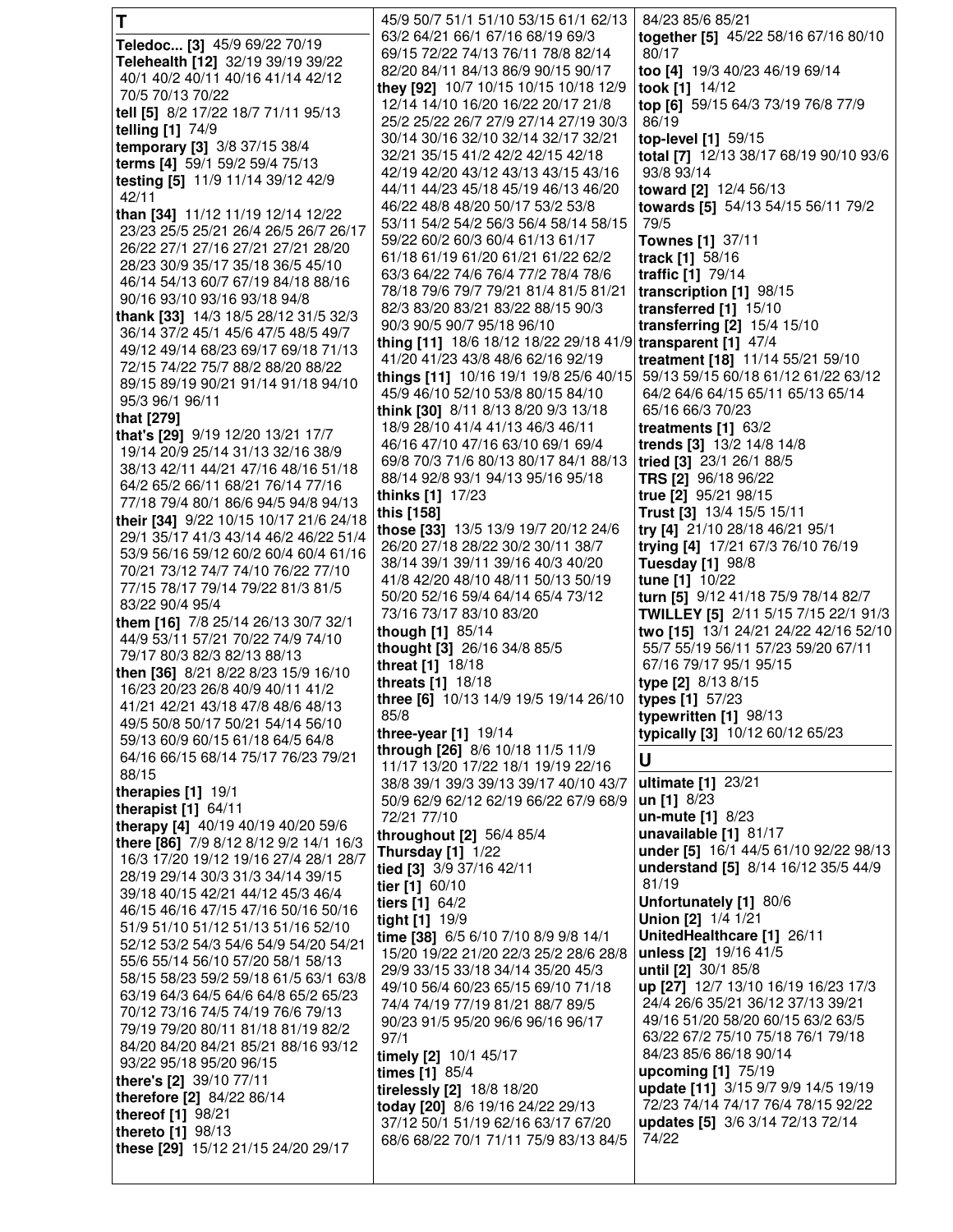| U                                                                           | walk [1] 50/9                                                                 | whether [2] 27/20 44/12                                                   |
|-----------------------------------------------------------------------------|-------------------------------------------------------------------------------|---------------------------------------------------------------------------|
| upon [5] 15/12 20/17 23/20 38/1 39/5                                        | walked [1] 66/22                                                              | which [26] 9/6 13/4 15/16 19/1 22/16                                      |
| urge [2] 30/19 30/21                                                        | want [42] 8/22 9/15 11/22 13/3 16/15<br>18/12 20/5 20/9 28/1 36/19 44/11 50/6 | 26/13 27/2 32/17 34/14 45/12 47/12<br>47/14 48/11 59/16 59/17 60/16 63/10 |
| urgency [1] 85/5                                                            | 51/22 52/10 57/22 58/4 58/9 59/1                                              | 64/4 68/11 73/3 73/8 77/14 78/17                                          |
| us [19] 10/4 15/6 15/16 21/15 23/16                                         | 65/20 66/3 66/7 66/10 66/11 67/15                                             | 79/22 84/1 92/8                                                           |
| 28/17 29/2 32/10 44/8 48/12 53/2                                            | 76/7 77/6 78/15 82/3 83/3 83/20 83/21                                         | who [19] 20/21 21/5 23/15 24/13 25/12                                     |
| 56/16 58/18 66/19 68/12 69/7 78/17                                          | 84/2 84/6 85/10 85/22 86/2 86/3 87/7                                          | 26/22 27/16 27/18 28/23 29/22 35/14                                       |
| 88/8 96/23                                                                  | 88/3 92/21 94/10 95/8                                                         | 38/14 42/17 43/9 53/6 53/6 63/11                                          |
| use [3] 12/1 70/21 88/14                                                    | wanted [7] 19/15 22/15 25/19 27/23                                            | 80/14 81/2                                                                |
| used [3] 47/7 88/17 94/8                                                    | 32/7 44/18 74/3                                                               | why [2] 30/2 52/3                                                         |
| using [1] 70/1                                                              | WARD [2] 2/14 5/21                                                            | will [100]                                                                |
| usual [1] 98/22<br>utilization [3] 73/14 73/17 73/21                        | was [29] 1/21 4/17 13/6 13/16 13/17                                           | <b>WILLIAMS [1] 2/7</b>                                                   |
| utilize [1] 25/9                                                            | 13/18 16/7 16/8 17/5 17/20 20/8 23/16                                         | Wisely [6] 78/18 78/20 79/1 79/2 79/11                                    |
| utilized [2] 11/17 46/10                                                    | 23/21 25/7 30/2 34/14 34/23 35/22                                             | 80/8                                                                      |
| utilizing $[1]$ 25/12                                                       | 37/5 48/17 48/19 48/21 58/7 79/13                                             | within [4] 31/4 32/11 32/16 56/2                                          |
|                                                                             | 79/15 79/19 80/10 93/6 93/11                                                  | without [3] 43/4 62/19 99/17                                              |
| V                                                                           | wasn't [1] 79/18                                                              | won't [3] 27/9 88/16 95/18                                                |
| vaccines [1] 90/8                                                           | waste [1] 68/13                                                               | wondering $[1]$ 12/7                                                      |
| value [5] 9/16 13/5 13/10 13/14 73/11                                       | way [10] 11/2 17/6 23/10 61/9 63/17                                           | work [8] 60/4 61/18 61/19 61/20 78/8                                      |
| VAN [4] 2/6 4/16 69/13 69/19                                                | 70/23 73/7 82/23 94/2 94/7<br>ways [3] 16/17 18/9 26/1                        | 82/10 95/2 96/8<br>worked [7] 8/11 18/20 23/4 23/7 26/22                  |
| vendor [4] 51/3 53/1 61/17 82/16                                            | we [290]                                                                      | 30/20 35/14                                                               |
| vendors [2] 84/10 92/3                                                      | we'll [1] 8/2                                                                 | worker [1] 64/11                                                          |
| verbally [2] 6/9 8/16                                                       | we've [5] 11/9 19/20 32/12 37/23 51/1                                         | working [10] 5/23 10/3 10/14 14/16                                        |
| verbiage $[1]$ 28/17                                                        | website [6] 46/17 47/16 47/17 75/22                                           | 14/17 15/14 20/18 29/23 45/22 80/9                                        |
| very [26] 10/3 16/16 17/1 17/20 19/2<br>19/2 23/4 23/7 23/7 23/8 29/17 38/1 | 79/14 79/16                                                                   | workplaces [1] 90/5                                                       |
| 38/1 41/10 52/1 52/6 67/9 72/16 73/6                                        | week [6] 60/1 60/13 60/17 63/3 64/7                                           | works [2] 18/8 61/15                                                      |
| 73/9 77/3 77/15 83/8 92/2 95/3 96/10                                        | 77/11                                                                         | world [1] 16/13                                                           |
| VI [2] 3/15 75/3                                                            | weeks [5] 60/1 60/14 63/4 77/20 77/22 worth [2] 11/8 11/13                    |                                                                           |
| <b>via [1]</b> 69/23                                                        | weight [8] 76/9 76/14 76/19 76/22                                             | would [54] 8/15 15/17 17/13 18/7                                          |
| <b>VICE [1] 2/4</b>                                                         | 77/1 77/15 78/5 82/1                                                          | 18/22 21/14 23/2 29/1 29/5 29/10                                          |
| VICE-CHAIRMAN [1] 2/4                                                       | welcome [1] 79/10                                                             | 29/20 30/12 30/19 30/20 31/2 31/4                                         |
| video [3] 79/10 99/16 99/17                                                 | well [10] 11/6 14/16 17/5 24/21 34/23<br>39/22 45/20 48/16 88/20 96/15        | 32/23 43/15 44/13 44/16 45/11 48/2<br>48/11 48/13 48/15 50/12 53/23 56/10 |
| <b>VIDEOCONFERENCE [1] 1/16</b>                                             | wellness [22] 3/15 3/16 75/4 75/6                                             | 56/18 57/12 57/14 59/11 59/15 59/17                                       |
| view [2] 17/3 82/20                                                         | 75/14 75/20 80/23 81/3 83/5 83/7 86/9                                         | 65/17 67/13 67/20 67/21 68/11 68/16                                       |
| viewed [1] 79/17                                                            | 86/23 87/11 87/14 87/15 87/17 87/20                                           | 68/20 69/14 71/9 78/6 84/18 85/1                                          |
| VII [1] 3/19<br>virus [1] 92/17                                             | 87/23 89/1 90/4 90/5 96/5                                                     | 86/13 86/14 86/15 86/22 87/1 90/16                                        |
| visit [8] 40/2 42/11 64/16 64/20 64/22                                      | went [6] 20/19 26/6 26/10 26/18 35/1                                          | 92/20 96/1                                                                |
| 65/21 68/14 68/18                                                           | 96/8                                                                          | wouldn't [2] 47/21 85/17                                                  |
| visited [1] 79/16                                                           | were [21] 10/20 11/2 11/3 12/9 12/14                                          | wrap [2] 63/22 75/18                                                      |
| visits [14] 40/16 41/14 42/12 64/14                                         | 13/9 19/13 25/12 26/16 30/2 36/8                                              | wraps [1] 58/20                                                           |
| 65/6 65/7 65/19 65/21 65/22 66/1 66/8                                       | 46/18 46/20 46/22 47/11 48/10 70/7                                            | write [1] 23/1                                                            |
| 69/7 69/23 70/14                                                            | 79/9 79/23 80/4 98/13                                                         | written [2] 28/18 99/17                                                   |
| VIVA [15] 12/18 12/22 20/22 22/12                                           | WHALEY [9] 2/4 4/8 7/14 31/7 31/19                                            | wrong [1] 16/7                                                            |
| 32/7 32/10 32/12 32/14 32/21 33/2                                           | 38/20 89/3 95/23 96/12<br>what [66] 6/8 12/14 15/17 17/13 18/17               | Y                                                                         |
| 33/7 38/14 38/15 41/19 92/5                                                 | 20/7 20/9 20/11 21/10 22/21 23/13                                             | YANCEY [4] 2/19 91/16 95/9 96/2                                           |
| voice [1] 6/11                                                              | 24/18 29/5 29/22 35/22 36/2 38/2 39/9                                         | Yancey91 [1] 3/19                                                         |
| volatility [1] 13/9<br>voluntary [4] 81/18 83/21 87/21 88/13                | 44/9 44/11 44/15 44/16 44/20 46/7                                             | Yeah [1] 34/9                                                             |
| vote [8] 21/15 29/15 31/12 31/20 34/6                                       | 50/10 50/11 51/18 60/21 61/4 61/21                                            | year [56] 10/13 12/13 12/14 12/19                                         |
| 48/14 49/3 68/22                                                            | 61/23 61/23 65/3 68/22 69/2 69/23                                             | 12/22 12/23 13/15 13/19 14/15 16/19                                       |
| voted [2] 35/22 36/2                                                        | 70/18 71/9 73/11 74/9 74/10 75/10                                             | 19/14 19/19 21/12 24/3 26/4 26/7                                          |
| voting [1] 29/13                                                            | 75/15 76/18 77/19 78/15 79/6 79/7                                             | 26/19 36/9 39/14 39/17 54/10 54/22                                        |
|                                                                             | 79/11 81/22 82/8 83/2 84/3 84/13 86/6                                         | 55/5 55/6 55/23 56/4 56/8 57/8 57/10                                      |
| W                                                                           | 86/20 86/21 88/4 88/6 88/20 90/18                                             | 58/10 64/23 65/21 65/22 67/12 67/14<br>68/1 75/16 75/19 75/23 80/8 80/22  |
| wait [1] 28/9                                                               | 95/7 95/8 95/11 95/13 96/17<br>what's [6] 11/6 46/9 61/10 72/23 75/12         | 81/1 81/2 83/16 83/17 85/4 86/21                                          |
| waiting [1] 30/1                                                            | 82/6                                                                          | 86/22 92/13 93/4 93/7 93/10 93/11                                         |
| waive [1] 83/15                                                             | whatever [5] 8/21 18/22 28/2 47/2                                             | 94/21 95/14 99/5                                                          |
| waived [5] 80/23 81/7 81/14 81/17<br>92/11                                  | 82/1                                                                          | years [17] 14/9 16/15 19/5 21/5 25/21                                     |
| waiver [2] 81/11 87/16                                                      | when [17] 8/21 25/10 26/10 26/17 30/7                                         | 26/5 26/10 26/22 27/2 27/7 28/20                                          |
| waiving [1] 81/8                                                            | 45/14 52/23 53/22 55/10 59/2 59/7                                             | 28/23 30/9 35/14 94/20 95/1 95/15                                         |
| WALES [4] 2/22 3/15 37/13 75/5                                              | 60/4 61/11 80/12 94/4 94/21 95/17                                             | yes [16] 8/18 20/2 31/6 31/10 34/11                                       |
| Wales72 [1] 3/14                                                            | where [8] 15/23 46/6 46/6 59/21 63/8                                          | 36/1 36/1 36/16 37/3 37/7 46/15 49/6                                      |
| Wales49 [1] 3/12                                                            | 64/6 76/15 94/20                                                              | 75/1 77/23 88/22 89/19                                                    |
|                                                                             |                                                                               |                                                                           |
|                                                                             |                                                                               |                                                                           |